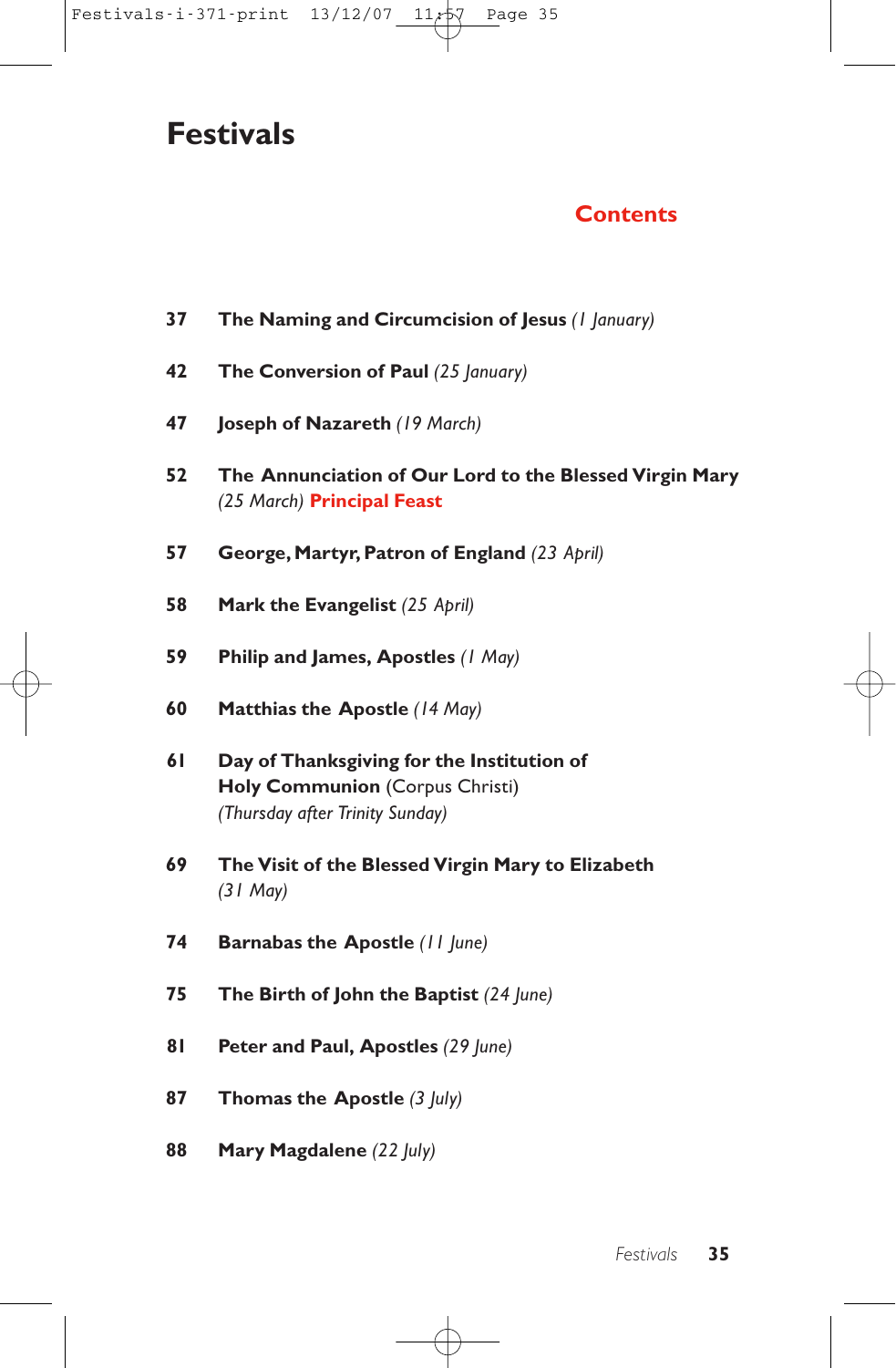- **James the Apostle** *(25 July)*
- **The Transfiguration of Our Lord** *(6 August)*
- **The Blessed Virgin Mary** *(15 August)*
- **Bartholomew the Apostle** *(24 August)*
- **Holy Cross Day** *(14 September)*
- **Matthew, Apostle and Evangelist** *(21 September)*
- **Michael and All Angels** *(29 September)*
- **Luke the Evangelist** *(18 October)*
- **117 Simon and Jude, Apostles** *(28 October)*
- **Andrew the Apostle** *(30 November)*
- **Stephen, Deacon, First Martyr** *(26 December)*
- **John, Apostle and Evangelist** *(27 December)*
- **The Holy Innocents** *(28 December)*
- **Dedication Festival**

For the Baptism of Christ, see *Common Worship: Times and Seasons*, pages 121–137 and 170 –193.

For Christ the King, see *Common Worship: Times and Seasons*, pages 586–592.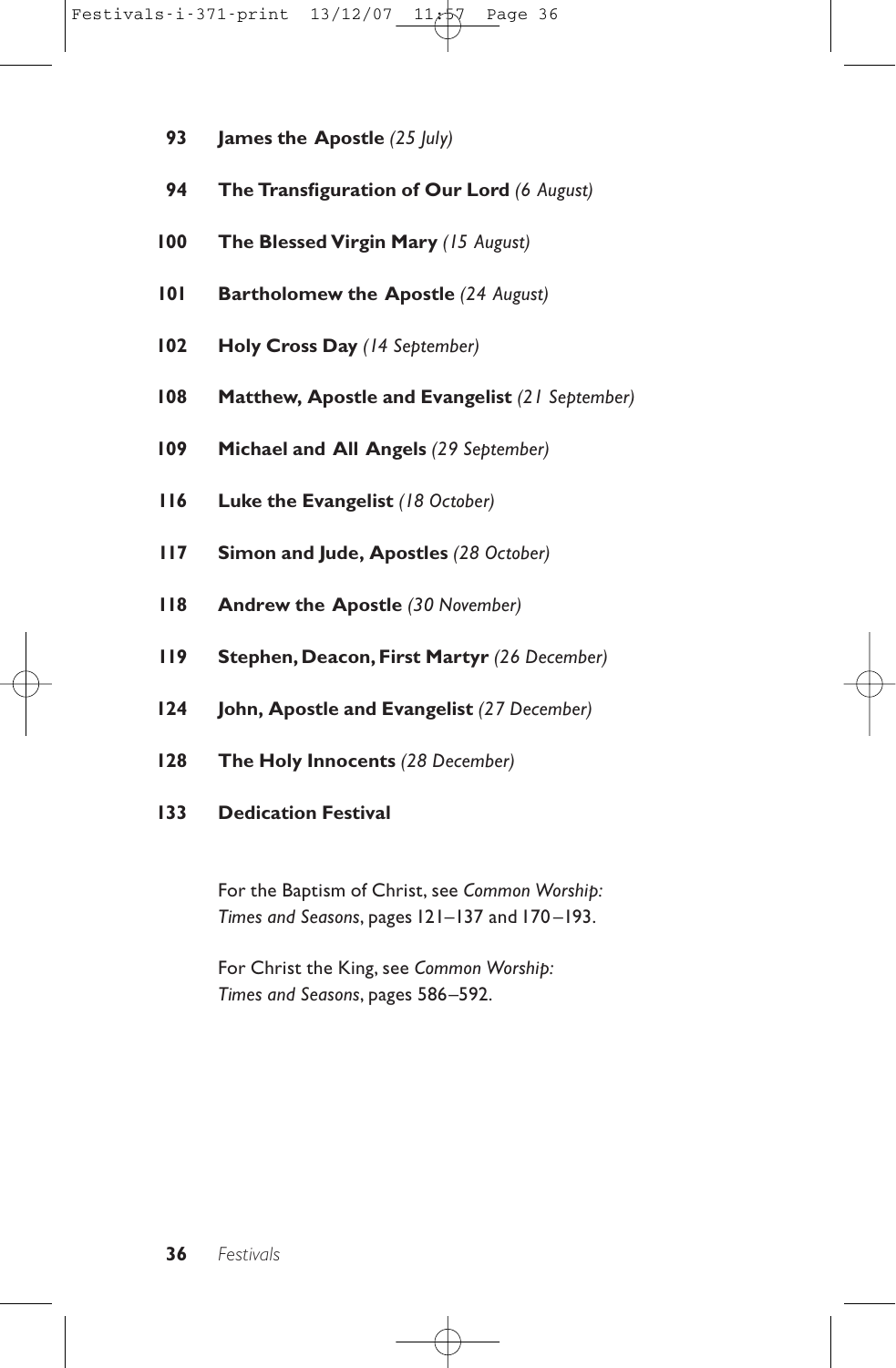# **The Naming and Circumcision of Jesus** *White 1 January*

# *Invitation to Confession*

Hear the words of the angel to Joseph: 'You shall call his name Jesus, for he will save his people from their sins.' Therefore let us seek the forgiveness of God through Jesus the Saviour of the world. *cf Matthew 1.21*

## *Kyrie Confession*

Jesus, name above all names, forgive us our lack of reverence and awe in your presence. Lord, have mercy. **Lord, have mercy.**

Jesus, name of our salvation, forgive us our attempts to live in our own strength. Christ, have mercy. **Christ, have mercy.**

Jesus, name of life and healing, forgive us our sins and offences. Lord, have mercy. **Lord, have mercy.**

# *Collect*

Almighty God, whose blessed Son was circumcised in obedience to the law for our sake and given the Name that is above every name: give us grace faithfully to bear his Name, to worship him in the freedom of the Spirit, and to proclaim him as the Saviour of the world; who is alive and reigns with you, in the unity of the Holy Spirit, one God, now and for ever.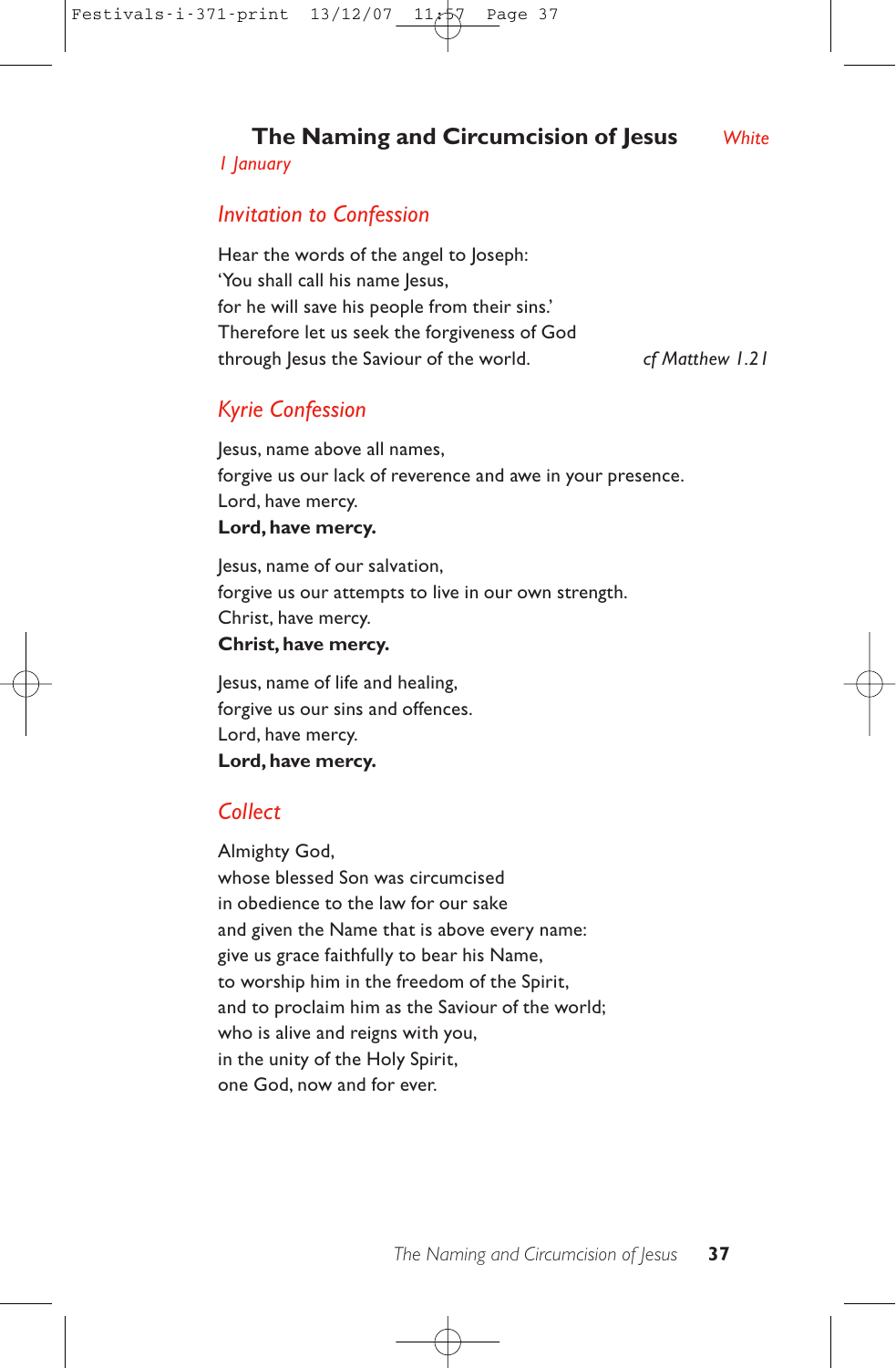#### *Lectionary*

#### **Principal Service Second Service Third Service**

Numbers 6.22-end Deuteronomy 30.[1-10] Genesis 17.1-13 Psalm 8 11-end Romans 2.17-end Galatians 4.4-7 Acts 3.1-16 **Morning Psalms** Luke 2.15-21 **Evening Psalm** Psalms 103,150 Psalm 115

## *Gospel Acclamation*

Alleluia, alleluia.

God sent his Son, born of a woman, born under the law, so that we might receive adoption as children. *Galatians 4.4,5* **Alleluia.**

#### *Intercession*

In and through the name of Jesus let us pray to the Father.

How sweet the name of Jesus sounds in a believer's ear! It soothes his sorrows, heals his wounds, and drives away his fear.

We give thanks for the name of Jesus ... We pray for the worship and mission of Christ's Church ... Lord, hear us.

#### **Lord, graciously hear us.**

It makes the wounded spirit whole, and calms the troubled breast; 'tis manna to the hungry soul, and to the weary rest.

We pray for the world and for its healing ... We pray for all who carry heavy loads … Lord, hear us.

#### **Lord, graciously hear us.**

Weak is the effort of my heart, and cold my warmest thought; but when I see thee as thou art, I'll praise thee as I ought.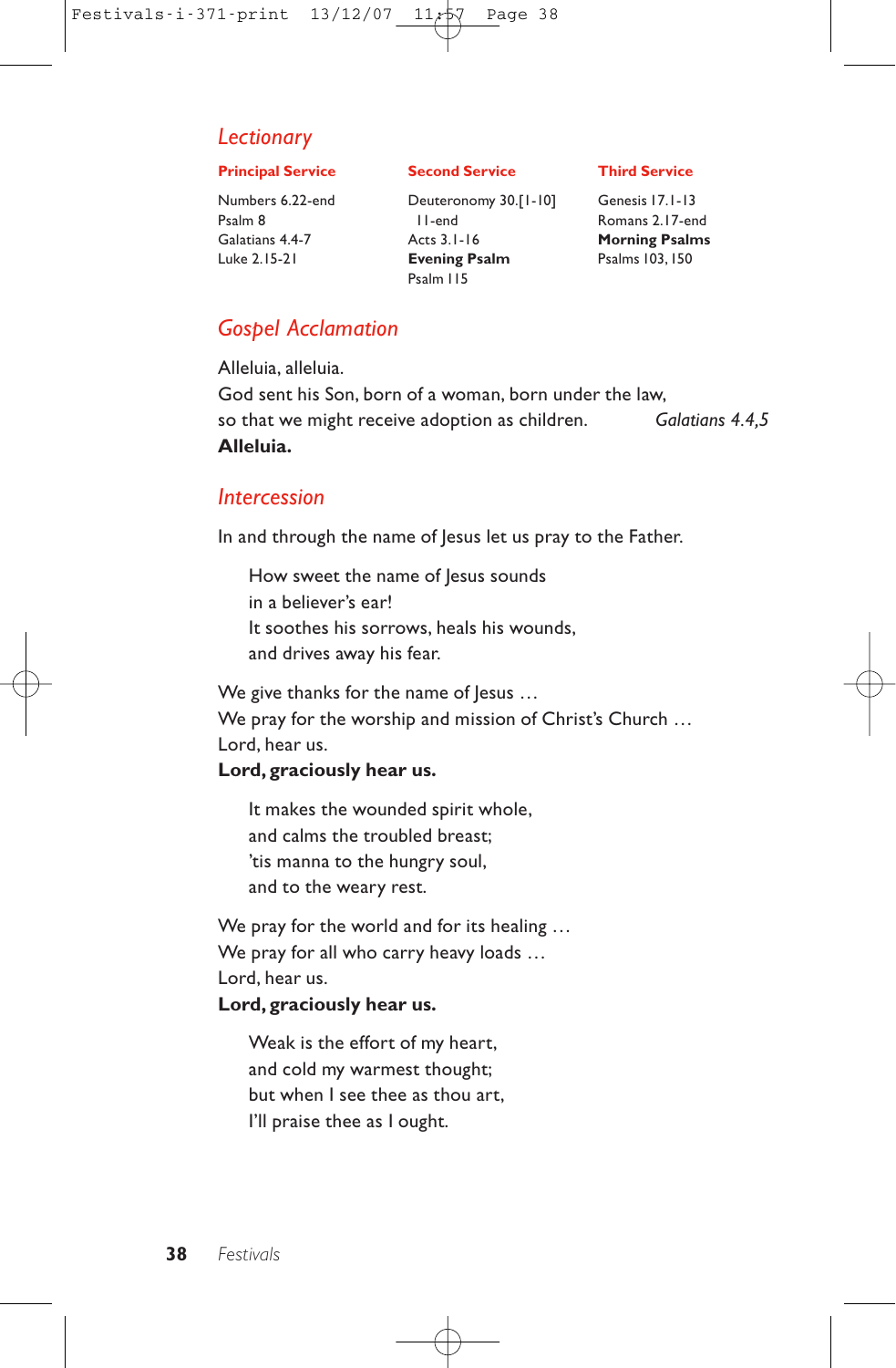We pray at the beginning of this new year for renewed discipleship and consecration to the way of the Lord … Lord, hear us.

#### **Lord, graciously hear us.**

Till then I would thy love proclaim with every fleeting breath; and may the music of thy name refresh my soul in death.

We remember with thanksgiving all who have loved the name of lesus ...

We pray that, surrounded by such a cloud of witnesses, we may run with perseverance the race that is set before us.

Merciful Father, **accept these prayers for the sake of your Son, our Saviour Jesus Christ. Amen.**

# *Introduction to the Peace*

Glory to God in the highest heaven, and on earth peace among those whom he favours.

## *Prayer at the Preparation of the Table*

Jesus, true joy of loving hearts, we turn unfilled to you again. Come and be known to us in the breaking of the bread.

#### *Preface*

And now we give you thanks because you have highly exalted him, and given him the name which is above all other names, that at the name of Jesus every knee shall bow.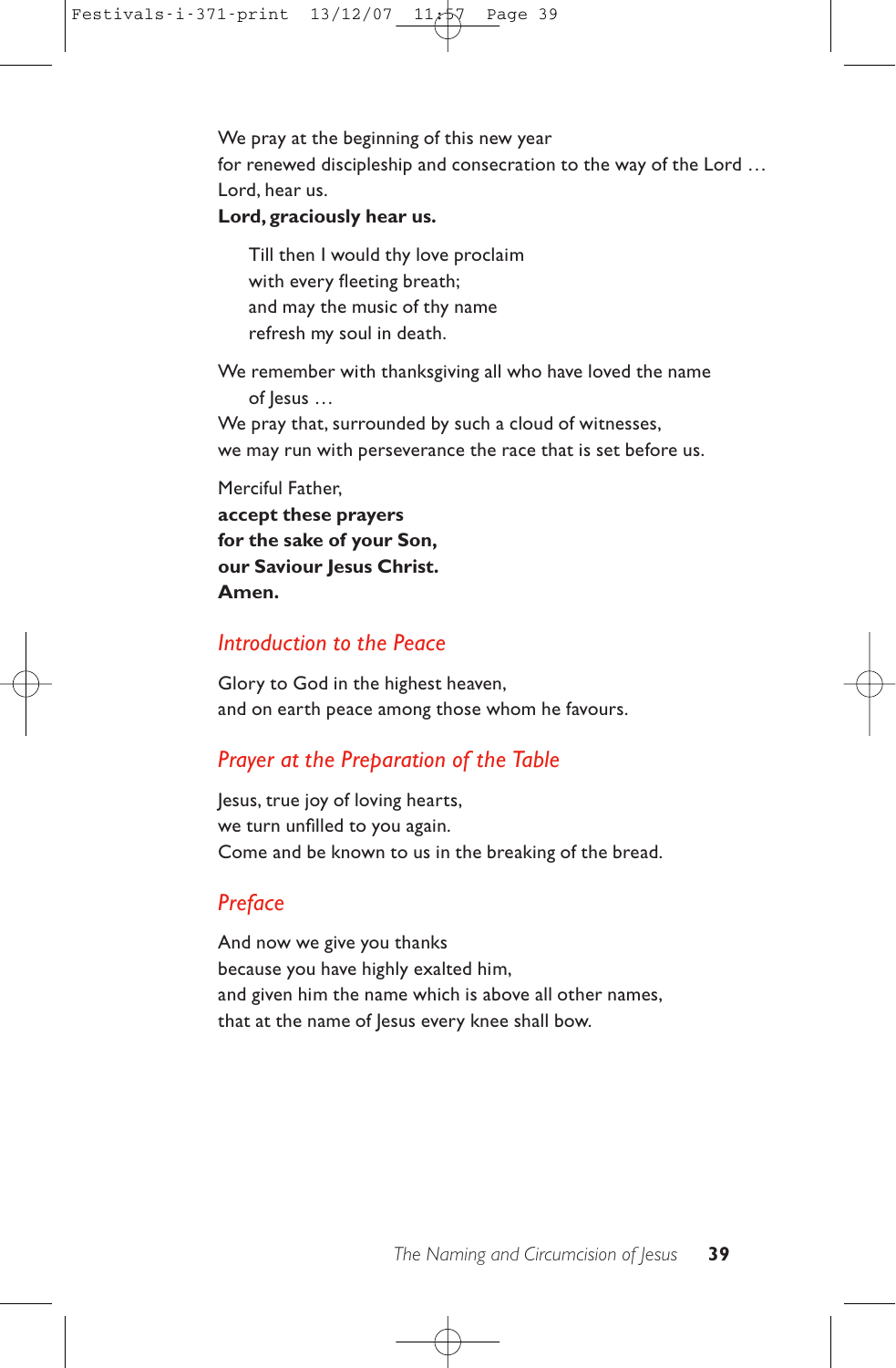# *Extended Preface*

All glory and honour be yours always and everywhere, mighty creator, ever-living God, through Jesus Christ our Lord. We praise you that on the eighth day he was circumcised in obedience to the law of Moses, that he might fulfil the law and reveal to us your grace and truth. For here is foreshadowed his perfect self-offering upon the cross, the shedding of his blood to set us free from sin and death. In baptism we die with him and are raised in him, that we might walk in newness of life, and proclaim the wonders of his saving name. Therefore with all the angels of heaven we lift our voices to proclaim the glory of your name and sing our joyful hymn of praise:

# *Post Communion*

Eternal God, whose incarnate Son was given the Name of Saviour: grant that we who have shared in this sacrament of our salvation may live out our years in the power of the Name above all other names, Jesus Christ our Lord.

#### *Blessing*

The love of the Lord Jesus draw you to himself, the power of the Lord Jesus strengthen you in his service, the joy of the Lord Jesus fill your hearts; and the blessing of God almighty, the Father, the Son, and the Holy Spirit, be among you and remain with you always.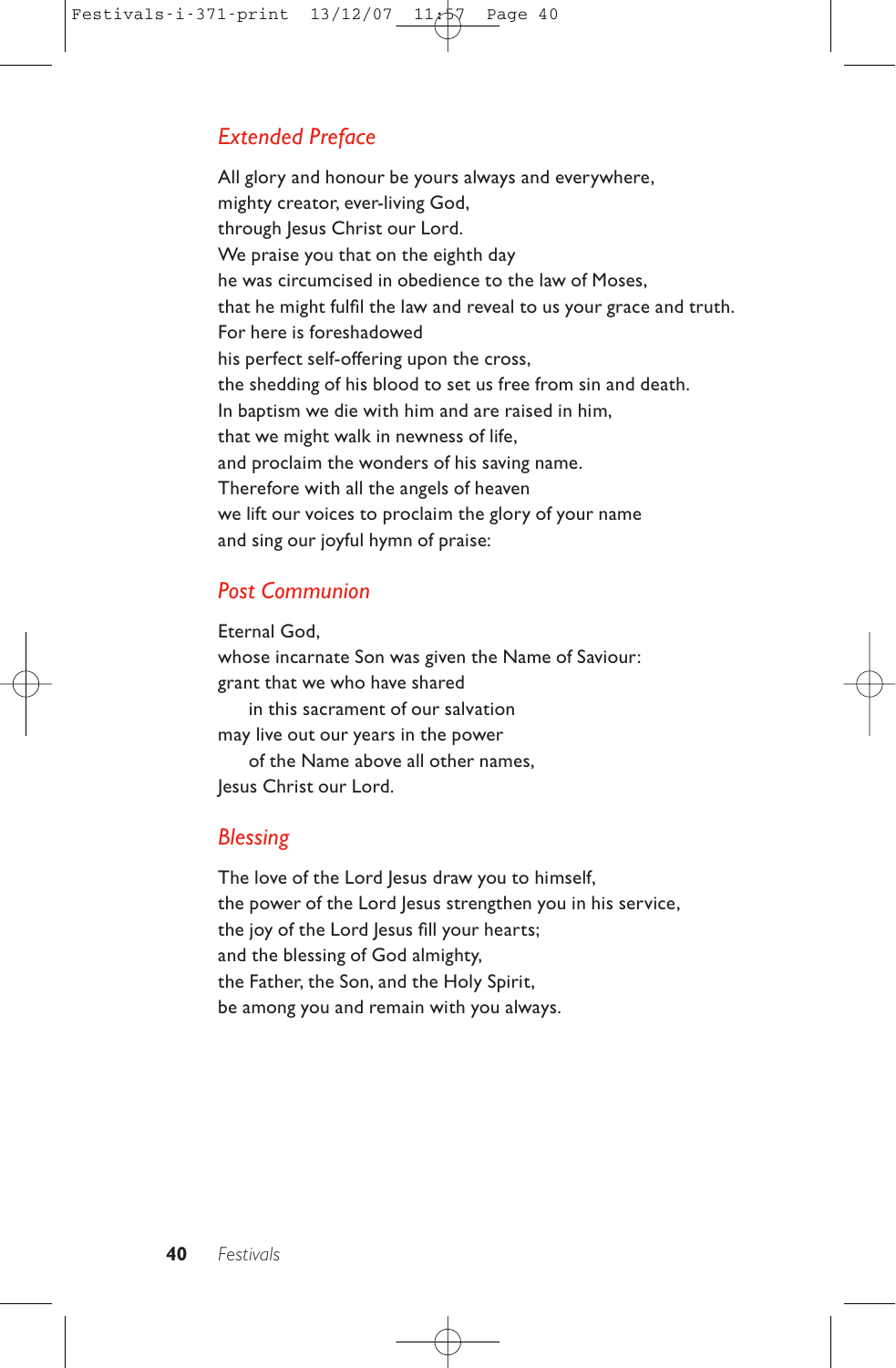# *Acclamation*

You will name him Jesus; **he will save his people from their sins.**

He will be great; **he will be called the Son of the Most High.**

He will be called Emmanuel: **God is with us.**

# *Short Passages of Scripture*

| The Law was given through Moses;             |                 |
|----------------------------------------------|-----------------|
| grace and truth came through Jesus Christ.   | John $1.17$     |
| Whatever you do, in word or deed,            |                 |
| do everything in the name of the Lord Jesus. | Colossians 3.17 |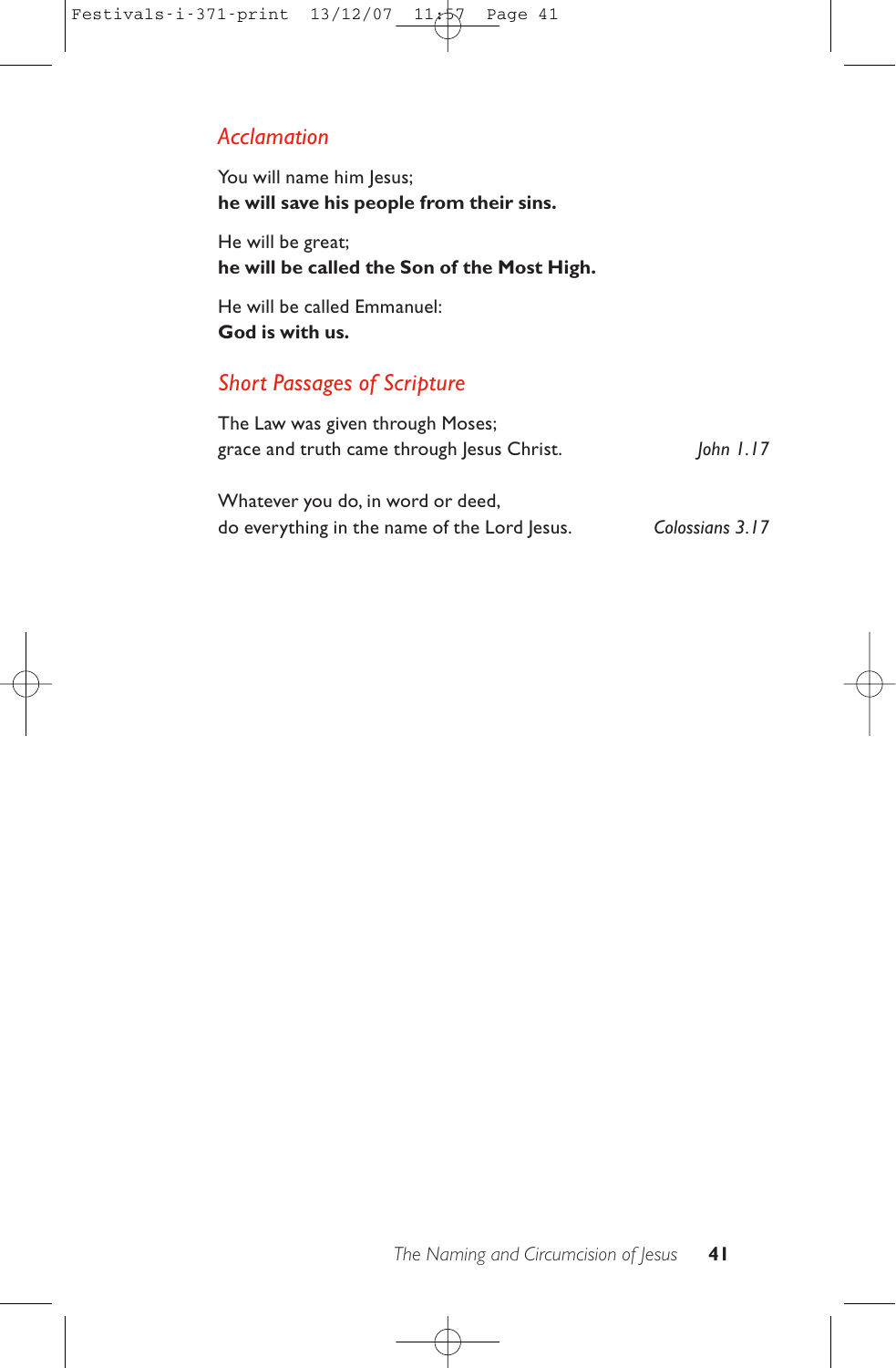#### *25 January* **The Conversion of Paul** *White*

## *Invitation to Confession*

We were once dead through the trespasses and sins in which we lived, but now we are alive together with Christ. Through him we have access in one Spirit to the Father, to whom we humbly confess our sins. *cf Ephesians 2.1,5,18*

## *Kyrie Confession*

Open our eyes to your presence in our midst. Lord, have mercy. **Lord, have mercy.**

Turn our hearts from selfish ends. Christ, have mercy. **Christ, have mercy.**

Draw us into your company on the way. Lord, have mercy. **Lord, have mercy.**

#### *(or)*

Lord Jesus, in your love you invite us to be your friends: Lord, have mercy.

#### **Lord, have mercy.**

Lord Jesus, in your joy you choose us to go out and bear fruit: Christ, have mercy.

#### **Christ, have mercy.**

Lord Jesus, in your power you send us to be your faithful witnesses: Lord, have mercy.

**Lord, have mercy.**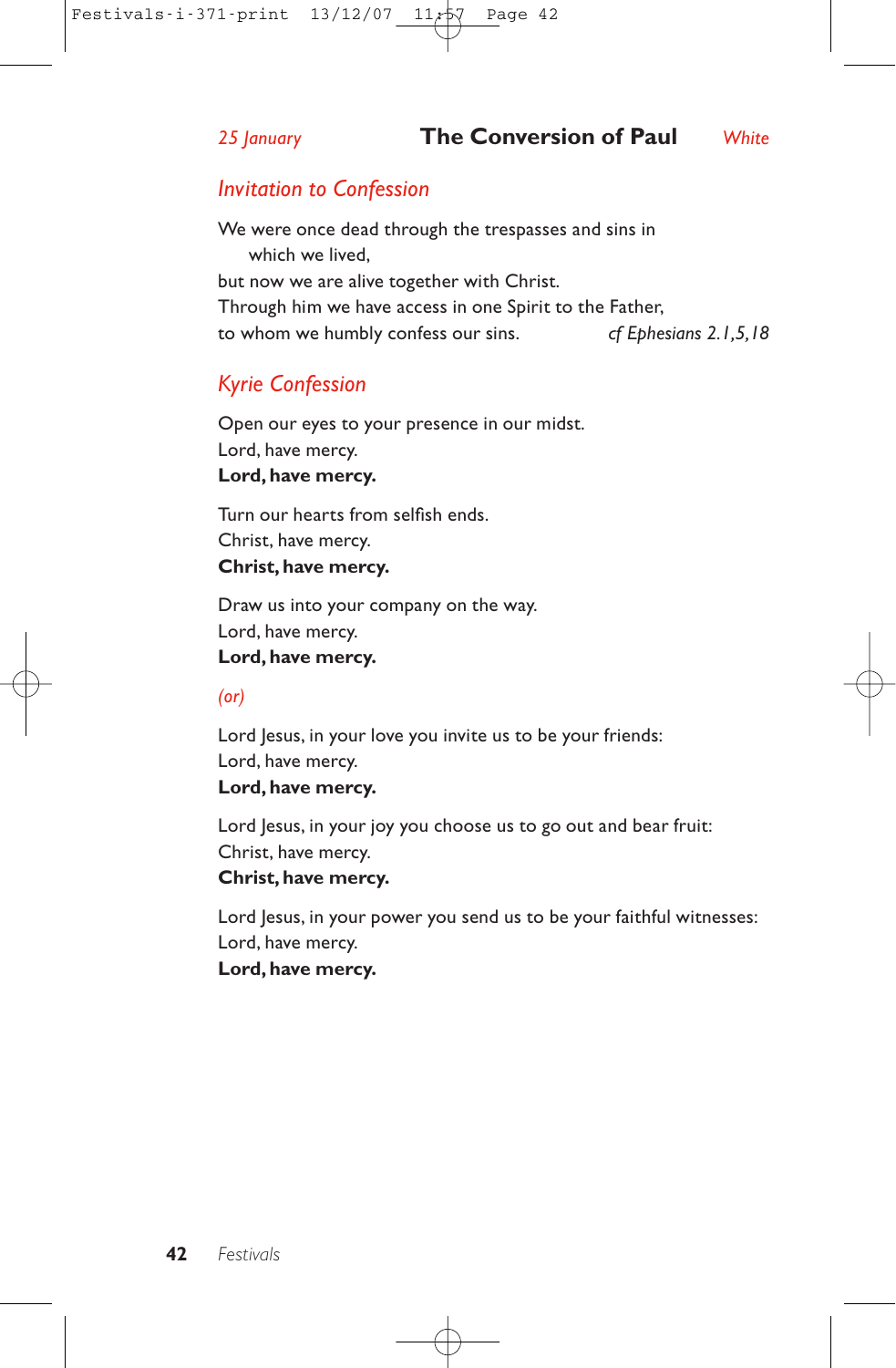# *Collect*

Almighty God, who caused the light of the gospel to shine throughout the world through the preaching of your servant Saint Paul: grant that we who celebrate his wonderful conversion may follow him in bearing witness to your truth; through Jesus Christ your Son our Lord, who is alive and reigns with you, in the unity of the Holy Spirit, one God, now and for ever.

#### *Lectionary*

#### **Principal Service Second Service Third Service**

Jeremiah 1.4-10 Ecclesiasticus 39.1-10 Ezekiel 3.22-end

## Psalm 67 *or* Isaiah 56.1-8 Philippians 3.1-14 Acts 9.1-22 Colossians 1.24 – 2.7 **Morning Psalms** Matthew 19.27-end **Evening Psalm** Psalms 66, 147.13-end Psalm 119.41-56 *(or)*

Acts 9.1-22 Psalm 67 Galatians 1.11-16a Matthew 19.27-30

## *Gospel Acclamation*

Alleluia, alleluia. Many who are first will be last, and the last will be first. Alleluia.

#### *Intercession*

Encouraged by our fellowship with all the saints, let us make our prayers to the Father through our Lord Jesus Christ.

Father, your Son called men and women to leave the past behind them and to follow him as his disciples in the way of the cross. Look with mercy upon those whom he calls today, marks with the cross and makes his disciples within the Church … Lord, have mercy.

**Christ, have mercy.**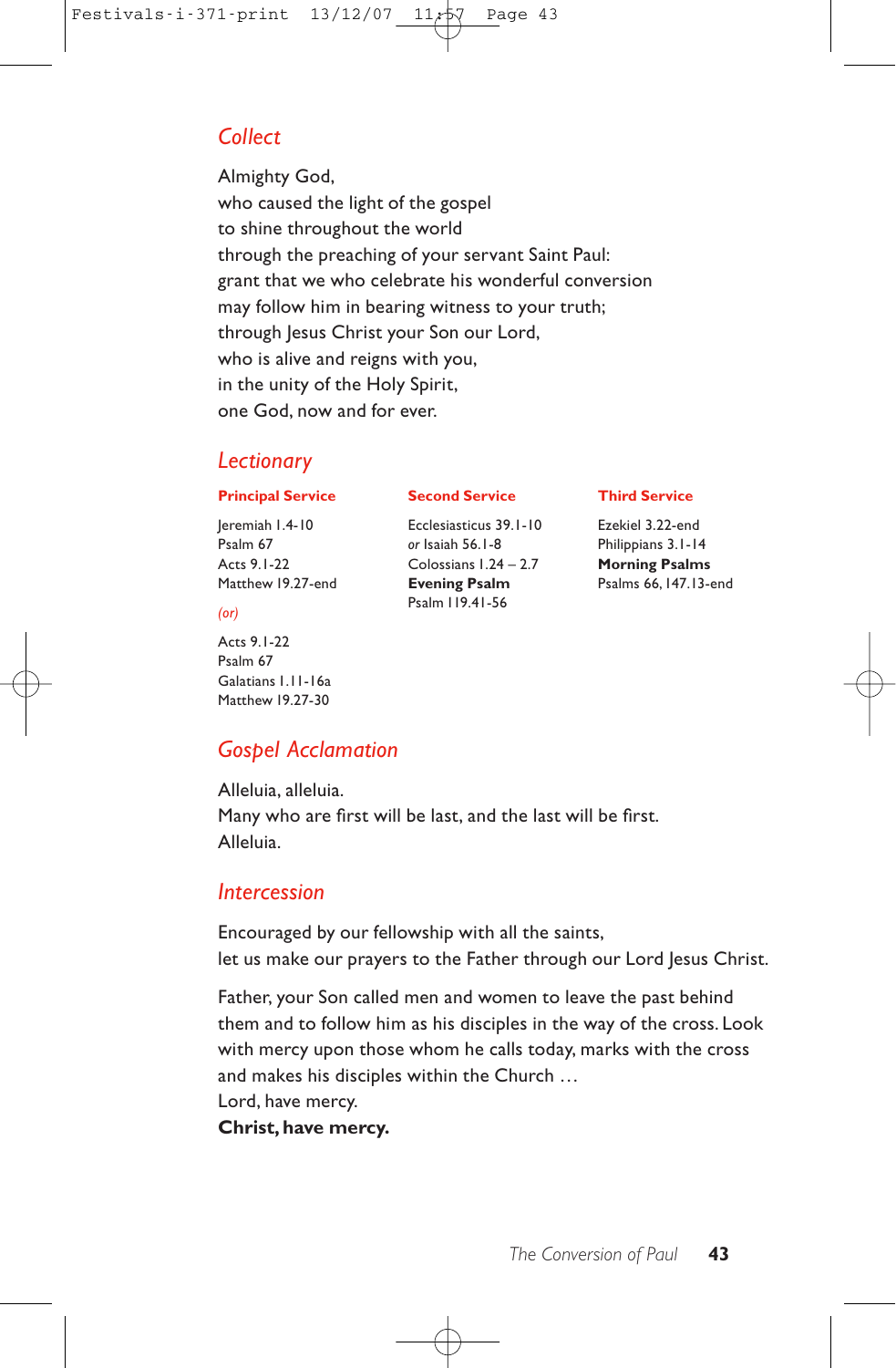Your Son told his disciples not to be afraid, and at Easter breathed on them his gift of peace. Look with mercy upon the world into which he sent them out, and give it that peace for which it longs ... Lord, have mercy.

#### **Christ, have mercy.**

Your Son formed around him a company who were no longer servants but friends, and he called all those who obeyed him his brother and sister and mother. Look with mercy upon our families and our friends and upon the communities in which we share … Lord, have mercy.

#### **Christ, have mercy.**

Your Son sent out disciples to preach and to heal the sick. Look with mercy on all those who yearn to hear the good news of salvation, and renew among your people the gifts of healing … Lord, have mercy.

#### **Christ, have mercy.**

Your Son promised to those who followed him that they would sit on thrones judging the twelve tribes of Israel and would share the banquet of the kingdom. According to your promise, look with mercy on those who have walked with Christ in this life and now have passed through death …

Lord, have mercy.

#### **Christ, have mercy.**

#### Almighty God,

you have built your Church upon the foundation of the apostles and prophets,

with Jesus Christ himself as the chief cornerstone: so join us together in unity of spirit by their doctrine, that we may be made a holy temple acceptable to you; through Jesus Christ our Lord. **Amen.**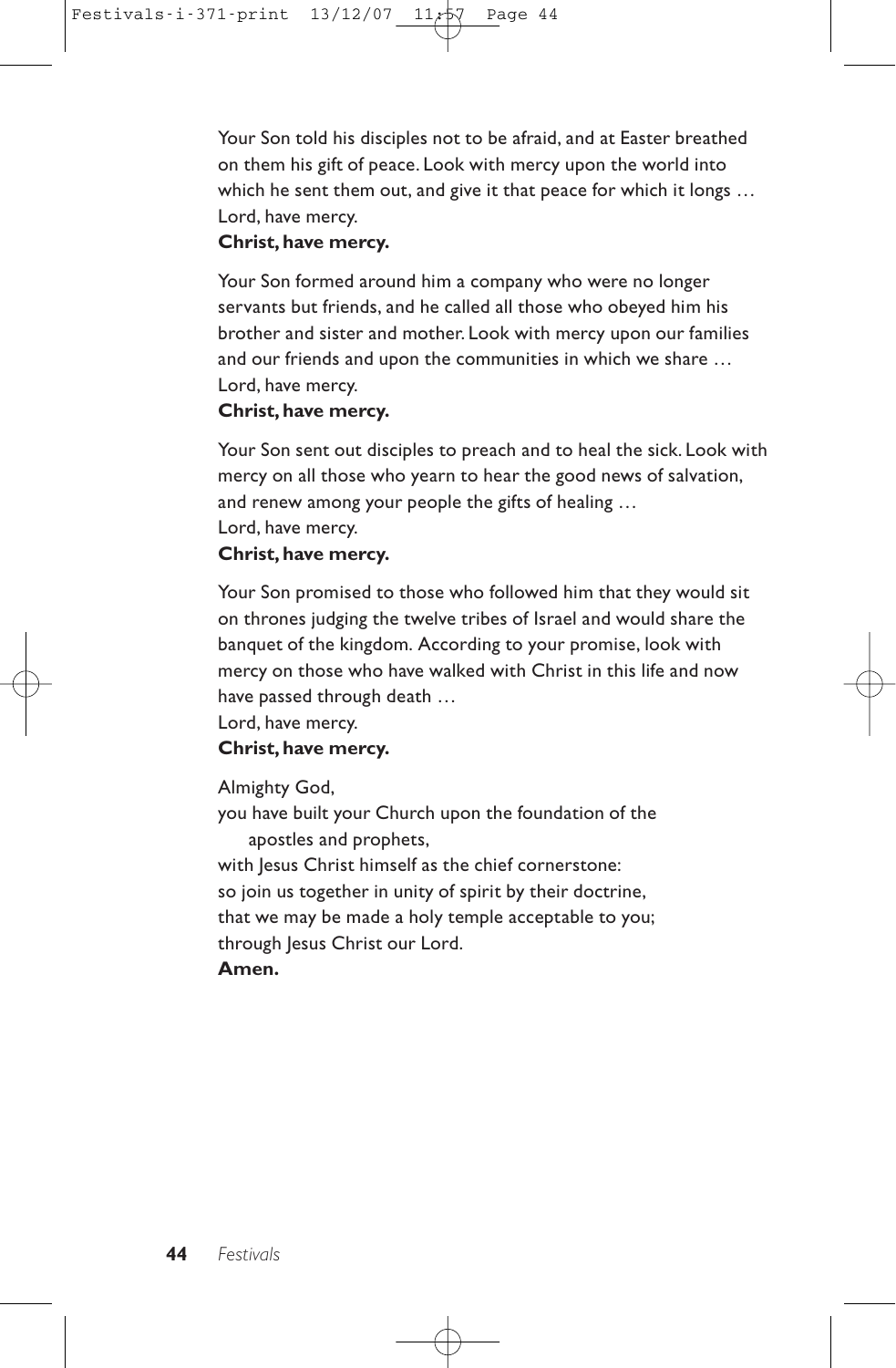## *Introduction to the Peace*

Let the peace of God, which surpasses all understanding, guard our hearts and our minds in Christ Jesus.

#### *Prayer at the Preparation of the Table*

Almighty Father, as we celebrate this holy sacrament of our redemption may your Spirit fill us with the light of faith; by the grace of our Lord Jesus Christ.

## *Preface*

And now we give you thanks because your Son Jesus Christ can call to his service even those who persecute your Church, and send them forth to the nations to preach the gospel, teaching them the way of truth.

#### *Extended Preface*

It is indeed right and good, our duty and our joy, at all times and in all places to give you thanks and praise, holy Father, almighty and eternal God, through Jesus Christ our Lord. For on this day he called to his service the blasphemer and persecutor of your Church. Saul, who had resisted your grace, became Paul, the apostle to the Gentiles. Because he was faithful and true in his ministry, you made him an example of patient service, to instruct in the way of eternal life all those who heard his preaching and believed your word. Now, therefore, he who became your chosen instrument for the salvation of the nations has made us also eager to proclaim your mercy, and sing in union with all the powers of heaven the joyful hymn of your praise: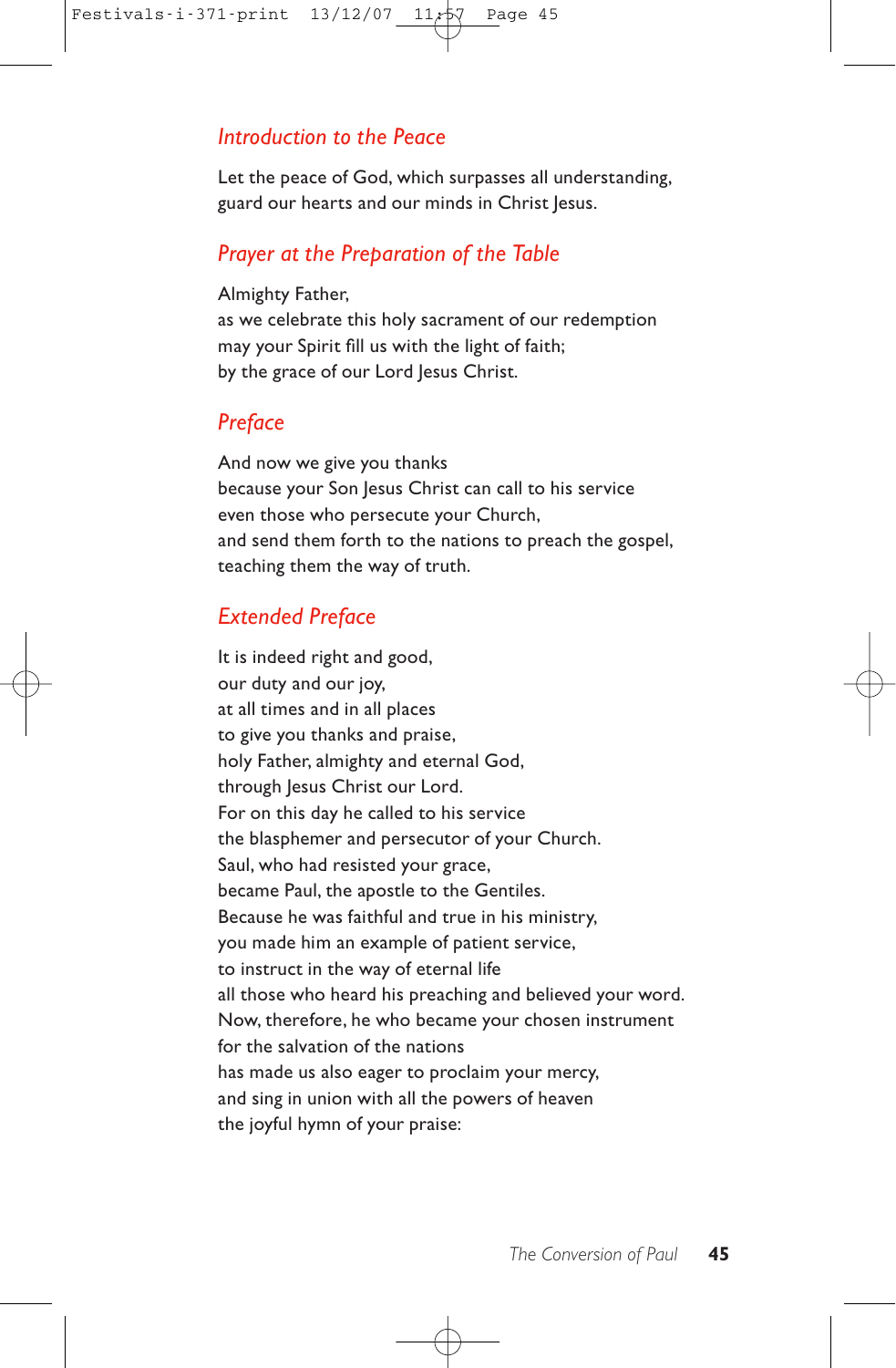# *Post Communion of Apostles and Evangelists*

Almighty God, who on the day of Pentecost sent your Holy Spirit to the apostles with the wind from heaven and in tongues of flame, filling them with joy and boldness to preach the gospel: by the power of the same Spirit strengthen us to witness to your truth and to draw everyone to the fire of your love; through Jesus Christ our Lord.

#### *(or)*

Lord God, the source of truth and love, keep us faithful to the apostles' teaching and fellowship, united in prayer and the breaking of bread, and one in joy and simplicity of heart, in Jesus Christ our Lord.

#### *Blessing*

May Christ who called Paul to his service, and to preach the good news to the world, strengthen you to witness to his grace and love. And the blessing of God almighty, the Father, the Son, and the Holy Spirit, be among you and remain with you always.

#### *Short Passages of Scripture*

The Lord said, 'Paul is an instrument whom I have chosen to bring my name before Gentiles and kings and before the people of Israel.'

*Acts 9.15*

Paul took bread; and giving thanks to God in the presence of all, he broke it and began to eat. Then all were encouraged. *Acts 27.35*

I am unfit to be called an apostle, because I persecuted the Church of God, but by the grace of God I am what I am. *1 Corinthians 15.9,10*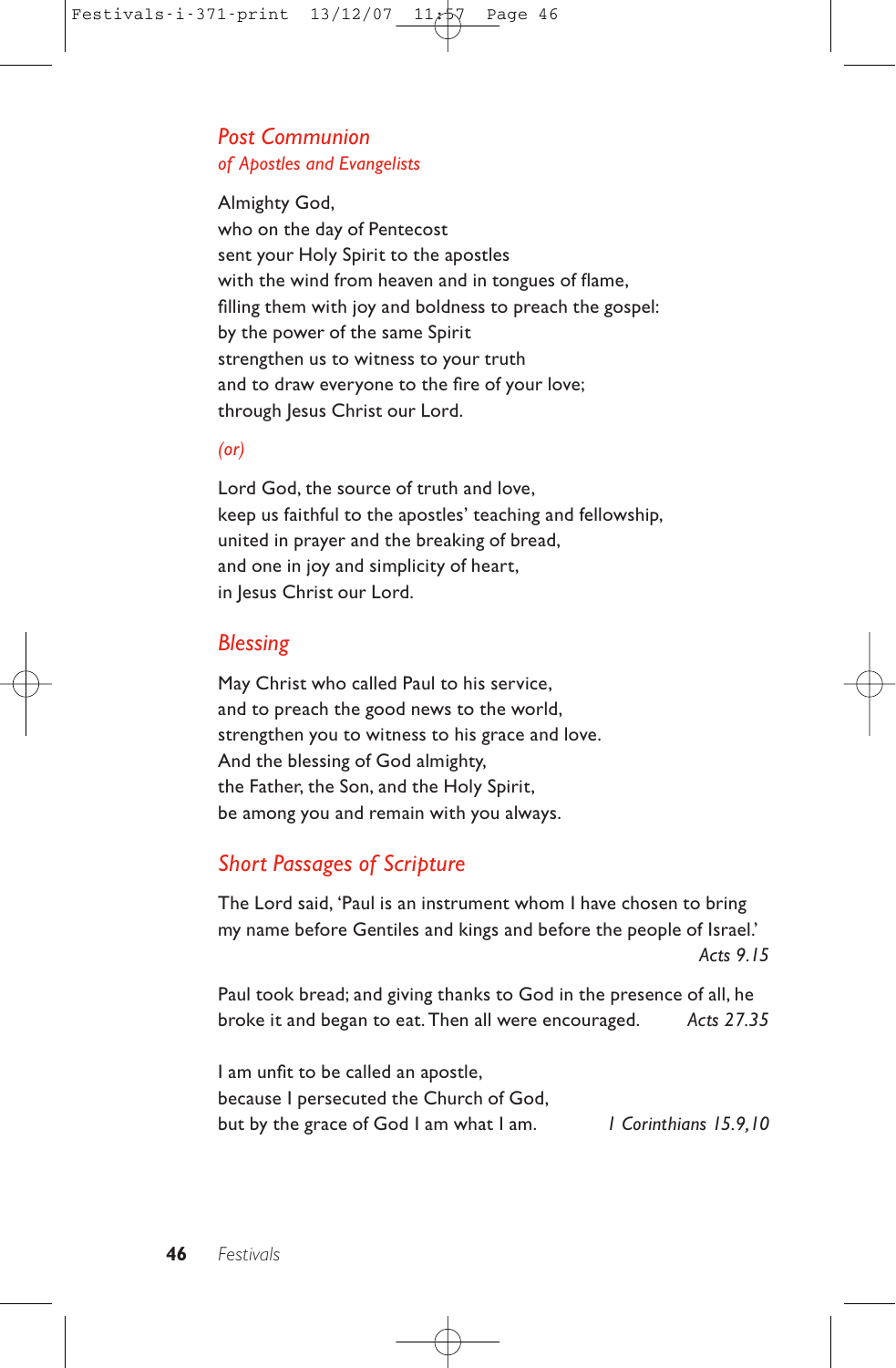#### *19 March* **Joseph of Nazareth** *White*

#### *Invitation to Confession*

Hear the words of the angel to Joseph: 'You shall call his name Jesus, for he will save his people from their sins.' Therefore let us seek the forgiveness of God, through Jesus the Saviour of the world. *cf Matthew 1.21*

#### *Kyrie Confession*

Lord, you are gracious and compassionate: Lord, have mercy. **Lord, have mercy.**

You are loving to all, and your mercy is over all your creation: Christ, have mercy. **Christ, have mercy.**

Your faithful servants bless your name and speak of the glory of your kingdom: Lord, have mercy. **Lord, have mercy.**

# *Collect*

God our Father, who from the family of your servant David raised up Joseph the carpenter to be the guardian of your incarnate Son and husband of the Blessed Virgin Mary: give us grace to follow him in faithful obedience to your commands; through Jesus Christ your Son our Lord, who is alive and reigns with you, in the unity of the Holy Spirit, one God, now and for ever.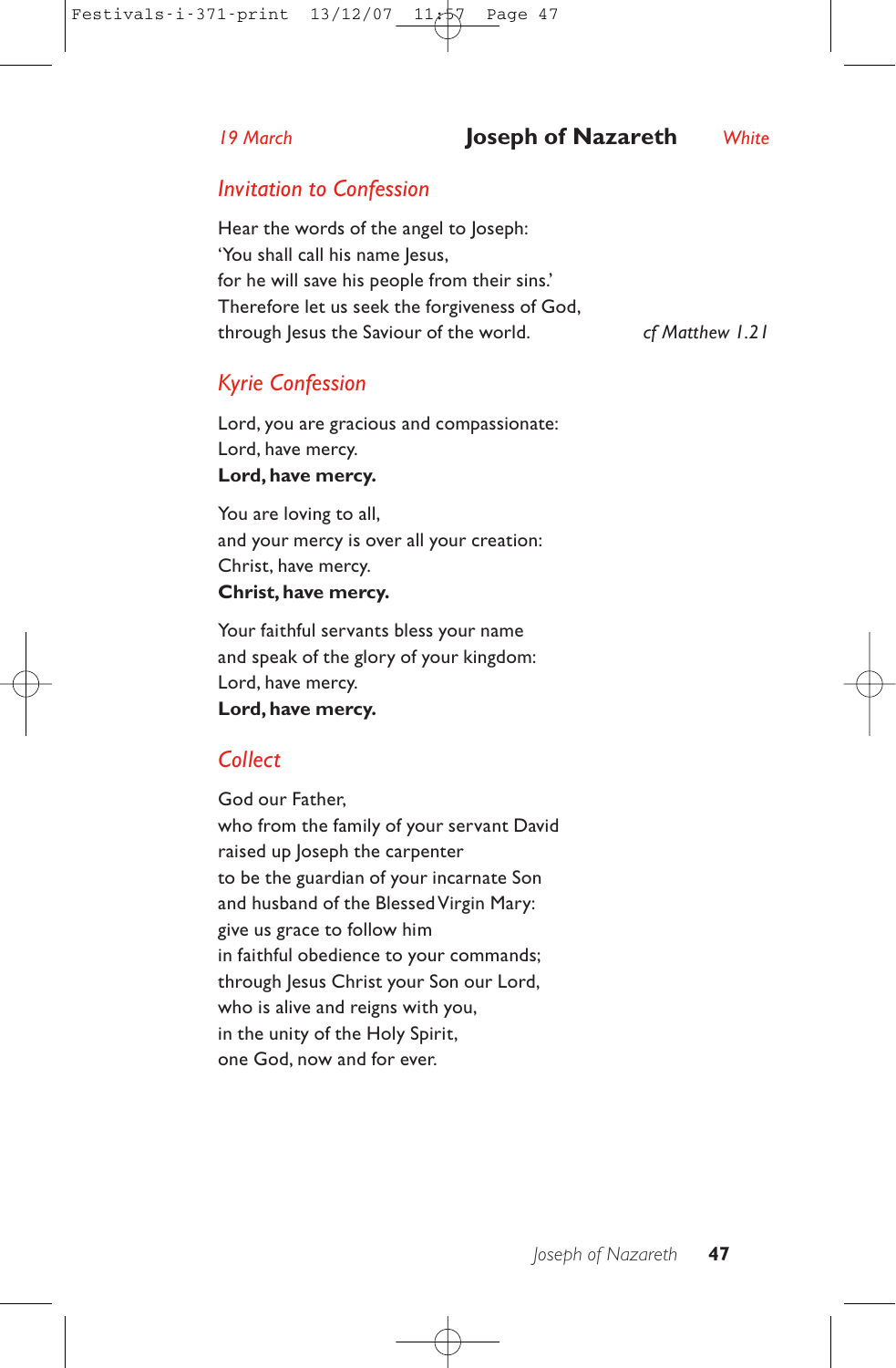#### *Lectionary*

#### **Principal Service Second Service Third Service**

Romans 4.13-18 **Evening Psalms Morning Psalms** Matthew 1.18-end Psalms 1,112 Psalms 25,147.1-12

2 Samuel 7.4-16 Genesis 50.22-end Isaiah 11.1-10

Matthew 13.54-end

#### *Gospel Acclamation*

Praise to you, O Christ, King of eternal glory. Blessed are they who dwell in your house; they will always be praising you. **Praise to you, O Christ, King of eternal glory.**

#### *Intercession*

Let us pray for the Church and God's world and, inspired by the example of Joseph, for grace to grow in faith and holiness and to follow ever more closely in the way of Christ.

Joseph was the husband of Mary, of whom Jesus was born, who is called the Messiah: may we value our family life at home and in the wider family

of the Church. We pray for … [*the Church universal/local*] Lord, hear us.

#### **Lord, graciously hear us.**

Joseph was not afraid to take Mary as his wife

when he learned that the child conceived in her was from the Holy Spirit:

may we have no fear when we hear God's call to his service. We pray for … [*vocations to ministry/religious life/public service*] Lord, hear us.

#### **Lord, graciously hear us.**

Joseph was a righteous man and unwilling to expose Mary to public disgrace:

may we lead lives of integrity and be concerned for the reputation of others.

We pray for … [*leaders/those in public life*] Lord, hear us.

**Lord, graciously hear us.**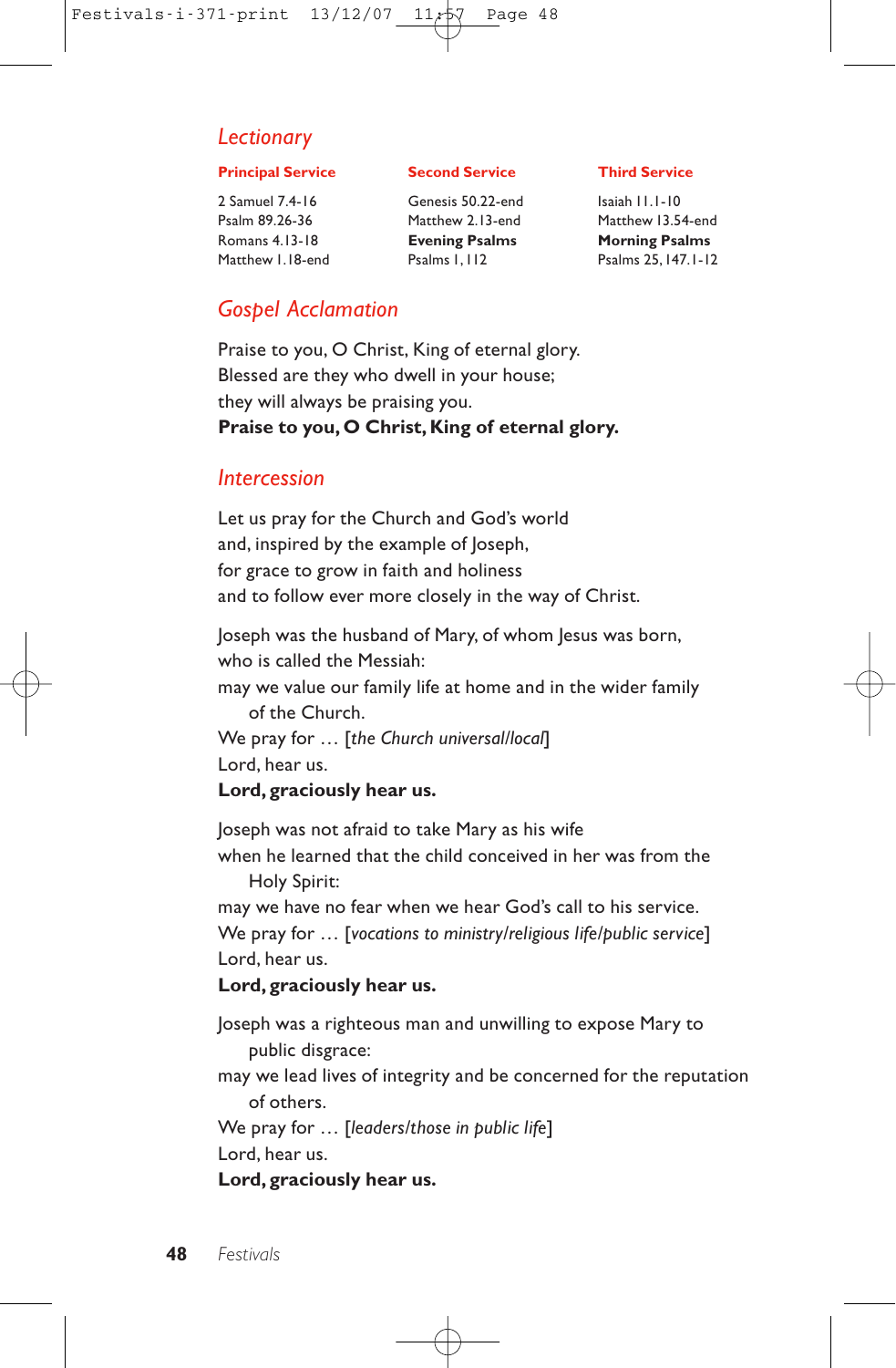Joseph named the child Jesus,

the One who will save his people from their sins:

may we make known to others the salvation he came to bring.

We pray for those who have not heard the gospel of Christ.

Lord, hear us.

## **Lord, graciously hear us.**

Joseph protected the infant Jesus and his mother from the wrath of Herod:

may we always seek to shield those who are weak and vulnerable. We pray for … [*the sick, suffering, helpless*] Lord, hear us.

#### **Lord, graciously hear us.**

Joseph took his family and returned to his native land: we remember those who have died recently … May we, with them and all the faithful departed, be welcomed to the banquet of eternal life. Lord, hear us.

# **Lord, graciously hear us.**

Almighty God, we give you thanks for Joseph and for the whole company of your saints in glory, with whom in fellowship we join our prayers and praises; by your grace may we, like them, be made perfect in your love; through Jesus Christ our Lord. **Amen.**

# *Introduction to the Peace*

Blessed are the peacemakers: they shall be called children of God. We meet in the name of Christ and share his peace.

*cf Matthew 5.19*

## *Prayer at the Preparation of the Table*

Lord our God, grant that as Joseph faithfully cared for your only Son, born of the Virgin Mary, so we may serve you with pure and loyal hearts; through Jesus Christ our Lord.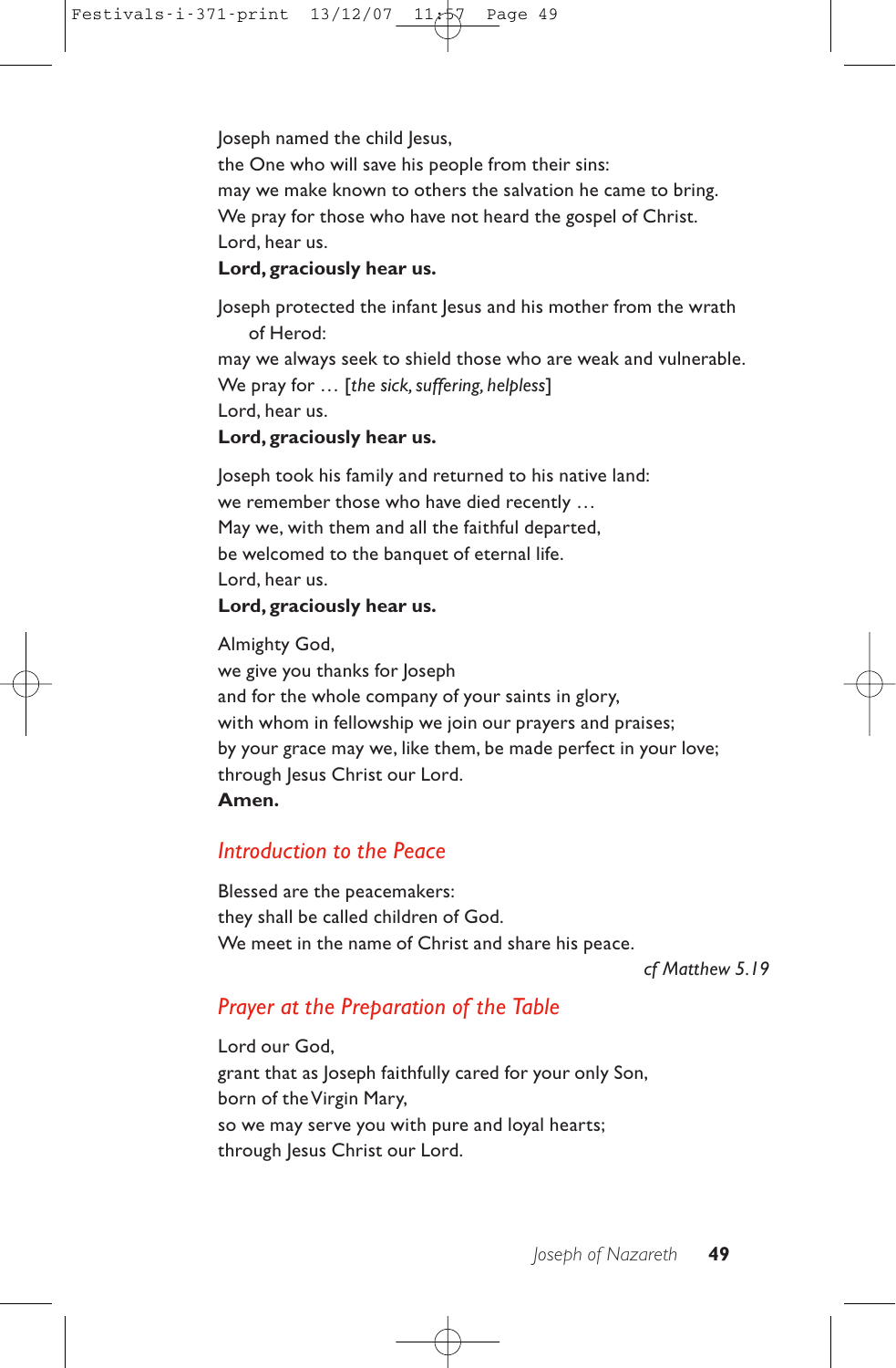# *Preface*

And now we give you thanks because in his earthly childhood you entrusted him to the care of a human family. In Mary and Joseph you give us an example of love and devotion to him and also a pattern of family life.

## *Extended Preface*

It is indeed right and good, our duty and our salvation, always and everywhere to give you thanks, through Jesus Christ our Lord. Today we honour Joseph, the just man whom you gave as husband to the Virgin Mother of your Son, the wise and faithful servant whom you placed over your household. With a father's love he cared for Jesus, your only Son, conceived by the overshadowing of the Holy Spirit. Through Christ the choirs of angels and all the powers of heaven worship in awe before your presence. May our voices blend with theirs, as they sing with joy the hymn of your glory:

#### *Post Communion*

Heavenly Father, whose Son grew in wisdom and stature in the home of Joseph the carpenter of Nazareth and on the wood of the cross perfected the work of the world's salvation: help us, strengthened by this sacrament of his passion, to count the wisdom of the world as foolishness, and to walk with him in simplicity and trust;

through Jesus Christ our Lord.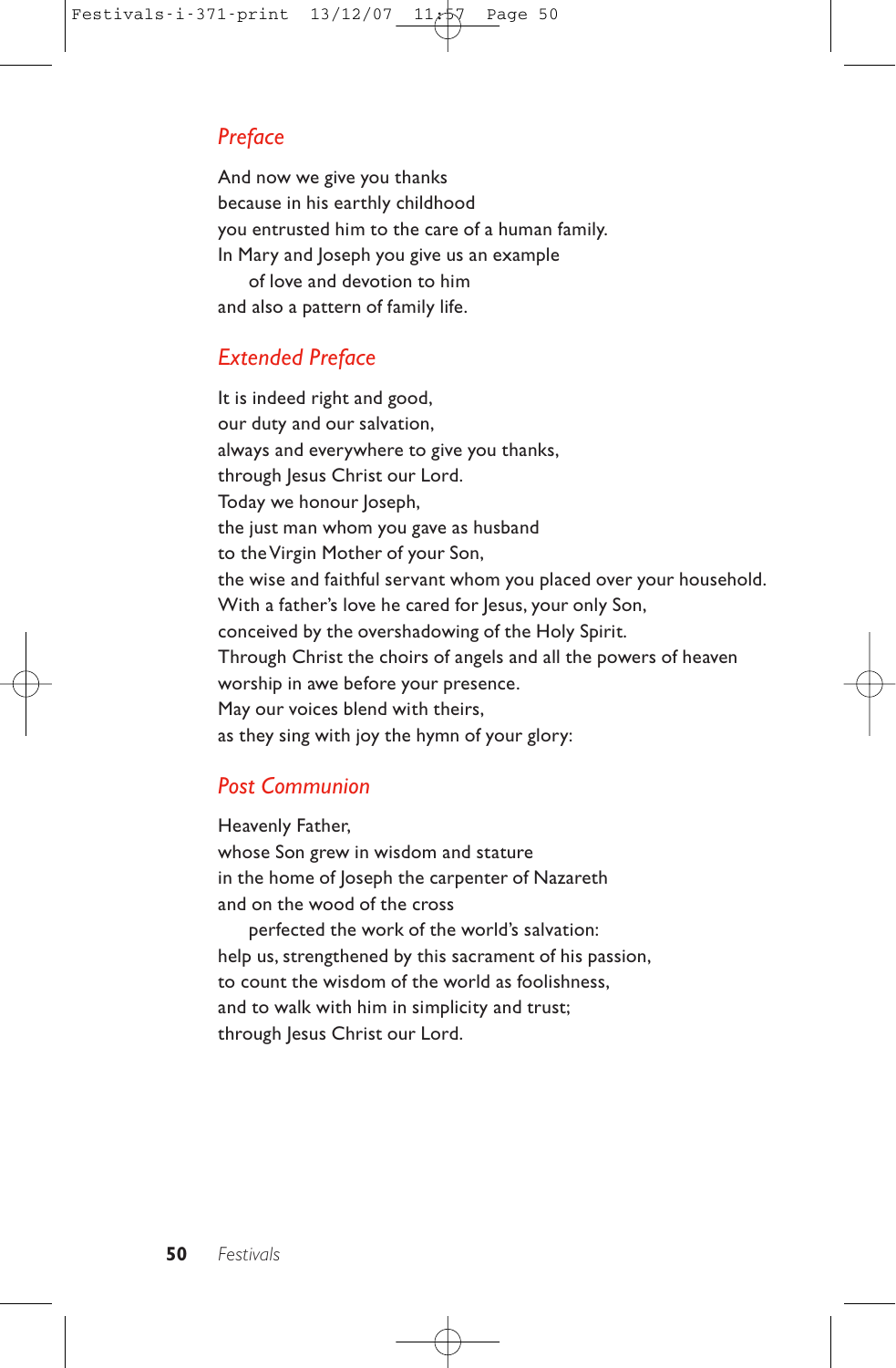#### *Blessing*

May the love of the Holy Family surround you. May the joy that was Mary's refresh you. May the faithfulness that was Joseph's encourage you. May the peace of the Christ-child fill your lives. And the blessing of God almighty, the Father, the Son, and the Holy Spirit, be among you and remain with you always.

## *Acclamation*

Great is the Lord and greatly to be praised: **there is no end of his greatness.** One generation shall praise your works to another: **and shall declare your power.** All your works praise you, Lord: **and your faithful servants bless you.** They make known the glory of your kingdom: **and speak of your power.** My mouth shall speak the praise of the Lord: **let all flesh bless his holy name for ever and ever.**

#### *Short Passages of Scripture*

Joseph was the husband of Mary, of whom Jesus was born, who is called the Messiah. **Matthew 1.16** Matthew 1.16

Joseph, son of David, do not be afraid to take Mary as your wife, for the child conceived in her is from the Holy Spirit. *Matthew 1.20*

Joseph made his home in a town called Nazareth, so that what had been spoken through the prophets might be fulfilled. *Matthew 2.23*

When Joseph and Mary had finished everything required by the law of the Lord, they returned to Galilee, to their own town of Nazareth. *Luke 2.39*

Who then is the faithful and wise servant, whom his master will set over his household? *Luke 12.42 (RSV)*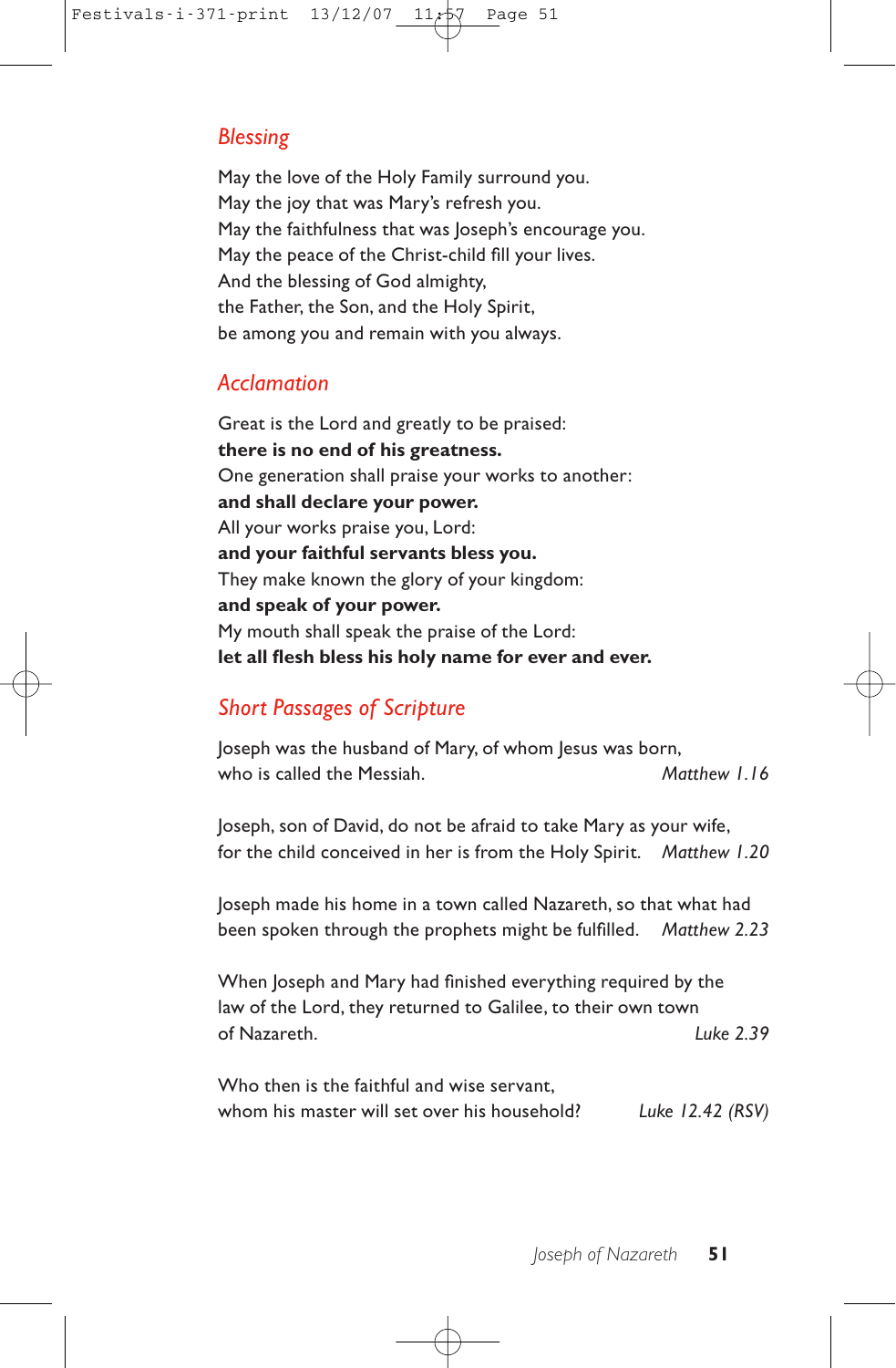# *25 March* **The Annunciation of Our Lord** *Gold or Principal Feast White*

## *Invitation to Confession*

The grace of God has dawned upon the world through our Saviour Jesus Christ, who sacrificed himself for us to purify a people as his own. Let us confess our sins. *cf Titus 2.11-14*

## *Kyrie Confession*

Lord Jesus, you are mighty God and Prince of Peace: Lord, have mercy. **Lord, have mercy.**

Lord Jesus, you are Son of God and Son of Mary: Christ, have mercy. **Christ, have mercy.**

Lord Jesus, you are Word made flesh and splendour of the Father: Lord, have mercy. **Lord, have mercy.**

# *Collect*

We beseech you, O Lord, pour your grace into our hearts, that as we have known the incarnation of your Son Jesus Christ by the message of an angel, so by his cross and passion we may be brought to the glory of his resurrection; through Jesus Christ your Son our Lord, who is alive and reigns with you, in the unity of the Holy Spirit, one God, now and for ever.

#### *Lectionary*

#### **Principal Service Second Service Third Service**

Isaiah 7.10-14 Isaiah 52.1-12 1 Samuel 2.1-10 Psalm 40.5-10 Hebrews 2.5-end Romans 5.12-end Luke 1.26-38 Psalms 131,146 Psalms 111,113

Hebrews 10.4-10 **Evening Psalms Morning Psalms**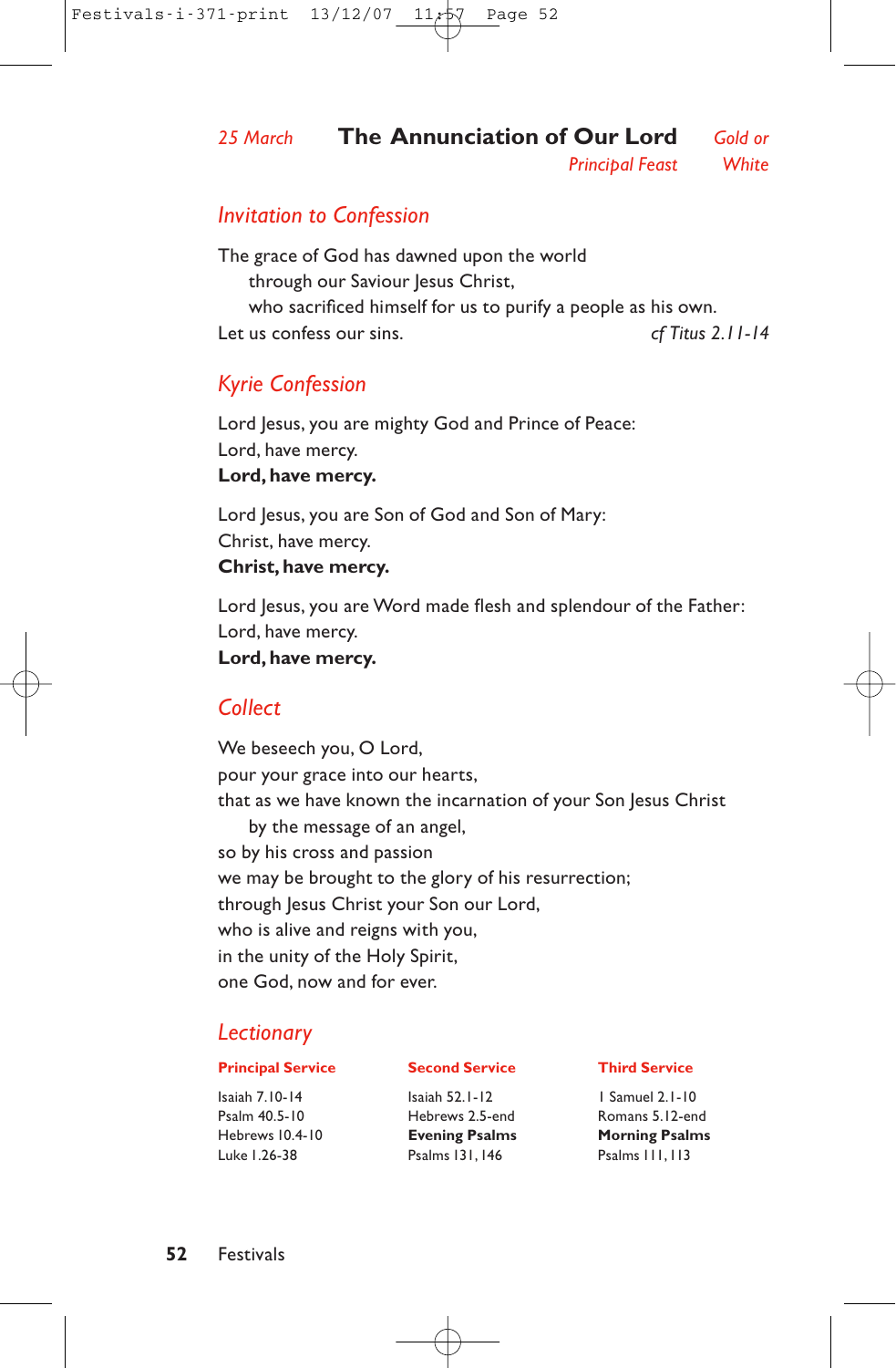# *Gospel Acclamation*

Praise to you, O Christ, King of eternal glory. The Word became flesh and lived among us, and we have seen his glory. **John 1.14 Praise to you, O Christ, King of eternal glory.**

#### *or, in Easter*

Alleluia, alleluia. The Word became flesh and dwelt among us, and we have seen his glory. *John 1.14* **Alleluia.**

#### *Intercession*

On this day the Father made our salvation known to Mary by the message of an angel. Filled with confidence, let us pray.

You chose the Virgin Mary to be the mother of your Son. Have mercy on all who wait for your redemption. We pray for … [*the Church universal*]

Through your angel Gabriel you brought a message of peace and joy to Mary. Give to the world the joy and peace of salvation.

We pray for … [*the peace of the world*]

By the consent of your handmaid and the power of the Holy Spirit, your Word came to dwell among us. Open our hearts to receive Christ, as Mary the Virgin received him. We pray for … [*those present*]

You look with compassion on the lowly and fill the hungry with good things. Encourage the downhearted, help all those in need and comfort those near to death. We pray for … [*the sick, the suffering, the helpless*]

To you, O God, nothing is impossible, and you alone do marvellous things; save us, and bring us on the last day with … and all the faithful departed into your glorious kingdom.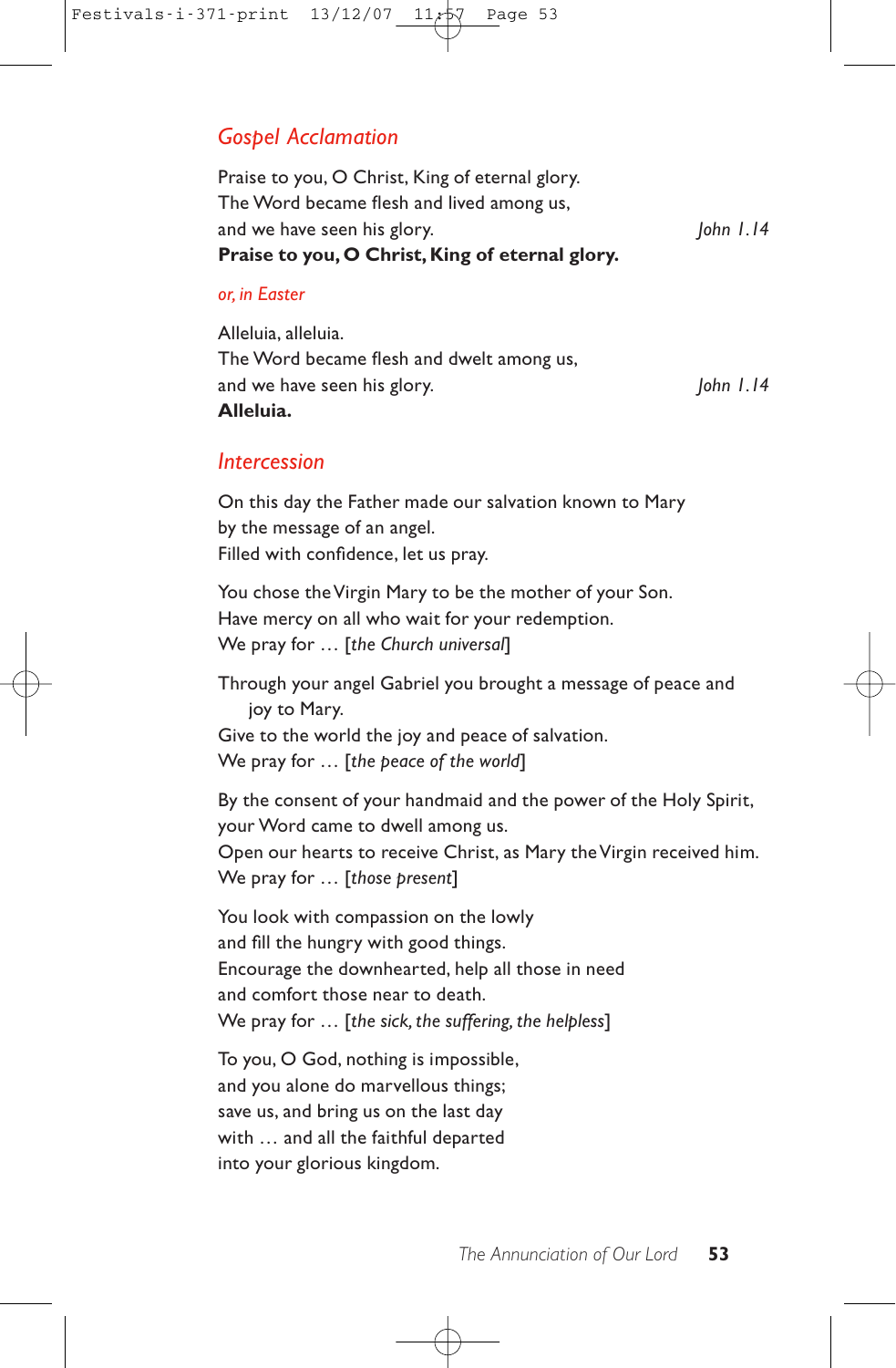Grant, O Lord, that by the riches of your grace we may grow up into him who unites our life to yours, even he who is the first-born of all creation, your Son Jesus Christ, our Lord. **Amen.**

# *Introduction to the Peace*

In the tender mercy of our God, the dayspring from on high shall break upon us, to give light to those who dwell in darkness and in the shadow of death and to guide our feet into the way of peace. *Luke 1.78,79 (In Easter, add* Alleluia.*)*

#### *Prayer at the Preparation of the Table*

Almighty God, so fill us with your grace, that we in all things may accept your holy will and with the Virgin Mary, full of grace, rejoice in your salvation; through Jesus Christ our Lord.

# *Preface*

And now we give you thanks because, by the power of the Holy Spirit, he took our nature upon him and was born of the Virgin Mary his mother, that being himself without sin, he might make us clean from all sin.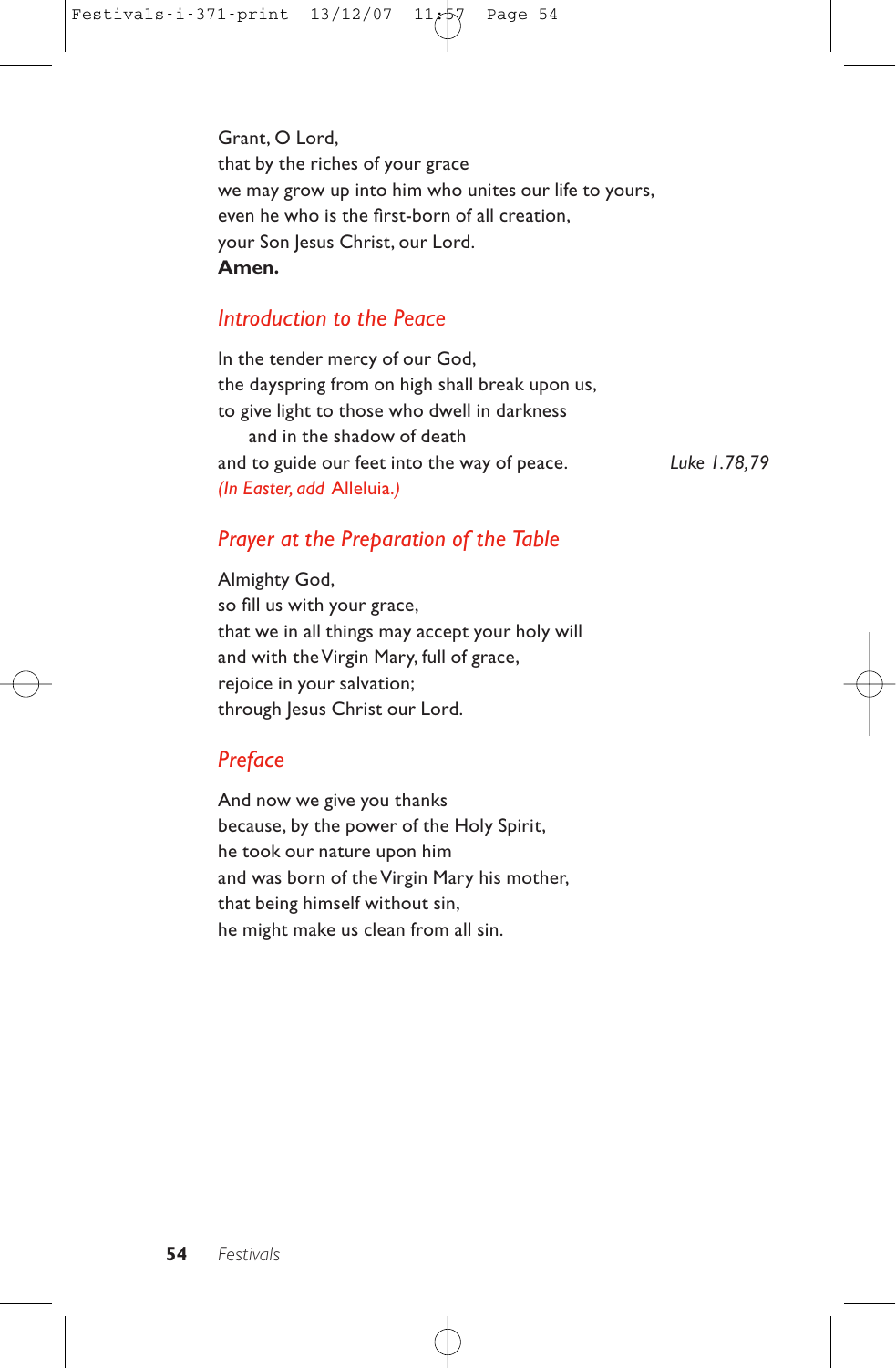## *Extended Preface*

It is indeed right and good, our duty and our salvation, always and everywhere to give you thanks, holy Father, almighty and eternal God, through Jesus Christ your Son our Lord. We give you thanks and praise that the Virgin Mary heard with faith the message of the angel, and by the power of your Holy Spirit conceived and bore the Word made flesh. From the warmth of her womb to the stillness of the grave he shared our life in human form. In him new light has dawned upon the world and you have become one with us that we might become one with you in your glorious kingdom. Therefore earth unites with heaven to sing a new song of praise; we too join with angels and archangels as they proclaim your glory without end:

## *Post Communion*

God most high, whose handmaid bore the Word made flesh: we thank you that in this sacrament of our redemption you visit us with your Holy Spirit and overshadow us by your power; strengthen us to walk with Mary the joyful path of obedience and so to bring forth the fruits of holiness; through Jesus Christ our Lord.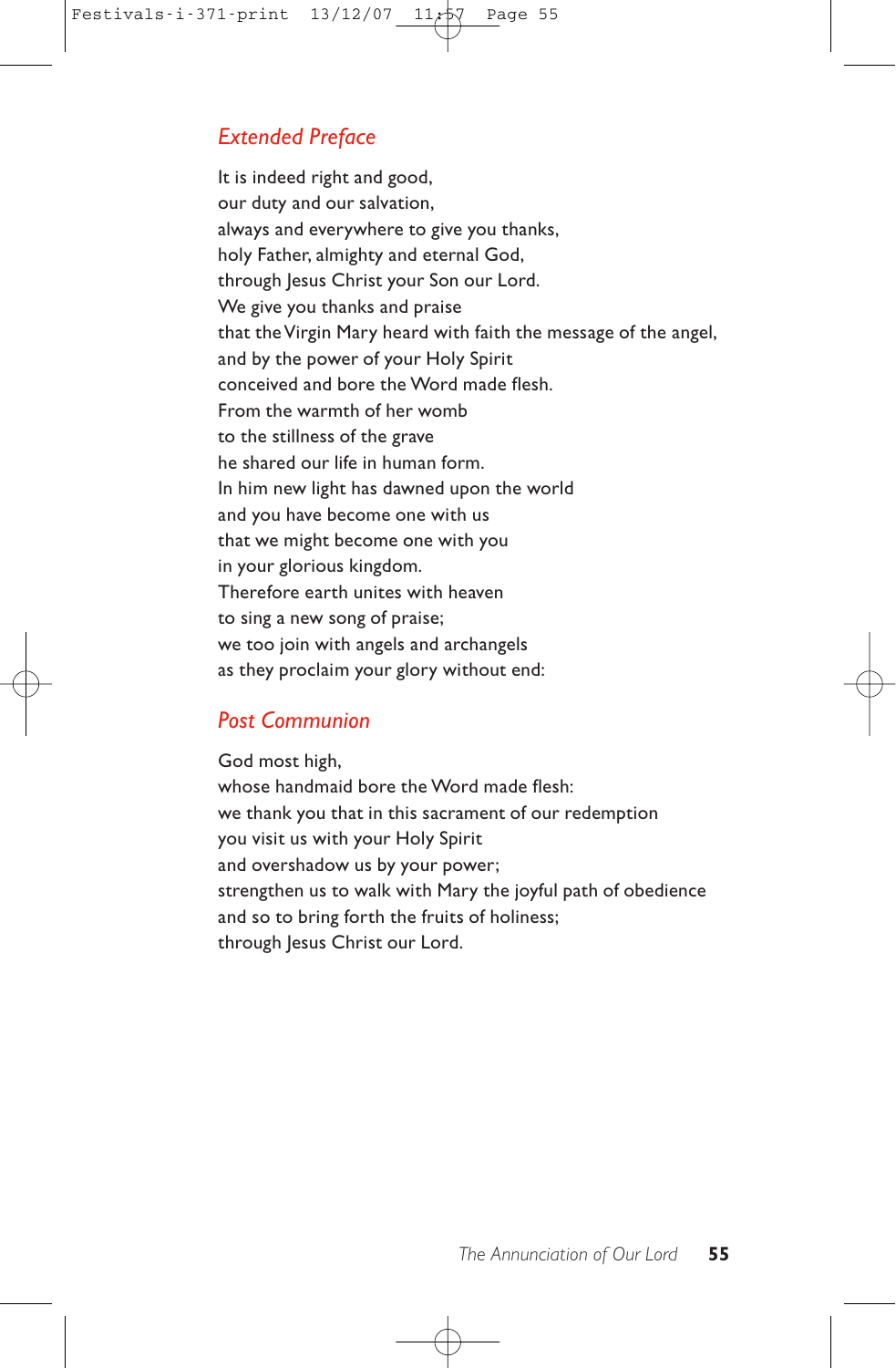## *Blessing*

Christ the Son of God, born of Mary, fill you with his grace to trust his promises and obey his will; and the blessing of God almighty, the Father, the Son, and the Holy Spirit, be among you and remain with you always.

## *Acclamation*

The Word became flesh and dwelt among us, full of grace and truth. **The Word became flesh and dwelt among us, full of grace and truth.** And we have seen his glory, the glory as of a father's only son, **full of grace and truth.** Glory to the Father and to the Son and to the Holy Spirit. **The Word became flesh and dwelt among us, full of grace and truth.** *from John 1*

# *Short Passages of Scripture*

Therefore the Lord himself will give you a sign. Look, the young woman is with child and shall bear a son, and shall name him Immanuel. *Isaiah 7.14*

And now, you will conceive in your womb and bear a son, and you will name him Jesus. He will be great, and will be called the Son of the Most High, and the Lord God will give to him the throne of his ancestor David. *Luke 1.31,32*

And the Word became flesh and lived among us, and we have seen his glory, the glory as of a father's only son, full of grace and truth. *John 1.14*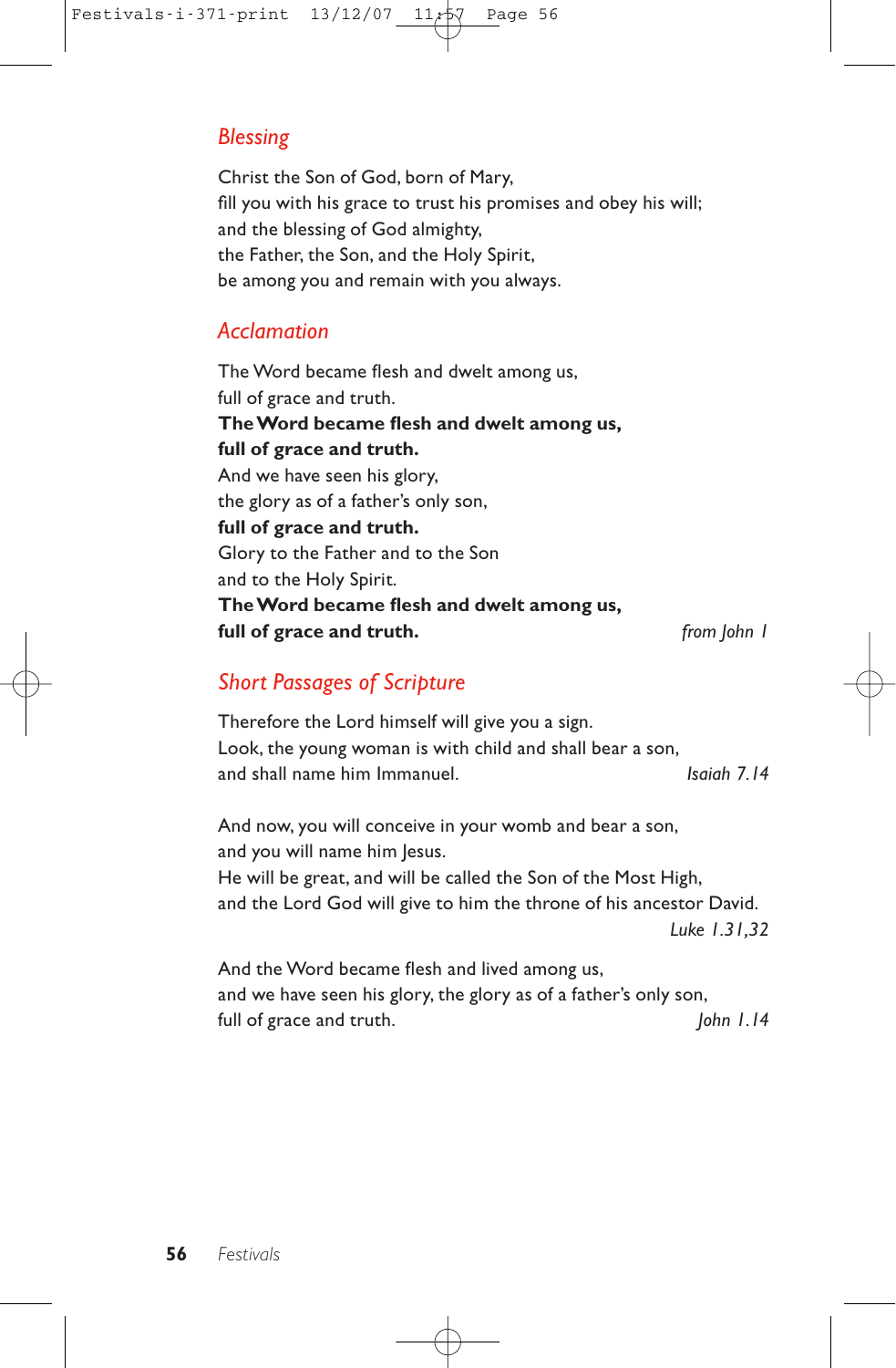*23 April* **George** *Red* Martyr, Patron of England, c.304

## *Collect*

God of hosts, who so kindled the flame of love in the heart of your servant George that he bore witness to the risen Lord by his life and by his death: give us the same faith and power of love that we who rejoice in his triumphs may come to share with him the fullness of the resurrection; through Jesus Christ your Son our Lord, who is alive and reigns with you, in the unity of the Holy Spirit, one God, now and for ever.

#### *Lectionary*

#### **Principal Service Second Service Third Service**

1 Maccabees 2.59-64 Isaiah 43.1-7 Joshua 1.1-9 *or* Revelation 12.7-12 John 15.1-8 Ephesians 6.10-20<br>Psalm 126 **Evening Psalms Morning Psalms** Psalm 126 **Evening Psalms Morning Psalms**<br>2 Timothy 2.3-13 **Psalms** 3, 11 Psalms 5, 146 2 Timothy 2.3-13 John 15.18-21

*Common of Martyrs (pages 284–290).*

*George* **57**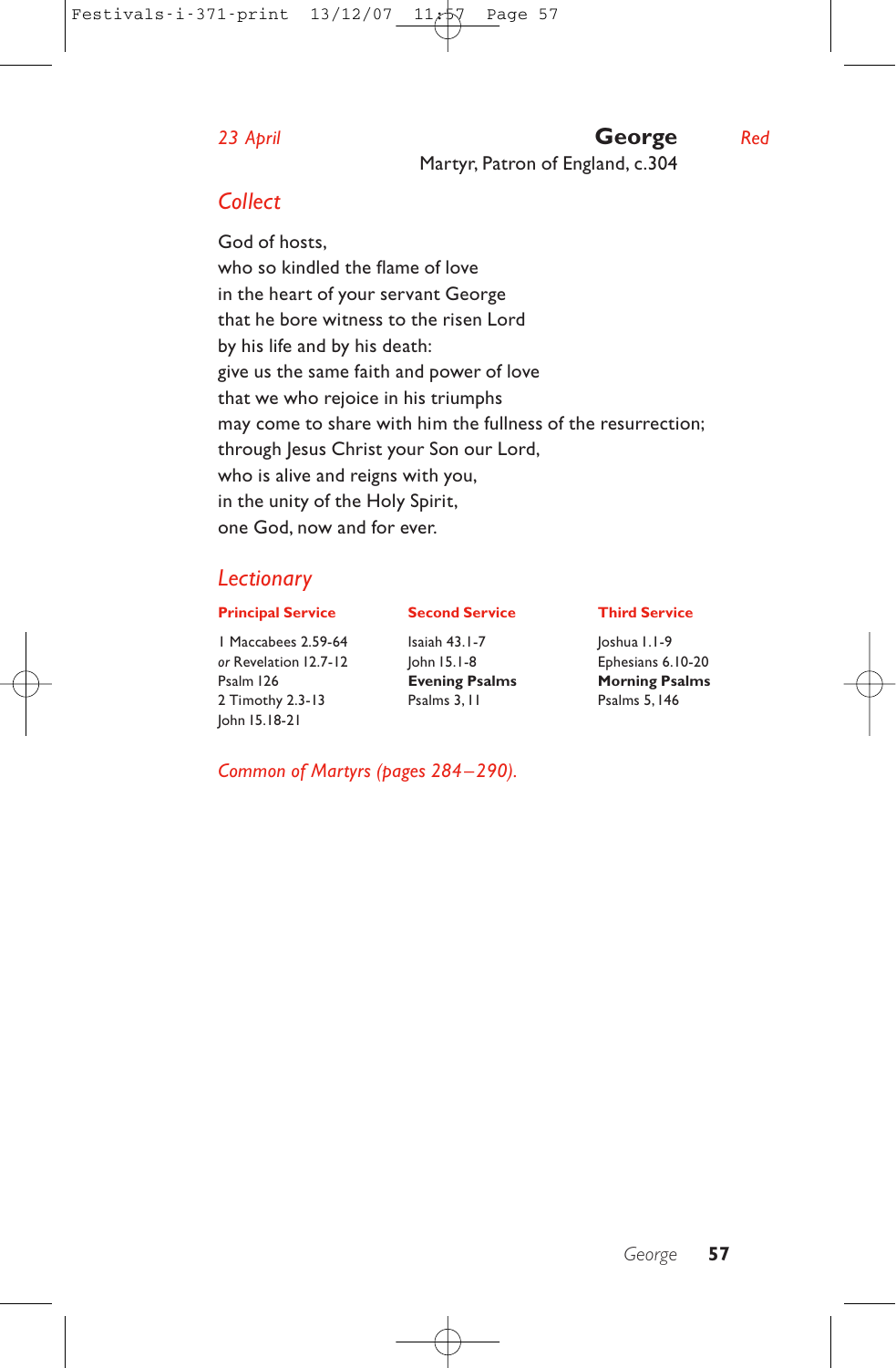## *25 April* **Mark** *Red*

# Evangelist

# *Collect*

Almighty God, who enlightened your holy Church through the inspired witness of your evangelist Saint Mark: grant that we, being firmly grounded in the truth of the gospel, may be faithful to its teaching both in word and deed; through Jesus Christ your Son our Lord, who is alive and reigns with you, in the unity of the Holy Spirit,

one God, now and for ever.

#### *Lectionary*

#### **Principal Service Second Service Third Service**

Psalm 119.9-16 **Evening Psalm** Acts 12.25 – 13.13 Ephesians 4.7-16 Psalm 45 **Morning Psalms** Mark 13.5-13 Psalms 37.23-end,148

Proverbs 15.28-end Ezekiel 1.4-14 Isaiah 62.6-10

# *or* Acts 15.35-end 2 Timothy 4.1-11 *or* Ecclesiasticus 51.13-end

*Common of Apostles and Evangelists (pages 277–283).*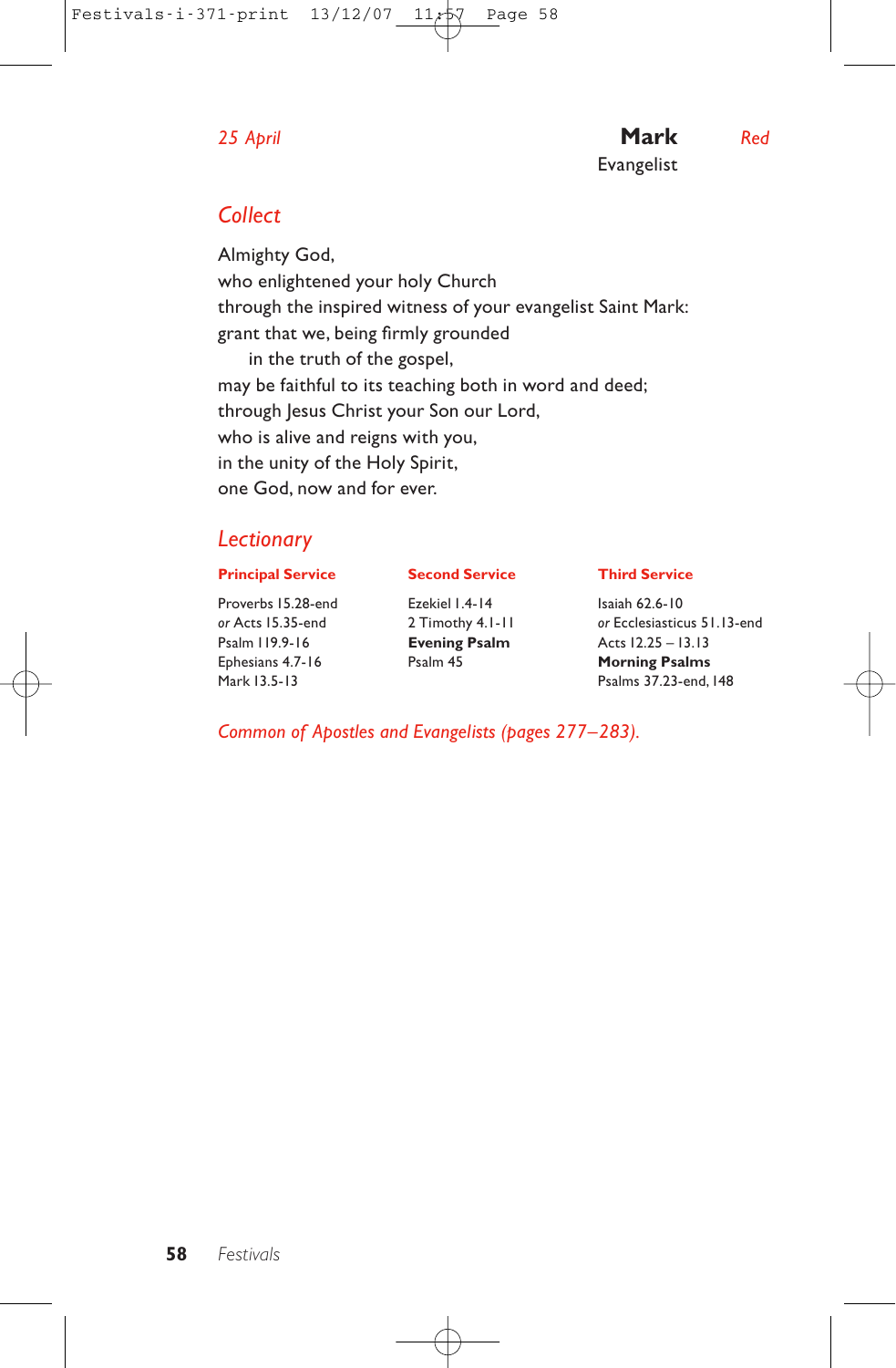# *1 May* **Philip and James** *Red*

Apostles

# *Collect*

Almighty Father, whom truly to know is eternal life: teach us to know your Son Jesus Christ as the way, the truth and the life; that we may follow the steps of your holy apostles Philip and James,

and walk steadfastly in the way that leads to your glory; through Jesus Christ your Son our Lord, who is alive and reigns with you, in the unity of the Holy Spirit, one God, now and for ever.

#### *Lectionary*

#### **Principal Service Second Service Third Service**

# Isaiah 30.15-21 Job 23.1-12 Proverbs 4.10-18<br>Psalm 119.1-8 John 1.43-51 James 1.1-12 Psalm 119.1-8 John 1.43-51 John 14.1-14 Psalm 149 Psalms 139,146

Ephesians 1.3-10 **Evening Psalm Morning Psalms**

*Common of Apostles and Evangelists (pages 277–283).*

*Philip and James* **59**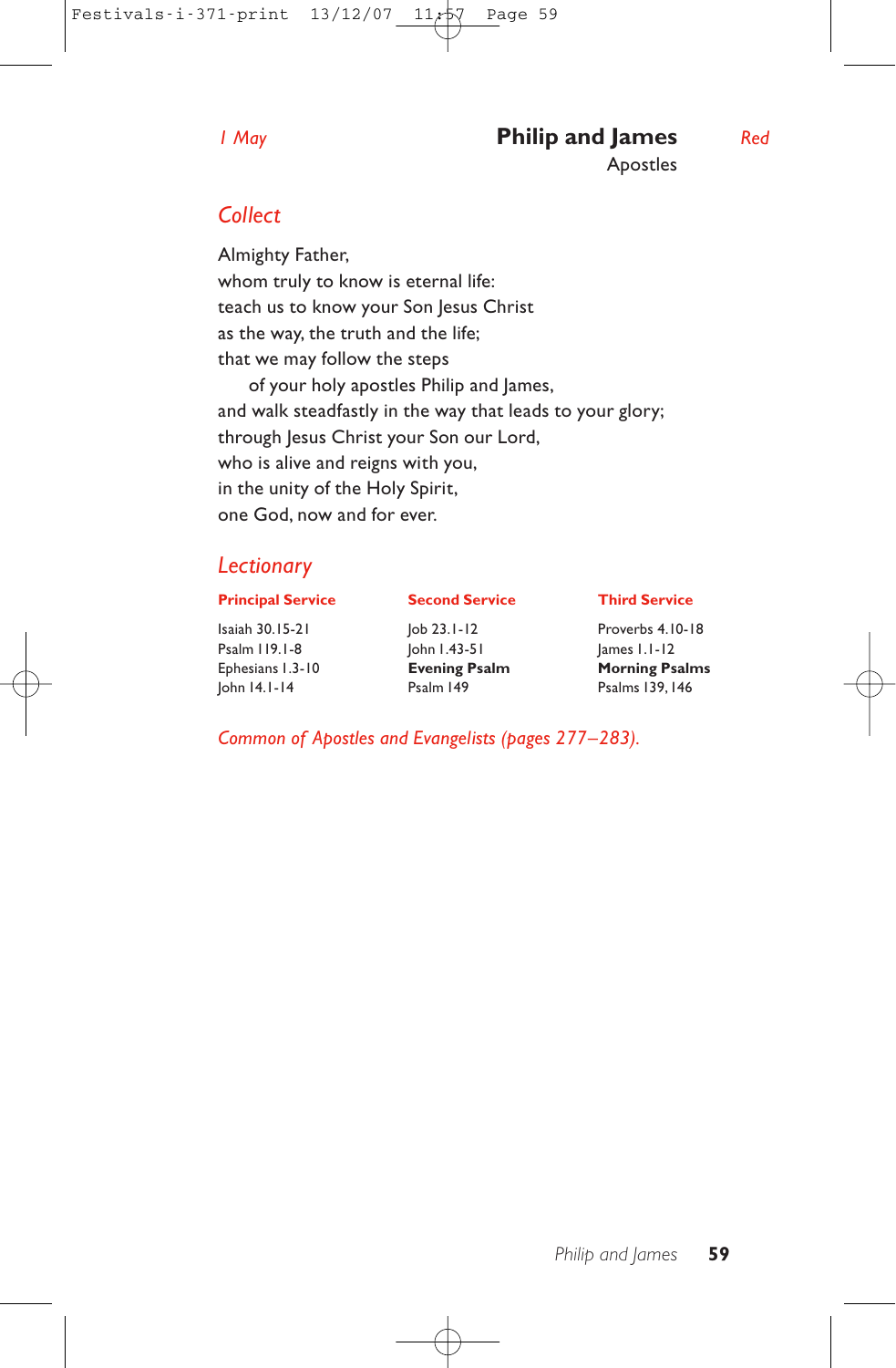## *14 May* **Matthias** *Red* Apostle

#### *Collect*

Almighty God, who in the place of the traitor Judas chose your faithful servant Matthias to be of the number of the Twelve: preserve your Church from false apostles and, by the ministry of faithful pastors and teachers, keep us steadfast in your truth; through Jesus Christ your Son our Lord, who is alive and reigns with you, in the unity of the Holy Spirit, one God, now and for ever.

#### *Lectionary*

# Isaiah 22.15-end 1 Samuel 16.1-13a 1 Samuel 2.27-35<br>Psalm 15 1 - Matthew 7.15-27 1 - Acts 2.37-end

#### **Principal Service Second Service Third Service**

**Matthew 7.15-27** 

*Common of Apostles and Evangelists (pages 277–283).*

Acts 1.15-end **Evening Psalm Morning Psalms** John 15.9-17 Psalm 80 Psalms 16,147.1-12

#### *(or)*

Acts 1.15-end Psalm 15 1 Corinthians 4.1-7 John 15.9-17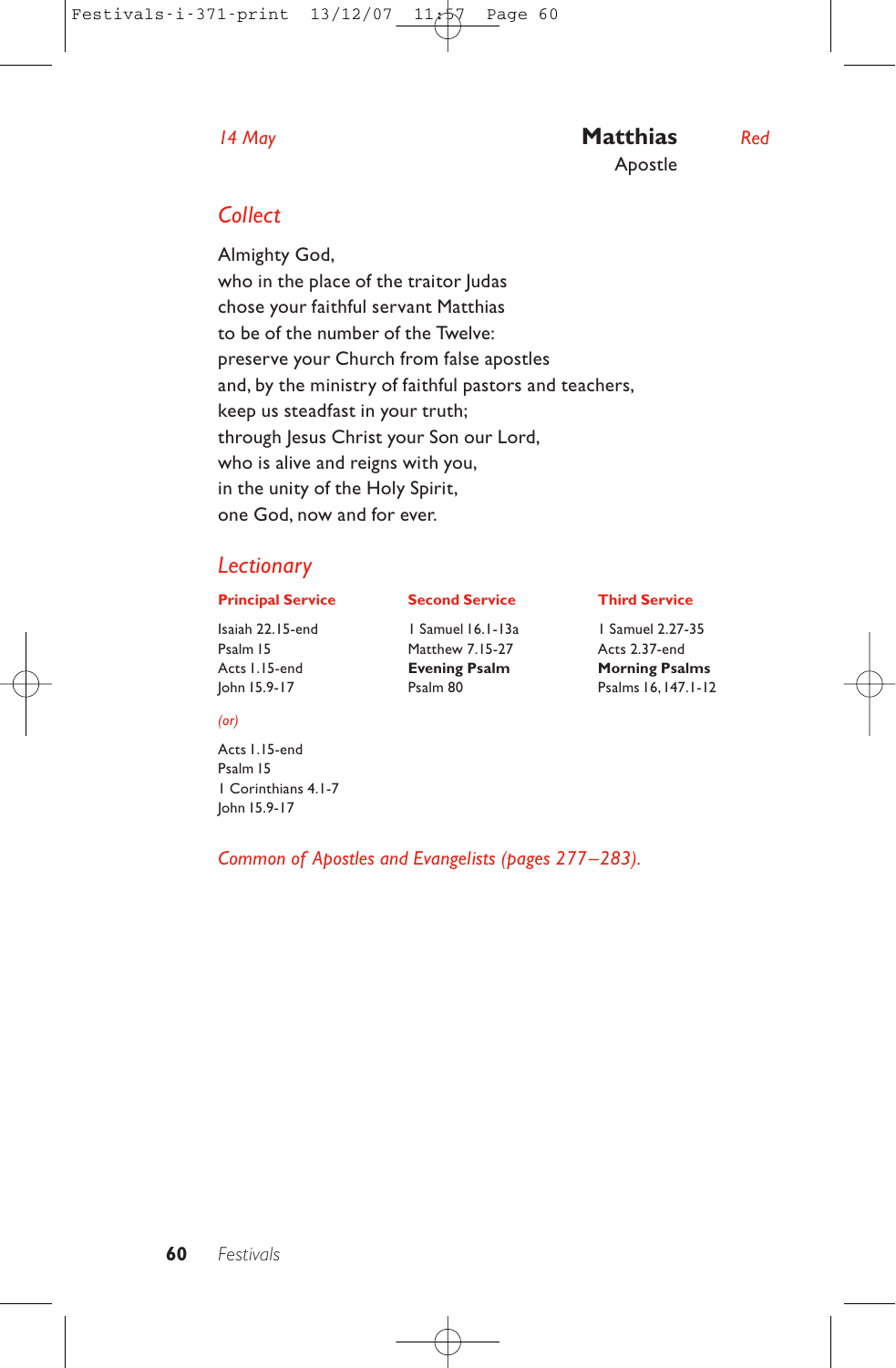#### *The Thursday after Trinity Sunday may be observed as*

# **The Day of Thanksgiving for the** *White* **Institution of Holy Communion**

(Corpus Christi)

#### *Invitation to Confession*

You then, who truly and earnestly repent of your sins, and are in love and charity with your neighbours, and intend to lead a new life, following the commandments of God, and walking from this day forward in his holy ways: draw near with faith, and take this holy sacrament to your comfort; and make your humble confession to almighty God.

#### *(or)*

As we prepare to celebrate the mystery of God's love, revealed in Word and Sacrament, let us call to mind our sins.

#### *(or)*

Whoever eats the bread or drinks the cup of the Lord in an unworthy manner eats and drinks judgement upon themselves. Examine yourselves, therefore, and call to mind your sins.

*cf 1 Corinthians 11.27-29*

#### *Kyrie Confession*

Like as the hart longs for flowing streams, so longs my soul for you, O God: Lord, have mercy. **Lord, have mercy.**

O send out your light and your truth, that they may lead me: Christ, have mercy. **Christ, have mercy.**

May we come to your altar, O God, the God of our salvation: Lord, have mercy. **Lord, have mercy.**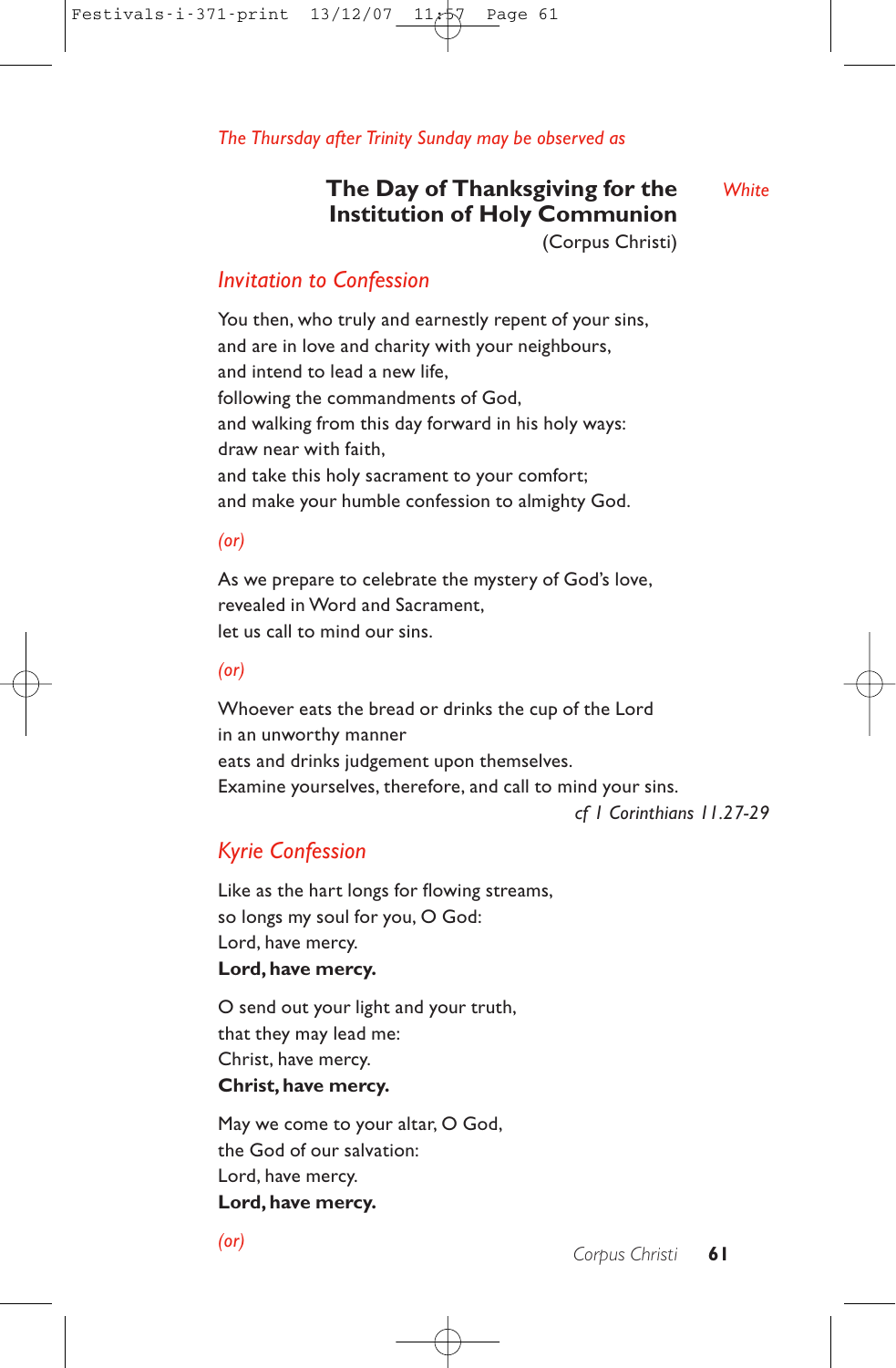Lord Jesus, you raise us to new life: Lord, have mercy. **Lord, have mercy.**

Lord Jesus, you forgive our sins: Christ, have mercy. **Christ, have mercy.**

Lord Jesus, you feed us with your body and blood: Lord, have mercy. **Lord, have mercy.**

# *Collect*

Lord Jesus Christ, we thank you that in this wonderful sacrament you have given us the memorial of your passion: grant us so to reverence the sacred mysteries of your body and blood that we may know within ourselves and show forth in our lives the fruits of your redemption; for you are alive and reign with the Father in the unity of the Holy Spirit, one God, now and for ever.

# *Lectionary*

#### **Principal Service Second Service Third Service**

Genesis 14.18-20 Proverbs 9.1-5 Deuteronomy 8.2-16 Psalm 116.10-end Luke 9.11-17 1 Corinthians 10.1-17 1 Corinthians 11.23-26 **Evening Psalms Morning Psalm** John 6.51-58 Psalms 23, 42, 43 Psalm 147

# *Gospel Acclamation*

Alleluia, alleluia.

I am the living bread that came down from heaven, says the Lord. Whoever eats of this bread will live for ever. *John 6.51* **Alleluia.**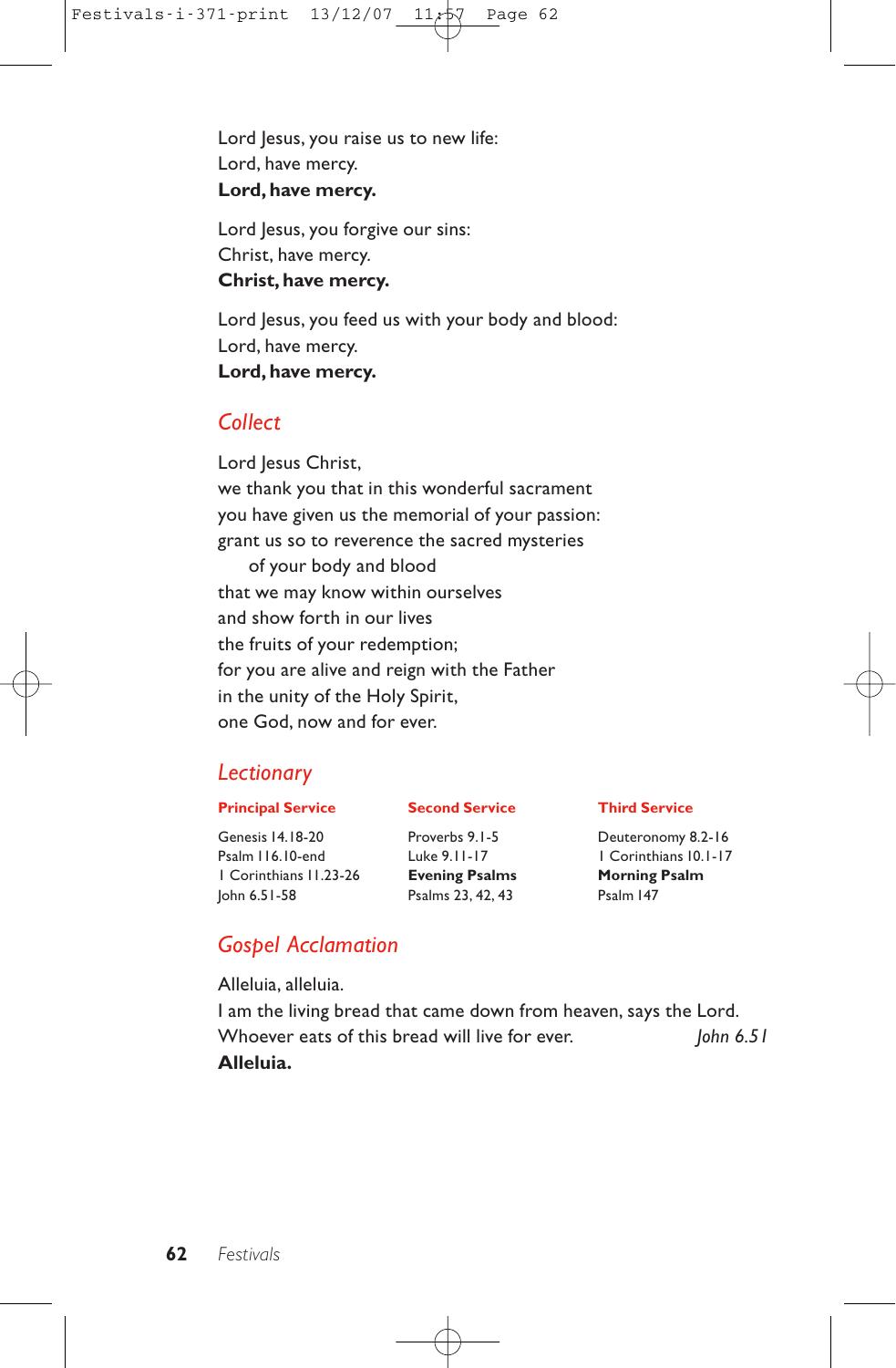# *Intercession*

We pray to the Lord.

Lord, listen to the prayers of your people, gathered at your table. In faith we pray: **we pray to you our God.**

Here, where we celebrate how Christ gave us his body to be our spiritual food, listen as we pray for his body the Church, spread throughout the world … In faith we pray: **we pray to you our God.**

Here, where we recognize the presence of Christ, who takes away the sin of the world, listen as we pray for that world and for its peoples for whom his blood was shed … In faith we pray:

#### **we pray to you our God.**

Here, where we come together as Christ gathered with his friends to give us this meal of holy fellowship, listen as we pray for all whom you have given us, our friends and all whose lives are joined with ours … In faith we pray:

#### **we pray to you our God.**

Here, where we remember the night of Christ's agony and trial, listen as we pray for all who share his sufferings through fear or pain or distress of many kinds … In faith we pray:

#### **we pray to you our God.**

Here, where we join our praises with the whole company of heaven, listen as we pray for all who have trusted Christ's promise to raise up on the last day those who eat his flesh and

drink his blood …

In faith we pray:

**we pray to you our God.**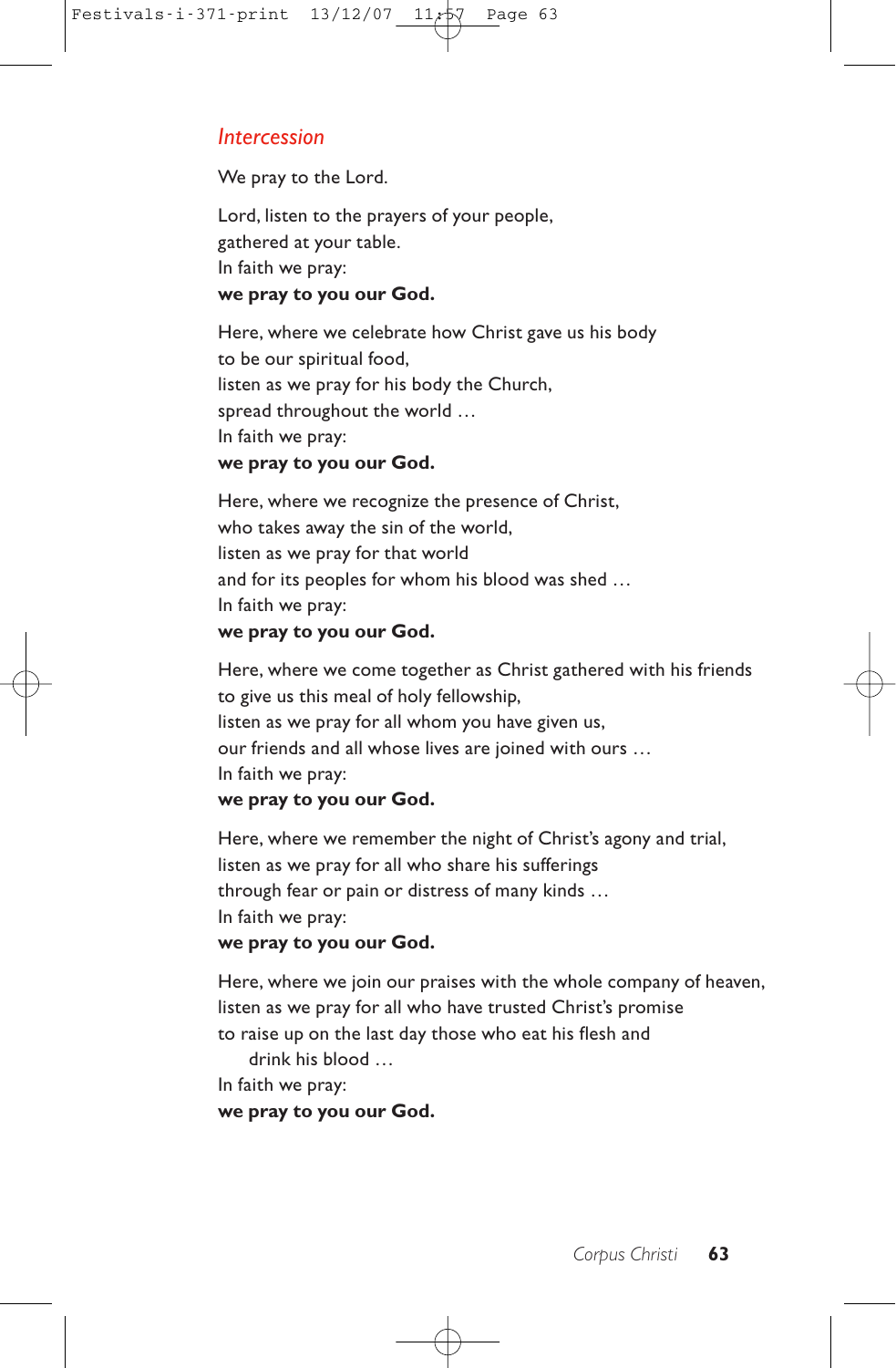Lord, satisfy our hunger with the food that lasts, the bread of God which comes down from heaven and gives life to the world, Jesus Christ your Son our Lord. **Amen.**

#### *Introduction to the Peace*

We are the body of Christ. In the one Spirit we were all baptized into one body. Let us then pursue all that makes for peace and builds up our common life.

#### *(or)*

Our Lord Jesus Christ says: If, when you are bringing your gift to the altar, you remember your brother or sister has a grievance against you, leave your gift where it lies before the altar. Go, make peace; and only then come and offer your gift.

#### *Prayer at the Preparation of the Table*

God our sustainer, receive the gifts we bring before you, and feed us continually with that bread which satisfies all hunger, your Son our Saviour Jesus Christ.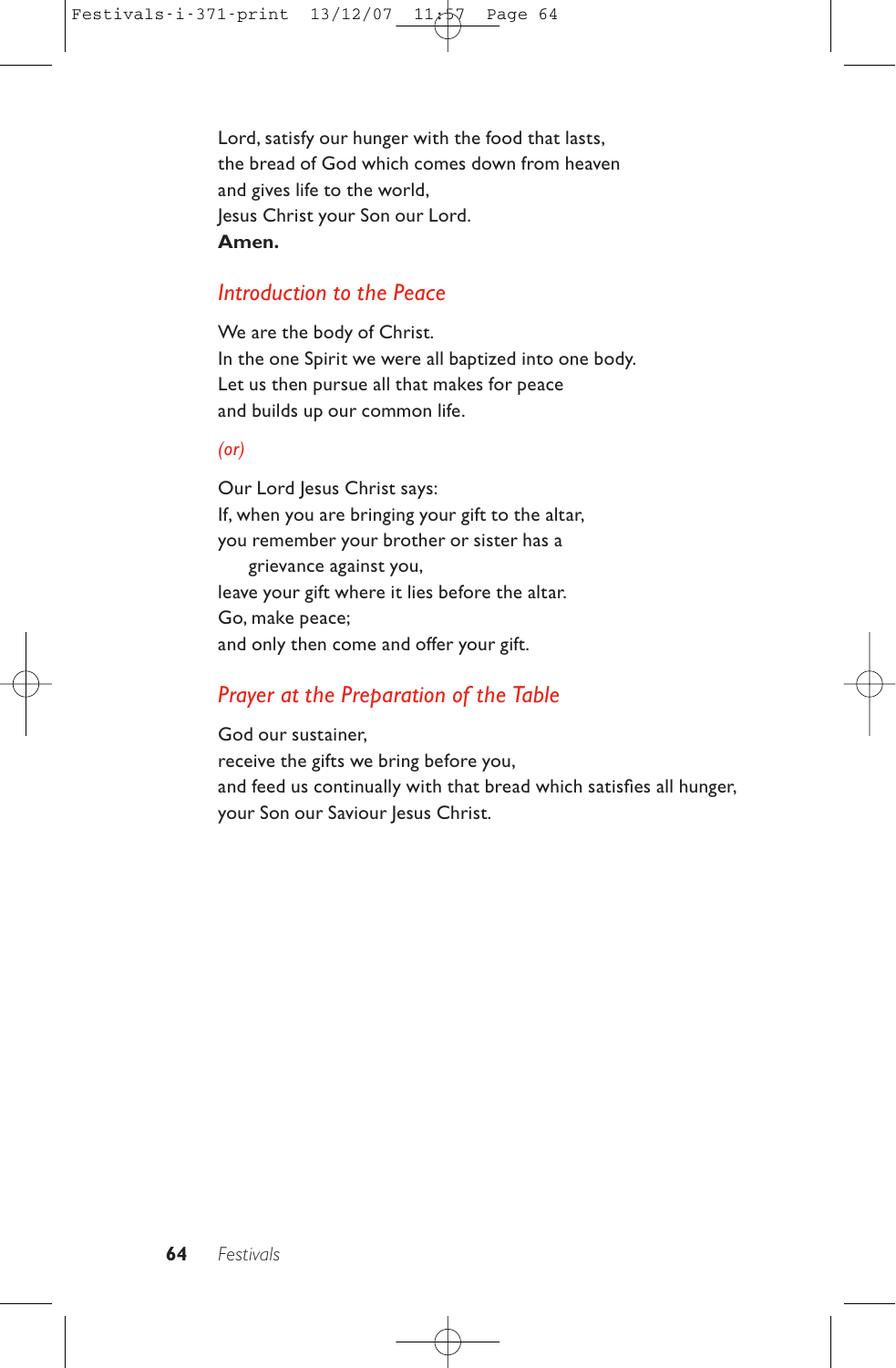# *Preface*

And now we give you thanks because, having loved his own who were in the world, he loved them to the end; and on the night before he suffered, sitting at table with his disciples, he instituted these holy mysteries, that we, redeemed by his death

and restored to life by his resurrection, might be partakers of his divine nature.

#### *(or)*

And now we give you thanks because when his hour had come, in his great love he gave this supper to his disciples, that we might proclaim his death, and feast with him in his kingdom.

#### *(or)*

And now we give you thanks because by water and the Holy Spirit you have made us a holy people in Jesus Christ our Lord; you renew that mystery in bread and wine to show forth your glory in all the world.

#### *(or)*

And now we give you thanks because at the last supper, as he sat at table with his apostles, he gave us this memorial of his passion to bring us its saving power until the end of time. In this sacrament you feed your people and strengthen them in holiness, so that the family of humankind may come to walk in the light of one faith, in one communion of love.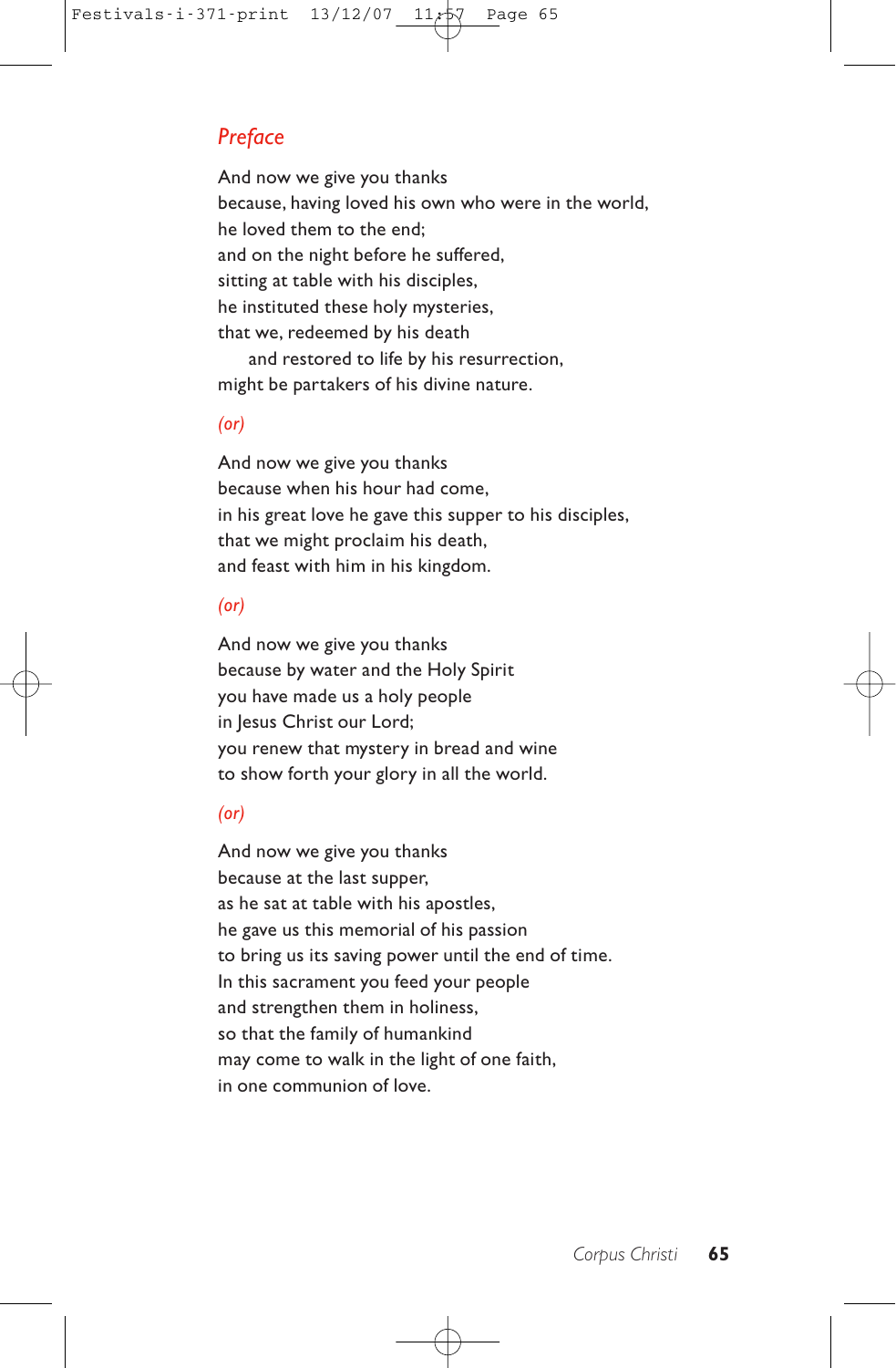## *Extended Preface*

It is indeed right and good, our duty and our salvation always and everywhere to give you thanks and praise holy Father, almighty and eternal God, through Jesus Christ our great high priest. He offered himself to you as the Lamb without blemish, the acceptable gift that gives you perfect praise. At the Last Supper, seated with his apostles, he left this memorial of his passion to bring us its saving power until the end of time. In this great sacrament you feed your people and strengthen them in holiness, so that throughout the world the human family may be enlightened by one faith and drawn together in one communion of love. We come to this foretaste of your heavenly banquet to be transformed by your grace and restored in the image and likeness of the risen Christ. Therefore earth unites with heaven to sing a new song of praise; we too join with angels and archangels as they proclaim your glory without end:

#### *Post Communion*

All praise to you, our God and Father, for you have fed us with the bread of heaven and quenched our thirst from the true vine: hear our prayer that, being grafted into Christ, we may grow together in unity and feast with him in his kingdom; through Jesus Christ our Lord.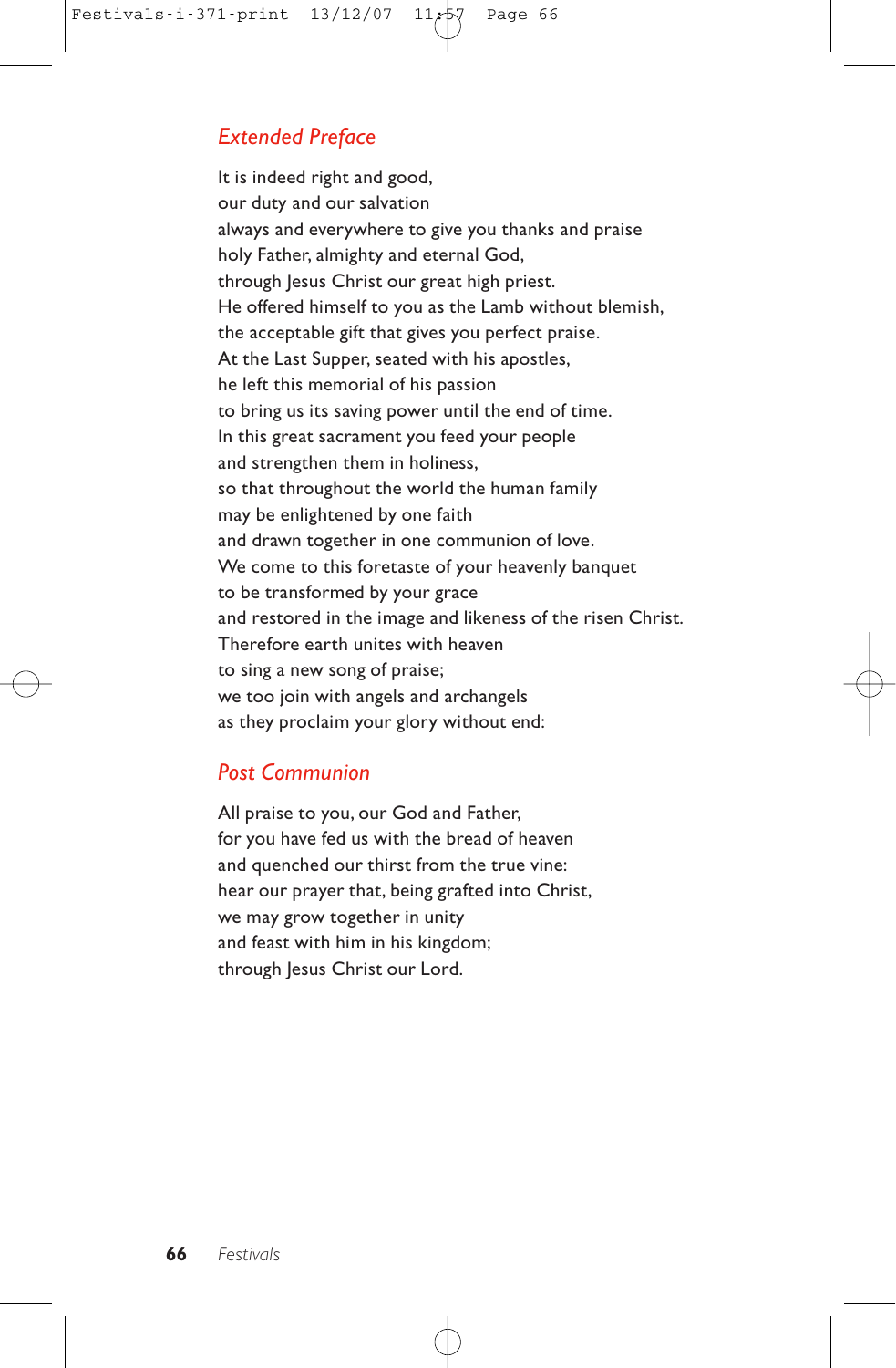## *Blessing*

Christ, who has nourished us with himself the living bread, make you one in praise and love, and raise you up at the last day; and the blessing of God almighty, the Father, the Son, and the Holy Spirit, be among you and remain with you always.

#### *(or)*

May the Father,

who fed his children with manna in the wilderness, strengthen you in your pilgrimage to the Promised Land. **Amen.**

May the Son, who gave his flesh for food and his blood for drink, keep you in eternal life and raise you up on the last day. **Amen.**

# May the Holy Spirit, who leads us into all truth, help you discern the Lord's body and empower you to proclaim his death until he comes. **Amen.**

And the blessing of God almighty, the Father, the Son, and the Holy Spirit, be among you and remain with you always. **Amen.**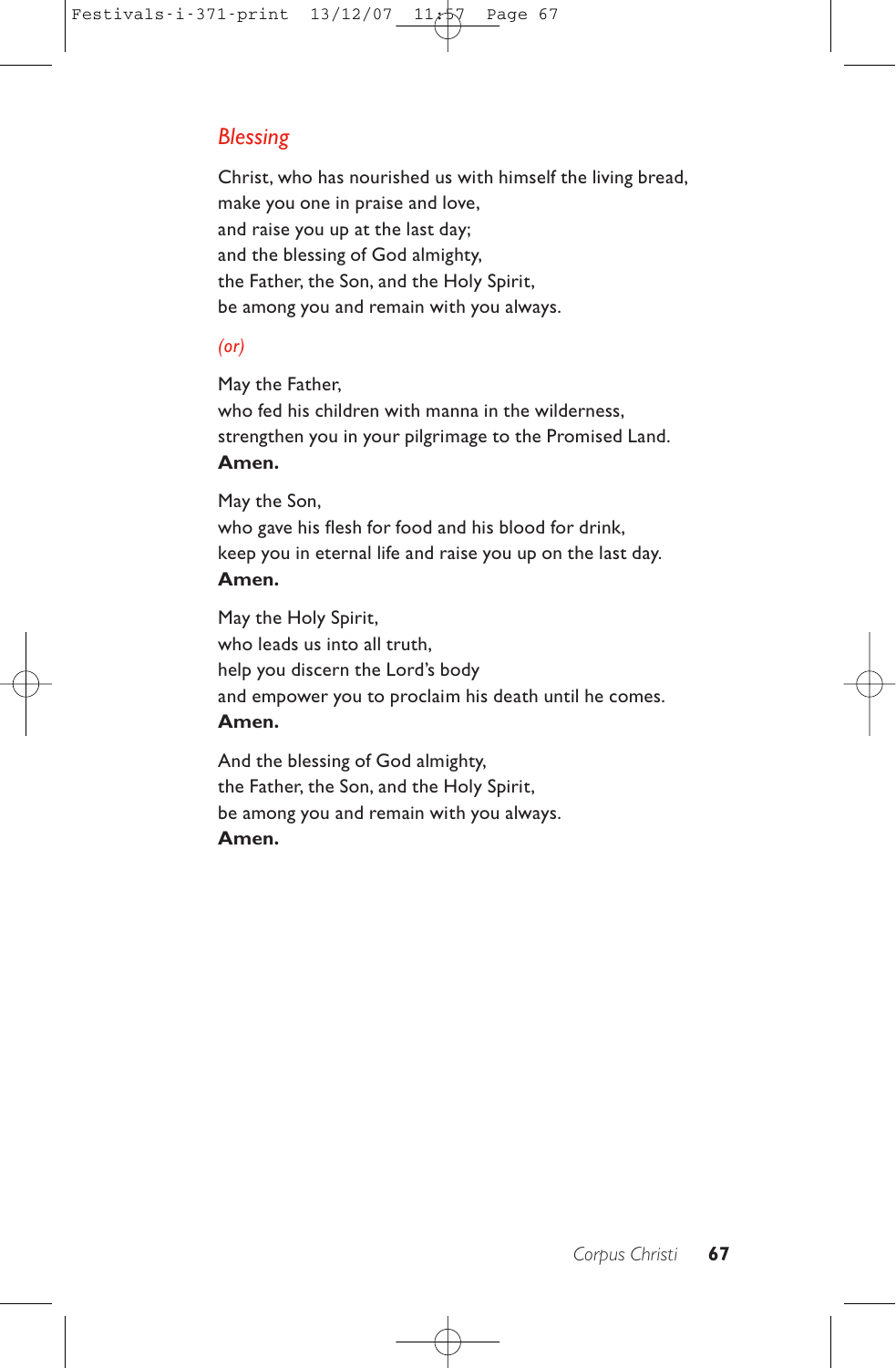# *Acclamation*

I am the bread of life, anyone who comes to me shall not hunger, anyone who believes in me shall never thirst. **Alleluia. Lord, give us this bread always.**

The bread of God comes down from heaven, and gives life to the world. **Alleluia. Lord, give us this bread always.**

Anyone who eats my flesh and drinks my blood has eternal life and I will raise them up on the last day. **Alleluia. Lord, give us this bread always.**

It is the Spirit that gives life; the flesh is of no avail. The words I speak, they are spirit and they are life. **Alleluia. Lord, give us this bread always.**

# *Short Passages of Scripture*

Then their eyes were opened, and they recognized him. He had been made known to them in the breaking of the bread.

*Luke 24.31a,35*

Jesus said, 'I am the bread of life. Whoever comes to me will never be hungry, and whoever believes in me will never be thirsty.' *John 6.35*

The cup of blessing that we bless, is it not a sharing in the blood of Christ? The bread that we break, is it not a sharing in the body of Christ? Because there is one bread, we who are many are one body, for we all partake of the one bread. *1 Corinthians 10.16,17*

As often as you eat this bread and drink this cup, you proclaim the Lord's death until he comes. *1 Corinthians 11.26*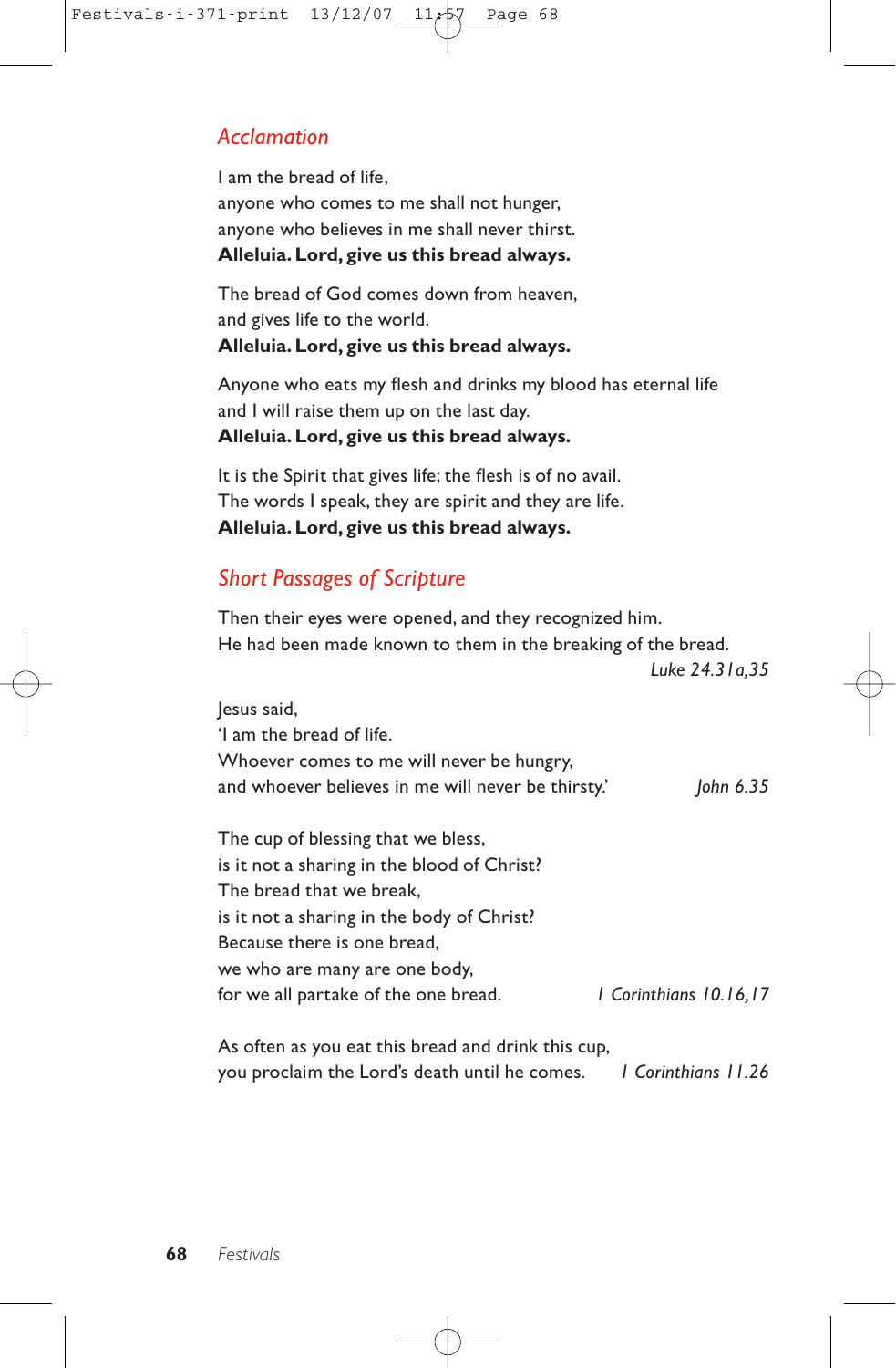# *31 May* **The Visit of** *White* **the Blessed Virgin Mary to Elizabeth**

#### *Invitation to Confession*

Let love be genuine; hate what is evil, hold fast to what is good.

*Romans 12.9*

Let us confess our sins and failings to God our merciful Father.

#### *Kyrie Confession*

We have done what was wrong in your sight and chosen what has displeased you. Lord, have mercy. **Lord, have mercy.**

As a mother comforts her child so shall you comfort us. Christ, have mercy. **Christ, have mercy.**

Let us return to you, for you know our every deed and thought. Lord, have mercy. **Lord, have mercy.**

## *Collect*

Mighty God, by whose grace Elizabeth rejoiced with Mary and greeted her as the mother of the Lord: look with favour on your lowly servants that, with Mary, we may magnify your holy name and rejoice to acclaim her Son our Saviour, who is alive and reigns with you, in the unity of the Holy Spirit, one God, now and for ever.

#### *Lectionary*

#### **Principal Service Second Service Third Service**

Psalm 113 **John 3.25-30** Mark 3.31-end Romans 12.9-16 **Evening Psalms Morning Psalms** Luke 1.39-49[50-56] Psalms 122,127,128 Psalms 85,150

Zephaniah 3.14-18 Zechariah 2.10-end 1 Samuel 2.1-10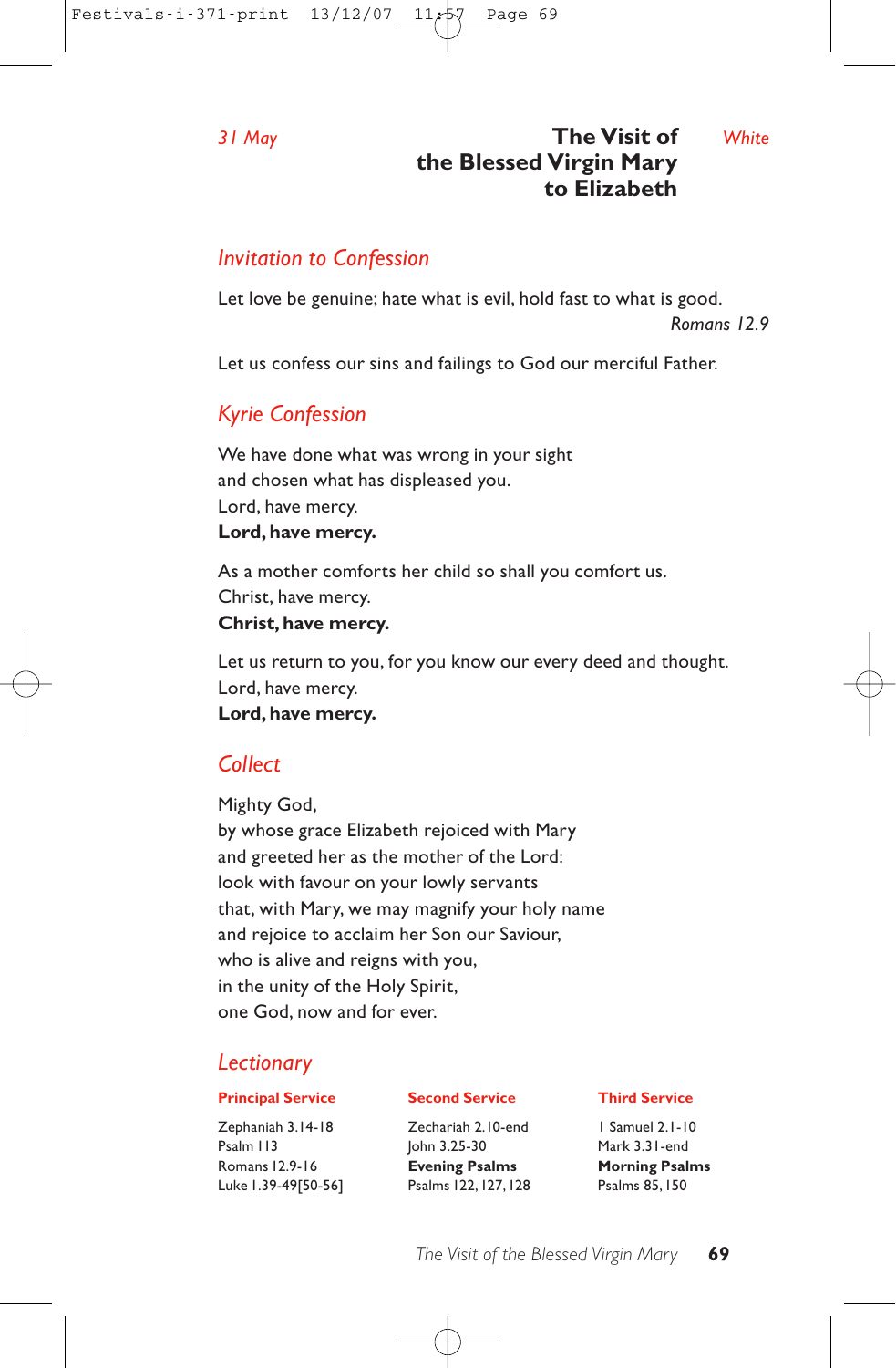# *Gospel Acclamation*

Alleluia, alleluia. Blessed is she who believed that there would be a fulfilment of what was spoken to her by the Lord. *Luke 1.45* **Alleluia.**

## *Intercession*

Let us proclaim the greatness of the Lord and rejoice together in the God who saves us. Lord, you do great things for us: **holy is your name.**

You have mercy on those who fear you in every generation. We pray for your Church … Lord, you do great things for us: **holy is your name.**

You show the strength of your arm and cast down the mighty from their thrones. We pray for the nations of the world and their leaders … Lord, you do great things for us: **holy is your name.**

You lift up the lowly and fill the hungry with good things. We pray for all those in any kind of need … Lord, you do great things for us: **holy is your name.**

You come to the aid of your servants and remember your promises with mercy. We remember … and all who have died in the faith of Christ. Bring us with them to share the joy of heaven with Mary and all the saints. Lord, you do great things for us: **holy is your name.**

Father most holy, so guide us in the way of humility and obedience like Mary, that our lives may be a constant hymn of praise to you from whom all good things come. We ask this through Jesus Christ our Lord. **Amen.**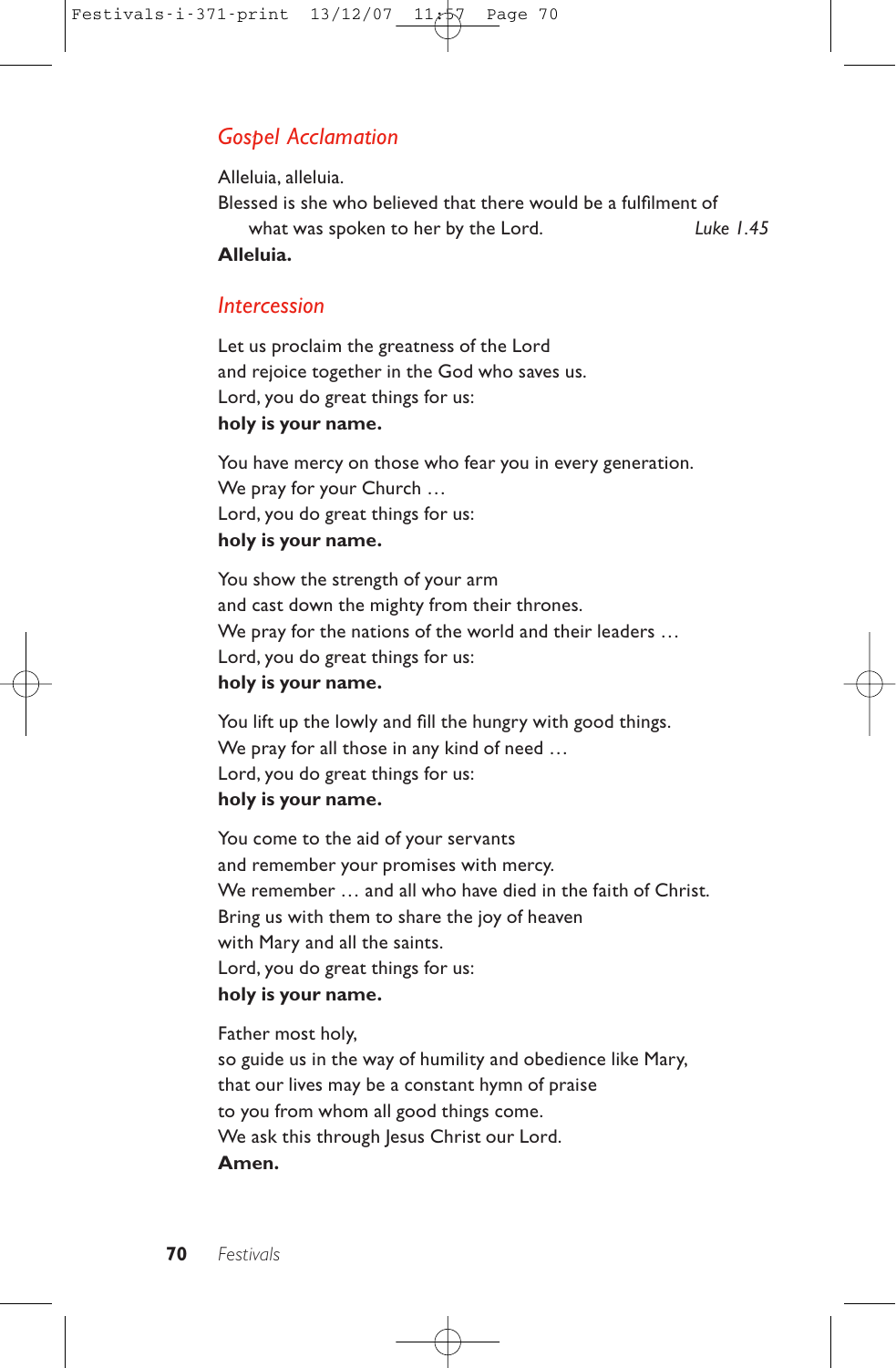## *Introduction to the Peace*

Steadfast love and faithfulness have met; righteousness and peace have kissed each other. *cf Psalm 85.10*

## *Prayer at the Preparation of the Table*

God of mercy, accept our gifts and all we bring before you, as you accepted the love of Mary, the mother of your Son Jesus Christ, who is Lord, now and for ever.

## *Preface*

And now we give you thanks because in choosing the blessed Virgin Mary to be the mother of your Son you have exalted the humble and meek. Your angel hailed her as most highly favoured; with all generations we call her blessed and with her we rejoice and magnify your holy name.

### *Extended Preface*

It is indeed right and good, our duty and our salvation, almighty Father, ever-living God, to proclaim the wonders you have worked in all your saints, and on this feast of Mary, ever blessed, to echo her praise of your loving kindness. For you have truly done great things and holy is your name, and your mercy is on those who fear you in every generation. When you looked with favour on your lowly servant you remembered your promise of mercy and gave the world through her your Son, our Saviour Jesus Christ. Through him the hosts of heaven adore you and rejoice in your presence for ever. May our voices join with theirs in the triumphant hymn of praise: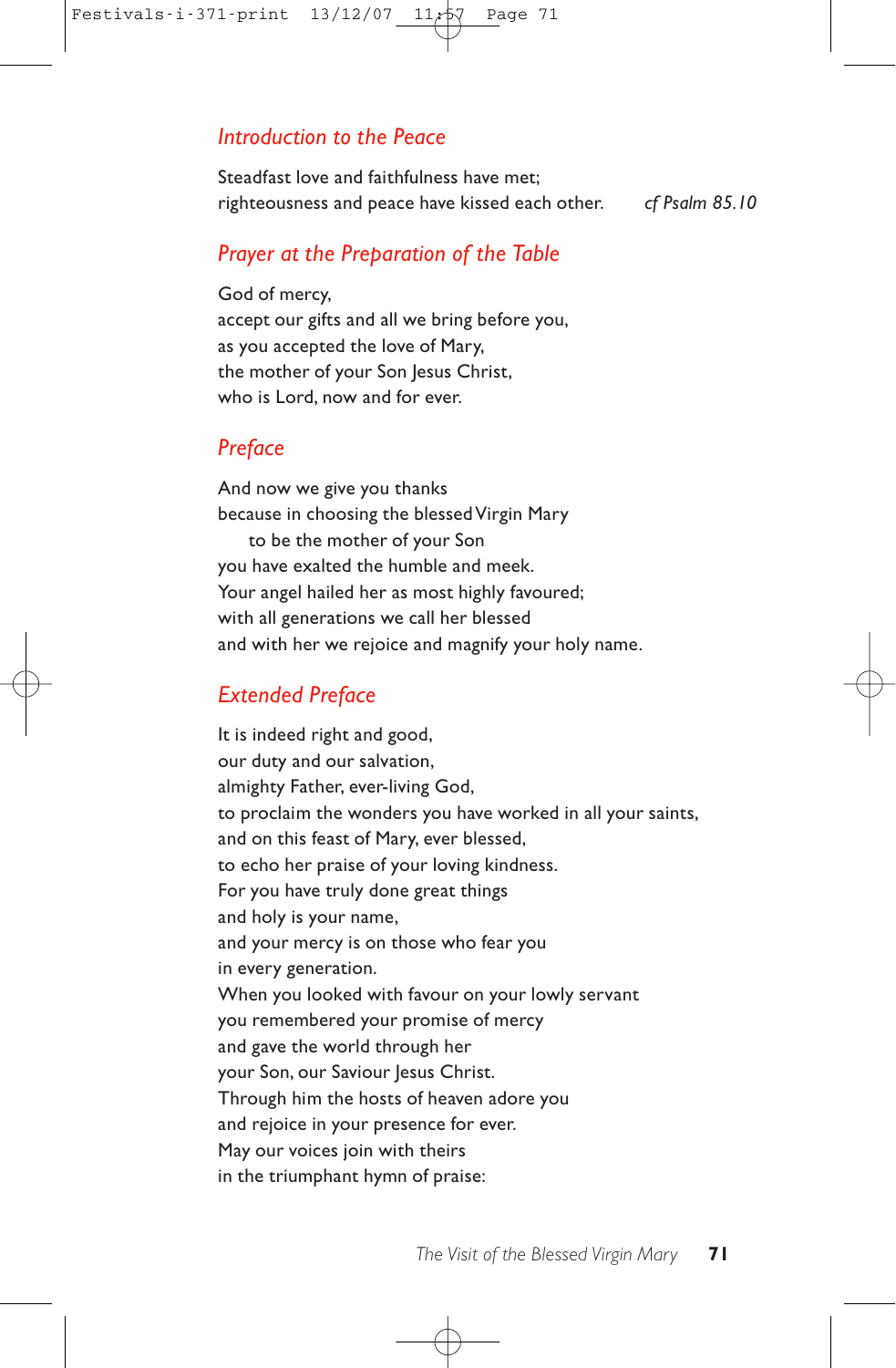## *Post Communion*

Gracious God, who gave joy to Elizabeth and Mary as they recognized the signs of redemption at work within them: help us, who have shared in the joy of this eucharist, to know the Lord deep within us and his love shining out in our lives, that the world may rejoice in your salvation; through Jesus Christ our Lord.

#### *Blessing*

Christ the Son of God, born of Mary, fill you with his grace to trust his promises and obey his will; and the blessing of God almighty, the Father, the Son, and the Holy Spirit, be among you and remain with you always.

#### *(or)*

May God who sent Mary to visit Elizabeth to share with her the joy of the divine plan, give you grace to tell out the good news of Christ. And the blessing of God almighty, the Father, the Son, and the Holy Spirit, be among you and remain with you always.

### *Acclamation*

Your salvation is near to those who fear you; that glory may dwell in our land. **Your salvation is near to those who fear you; that glory may dwell in our land.** Mercy and truth have met together; righteousness and peace have kissed each other. **That glory may dwell in our land.** Glory to the Father and to the Son and to the Holy Spirit. **Your salvation is near to those who fear you; that glory may dwell in our land.**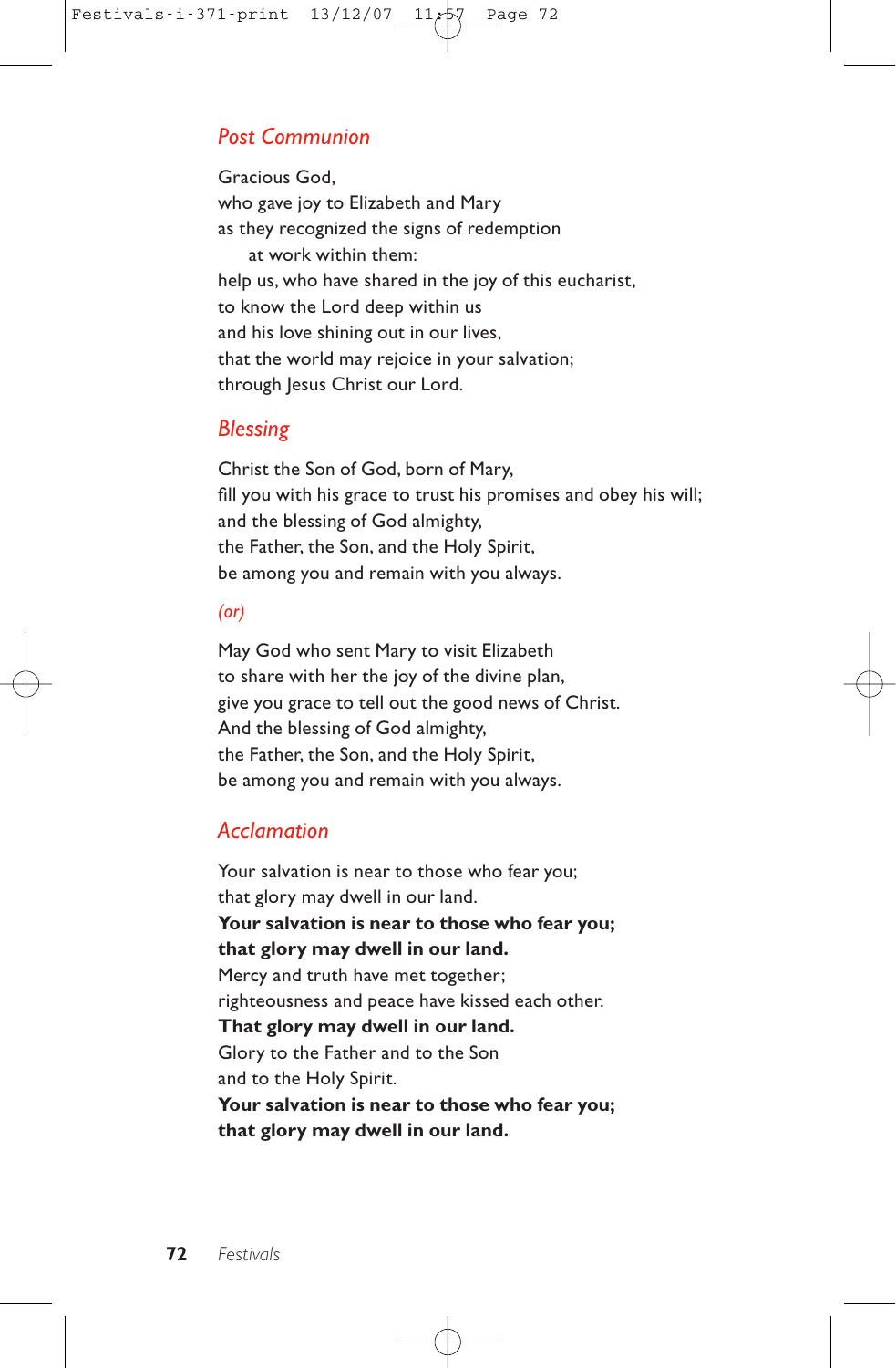# *Short Passages of Scripture*

| My heart exults in the Lord,<br>my strength is exalted in my God.                           | 1 Samuel 2.1 |
|---------------------------------------------------------------------------------------------|--------------|
| Come and listen, all you who fear God,<br>and I will tell you what he has done for my soul. | Psalm 66,14  |
| All generations will call me blessed;<br>for the Mighty One has done great things for me,   |              |
| and holy is his name.                                                                       | Luke 1.48,49 |
| The Lord has filled the hungry with good things.                                            | Luke 1.53    |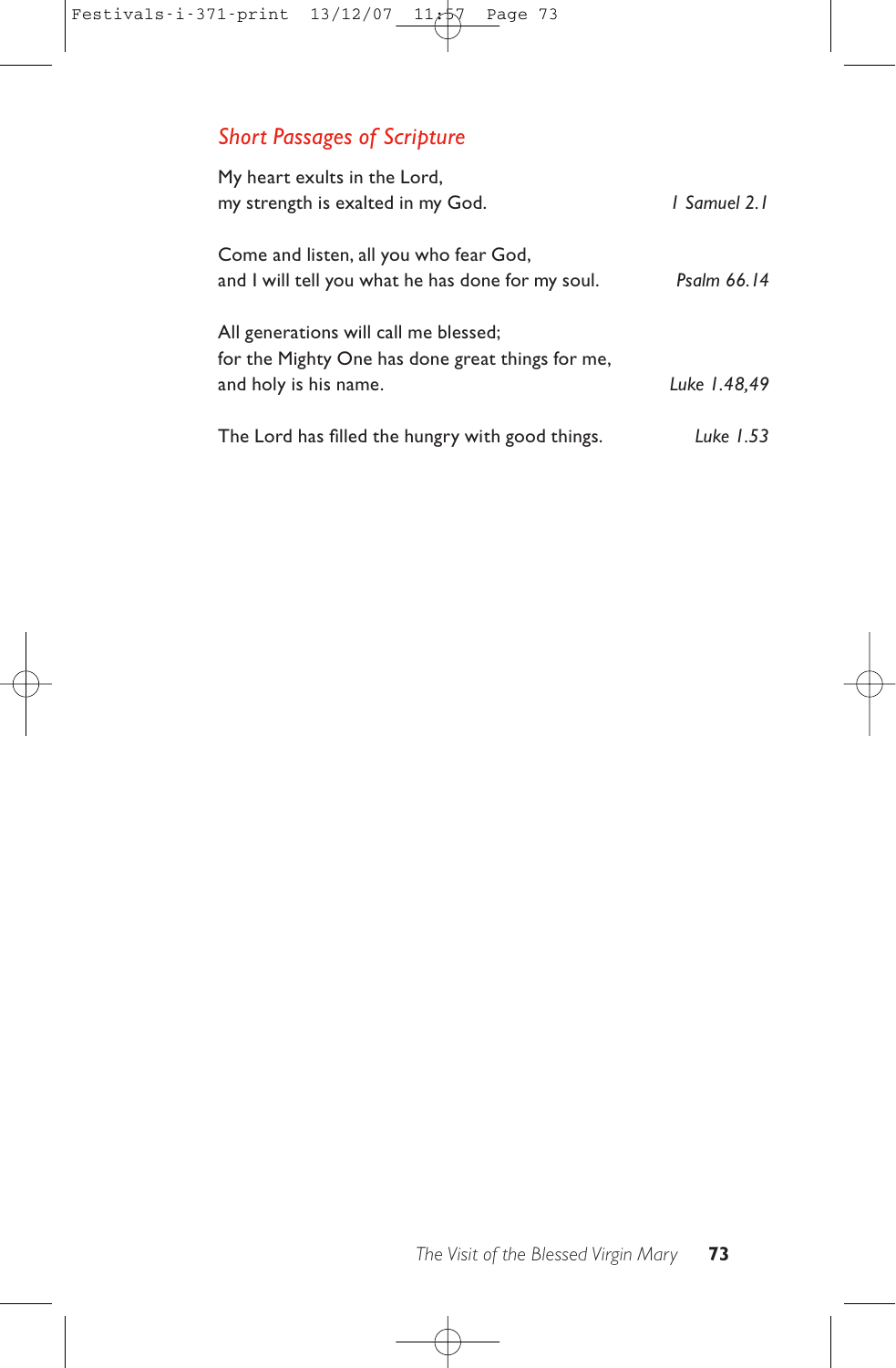### *11 June* **Barnabas** *Red* Apostle

## *Collect*

Bountiful God, giver of all gifts, who poured your Spirit upon your servant Barnabas and gave him grace to encourage others: help us, by his example, to be generous in our judgements and unselfish in our service; through Jesus Christ your Son our Lord, who is alive and reigns with you, in the unity of the Holy Spirit, one God, now and for ever.

### *Lectionary*

#### **Principal Service Second Service Third Service**

Job 29.11-16 Ecclesiastes 12.9-end Jeremiah 9.23,24

Acts 11.19-end Psalm 112 Galatians 2.1-10 John 15.12-17

John 15.12-17 **Evening Psalm** Psalms 100,101,117

Psalm 112 *or* Tobit 4.5-11 Acts 4.32-end Acts 11.19-end Acts 9.26-31 **Morning Psalms** Psalm 147 *(or)*

*Common of Apostles and Evangelists (pages 277–283).*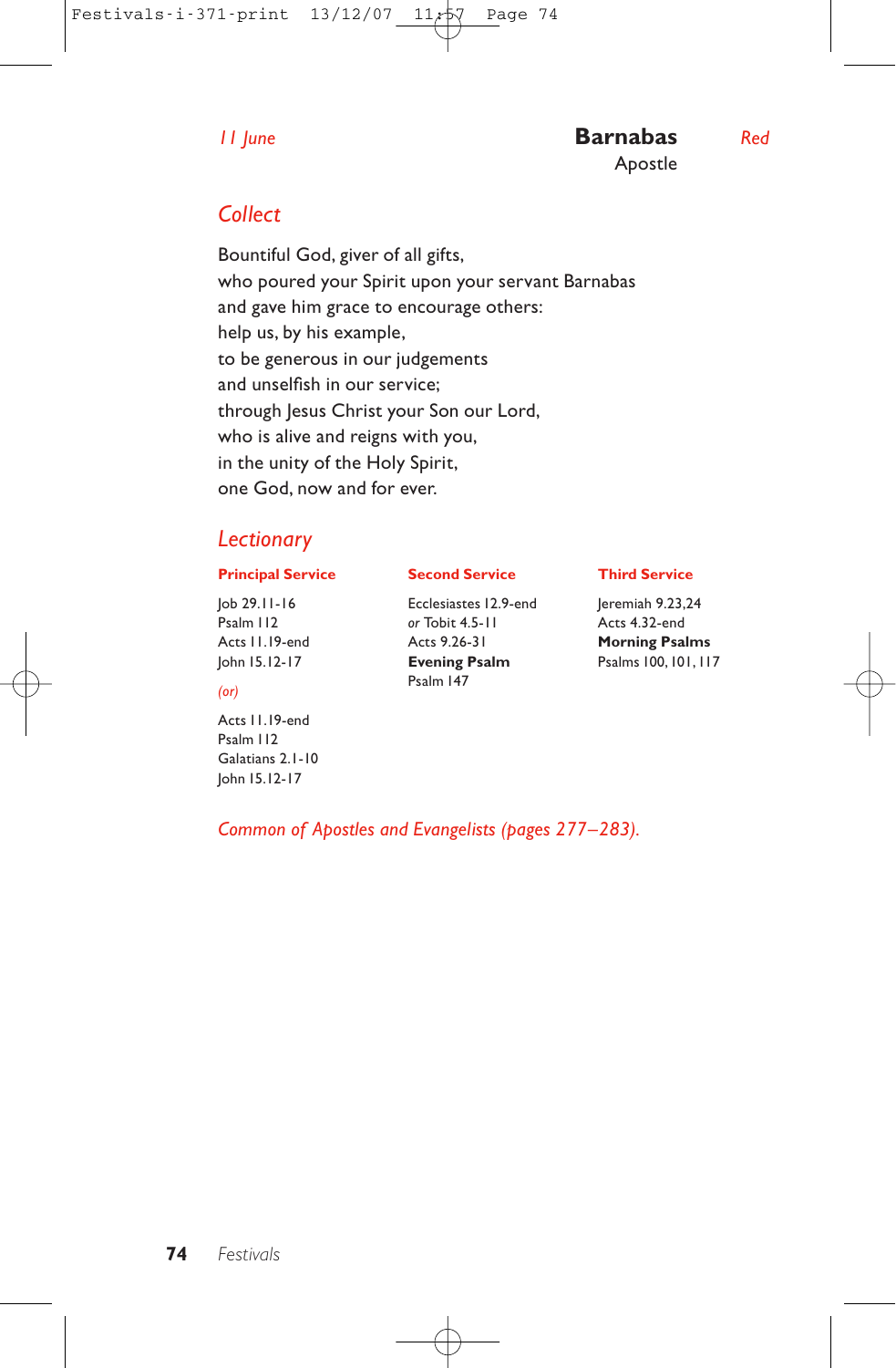## *24 June* **The Birth of John the Baptist** *White*

### *Invitation to Confession*

John the Baptist proclaimed, 'Repent for the kingdom of heaven has come near.' *Matthew 3.2* Let us turn to the Lord in penitence and faith and humbly confess our sin.

## *Kyrie Confession*

Lord Jesus, you stand among us, and we do not recognize you. Lord, have mercy. **Lord, have mercy.**

Lord Jesus, we are not worthy to untie the thong of your sandals. Christ, have mercy. **Christ, have mercy.**

Lord Jesus, you are the Lamb of God who takes away the sin of the world. Lord, have mercy. **Lord, have mercy.**

## *Collect*

Almighty God, by whose providence your servant John the Baptist was wonderfully born, and sent to prepare the way of your Son our Saviour by the preaching of repentance: lead us to repent according to his preaching and, after his example, constantly to speak the truth, boldly to rebuke vice, and patiently to suffer for the truth's sake; through Jesus Christ your Son our Lord, who is alive and reigns with you, in the unity of the Holy Spirit, one God, now and for ever.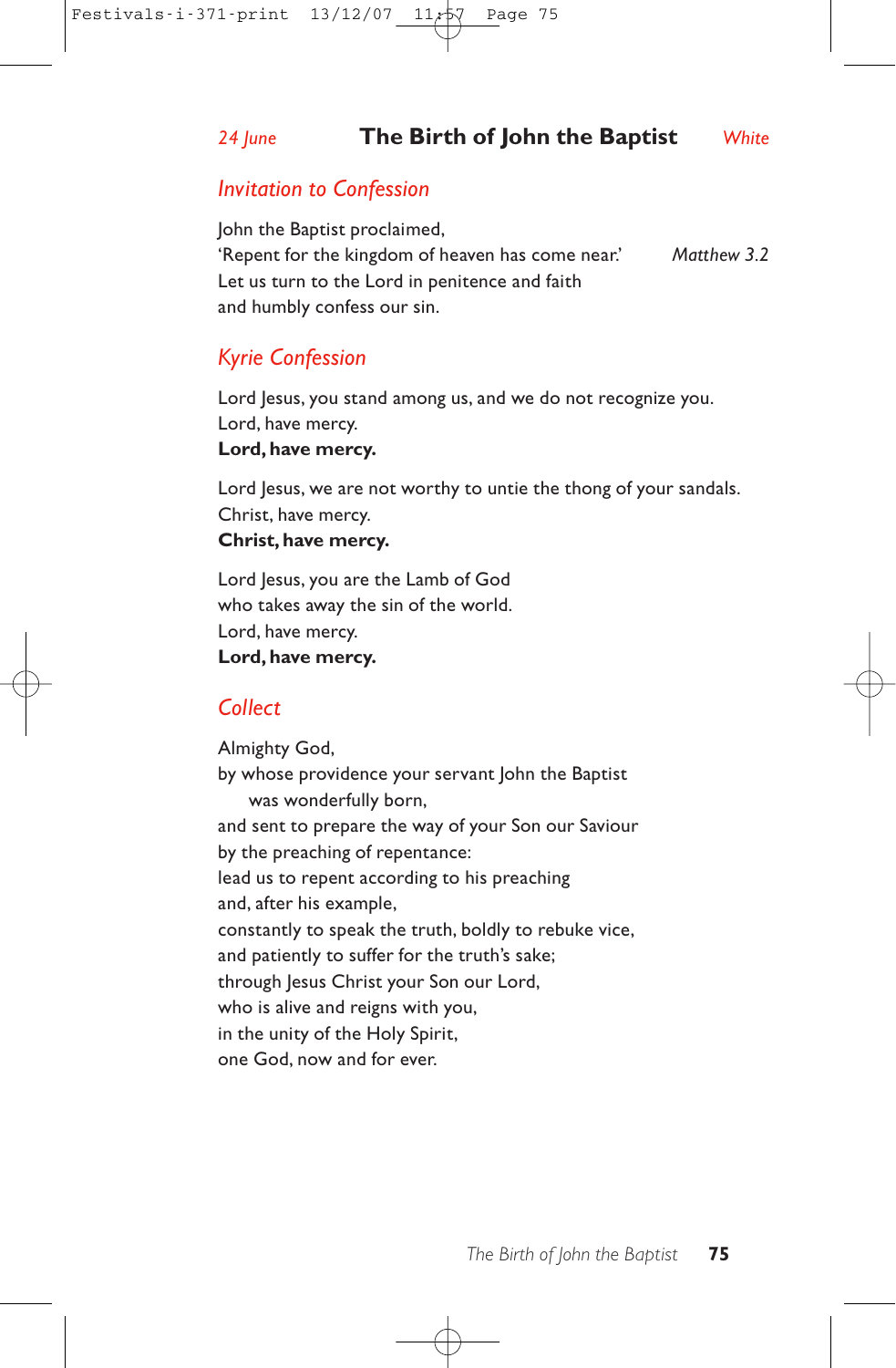## *Lectionary*

#### **Principal Service Second Service Third Service**

Psalm 85.7-end Matthew 11.2-19 *or* Malachi 3.1-6 Acts 13.14b-26 **Evening Psalms** Luke 3.1-17 *or* Galatians 3.23-end Psalms 80, 82 **Morning Psalms** Luke 1.57-66.80 Psalms 50, 149

Isaiah 40.1-11 Malachi 4 Ecclesiasticus 48.1-10

## *Gospel Acclamation*

Alleluia, alleluia.

You, child, shall be called the prophet of the Most High for you will go before the Lord to prepare his ways. *Luke 1.76* **Alleluia.**

#### *Intercession*

In the power of the Spirit and in union with Christ, let us pray to the Father.

Lord God,

who promised Zechariah a son filled with the spirit and power of Elijah, to prepare a people fit for the Lord: we pray for reconciliation between all people. Lord, hear us.

### **Lord, graciously hear us.**

Lord God, when Elizabeth heard Mary's greeting the baby leapt in her womb: may she who believed your promise be blessed among women, and may we proclaim with joy the good news of your Christ. Lord, hear us.

#### **Lord, graciously hear us.**

Lord God,

at John's birth Zechariah proclaimed he would be the prophet of the Most High:

we pray for all who preach the Good News,

[especially …].

Lord, hear us.

**Lord, graciously hear us.**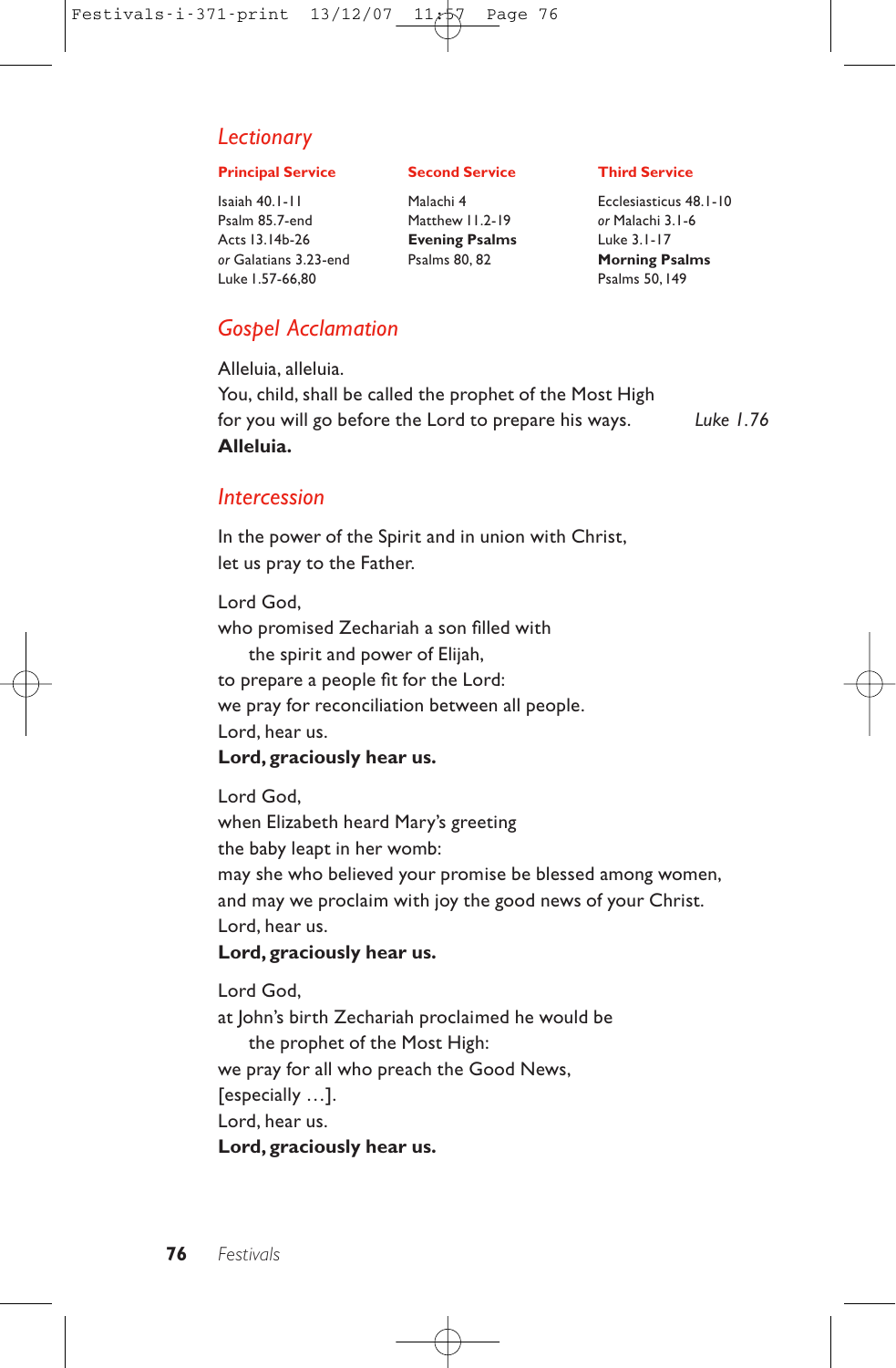#### Lord God,

when your Son came to the Jordan and was baptized by John he saw the heavens open and the Spirit descending as a dove: may we who are baptized into your Church faithfully proclaim in the world the words of your beloved Son. Lord, hear us.

#### **Lord, graciously hear us.**

Lord God, John proclaimed your Son as the Lamb of God and John's disciples followed Jesus: help us to follow him also, and by our words and deeds to bring our families and friends closer to you. Lord, hear us.

#### **Lord, graciously hear us.**

Lord God,

who sent John to witness to the light, to be the voice of one crying in the wilderness and to prepare the way of the Lord: comfort your people and bring your healing to the sick and needy, to the broken-hearted and the oppressed, to prisoners and captives. [Especially we pray for …] Lord, hear us. **Lord, graciously hear us.**

#### Lord God,

John preached the baptism of repentance for the forgiveness of sins and suffered imprisonment and death for proclaiming your Law: we remember all who have died in your service, joining our prayers with John the Baptist and all the saints; grant us with them a share in your eternal kingdom. Lord, hear us.

#### **Lord, graciously hear us.**

God our Father, in your tender compassion the dawn from on high has broken upon us. Shine on those who dwell in darkness and the shadow of death and guide our feet into the way of peace; through Jesus Christ your Son our Lord. **Amen.**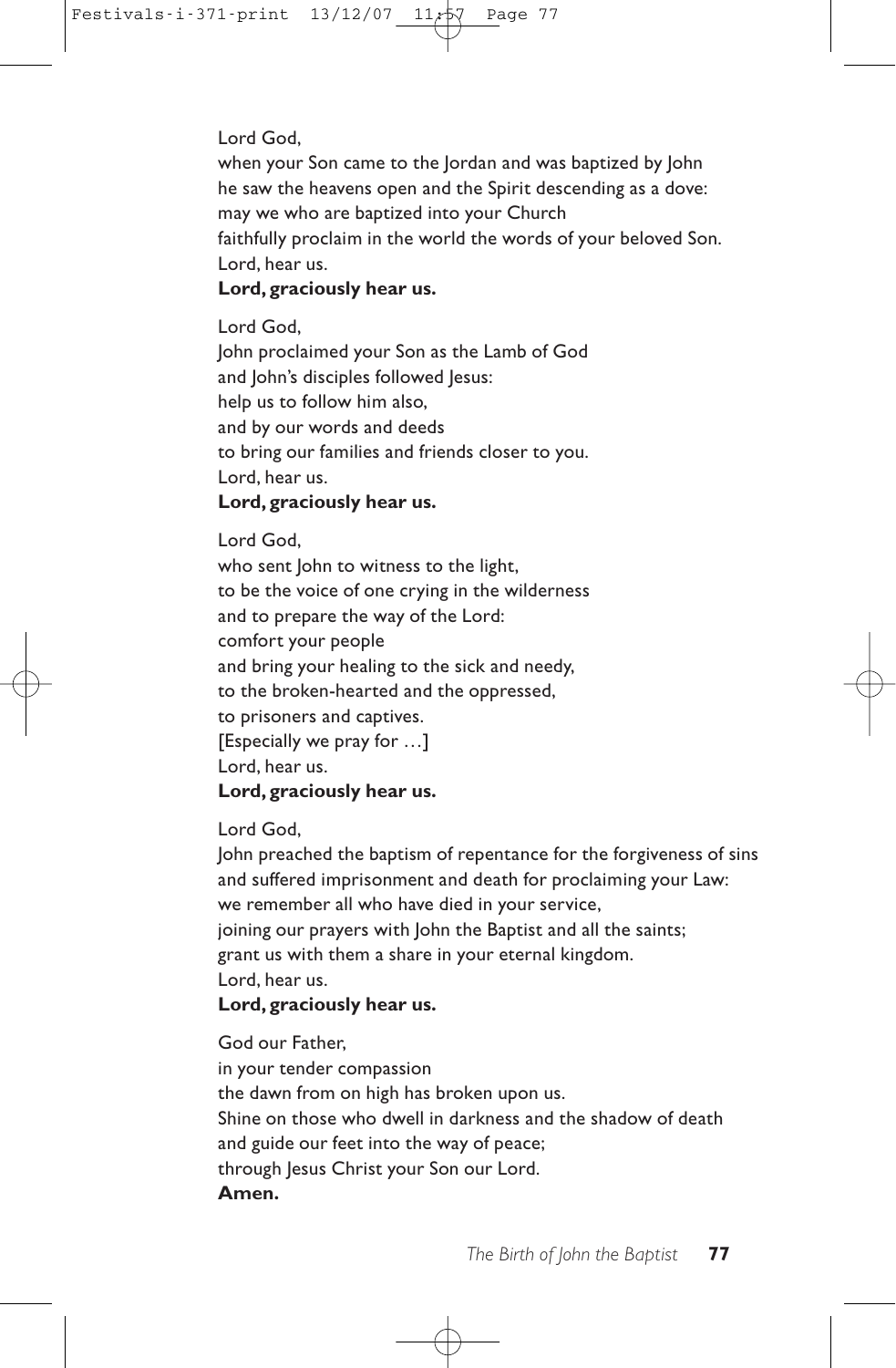## *Introduction to the Peace*

The Lord God of Israel has come to his people to set them free and to guide our feet into the way of peace.

### *Prayer at the Preparation of the Table*

God of our salvation, as we praise you for your servant John the Baptist, accept all we bring to you this day, and free us to worship you without fear, in holiness and righteousness all the days of our life; through Jesus Christ our Lord.

#### *Preface*

And now we give you thanks because you prepared the way of your Son Jesus Christ by the preaching of your servant John the Baptist, who proclaimed him as the Lamb of God, our Saviour.

## *Extended Preface*

It is indeed right and good, our duty and our salvation, always and everywhere to give you thanks, holy Father, almighty and eternal God, through Jesus Christ your Son our Lord. Among those born of women you marked out John the Baptist with your special favour as the one who prepared the way before your Son. His birth brought great rejoicing; even in the womb he leapt for joy, so near was our salvation. Alone of all the prophets, John hailed the Lamb who takes away the sin of the world. He baptized Jesus, the author of baptism, in waters made holy by the one baptized. By shedding his blood he gave his last and greatest witness to your Son. And so with angels and archangels and all the heavenly host we proclaim your glory and join in their unending hymn of praise: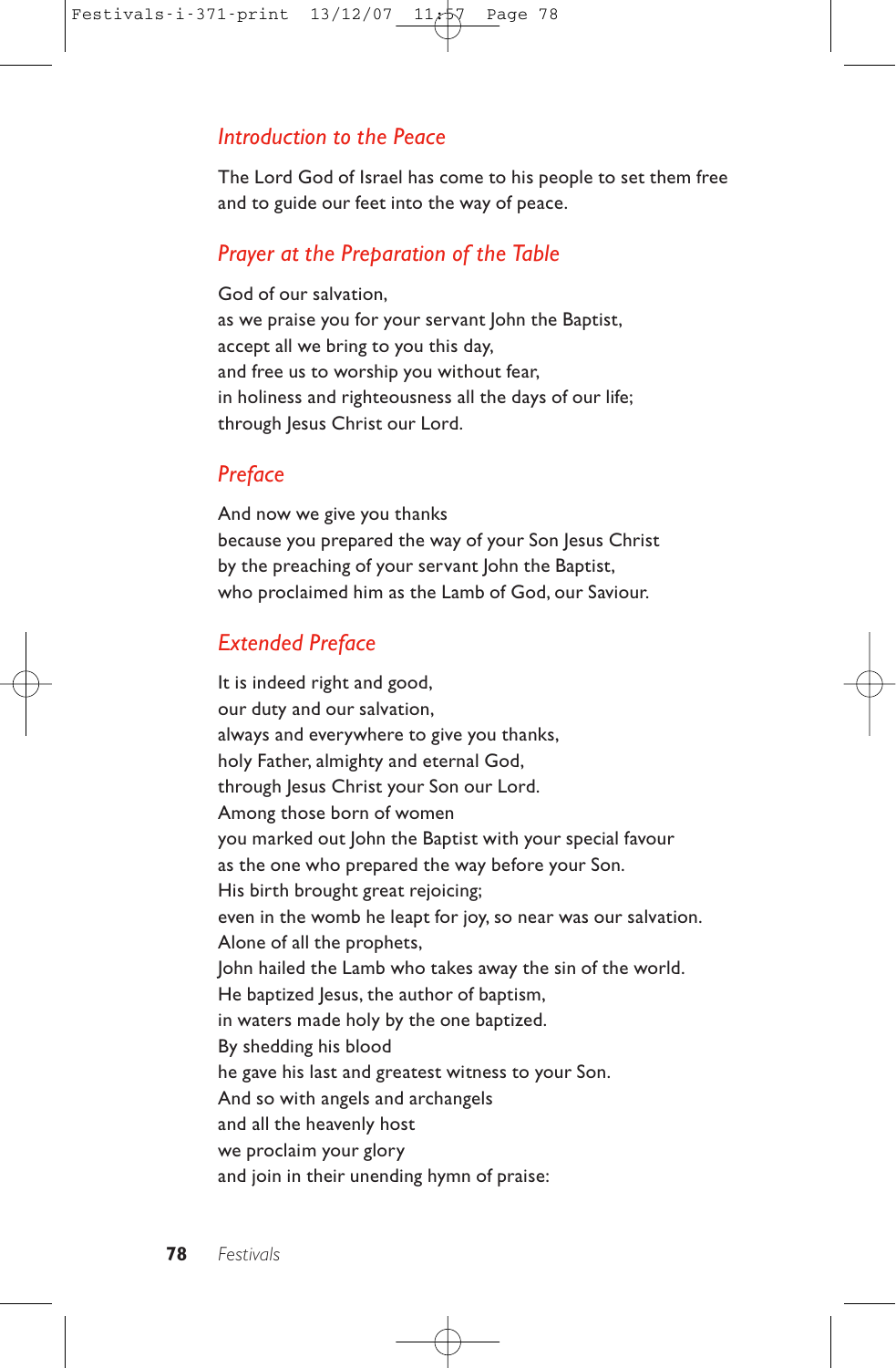## *Post Communion*

Merciful Lord, whose prophet John the Baptist proclaimed your Son as the Lamb of God who takes away the sin of the world: grant that we who in this sacrament have known your forgiveness and your life-giving love may ever tell of your mercy and your peace; through Jesus Christ our Lord.

#### *Blessing*

Through the tender compassion of our God may the dawn from on high break upon you and guide your feet into the way of peace. And the blessing of God almighty, the Father, the Son, and the Holy Spirit, be among you and remain with you always.

#### *Acclamation*

The Father's voice bears witness to the Son. **God the Holy Trinity has revealed himself to us.** The Son bows his head beneath the Baptist's hand. **God the Holy Trinity has revealed himself to us.** The Spirit as a dove descends from the heavens. **God the Holy Trinity has revealed himself to us.** Submitting to John's baptism, Christ delivers us from bondage. **God the Holy Trinity has revealed himself to us.**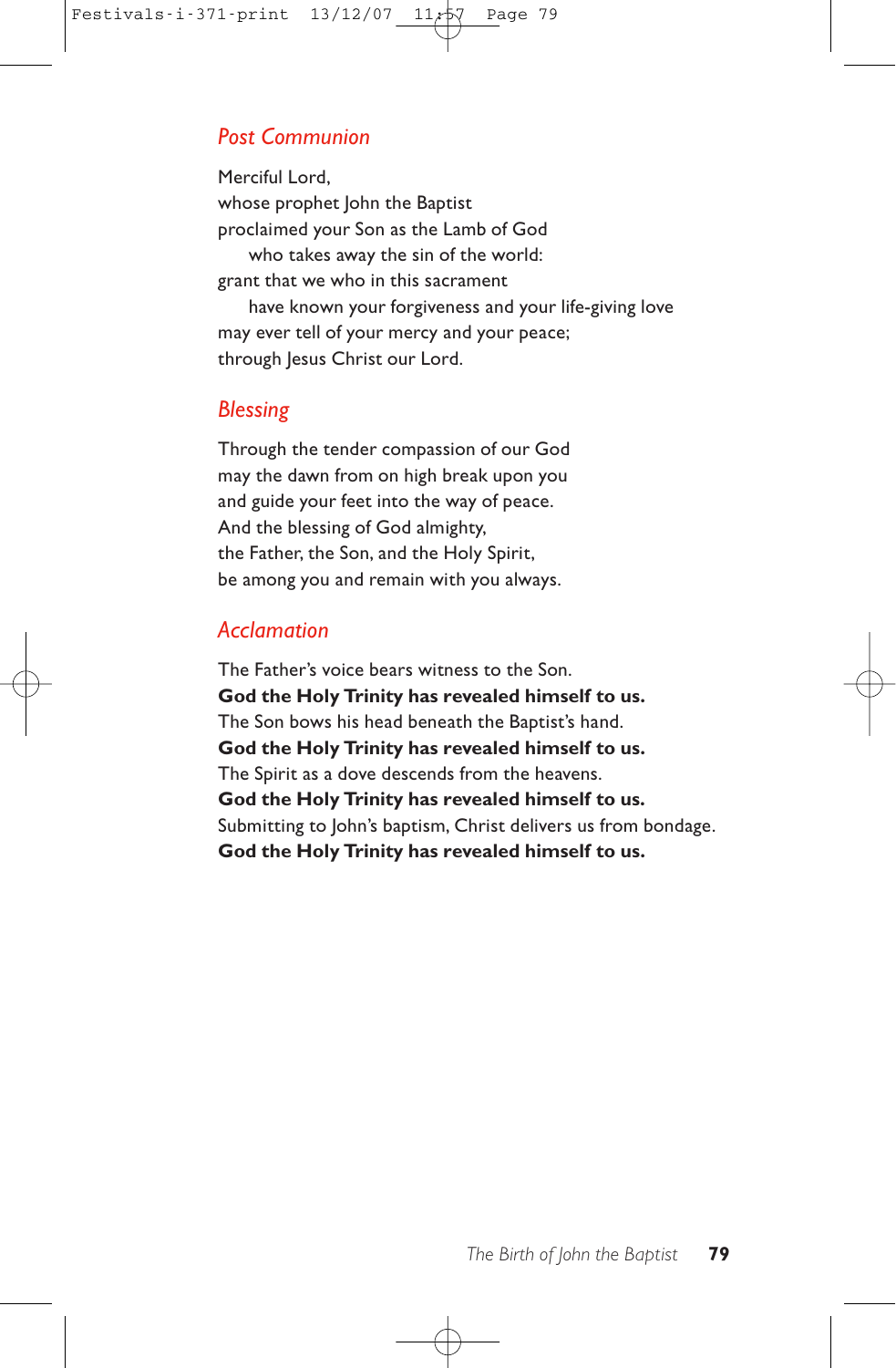# *Short Passages of Scripture*

| Blessed be the Lord God of Israel,                                                                                |            |
|-------------------------------------------------------------------------------------------------------------------|------------|
| for he has looked favourably on his people and redeemed them.                                                     |            |
|                                                                                                                   | Luke 1.68  |
| You, child, shall be called the prophet of the Most High,<br>for you will go before the Lord to prepare his ways. | Luke 1.76  |
| In the tender compassion of our God<br>the dawn from on high shall break upon us.                                 | Luke 1.78  |
| There was a man sent from God whose name was John.<br>He came as a witness to testify to the light.               | John 1.6,7 |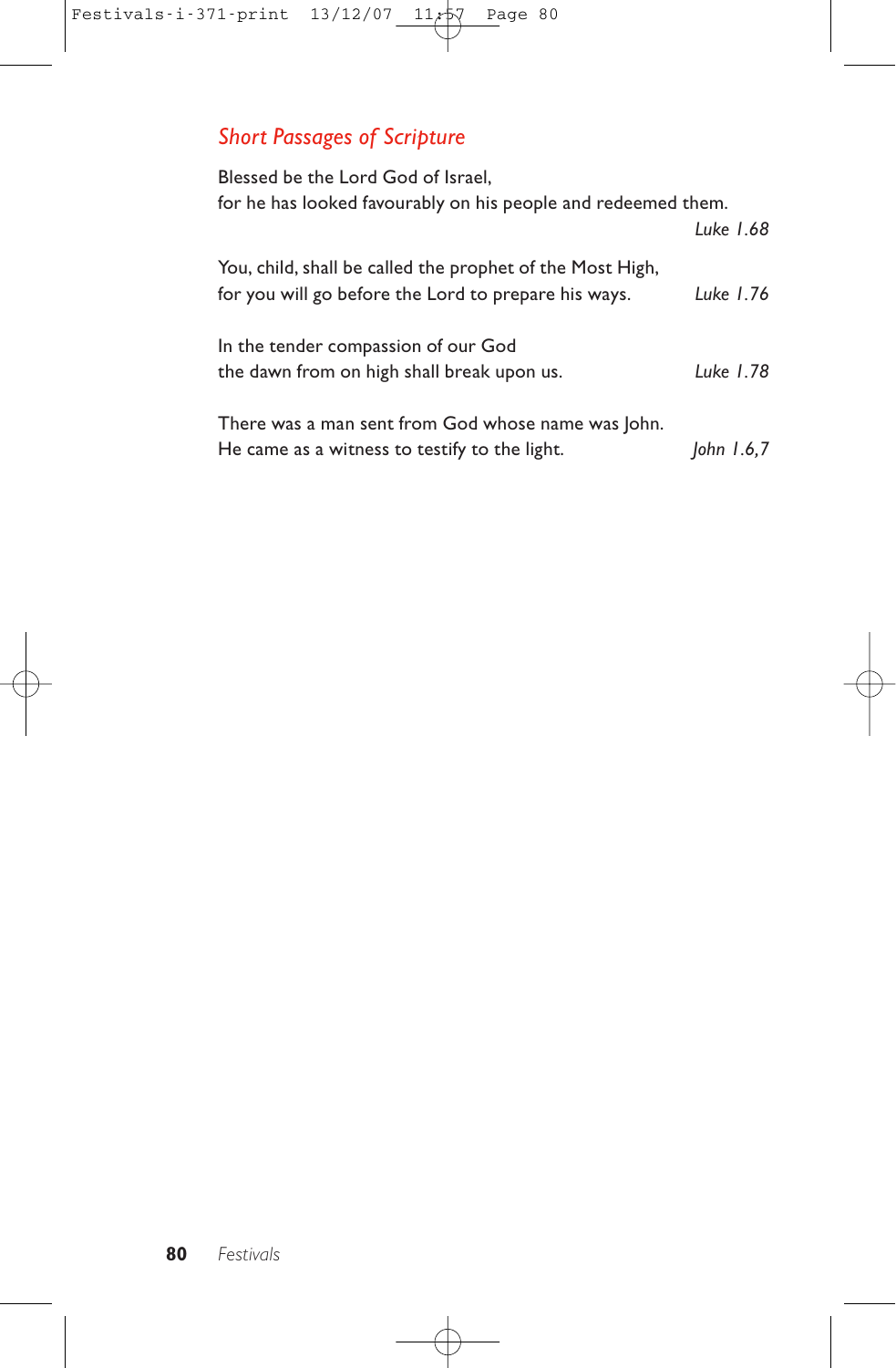# *29 June* **Peter and Paul** *Red*

Apostles

### *Invitation to Confession*

Jesus said to his apostles,

'You are my friends if you obey my commands.' *John 15.14* Let us now confess our disobedience to him.

## *Kyrie Confession*

Lord Jesus, in your love you invite us to be your friends: Lord, have mercy. **Lord, have mercy.**

Lord Jesus, in your joy you choose us to go out and bear fruit: Christ, have mercy. **Christ, have mercy.**

Lord Jesus, in your power you send us to be your faithful witnesses: Lord, have mercy. **Lord, have mercy.**

## *Collect*

Almighty God, whose blessed apostles Peter and Paul glorified you in their death as in their life: grant that your Church, inspired by their teaching and example, and made one by your Spirit, may ever stand firm upon the one foundation, Jesus Christ your Son our Lord, who is alive and reigns with you, in the unity of the Holy Spirit, one God, now and for ever.

*(or)*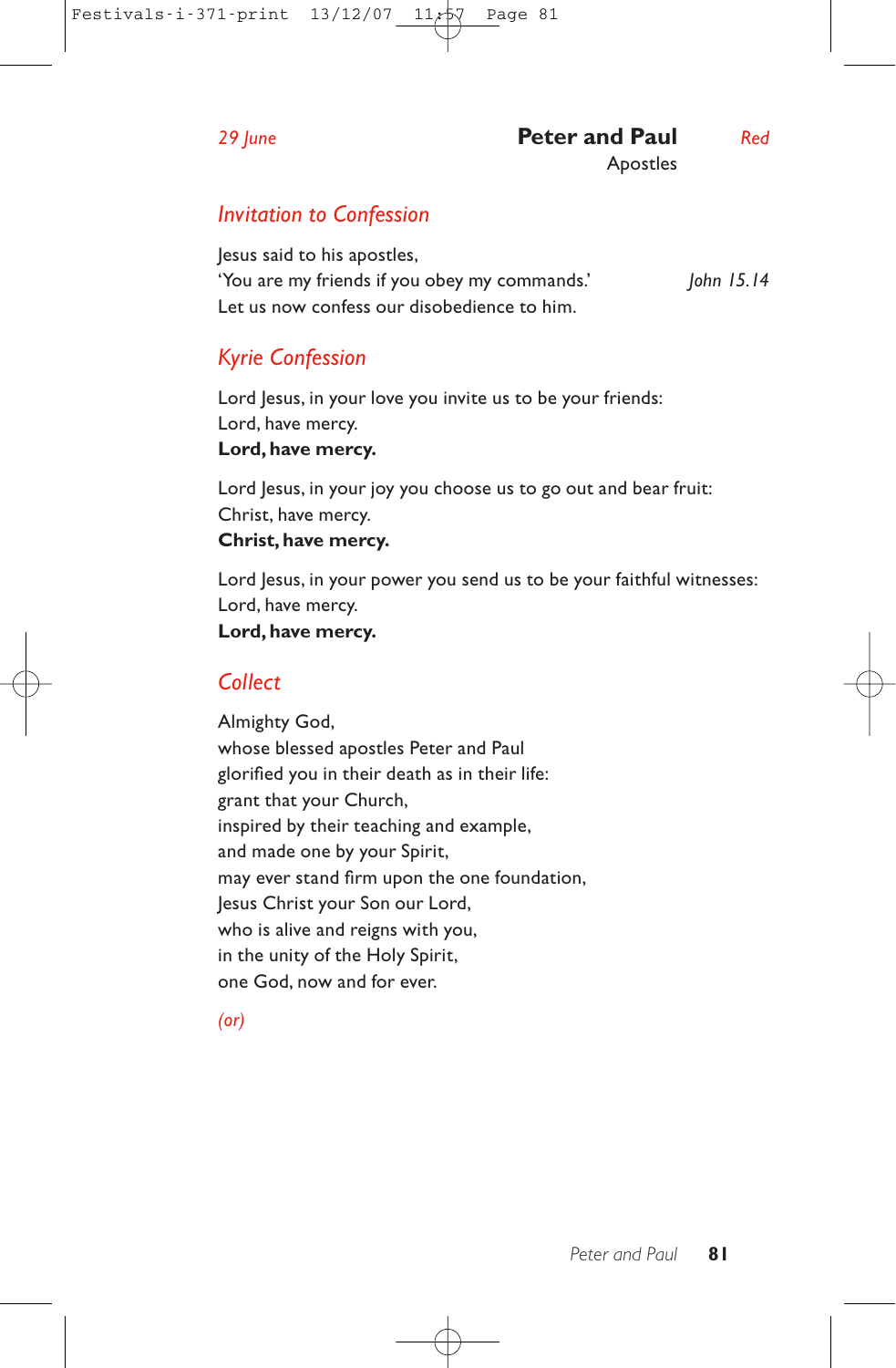#### *where Peter is celebrated alone*

Almighty God, who inspired your apostle Saint Peter to confess Jesus as Christ and Son of the living God: build up your Church upon this rock, that in unity and peace it may proclaim one truth and follow one Lord, your Son our Saviour Christ, who is alive and reigns with you, in the unity of the Holy Spirit, one God, now and for ever.

#### *Lectionary*

#### **Principal Service Second Service Third Service**

Zechariah 4.1-6a,10b-end Ezekiel 34.11-16 Isaiah 49.1-6 Psalm 125 John 21.15-22<br>Acts 12.1-11 **Evening Psalms** Matthew 16.13-19

**Evening Psalms**<br> **Acts 124.138**<br> **Psalms 71.113** 

#### *(or)*

Acts 12.1-11 Psalm 125 2 Timothy 2.19-end Matthew 16.13-19

#### *or, where Peter is celebrated alone*

#### **Principal Service Second Service Third Service**

Psalm 125 John 21.15-22 Acts 11.1-18 Acts 12.1-11 **Evening Psalms Morning Psalms** Matthew 16.13-19 Psalms 124,138 Psalms 71,113

Ezekiel 3.22-end Ezekiel 34.11-16 Isaiah 49.1-6

#### *(or)*

Acts 12.1-11 Psalm 125 1 Peter 2.19-end Matthew 16.13-19

## *Gospel Acclamation*

Alleluia, alleluia. I do not call you servants but friends, because I have made known to you everything that I have heard from my Father. *John 15.15* **Alleluia.**

#### **82** *Festivals*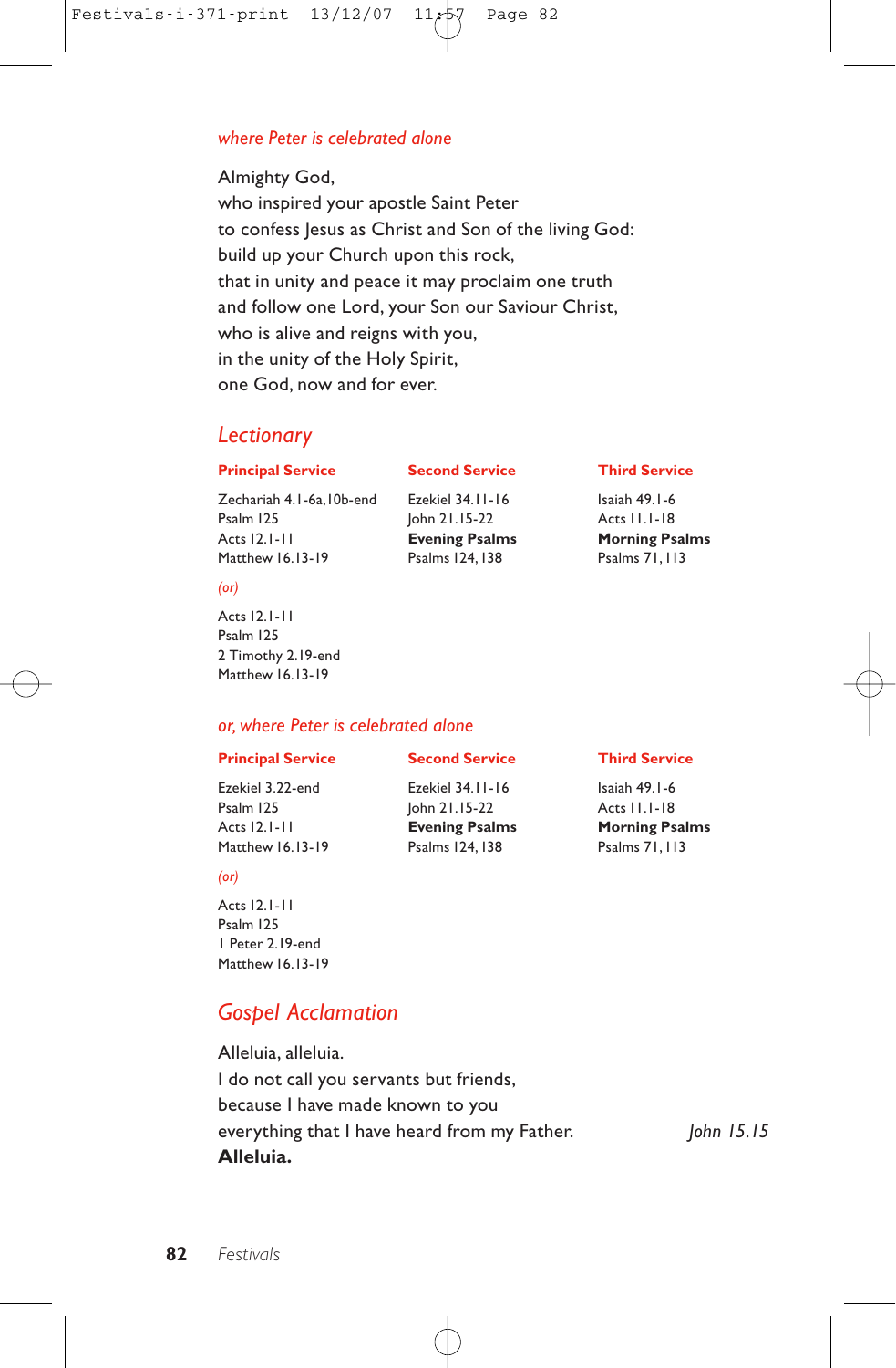#### *Intercession*

Encouraged by our fellowship with all the saints, let us make our prayers to the Father through our Lord Jesus Christ.

Father, your Son called men and women to leave the past behind them and to follow him as his disciples in the way of the cross. Look with mercy upon those whom he calls today, marks with the cross and makes his disciples within the Church …

Lord, have mercy.

### **Christ, have mercy.**

Your Son told his disciples not to be afraid and at Easter breathed on them his gift of peace. Look with mercy upon the world into which he sent them out, and give it that peace for which it longs … Lord, have mercy.

#### **Christ, have mercy.**

Your Son formed around him a company who were no longer servants but friends, and he called all those who obeyed him his brother and sister and mother. Look with mercy upon our families and our friends and upon the communities in which we share … Lord, have mercy.

#### **Christ, have mercy.**

Your Son sent out disciples to preach and heal the sick. Look with mercy on all those who yearn to hear the good news of salvation, and renew among your people the gifts of healing … Lord, have mercy.

#### **Christ, have mercy.**

Your Son promised to those who followed him that they would sit on thrones judging the twelve tribes of Israel and would share the banquet of the kingdom. According to your promise, look with mercy on those who have walked with Christ in this life and now have passed through death …

Lord, have mercy.

**Christ, have mercy.**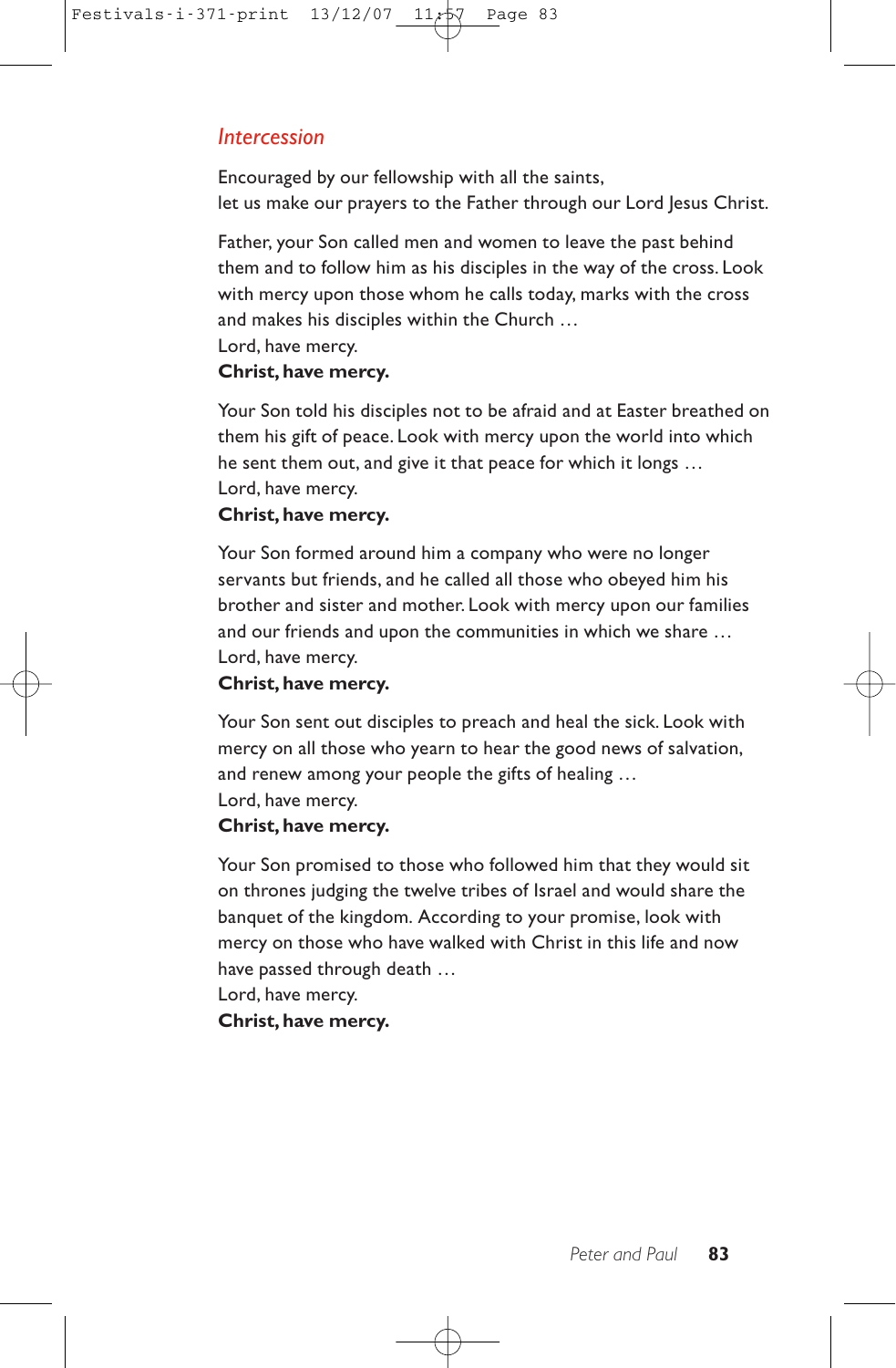#### Almighty God,

you have built your Church upon the foundation of the apostles and prophets, with Jesus Christ himself as the chief cornerstone: so join us together in unity of spirit by their doctrine, that we may be made a holy temple acceptable to you; through Jesus Christ our Lord. **Amen.**

## *Introduction to the Peace*

We are fellow-citizens with the saints and of the household of God, through Christ our Lord, who came and preached peace

to those who were far off and those who were near.

*Ephesians 2.19,17*

## *Prayer at the Preparation of the Table*

Father, accept all we bring before you this day. Guide us with your love and feed us at your table as you nourish the faith of the Church by the preaching of your apostles Peter and Paul. We ask this through Jesus Christ our Lord.

### *Preface*

And now we give you thanks because you formed your Church on the apostles to stand firm for ever, as a sign on earth of your infinite holiness and the living gospel for all to hear.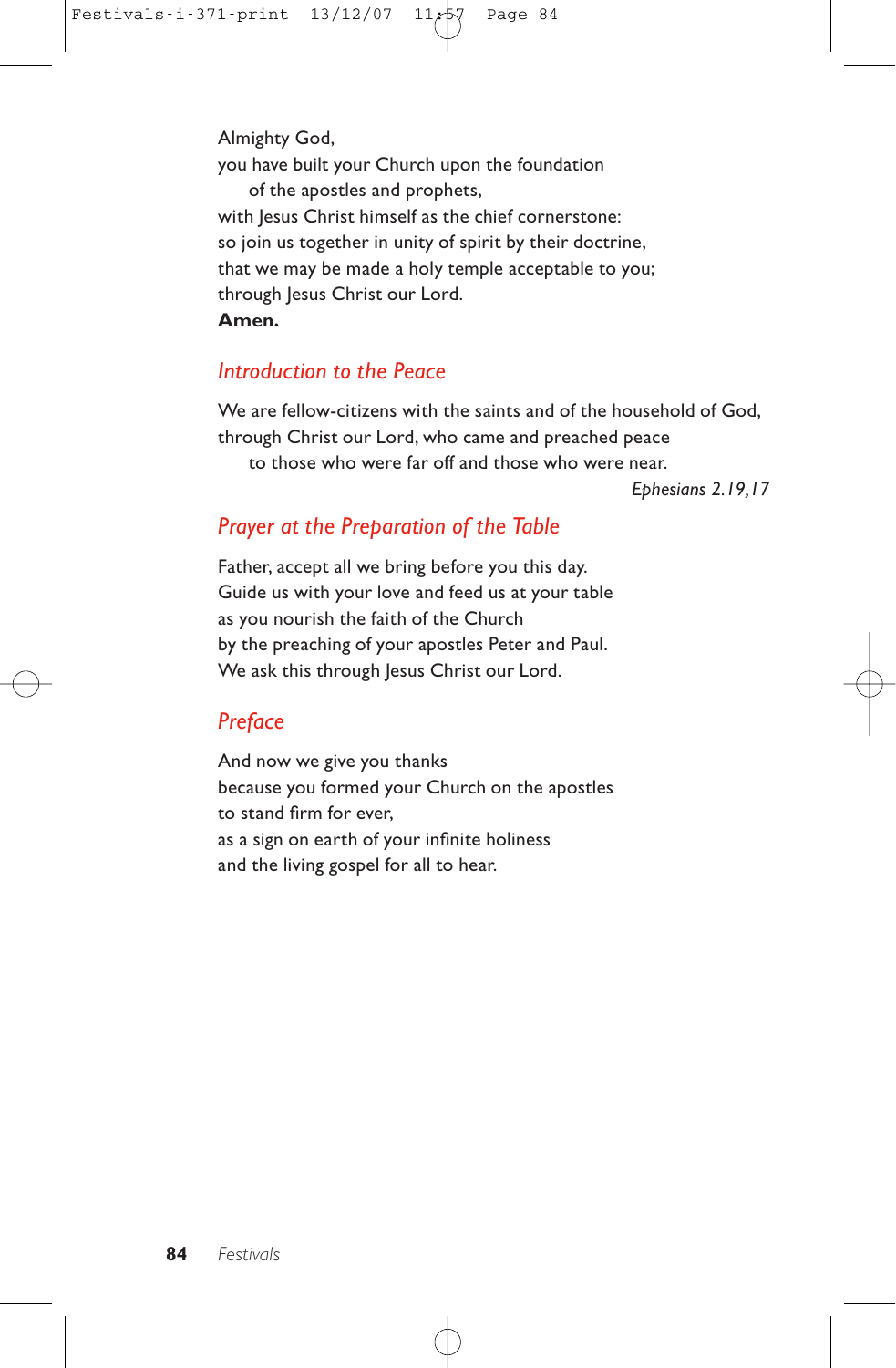## *Extended Preface*

It is indeed right and good that we should give you thanks, praise and glory, almighty and everlasting God, through Jesus Christ your Son our Lord. For after his resurrection he sent out his apostles and evangelists to preach the gospel to all nations and lead us in the way of truth. Himself the chief cornerstone, he founded his Church upon the apostles firmly to stand for ever as a sign of your holiness upon earth and a living witness to all of the way that leads to heaven. And so with angels and archangels, and with all the company of heaven, we lift our voices and join in their unending hymn of praise:

# *Post Communion*

## *of Apostles and Evangelists*

Almighty God,

who on the day of Pentecost sent your Holy Spirit to the apostles with the wind from heaven and in tongues of flame, filling them with joy and boldness to preach the gospel: by the power of the same Spirit strengthen us to witness to your truth and to draw everyone to the fire of your love; through Jesus Christ our Lord.

#### *(or)*

Lord God, the source of truth and love, keep us faithful to the apostles' teaching and fellowship, united in prayer and the breaking of bread, and one in joy and simplicity of heart, in Jesus Christ our Lord.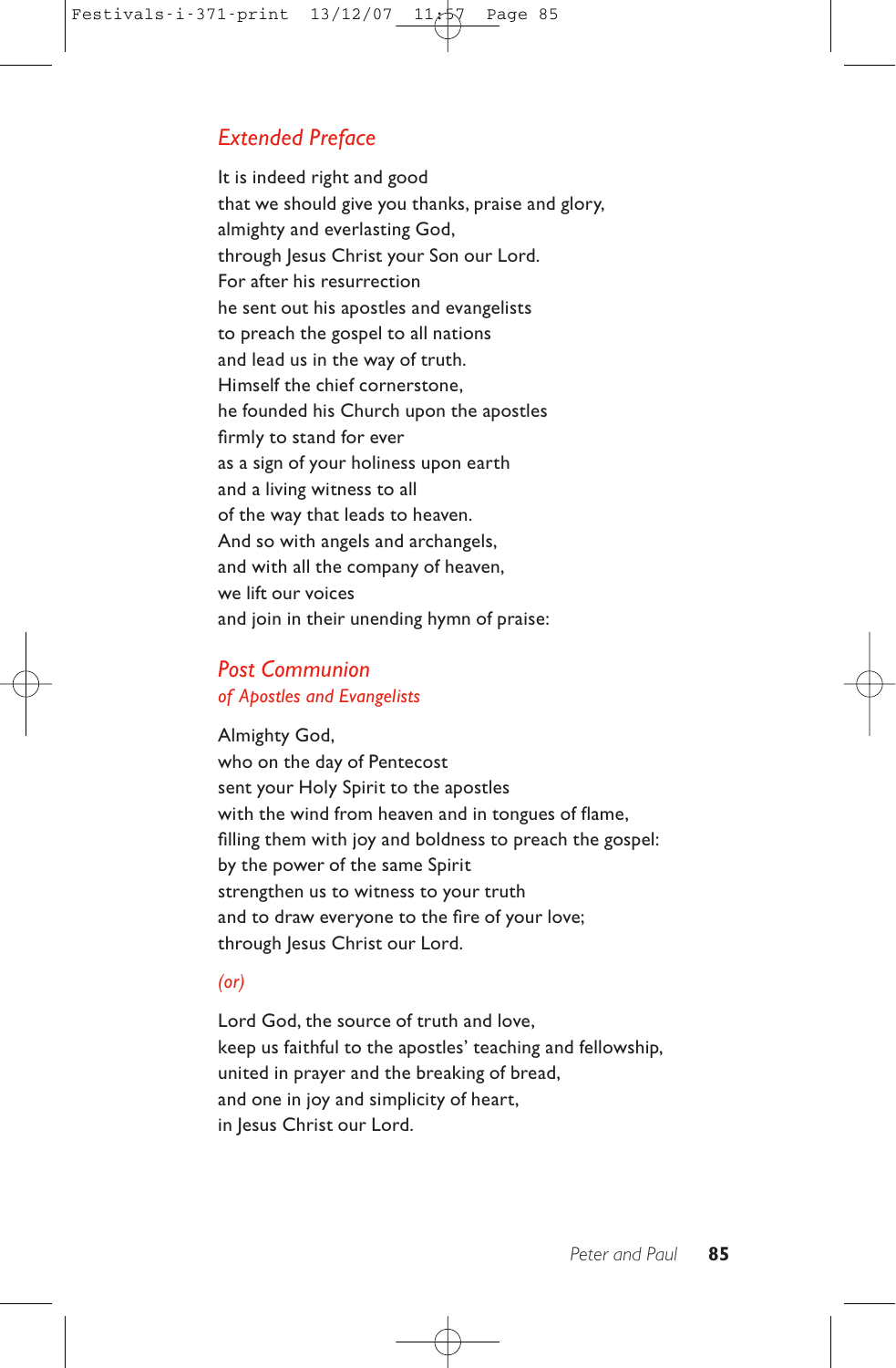### *Blessing*

God, who has prepared for you a city with eternal foundations, bring you, with Peter and Paul and all the saints, to the eternal and triumphant joy of that city; and the blessing of God almighty, the Father, the Son, and the Holy Spirit, be among you and remain with you always.

## *Acclamation*

The Lord is righteous and delights in righteous deeds; the just shall see his face. **The Lord is righteous and delights in righteous deeds; the just shall see his face.** When the foundations are being destroyed, what can the righteous do? **The just shall see his face.** His eyes behold the inhabited world; his piercing eye weighs our worth. **The just shall see his face.** The Lord weighs the righteous as well as the wicked, but those that delight in violence he abhors. **The just shall see his face.** Glory to the Father, and to the Son, and to the Holy Spirit. **The Lord is righteous and delights in righteous deeds; the just shall see his face.**

### *Short Passages of Scripture*

You are Peter, and on this rock I will build my church. *Matthew 16.18*

Jesus said, 'Go therefore and make disciples of all nations, baptizing them in the name of the Father and of the Son and of the Holy Spirit, and teaching them to obey everything that I have commanded you. And remember, I am with you always, to the end of the age.' *Matthew 28.19,20*

Jesus said to his disciples, 'I will do whatever you ask in my name, so that the Father may be glorified in the Son.' *John 14.13*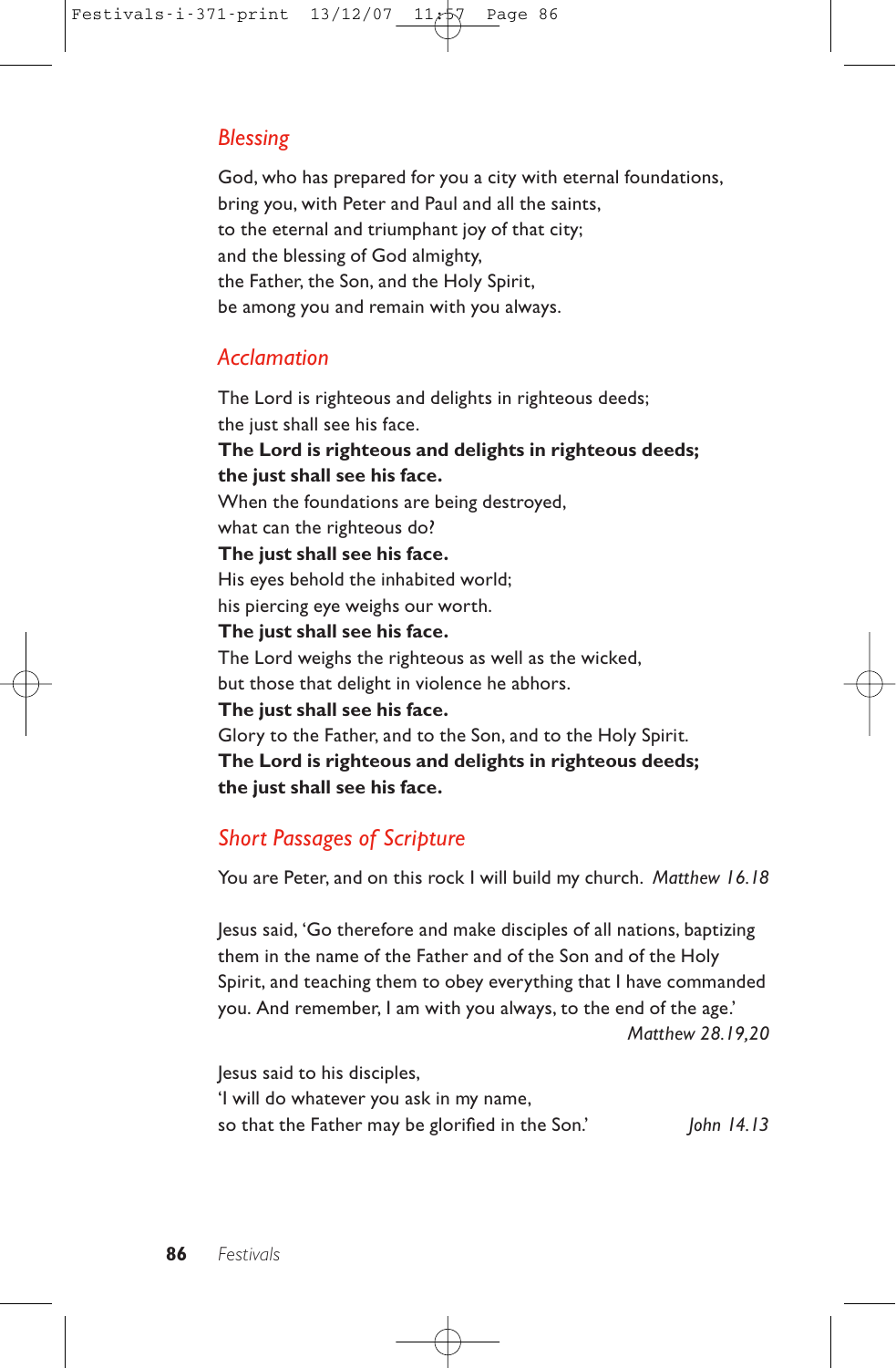## *3 July* **Thomas** *Red* Apostle

## *Collect*

Almighty and eternal God, who, for the firmer foundation of our faith, allowed your holy apostle Thomas to doubt the resurrection of your Son till word and sight convinced him: grant to us, who have not seen, that we also may believe and so confess Christ as our Lord and our God; who is alive and reigns with you, in the unity of the Holy Spirit, one God, now and for ever.

### *Lectionary*

#### **Principal Service** Second Service Third Service

Habakkuk 2.1-4  $\vert$ ob 42.1-6 2 Samuel 15.17-21 Psalm 31.1-6 1 Peter 1.3-12 *or* Ecclesiasticus 2 Ephesians 2.19-end **Evening Psalm** John 11.1-16 John 20.24-29 Psalm 139 **Morning Psalms**

Psalms 92,146

*Common of Apostles and Evangelists (pages 277–283).*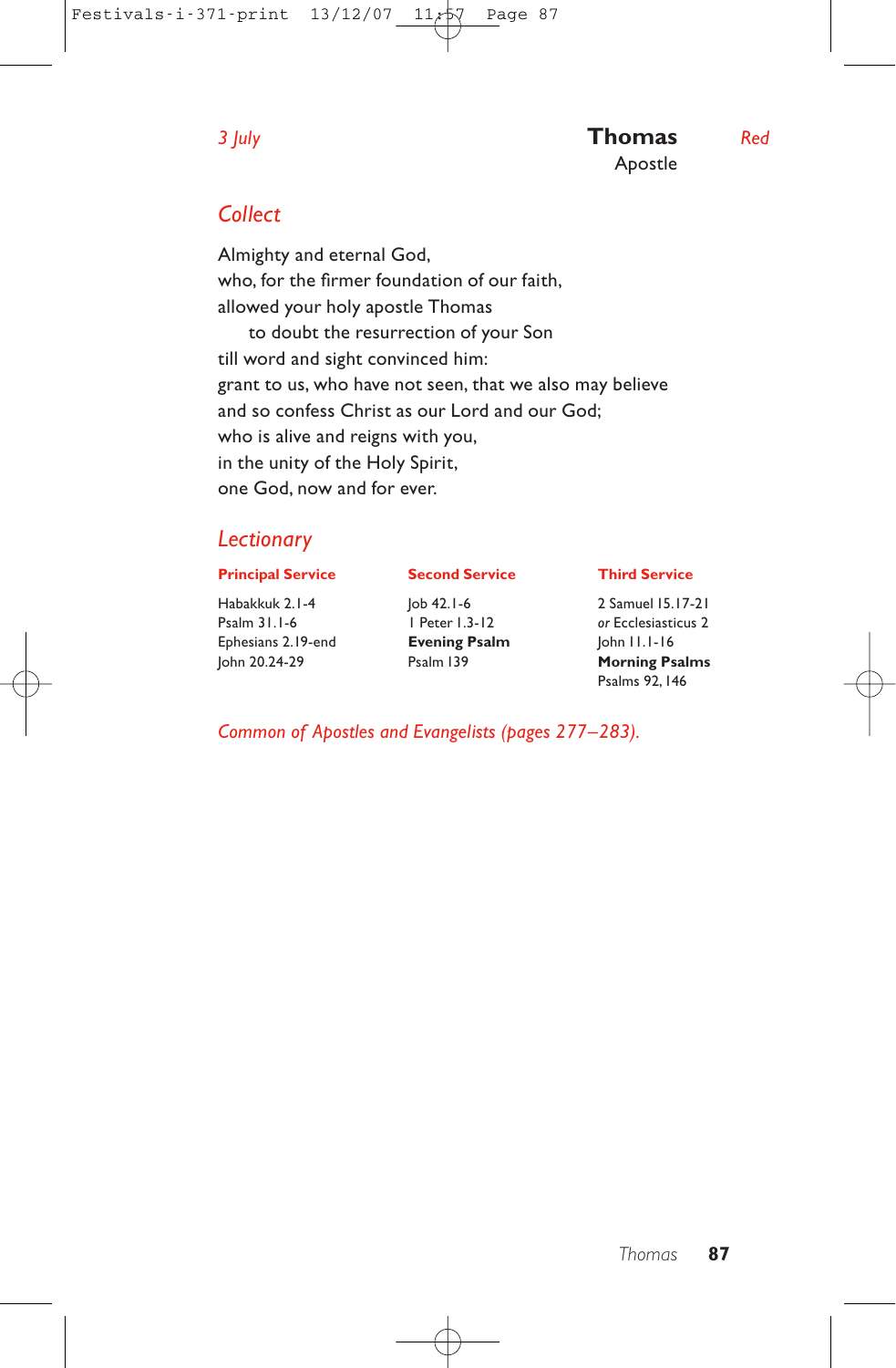## *22 July* **Mary Magdalene** *White*

#### *Invitation to Confession*

If anyone is in Christ, there is a new creation: everything old has passed away; everything becomes new. That we may put behind us all that is past, let us call to mind our sins. *cf 2 Corinthians 5.17*

## *Kyrie Confession*

Lord, in your love you invite us to be your friends: Lord, have mercy. **Lord, have mercy.**

Lord, in your joy you choose us to go out and bear fruit: Christ, have mercy. **Christ, have mercy.**

Lord, in your power you send us to be your faithful witnesses: Lord, have mercy. **Lord, have mercy.**

## *Collect*

Almighty God, whose Son restored Mary Magdalene to health of mind and body and called her to be a witness to his resurrection: forgive our sins and heal us by your grace, that we may serve you in the power of his risen life; who is alive and reigns with you, in the unity of the Holy Spirit, one God, now and for ever.

#### *Lectionary*

#### **Principal Service Second Service Third Service**

Song of Solomon 3.1-4 Zephaniah 3.14-end 1 Samuel 16.14-end Psalm 42.1-10 Mark 15.40 – 16.7 Luke 8.1-3 2 Corinthians 5.14-17 **Evening Psalm Morning Psalms** John 20.1-2,11-18 Psalm 63 Psalms 30, 32,150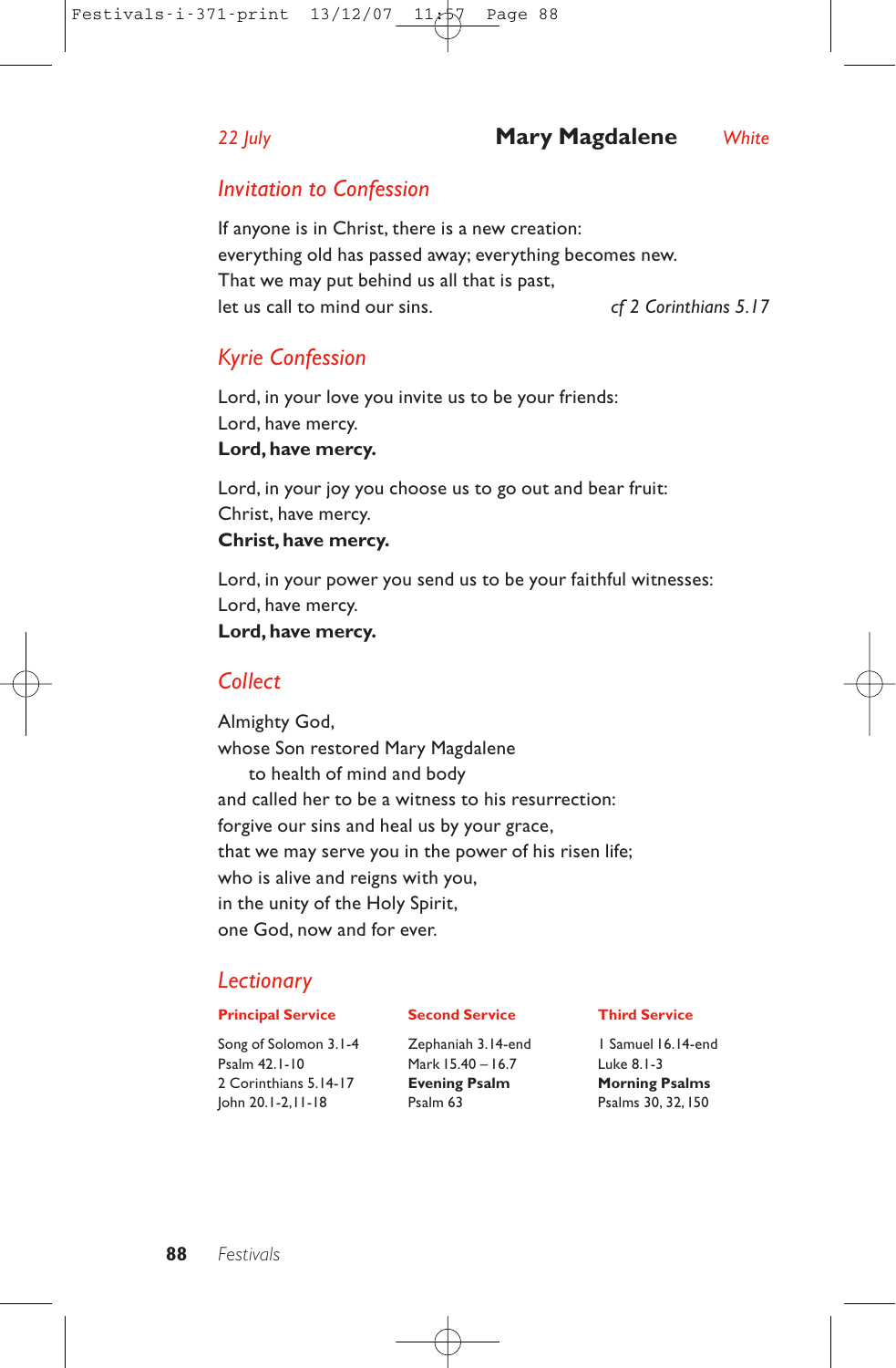## *Gospel Acclamation*

Alleluia, alleluia. Mary Magdalene announced to the disciples, 'I have seen the Lord.' **Alleluia.**

### *Intercession*

With Mary Magdalene and all holy women, let us praise our God and call upon him in prayer.

Father, your Son said of the woman who was a sinner, 'Her many sins are forgiven because she has loved much.' Forgive the sins of all who love you and strengthen your Church to show forth your love in

today's world.

Lord, hear us.

#### **Lord, graciously hear us.**

Many women ministered to the needs of your Son on his saving journeys.

Open our eyes to see you in those in need or sickness and hear our prayer for … and all those we hold before you. Lord, hear us.

#### **Lord, graciously hear us.**

Mary Magdalene was the first to greet your risen Son and carried the news of his triumph over death to the disciples. Strengthen us to be faithful witnesses to the gospel in the world and grant your grace to all who preach and teach the faith. Lord, hear us.

#### **Lord, graciously hear us.**

Your Son called those who do your will his brother and sister and mother.

Teach us to live as members of one family, united in faith and love. Lord, hear us.

**Lord, graciously hear us.**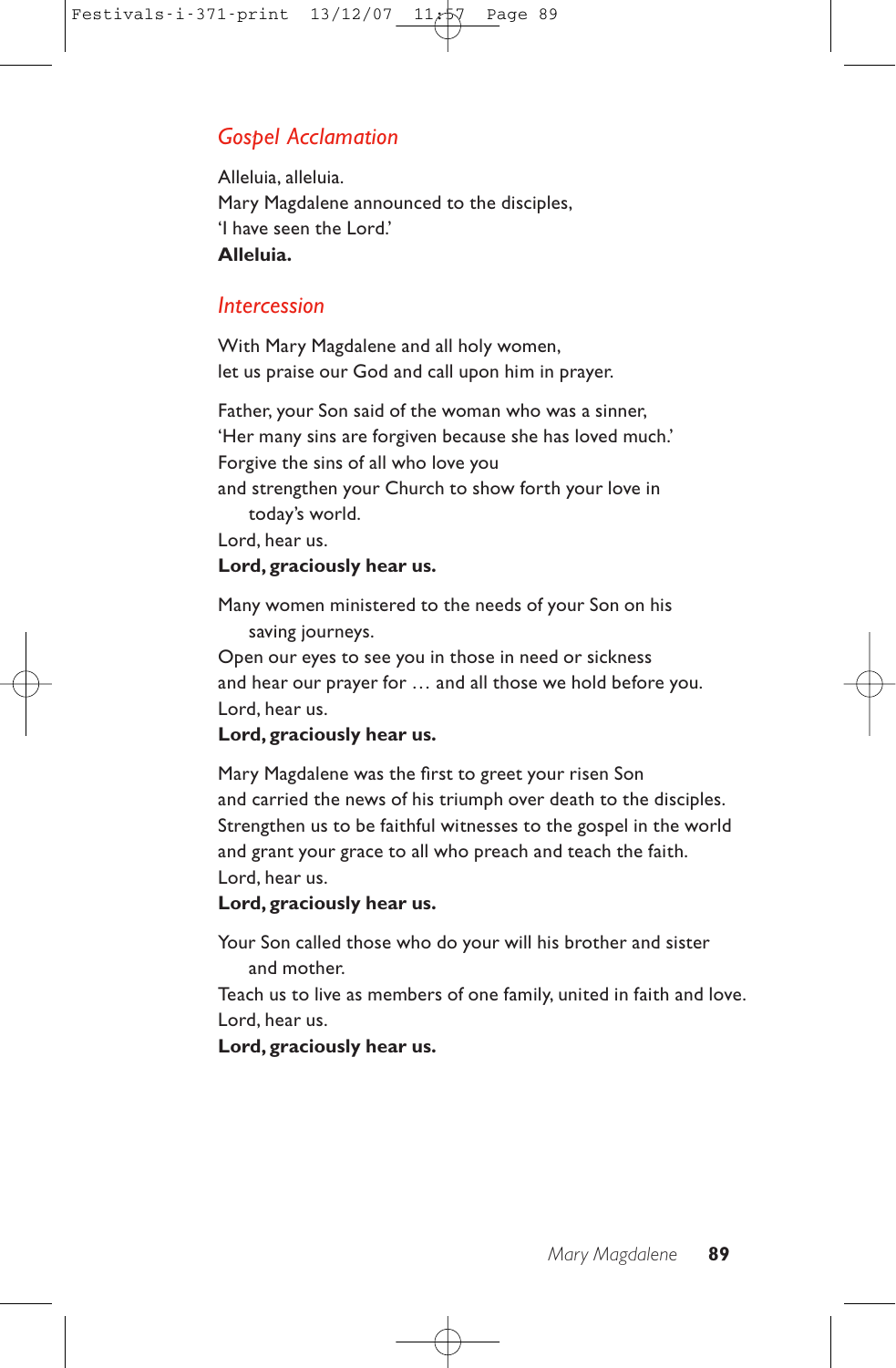Joining in fellowship with Mary Magdalene and all your saints, we thank you for … , recently departed, and all those who have gone before us in the faith. Grant that with them we may see your Son face to face in everlasting glory. Merciful Father, **accept these prayers for the sake of your Son, our Saviour Jesus Christ. Amen.**

## *Introduction to the Peace*

God is love and those who live in love live in God and God lives in them.

#### *Prayer at the Preparation of the Table*

God of life and health, in your Son Jesus Christ we find the forgiveness of all that is past; grant that in this eucharist today we may find the healing of all our sins. This we ask through Jesus Christ our Lord.

#### *(or)*

Lord Jesus Christ, grant that by the mystery of your body and blood we may watch at your cross, weep at your tomb and witness to your resurrection; for you are alive and reign, now and for ever.

## *Preface*

And now we give you thanks that Mary Magdalene, who followed Christ in love, was first to announce to his apostles that he had risen from the dead.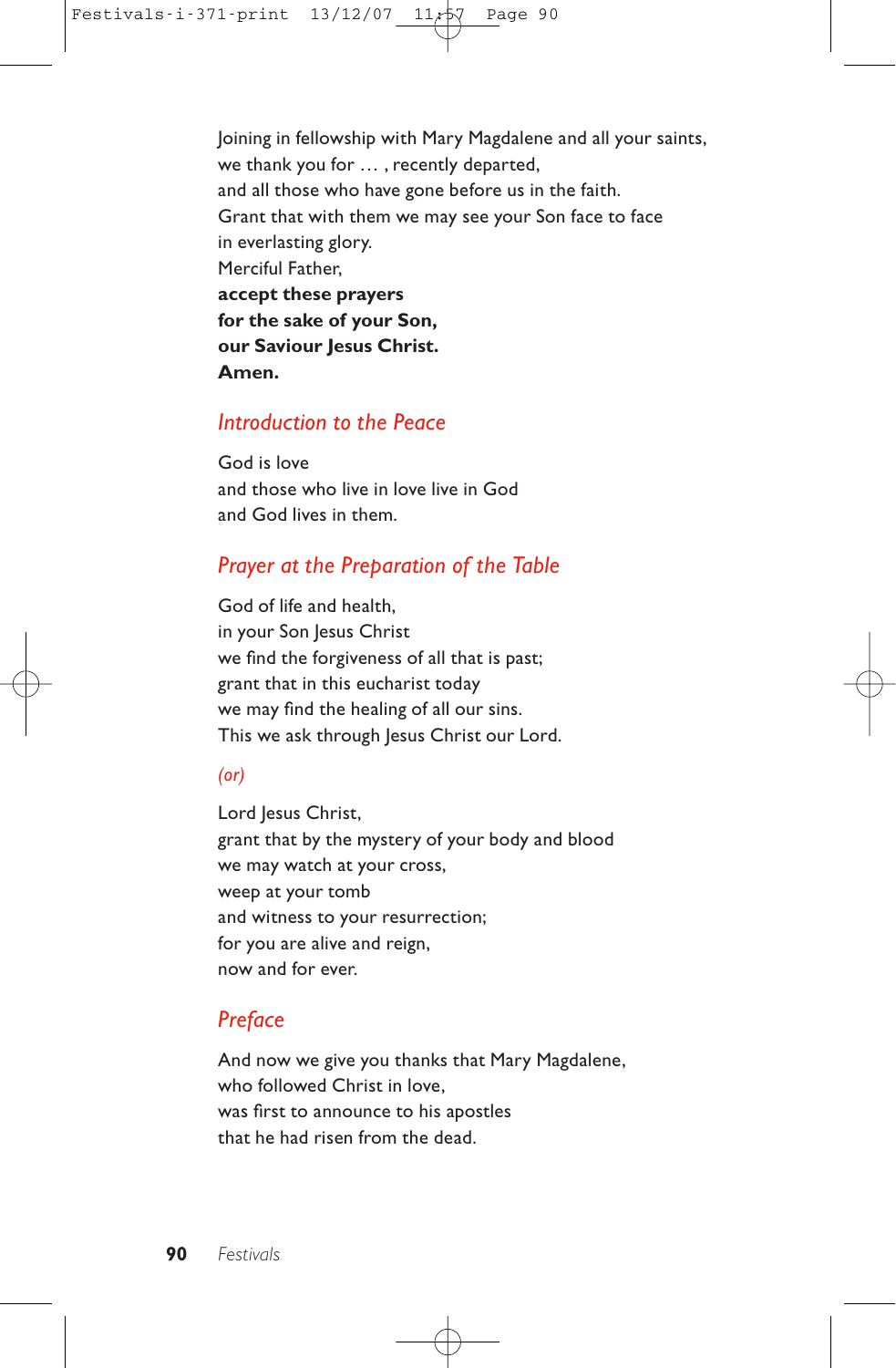## *Extended Preface*

It is indeed right and good, our duty and our salvation, to praise you, the all-powerful Father, in every season, and on this holy day to celebrate the glory of your saints. In Mary Magdalene you kindled a fire of love for Christ, whose word had set her free. You gave her the courage of love to follow him even to the cross. Seeking her teacher after his death, so great was her longing that you made her the first to behold him risen from the dead, and the first to announce to the apostles his new and glorious risen life. Her words still ring throughout your Church, to strengthen faith and encourage hope in those who gather faithfully for prayer. And so with her, and all the citizens of heaven, we join our voices to acclaim your glory in this their joyful hymn of praise:

### *Post Communion*

God of life and love, whose risen Son called Mary Magdalene by name and sent her to tell of his resurrection to his apostles: in your mercy, help us, who have been united with him in this eucharist, to proclaim the good news that he is alive and reigns, now and for ever.

### *Blessing*

May Christ, who makes saints of sinners, who has transformed those we remember today, raise and strengthen you that you may transform the world; and the blessing of God almighty, the Father, the Son, and the Holy Spirit, be among you and remain with you always.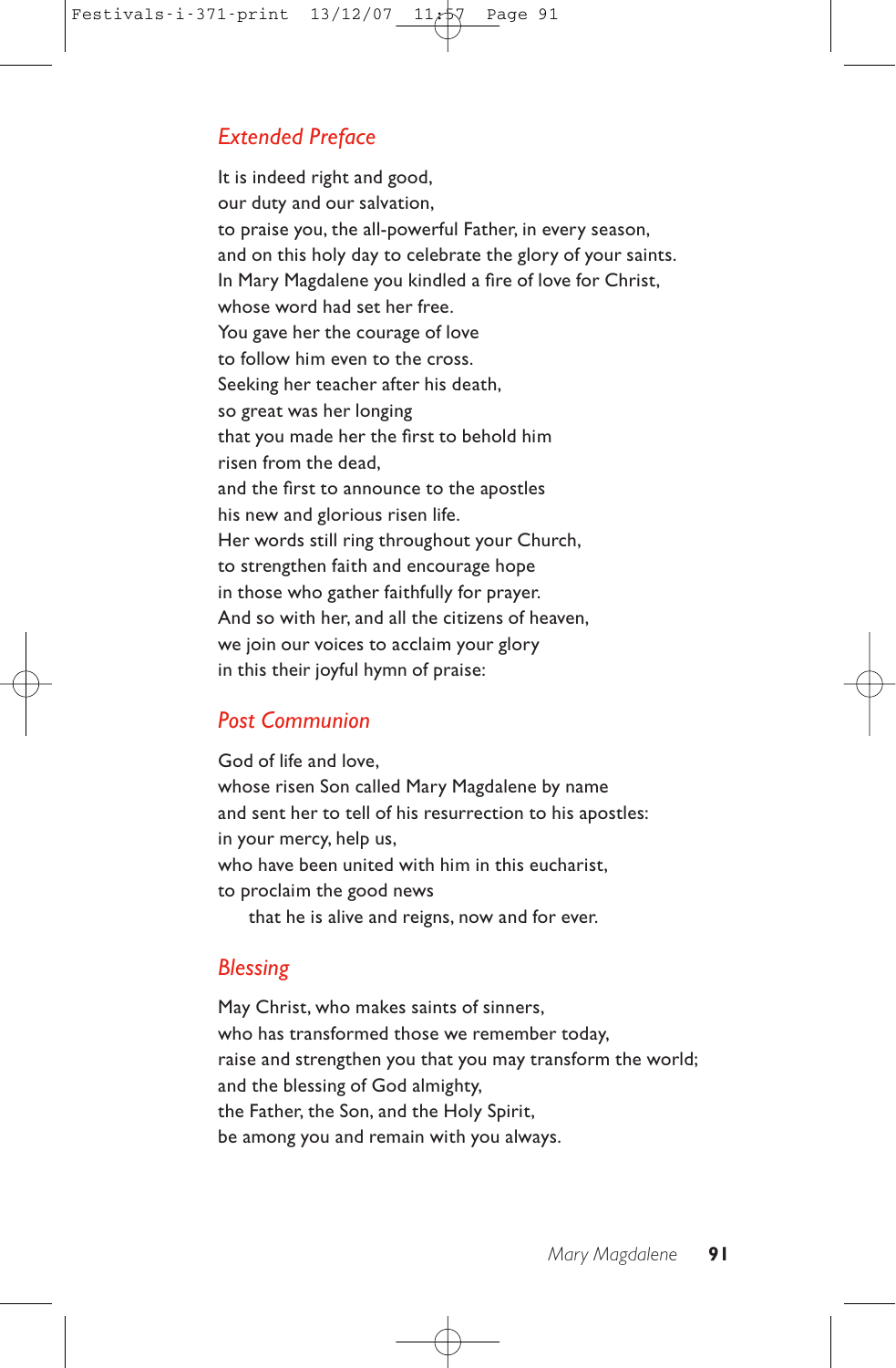## *Acclamation*

Mary, do not cling to me, **for I have not yet ascended to the Father.** Go to my brothers and say to them, **'I am ascending to my Father and your Father, to my God and your God.'** Mary went and said to the disciples, **'I have seen the Lord.' Alleluia.**

## *Short Passages of Scripture*

| Go quickly and tell his disciples:             |                    |
|------------------------------------------------|--------------------|
| lesus has been raised from the dead.           | Matthew 28.7       |
| Jesus said to Mary Magdalene,                  |                    |
| 'Go to my brothers and say to them:            |                    |
| I am ascending to my Father and your Father,   |                    |
| to my God and your God.'                       | John 20.17         |
| Those who live, live no longer for themselves, |                    |
| but for him who died and was raised for them.  | 2 Corinthians 5.15 |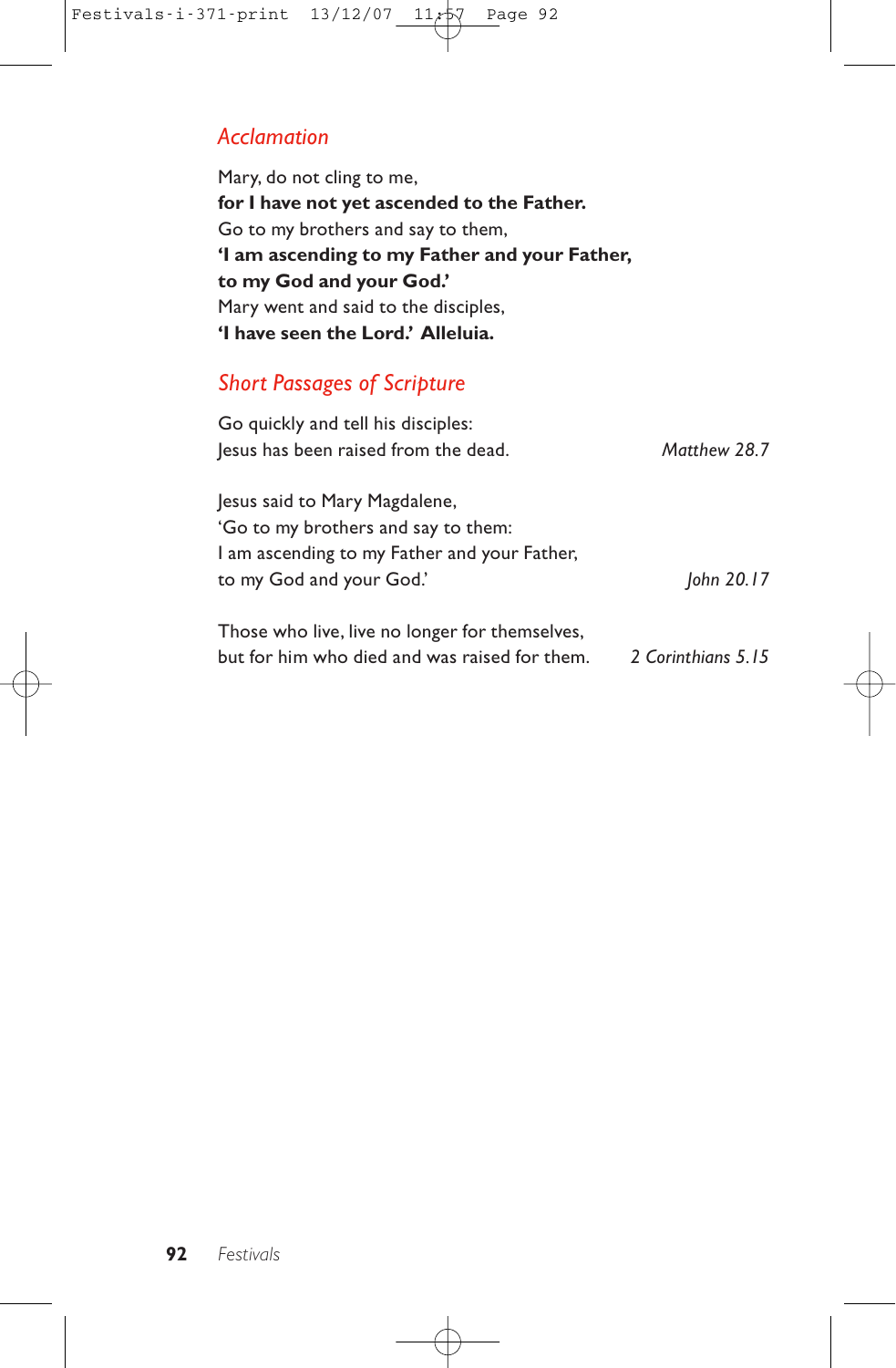## *25 July* **James** *Red* Apostle

### *Collect*

Merciful God, whose holy apostle Saint James, leaving his father and all that he had, was obedient to the calling of your Son Jesus Christ and followed him even to death: help us, forsaking the false attractions of the world, to be ready at all times to answer your call without delay; through Jesus Christ your Son our Lord, who is alive and reigns with you, in the unity of the Holy Spirit, one God, now and for ever.

### *Lectionary*

*(or)*

#### **Principal Service Second Service Third Service**

Acts 11.27 – 12.2 Psalm 126 2 Corinthians 4.7-15 Matthew 20.20-28

#### Jeremiah 45.1-5 Jeremiah 26.1-15 2 Kings 1.9-15 Psalm 126 Mark 1.14-20 Luke 9.46-56 Acts 11.27 – 12.2 **Evening Psalm Morning Psalms**

Matthew 20.20-28 Psalm 94 Psalms 7, 29,117

# *Common of Apostles and Evangelists (pages 277–283).*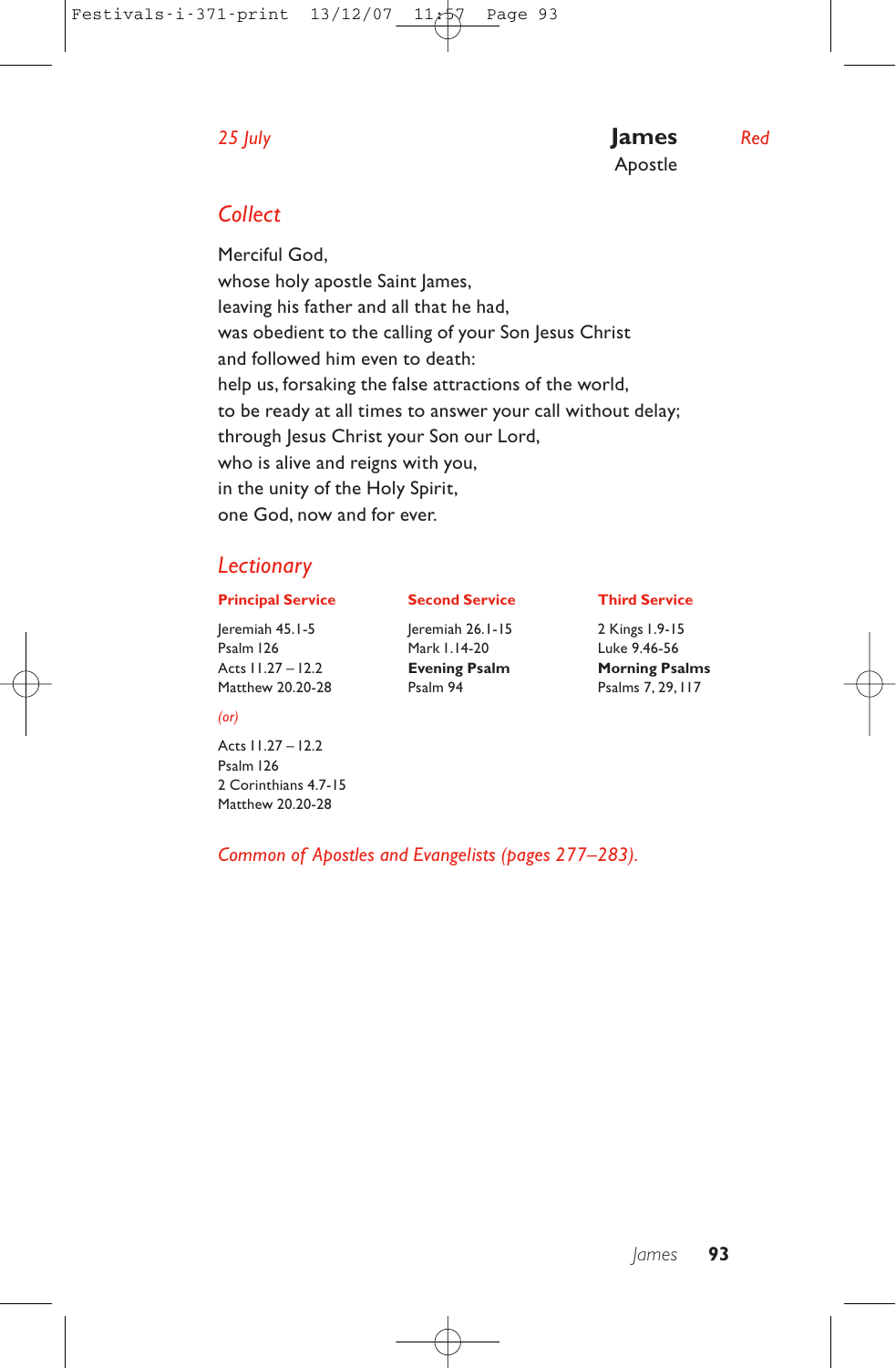### *6 August* **The Transfiguration of Our Lord** *Gold or*

*White*

## *Invitation to Confession*

When Christ appears we shall be like him, because we shall see him as he is. As he is pure, all who have grasped this hope make themselves pure. So let us confess our sins that mar his image in us.

## *Kyrie Confession*

Your unfailing kindness, O Lord, is in the heavens, and your faithfulness reaches to the clouds: Lord, have mercy. **Lord, have mercy.**

Your righteousness is like the strong mountains, and your justice as the great deep: Christ, have mercy. **Christ, have mercy.**

For with you is the well of life and in your light shall we see light: Lord, have mercy. **Lord, have mercy.**

### *Collect*

Father in heaven,

whose Son Jesus Christ was wonderfully transfigured before chosen witnesses upon the holy mountain, and spoke of the exodus he would accomplish at Jerusalem: give us strength so to hear his voice and bear our cross that in the world to come we may see him as he is; who is alive and reigns with you, in the unity of the Holy Spirit, one God, now and for ever.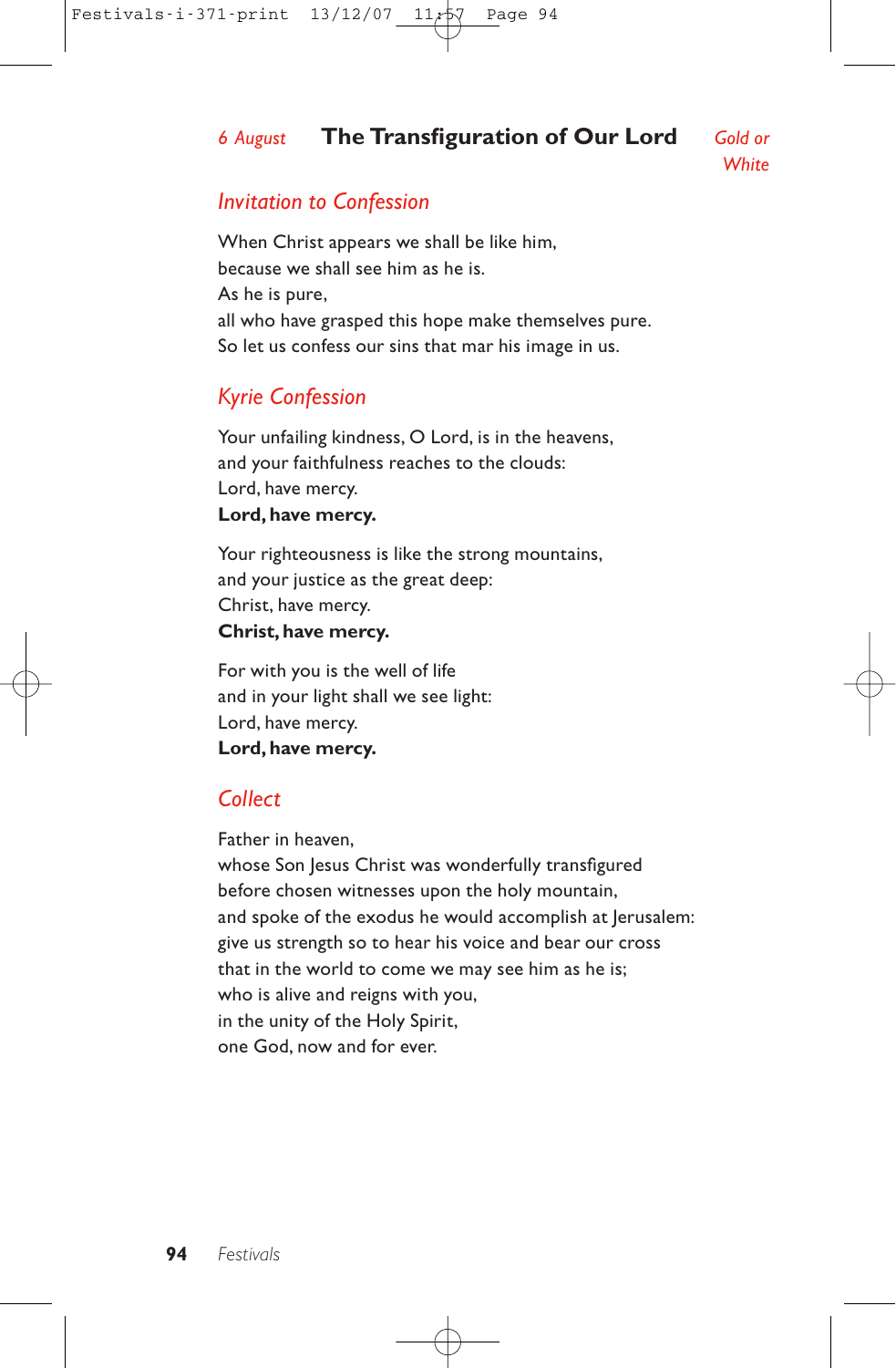### *Lectionary*

#### **Principal Service Second Service Third Service**

Daniel 7.9,10,13,14 Exodus 34.29-end Ecclesiasticus 48.1-10 Psalm 97 2 Corinthians 3 *or* 1 Kings 19.1-16 2 Peter 1.16-19 **Evening Psalm** 1 John 3.1-3 Luke 9.28-36 Psalm 72 **Morning Psalms**

Psalms 27,150

### *Gospel Acclamation*

Alleluia, alleluia. Blessed are the poor in spirit, for theirs is the kingdom of heaven. **Alleluia.**

#### *Intercession*

In the power of the Spirit and in union with Christ, let us pray to the Father.

Lord of glory, it is good that we are here. In peace we make our prayer to you. In trust we confirm our faith in you … Help us to set our faces steadfastly to where you would have us go. Lord, look with favour.

#### **Lord, transfigure and heal.**

Lord of glory, look with favour on your Church, proclaiming your beloved Son to the world and listening to the promptings of his Spirit … May she be renewed in holiness that she may reflect your glory. Lord, look with favour.

#### **Lord, transfigure and heal.**

Lord of glory, look with favour on the nations of the world, scarred by hatred, strife and war … May they be healed by the touch of your hand. Lord, look with favour. **Lord, transfigure and heal.**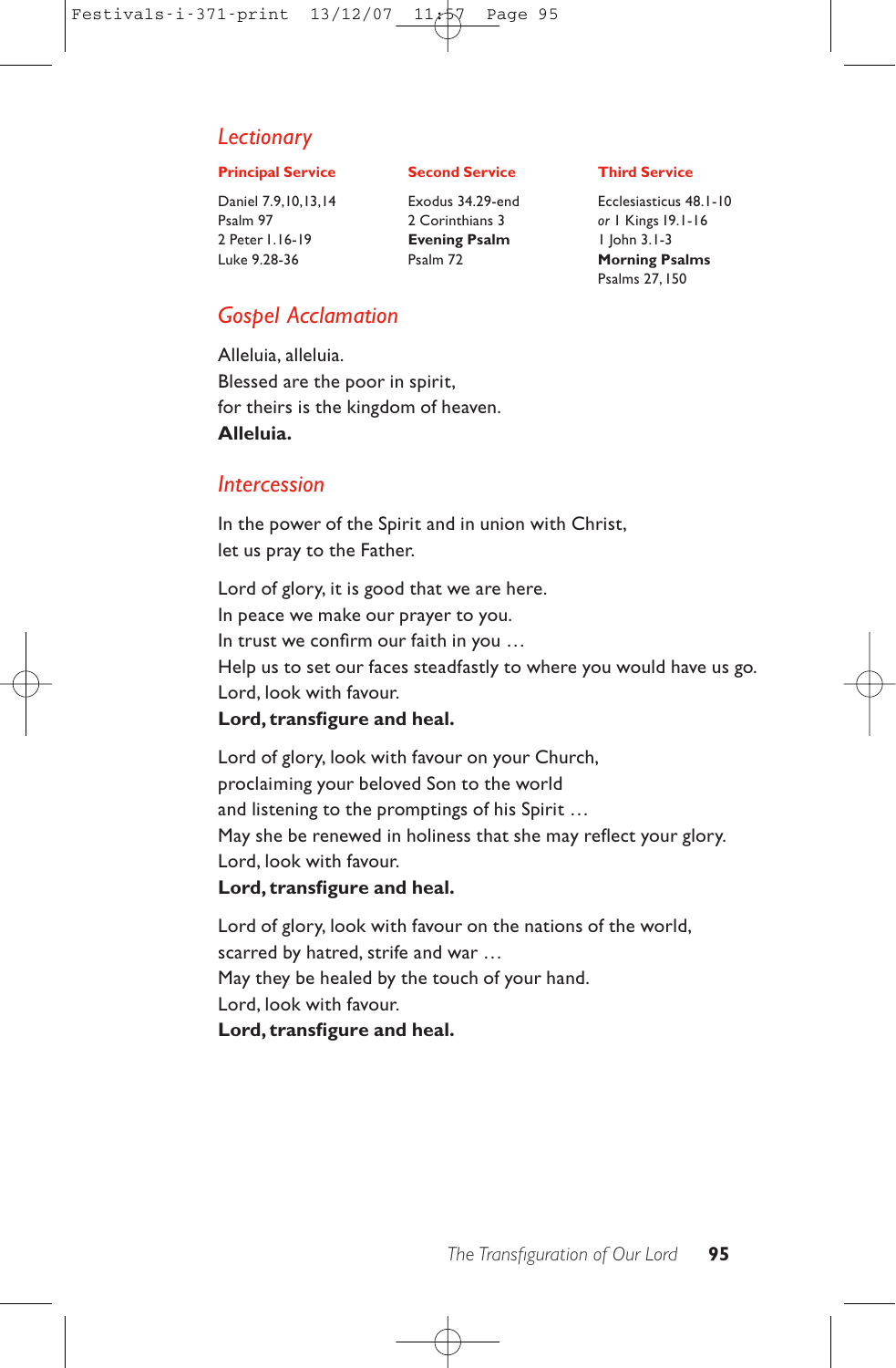Lord of glory, look with favour on those in need and distress, suffering as your Son has suffered and waiting for the salvation you promise … May the day break and Christ the Morning Star bring them the light of his presence. Lord, look with favour. **Lord, transfigure and heal.**

Lord of glory, it is good if we suffer with you so that we shall be glorified with you. According to your promise bring all Christ's brothers and sisters … to see him with their own eyes in majesty and to be changed into his likeness from glory to glory.

To him be praise, dominion and worship now and for all eternity. **Amen.**

## *Introduction to the Peace*

Christ will transfigure our human body and give it a form like that of his own glorious body. We are the body of Christ. We share his peace.

## *Prayer at the Preparation of the Table*

Holy God,

receive all we bring before you this day, and bring us also to that radiant glory which we see in the transfigured face of Jesus Christ our Lord.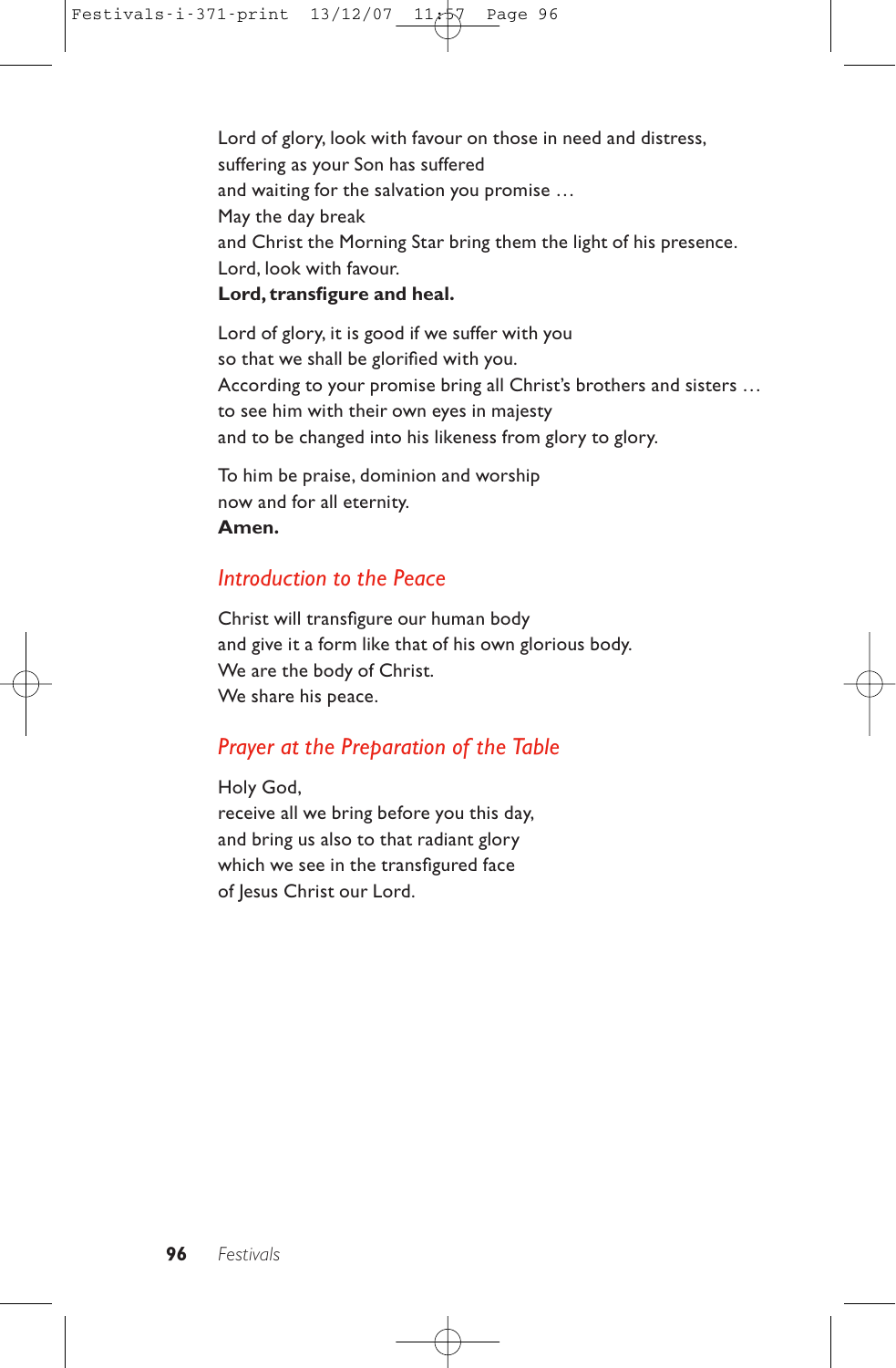## *Preface*

And now we give you thanks because the divine glory of the incarnate Word shone forth upon the holy mountain before the chosen witnesses of his majesty;

and your own voice from heaven proclaimed your beloved Son.

## *Extended Preface*

It is indeed right and good, our duty and our joy, always and everywhere to give you thanks, holy Father, almighty and eternal God, through Jesus Christ our Lord. For on this day he revealed his glory before his chosen witnesses and filled with divine splendour the human flesh in which he is one with us. So he prepared his disciples to bear the scandal of the cross and showed that in the Church, his body, the same glory would be fulfilled that shone forth from him, its head. And so with joyful hearts we echo on earth the song of the angels in heaven as they praise your glory without end:

### *Post Communion*

Holy God, we see your glory in the face of Jesus Christ: may we who are partakers at his table reflect his life in word and deed, that all the world may know his power to change and save. This we ask through Jesus Christ our Lord.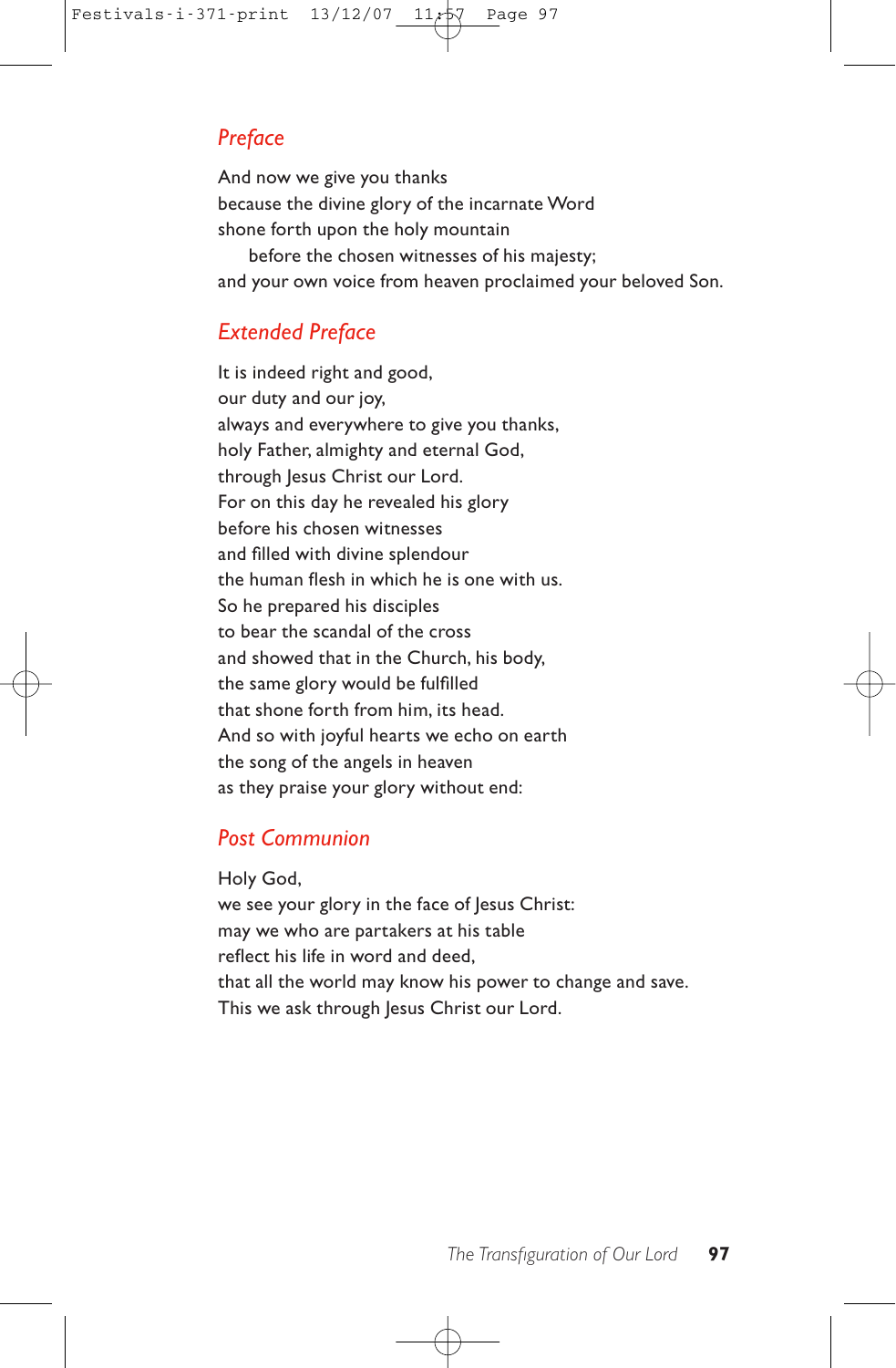### *Blessing*

Christ, whose glory fills the skies, fill you with radiance and scatter the darkness from your path. **Amen.**

Christ, the Sun of Righteousness, gladden your eyes and warm your heart. **Amen.**

Christ, the Dayspring from on high, draw near to guide your feet into the way of peace. **Amen.**

And the blessing of God almighty, the Father, the Son, and the Holy Spirit, be among you and remain with you always. **Amen.**

#### *(or)*

Christ Jesus, the splendour of the Father and the image of his being, draw you to himself that you may live in his light and share his glory; and the blessing of God almighty, the Father, the Son, and the Holy Spirit, be among you and remain with you always.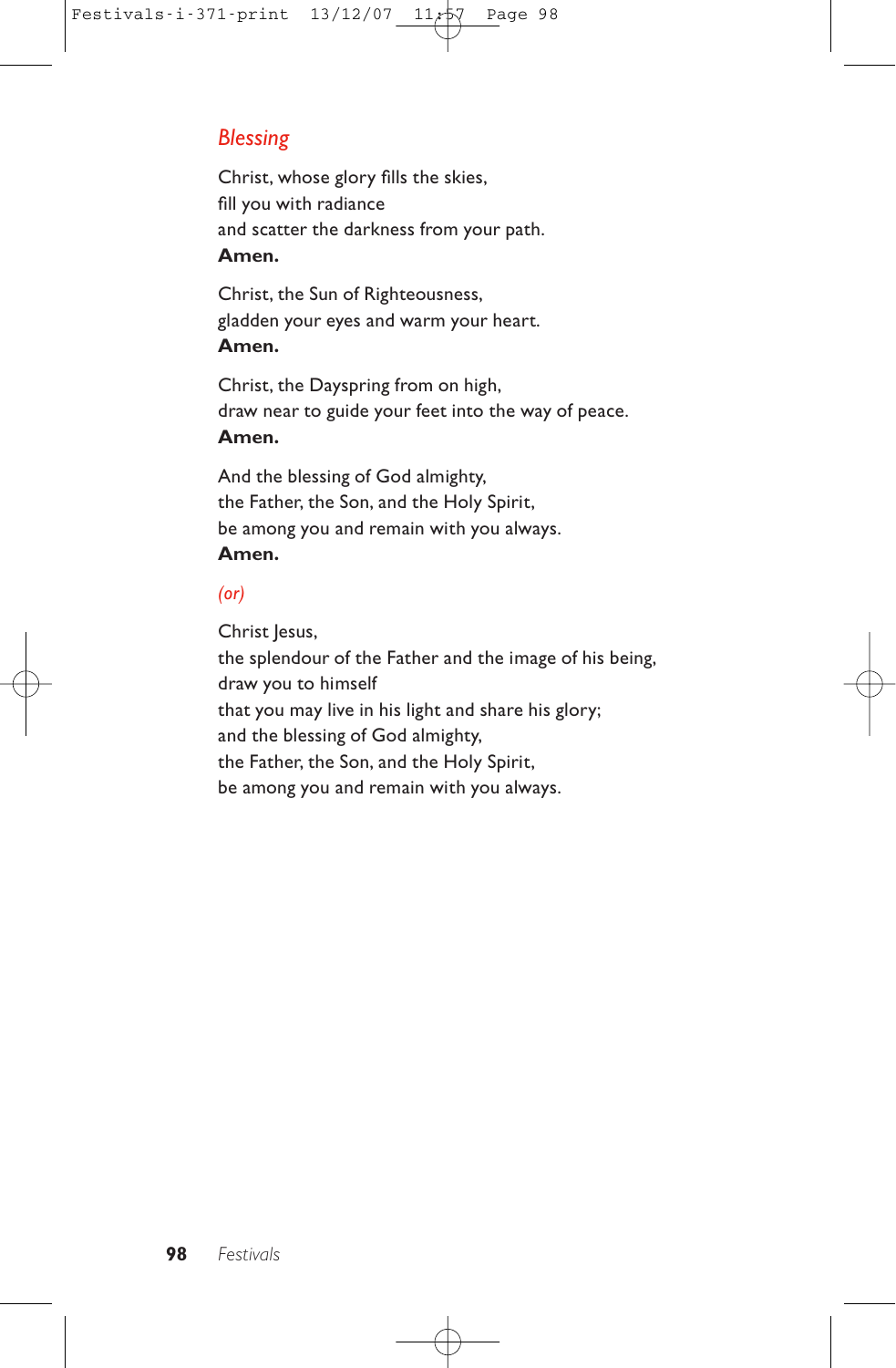## *Acclamation*

By the appearance on earth of our Saviour Jesus Christ **God has broken the power of death and brought life and immortality to light.**

Arise, shine, for your light has come **and the glory of the Lord has risen upon you.**

For though darkness shall cover the earth **and thick darkness the nations,** the Lord will rise upon you **and his glory will be seen upon you.**

By the appearance on earth of our Saviour Jesus Christ **God has broken the power of death and brought life and immortality to light.**

## *Short Passages of Scripture*

| The people who walked in darkness have seen a great light; |              |
|------------------------------------------------------------|--------------|
| those who lived in a land of deep darkness -               |              |
| on them light has shined.                                  | Isaiah 9.2   |
| Arise, shine, for your light has come,                     |              |
| and the glory of the Lord has risen upon you.              | Isaiah 60. l |
| It is good, Lord, to be here.                              | Matthew 17.4 |
| Jesus spoke to them, saying,                               |              |
| 'I am the light of the world.                              |              |
| Whoever follows me will never walk in darkness             |              |
| but will have the light of life.'                          | John $8.12$  |
| Christ did not glorify himself in becoming a high priest,  |              |
| but was appointed by the one who said to him,              |              |
| 'You are my Son, today have I begotten you.'               | Hebrews 5.5  |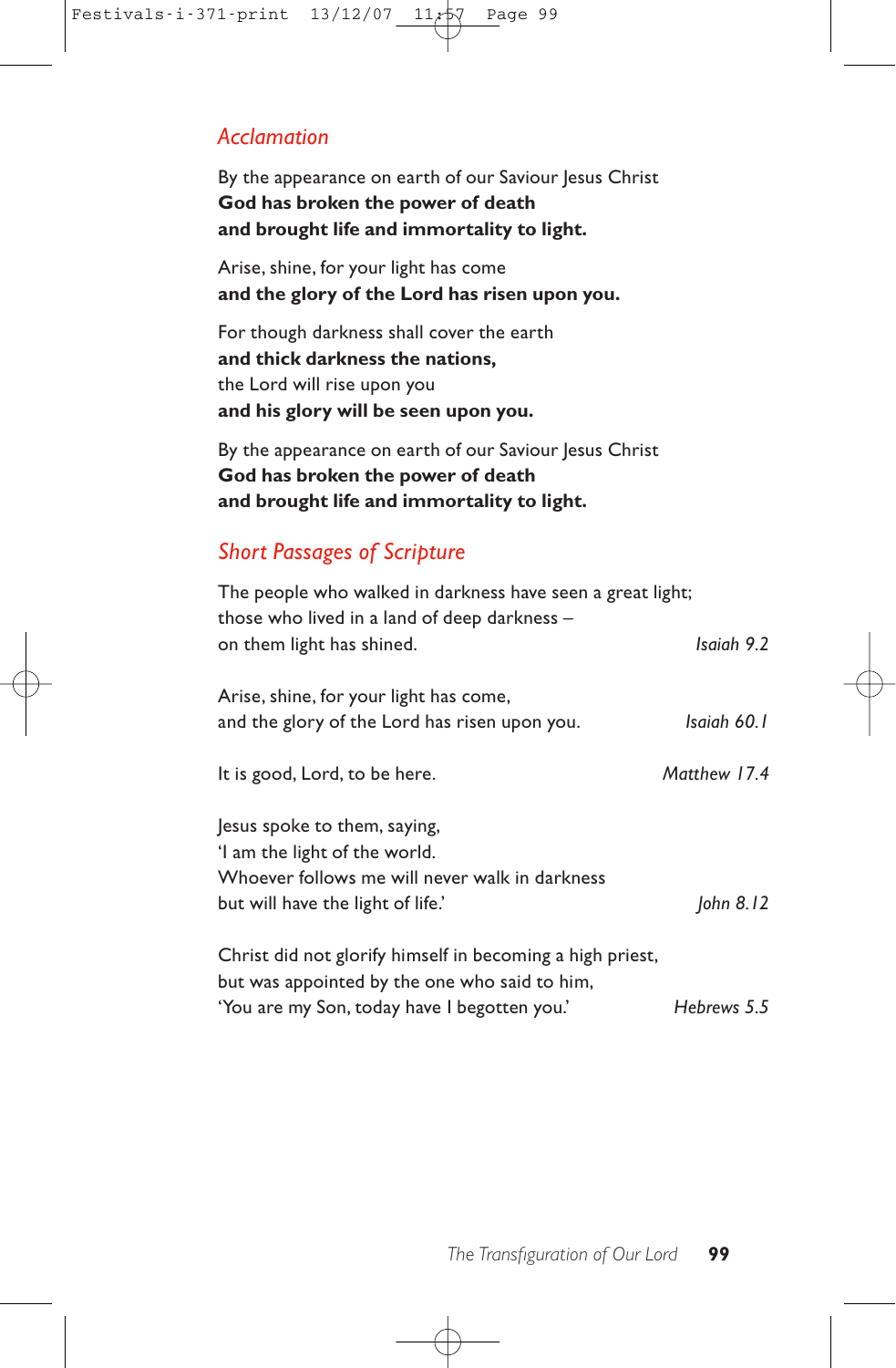## *15 August* **The Blessed Virgin Mary** *White*

## *Collect*

Almighty God,

who looked upon the lowliness of the Blessed Virgin Mary and chose her to be the mother of your only Son: grant that we who are redeemed by his blood may share with her in the glory of your eternal kingdom; through Jesus Christ your Son our Lord, who is alive and reigns with you, in the unity of the Holy Spirit, one God, now and for ever.

### *Lectionary*

#### **Principal Service Second Service Third Service**

Isaiah 61.10-end Song of Solomon 2.1-7 Isaiah 7.10-15 *or* Revelation 11.19 – 12.6,10 Acts 1.6-14 Luke 11.27,28 Psalm 45.10-end **Evening Psalm Morning Psalms** Galatians 4.4-7 Psalm 132 Psalms 98,138,147.1-12 Luke 1.46-55

*Common of the Blessed Virgin Mary (pages 268–276).*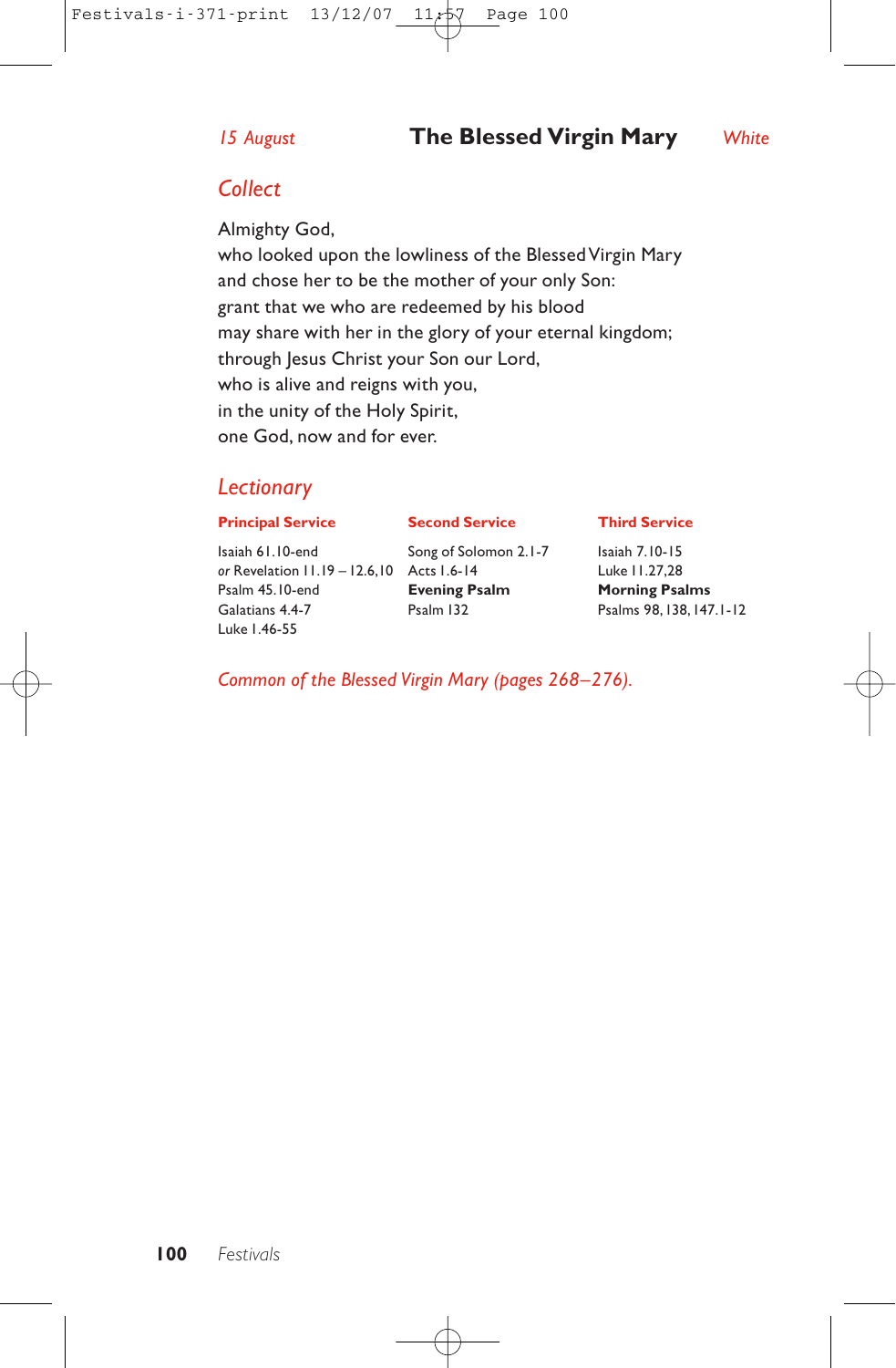#### *24 August* **Bartholomew** *Red*

Apostle

### *Collect*

Almighty and everlasting God, who gave to your apostle Bartholomew grace truly to believe and to preach your word: grant that your Church may love that word which he believed and may faithfully preach and receive the same; through Jesus Christ your Son our Lord, who is alive and reigns with you, in the unity of the Holy Spirit, one God, now and for ever.

## *Lectionary*

#### **Principal Service Second Service Third Service**

Acts 5.12-16 Psalm 145.1-7 1 Corinthians 4.9-15 Luke 22.24-30

Isaiah 43.8-13 Ecclesiasticus 39.1-10 Genesis 28.10-17 Psalm 145.1-7 *or* Deuteronomy 18.15-19 John 1.43-end Acts 5.12-16 Matthew 10.1-22 **Morning Psalms** Luke 22.24-30 **Evening Psalms** Psalms 86,117 Psalms 91,116 *(or)*

*Common of Apostles and Evangelists (pages 277–283).*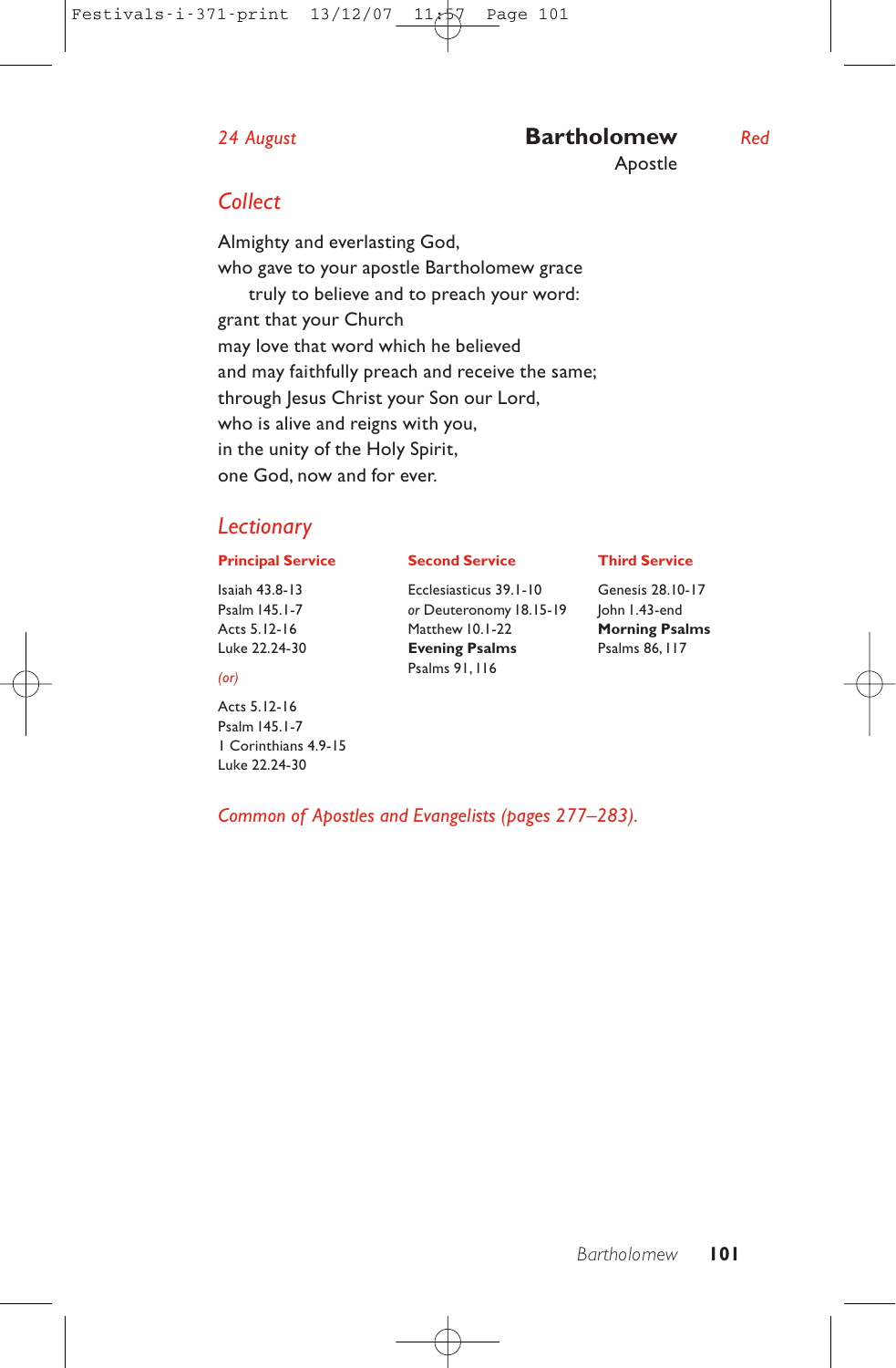## *14 September* **Holy Cross Day** *Red*

## *Invitation to Confession*

God shows his love for us

in that, while we were still sinners, Christ died for us. Let us then show our love for him by confessing our sins in penitence and faith. *Romans 5.8*

## *(or)*

Christ himself carried up our sins in his body to the tree, so that, free from sins, we might live for righteousness; by his wounds we have been healed. Let us confess our sins. *cf 1 Peter 2.24*

## *Kyrie Confession*

Lord Jesus, you came to reconcile us to one another and the Father: Lord, have mercy. **Lord, have mercy.**

Lord Jesus, you heal the wounds of sin and division: Christ, have mercy. **Christ, have mercy.**

Lord Jesus, you intercede for us with your Father: Lord, have mercy. **Lord, have mercy.**

### *Collect*

Almighty God, who in the passion of your blessed Son made an instrument of painful death to be for us the means of life and peace: grant us so to glory in the cross of Christ that we may gladly suffer for his sake; who is alive and reigns with you, in the unity of the Holy Spirit, one God, now and for ever.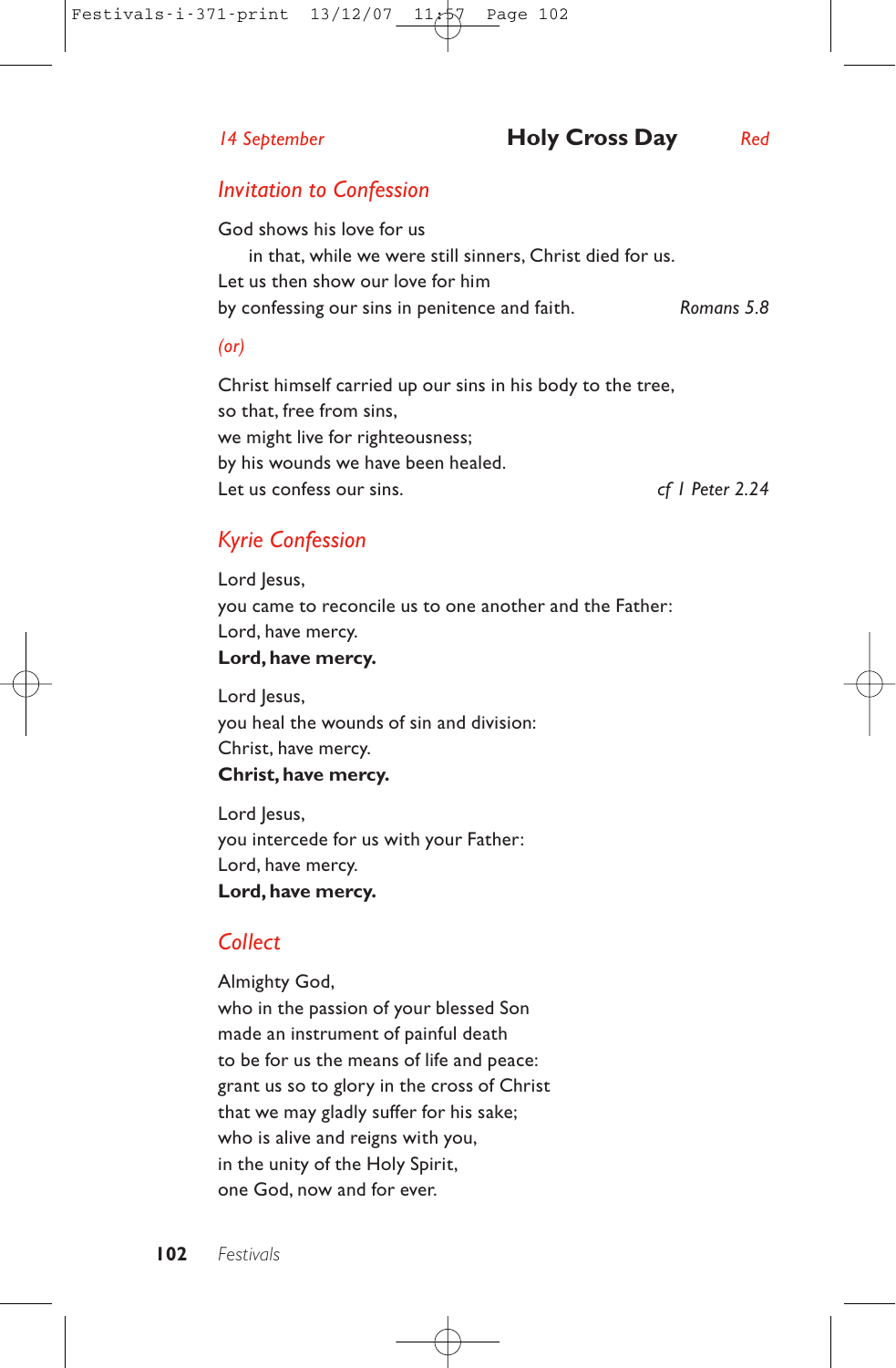## *Lectionary*

#### **Principal Service Second Service Third Service**

Numbers 21.4-9 Isaiah 63.1-16 Genesis 3.1-15 Psalm 22.23-28 1 Corinthians 1.18-25 John 12.27-36a Philippians 2.6-11 **Evening Psalms Morning Psalms** John 3.13-17 Psalms 110,150 Psalms 2, 8,146

#### *Gospel Acclamation*

Alleluia, alleluia. We adore you, O Christ, and we bless you, because by your holy cross you have redeemed the world. **Alleluia.**

#### *Intercession*

Let us pray to the Father through his Son, who suffered on the cross for the world's redemption.

Fill with your Spirit Christ's broken body, the Church … Give to Christian people everywhere a deep longing to take up the cross and to understand its mysterious glory. By the Saviour's cross and passion, **Lord, save us and help us.**

Bless those who lead the Church's worship … In the preaching of the word and the celebration of the sacraments, draw your people close to you. By the Saviour's cross and passion, **Lord, save us and help us.**

Give your grace to those who preach your word to the nations … Help us to witness to the faith we have received by our words and in our deeds, and daily conform us more and more to Christ, that we may glory in his cross. By the Saviour's cross and passion, **Lord, save us and help us.**

Look in your mercy upon the world you loved so much that you sent your Son to suffer and to die … Strengthen those who work to share the reconciliation won at such a cost upon the cross. By the Saviour's cross and passion, **Lord, save us and help us.**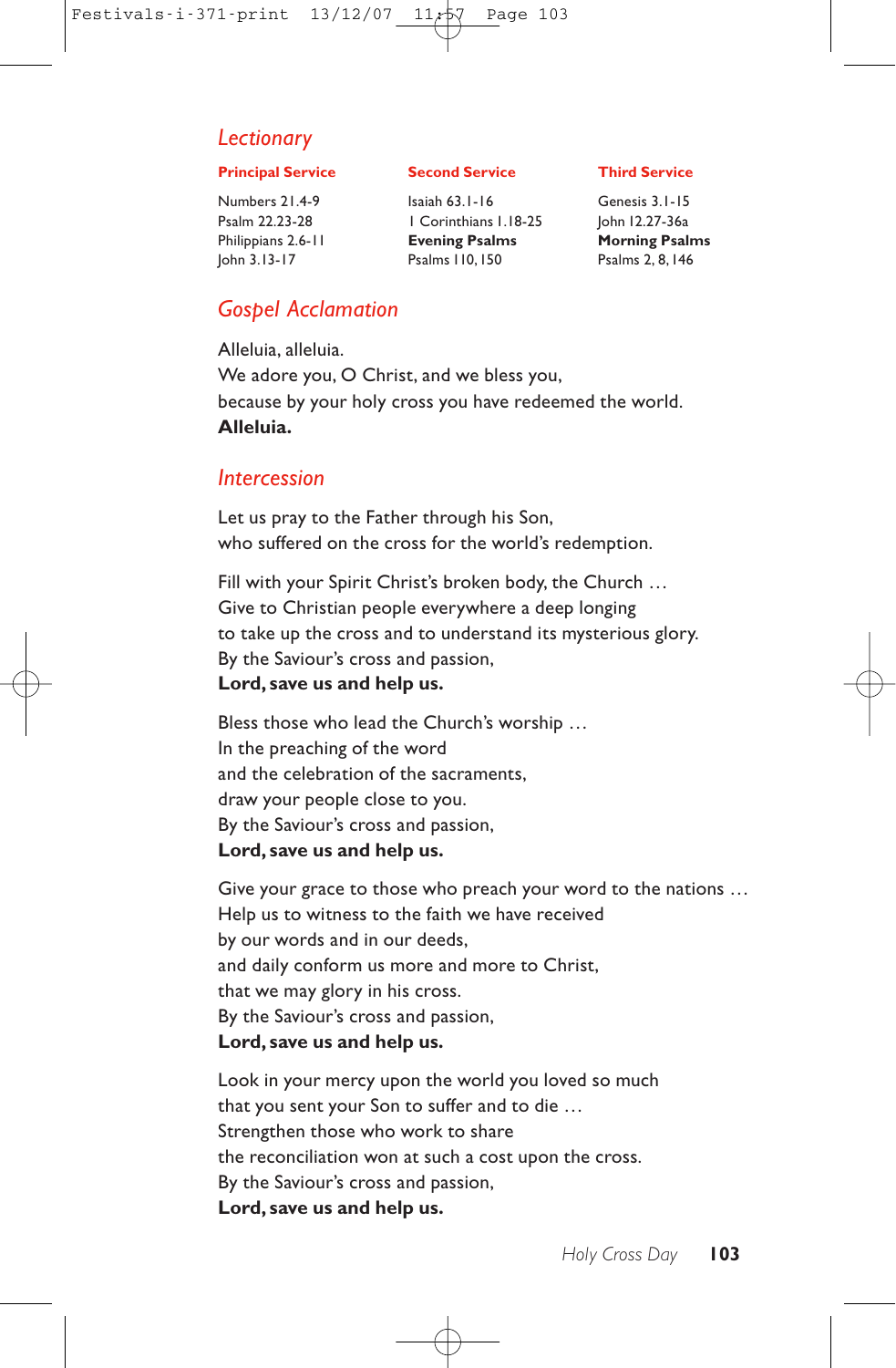Bring healing by the wounds of Christ to all who are weighed down by pain and injustice … Help the lonely and the betrayed, the suffering and the dying, to find strength in the companionship of Jesus, and in his passion to know their salvation. By the Saviour's cross and passion, **Lord, save us and help us.**

Welcome into paradise all who have left this world in your friendship … According to your promises, bring them with all your saints to share in the benefits of Christ's death and resurrection. By the Saviour's cross and passion, **Lord, save us and help us.**

**Holy God, holy and strong, holy and immortal, have mercy on us.**

## *Introduction to the Peace*

Once we were far off, but now in union with Christ Jesus we have been brought near through the shedding of Christ's blood, for he is our peace. *Ephesians 2.13*

#### *(or)*

Christ is our peace. He has reconciled us to God in one body by the cross. We meet in his name and share his peace.

### *Prayer at the Preparation of the Table*

Merciful God, through the death of your beloved Son you transformed an instrument of shame into a sign of hope and glory. Receive all we bring before you this day, and renew us in the mystery of his love; through the same Jesus Christ, the Lord of glory.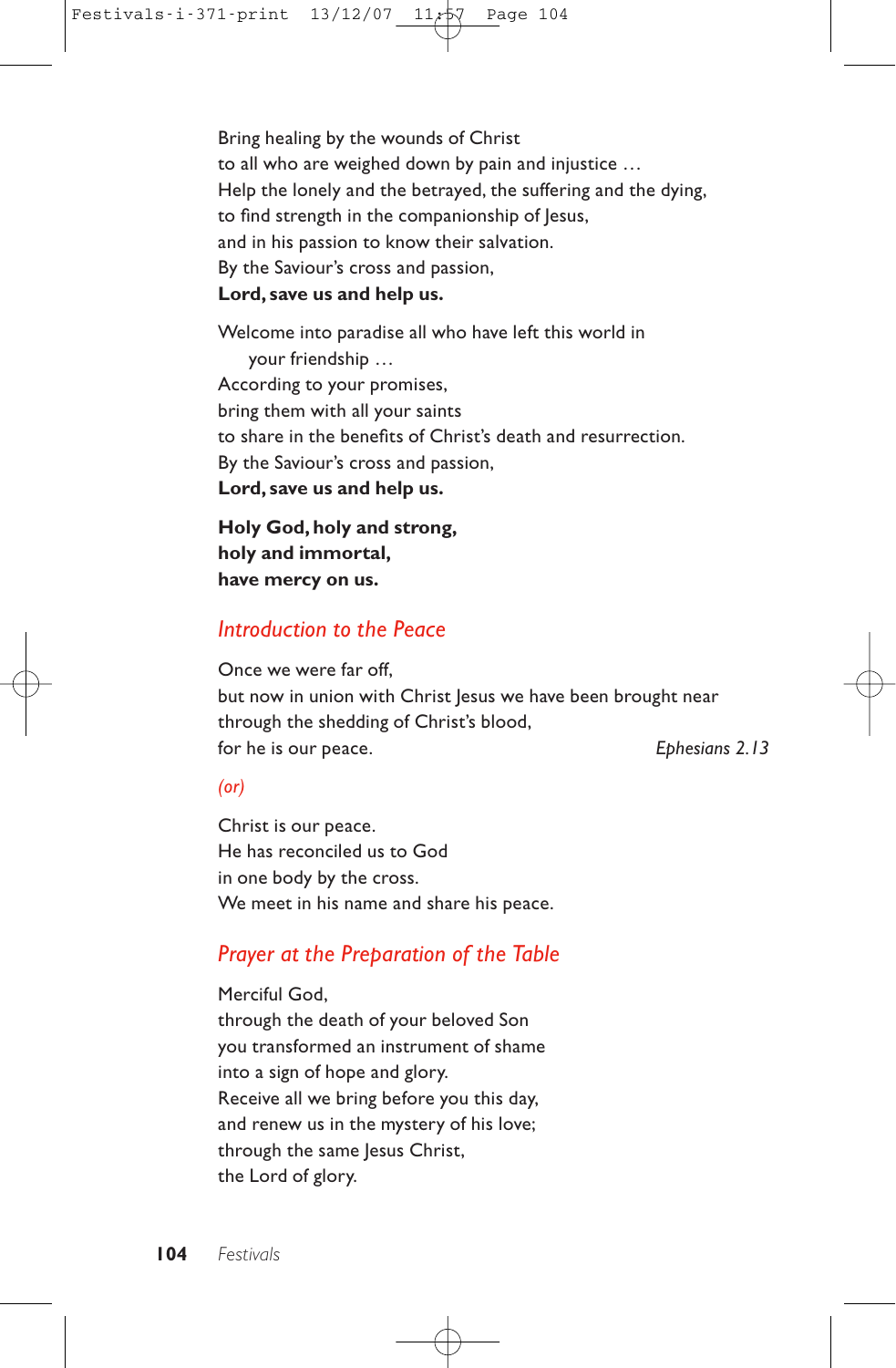## *Preface*

And now we give you thanks because, for our salvation, he was obedient even to death on the cross. The tree of shame was made the tree of glory; and where life was lost, there life has been restored.

#### *(or)*

And now we give you thanks because for our sins he was lifted high upon the cross, that he might draw the whole world to himself; and, by his suffering and death, became the source of eternal salvation for all who put their trust in him.

#### *(or)*

And now we give you thanks that through his suffering and death you have brought life to the whole world and moved our hearts to praise your glory. The power of the cross reveals your judgement on this world and the kingship of Christ crucified.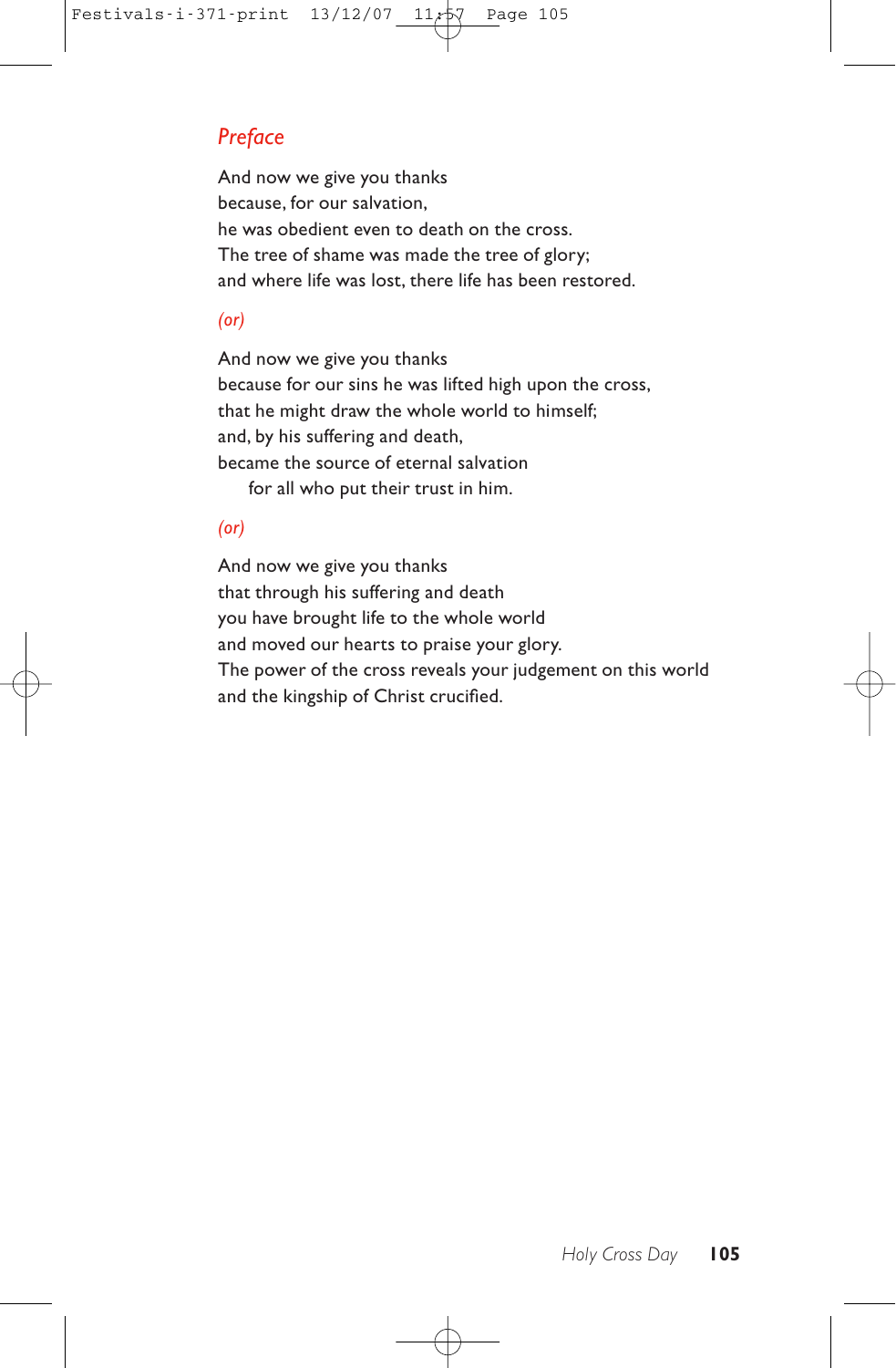## *Extended Preface*

It is indeed right and good, our duty and our joy, always and everywhere to give you thanks, holy Father, almighty and eternal God, through Jesus Christ our Lord. Today we celebrate with songs of praise the cross, the victory-sign of Christ. Once through the fruit of the forbidden tree we fell, now through this tree our Saviour cancels all our sin. An instrument of shameful death has become for Christ a throne of glory. The power of the life-giving cross reveals the judgement that has come upon the world and the triumph of Christ crucified. And so, with choirs of angels and with all the heavenly host, we proclaim your glory and join their unending hymn of praise:

## *Post Communion*

Faithful God,

whose Son bore our sins in his body on the tree and gave us this sacrament to show forth his death until he comes: give us grace to glory in the cross of our Lord Jesus Christ, for he is our salvation, our life and our hope, who reigns as Lord, now and for ever.

### *Blessing*

Christ crucified draw you to himself, to find in him a sure ground for faith, a firm support for hope, and the assurance of sins forgiven; and the blessing of God almighty, the Father, the Son, and the Holy Spirit, be among you and remain with you always.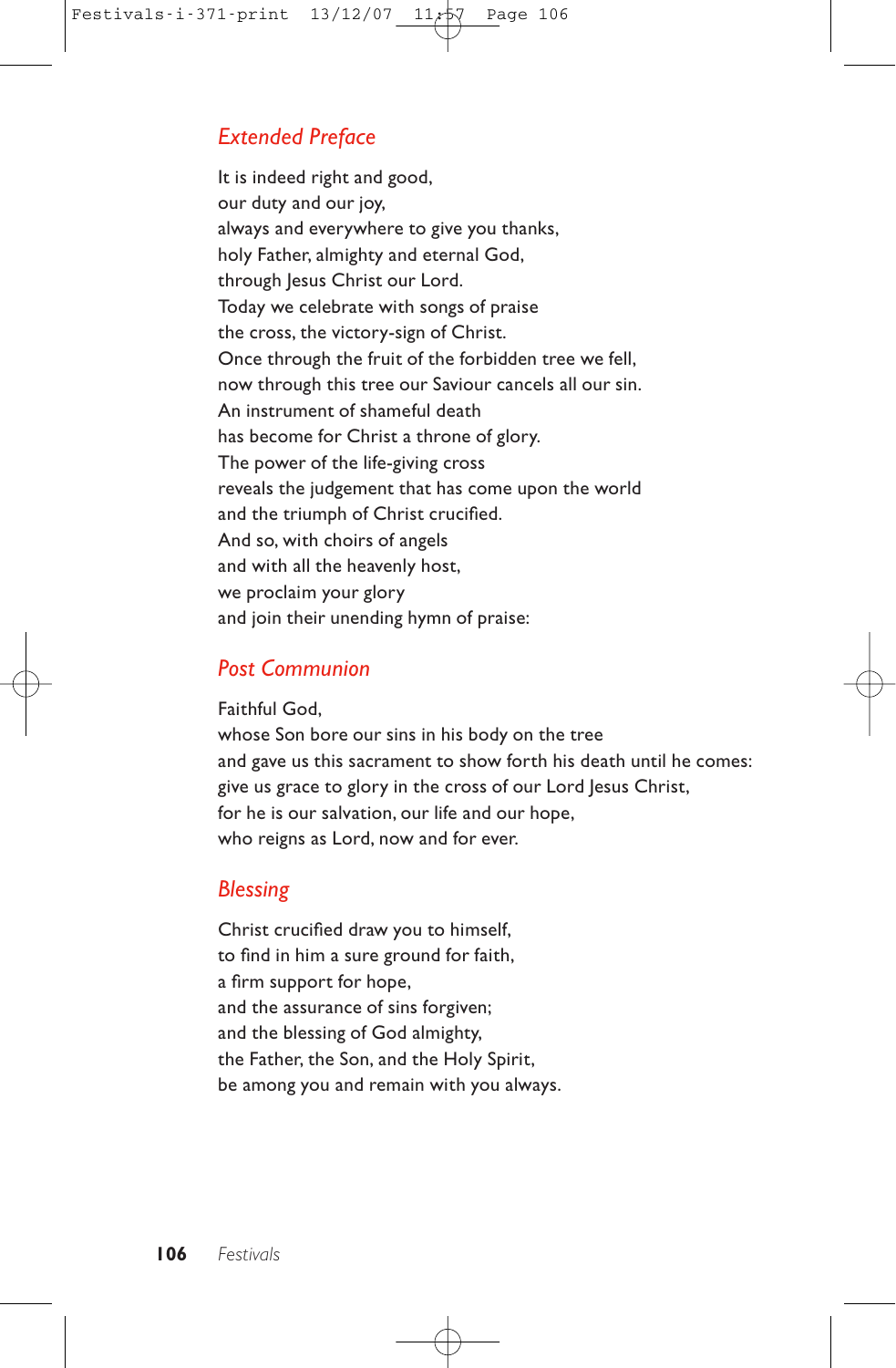# *Acclamation*

We adore you, O Christ, and we bless you; **by your holy cross, you have redeemed the world.** God chose what is weak in the world to shame the strong. **We adore you, O Christ, and we bless you.** We preach Christ crucified, the power of God and the wisdom of God. **By your holy cross, you have redeemed the world.** God forbid that I should glory, save in the cross of our Lord Jesus Christ. **We adore you, O Christ, and we bless you; by your holy cross, you have redeemed the world.**

*cf 1 Corinthians 1 and Galatians 6*

# *Short Passages of Scripture*

Jesus said, 'When I am lifted up from the earth, I will draw all people to myself.' *John 12.32*

May I never boast of anything except the cross of our Lord Jesus Christ, by which the world has been crucified to me, and I to the world. *Galatians 6.14*

Through Christ God was pleased to reconcile to himself all things, whether on earth or in heaven,

by making peace through the blood of his cross. *Colossians 1.20*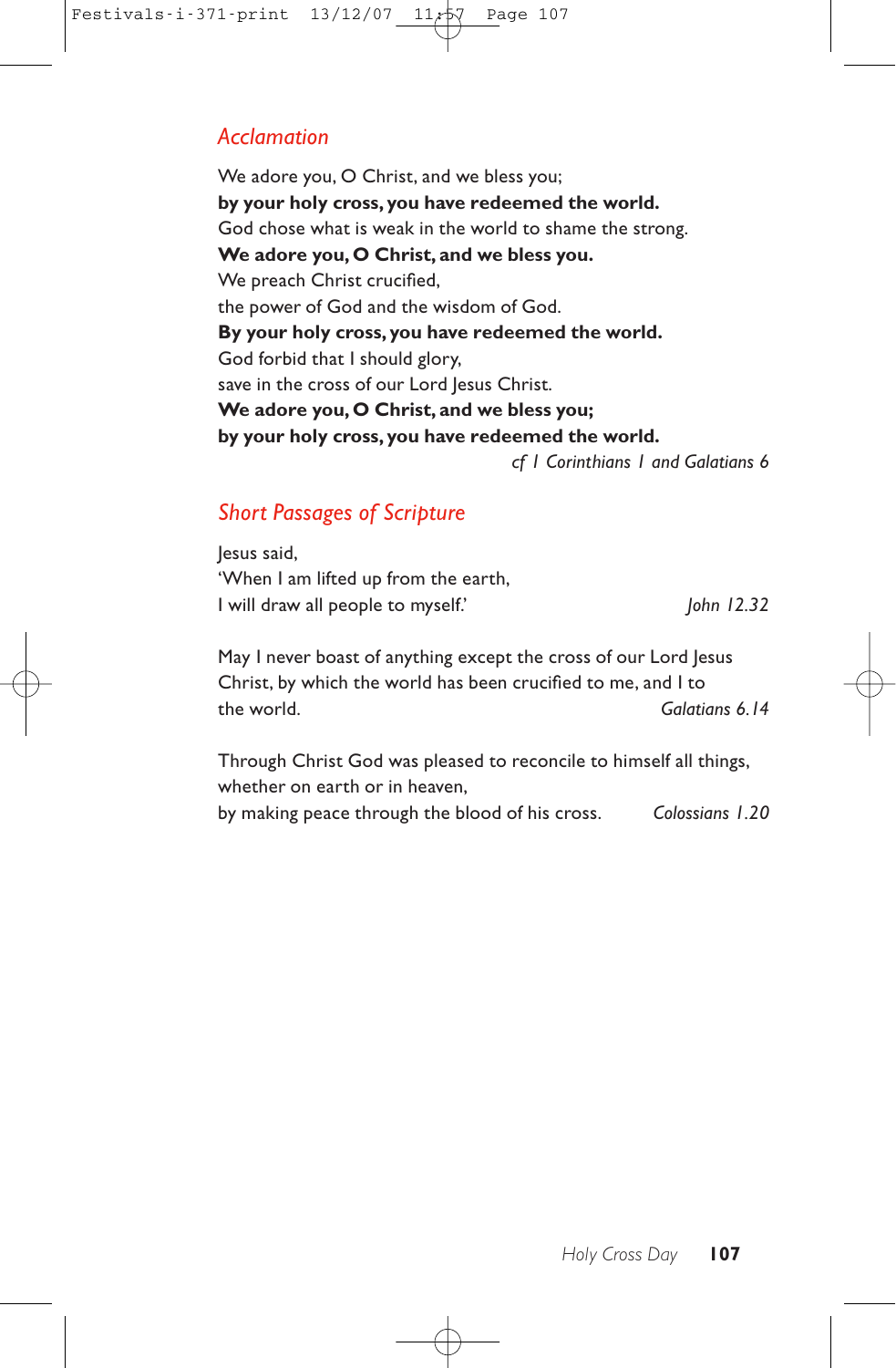# *21 September* **Matthew** *Red*

Apostle and Evangelist

# *Collect*

O Almighty God, whose blessed Son called Matthew the tax collector to be an apostle and evangelist: give us grace to forsake the selfish pursuit of gain and the possessive love of riches that we may follow in the way of your Son Jesus Christ, who is alive and reigns with you, in the unity of the Holy Spirit, one God, now and for ever.

### *Lectionary*

#### **Principal Service Second Service Third Service**

Proverbs 3.13-18 Ecclesiastes 5.4-12 1 Kings 19.15-end<br>Psalm 119.65-72 Matthew 19.16-end 2 Timothy 3.14-er

2 Corinthians 4.1-6 **Evening Psalm Morning Psalms** Matthew 9.9-13 Psalm 119.33-40, 89-96 Psalms 49,117

2 Timothy 3.14-end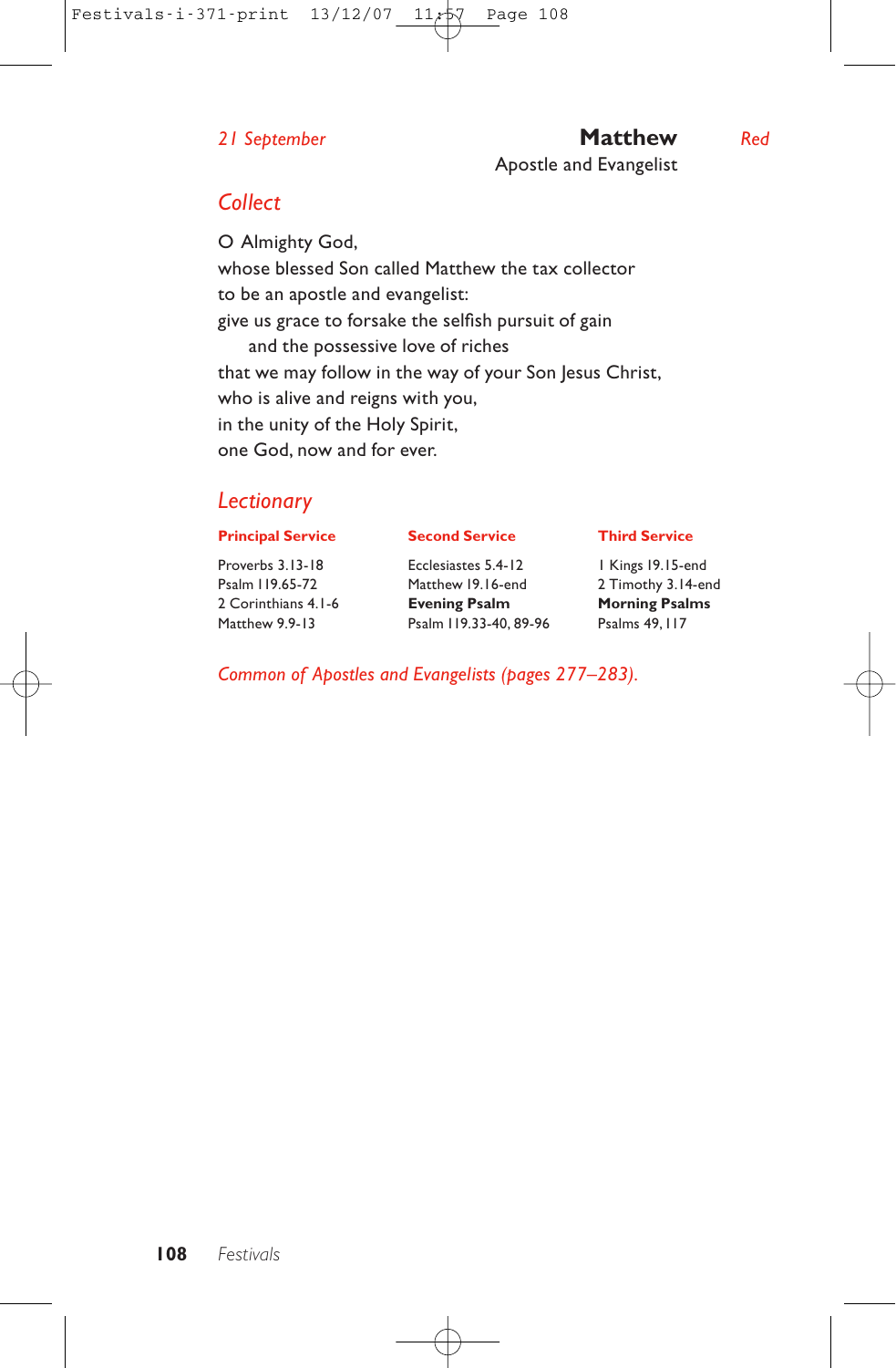# *29 September* **Michael and All Angels** *White*

#### *Invitation to Confession*

We have come to Mount Zion, the city of the living God, the heavenly lerusalem, to myriads of angels, to God, the judge of all, and to Jesus the mediator of a new covenant. *Hebrews 12.22-24* Let us confess our sins in penitence and faith.

## *Kyrie Confession*

Holy, holy, holy is the Lord of hosts; the whole earth is full of his glory. Lord, have mercy. **Lord, have mercy.**

Woe is me, for I am lost; I am a person of unclean lips. Christ, have mercy. **Christ, have mercy.**

Our guilt is taken away, and our sin is forgiven. Lord, have mercy. **Lord, have mercy.**

# *Collect*

Everlasting God, you have ordained and constituted the ministries of angels and mortals in a wonderful order: grant that as your holy angels always serve you in heaven, so, at your command, they may help and defend us on earth; through Jesus Christ your Son our Lord, who is alive and reigns with you, in the unity of the Holy Spirit, one God, now and for ever.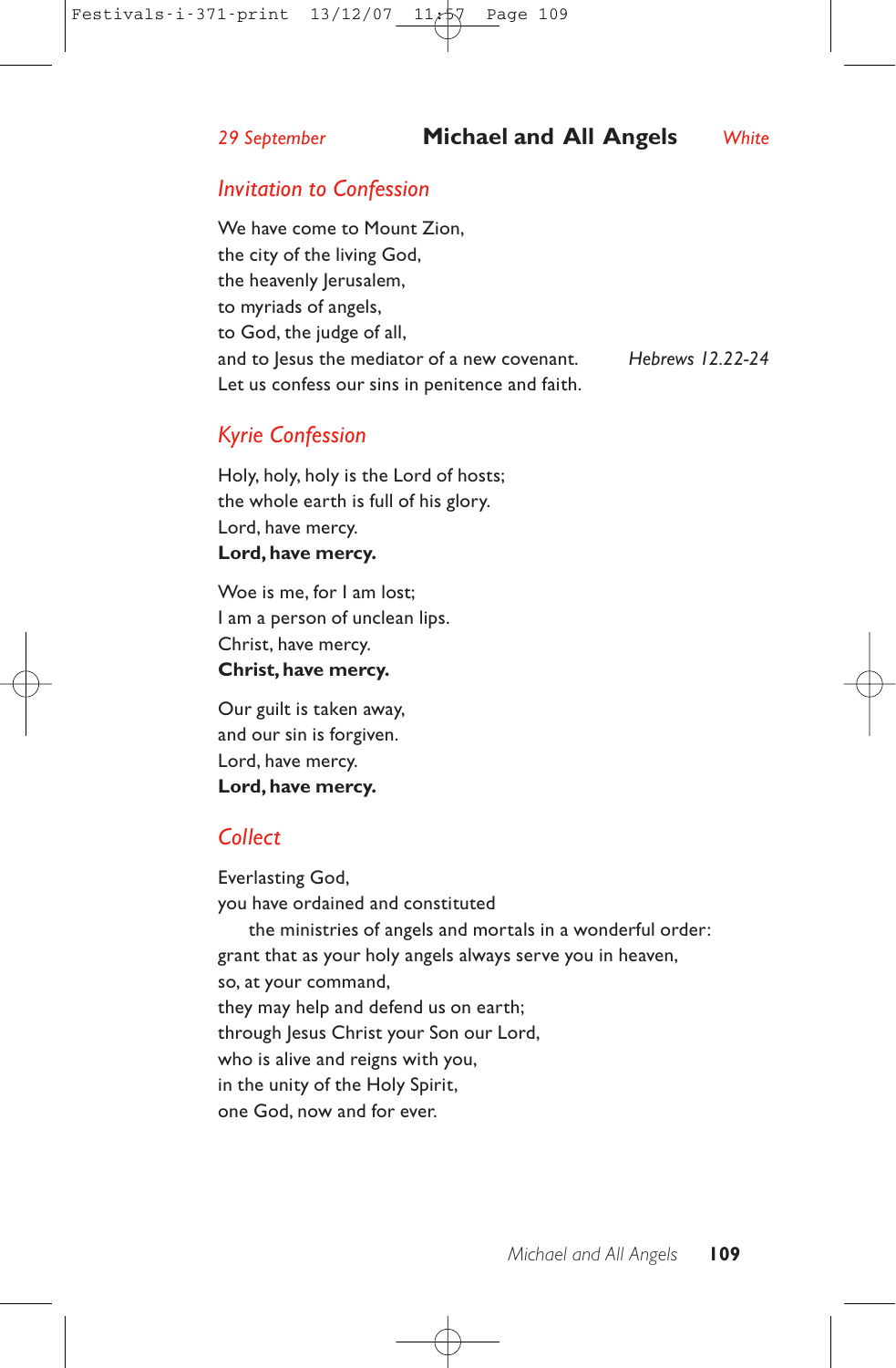# *Lectionary*

#### **Principal Service Second Service Third Service**

Genesis 28.10-17 Daniel 10.4-end Tobit 12.6-22 Psalm 103.19-end Revelation 5 *or* Daniel 12.1-4 Revelation 12.7-12 **Evening Psalms** Acts 12.1-11 John 1.47-end Psalms 138,148 **Morning Psalms**

# Psalms 34,150 *(or)*

Revelation 12.7-12 Psalm 103.19-22 Hebrews 1.5-end John 1.47-end

## *Gospel Acclamation*

Alleluia, alleluia. Bless the Lord, all you his hosts, you ministers of his who do his will. *Psalm 103.21* **Alleluia.**

### *Intercession*

In the power of the Spirit, and in union with Christ, let us pray to the Father.

#### Father in heaven,

by his blood your Christ has ransomed us to you, and has made us a kingdom and priests to you our God. As the angels minister to you in heaven, strengthen your Church to serve you here on earth. Lord, hear us,

### **Lord, graciously hear us.**

Father in heaven, when the angels greeted the birth of your Son they sang for joy 'Glory to God and peace on earth'. Bless with Christ's peace the nations of the world. Lord, hear us,

#### **Lord, graciously hear us.**

Father in heaven,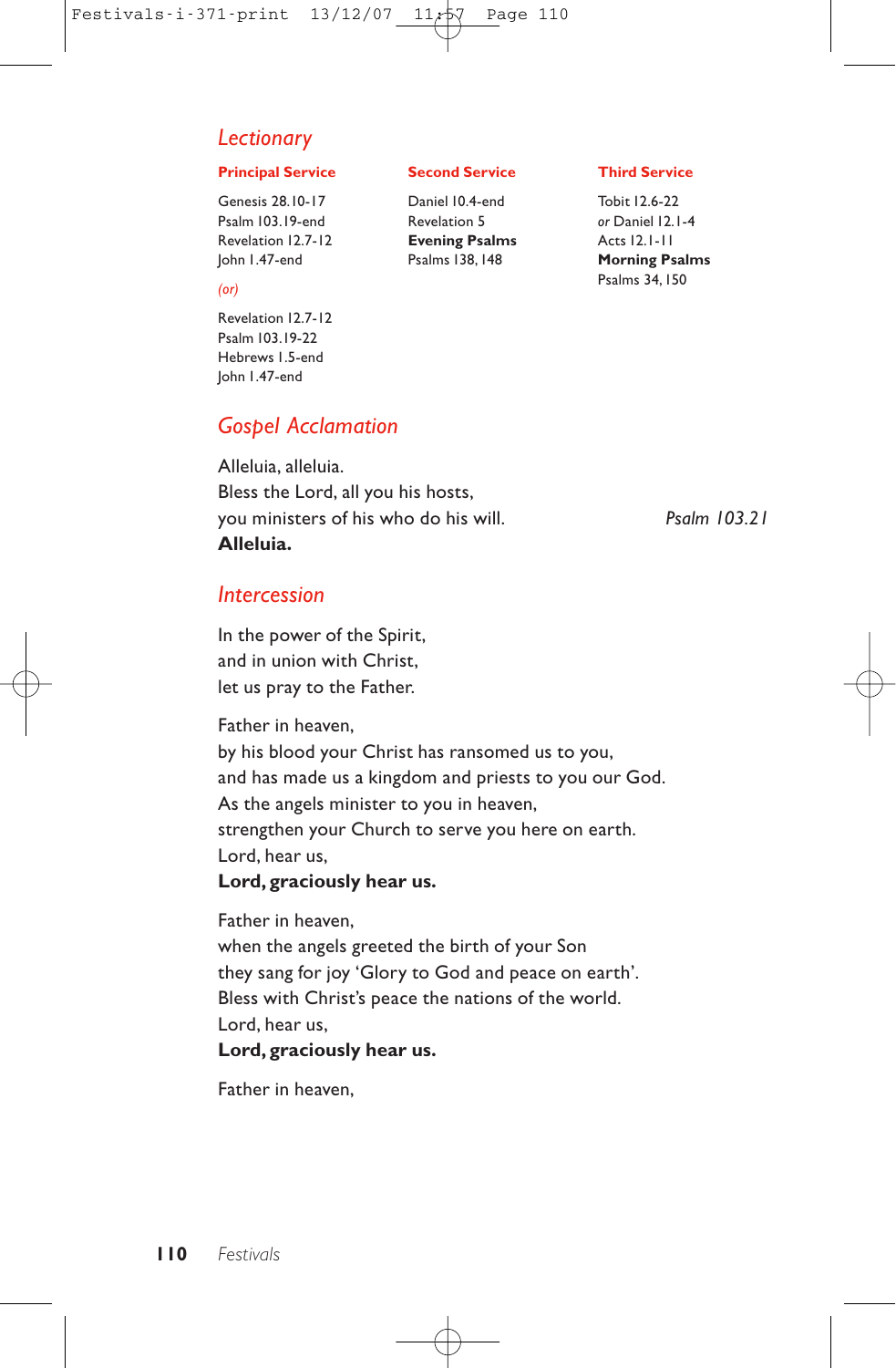your Son has promised to your children the care of the guardian angels who look upon your face. Protect by your mercy our neighbours, families and friends. Lord, hear us,

#### **Lord, graciously hear us.**

Father in heaven,

you give your angels charge over those who trust in you to guard them in all their ways. Be with those in trouble …, rescue them and show them your salvation. Lord, hear us,

## **Lord, graciously hear us.**

Father in heaven,

your angel declares 'Blessed are the dead who die in the Lord.' 'Blessed indeed,' says the Spirit, 'for they may rest from their labours, for they take with them the record of their deeds.' Enfold in your love [… and] all who come in faith to your judgement seat in heaven. Lord, hear us, **Lord, graciously hear us.**

Father in heaven,

the angels sing by day and night around your throne: 'Holy, holy, holy is the Lord God almighty.' With Michael, prince of the angels, who contends by our side, with Gabriel, your herald, who brings glad tidings, with Raphael, the protector, who ministers your healing, and with the whole company of heaven, we worship you, we give you glory, we sing your praise and exalt you for ever. **Amen.**

# *Introduction to the Peace*

Hear again the song of the angels: 'Glory to God in the highest, and on earth peace.'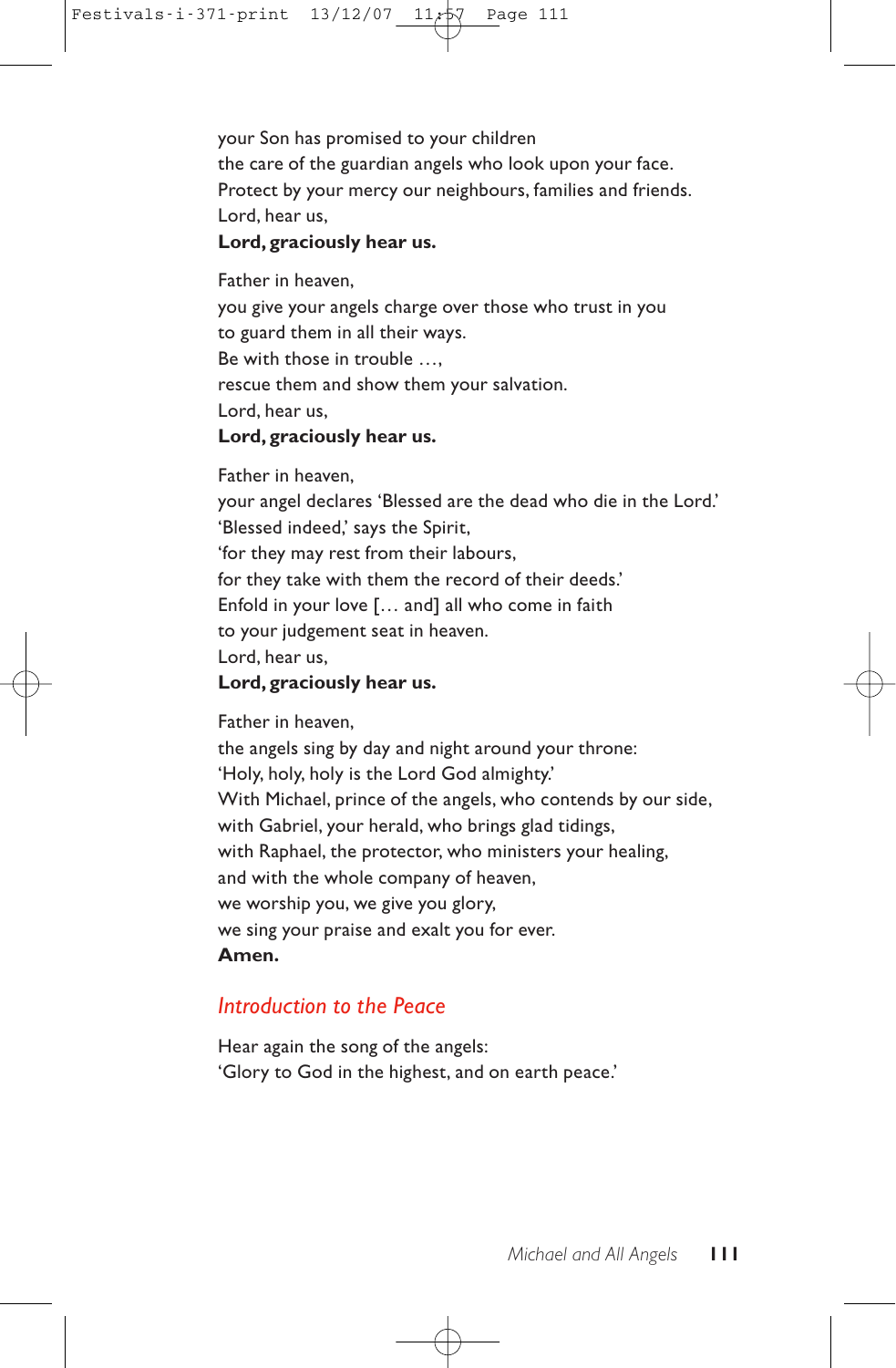# *Prayer at the Preparation of the Table*

God of glory, as you appointed angels to minister in your presence, so may all our worship bring you worthy praise; through Jesus Christ our Lord.

# *Preface*

Through him the archangels sing your praise, the angels fulfil your commands, the cherubim and seraphim continually proclaim your holiness; the whole company of heaven glorifies your name and rejoices to do your will.

Therefore we pray that our voices may be heard with theirs, for ever praising you and *saying*:

### *(or)*

And now we give you thanks and praise your holy name because the splendour of your faithful angels and archangels shows us your greatness, which surpasses in goodness the whole of creation. So as the hosts of angels rejoice in your glory, we give you, their Creator, glory and worship. In adoration and joy we make their hymn of praise our own: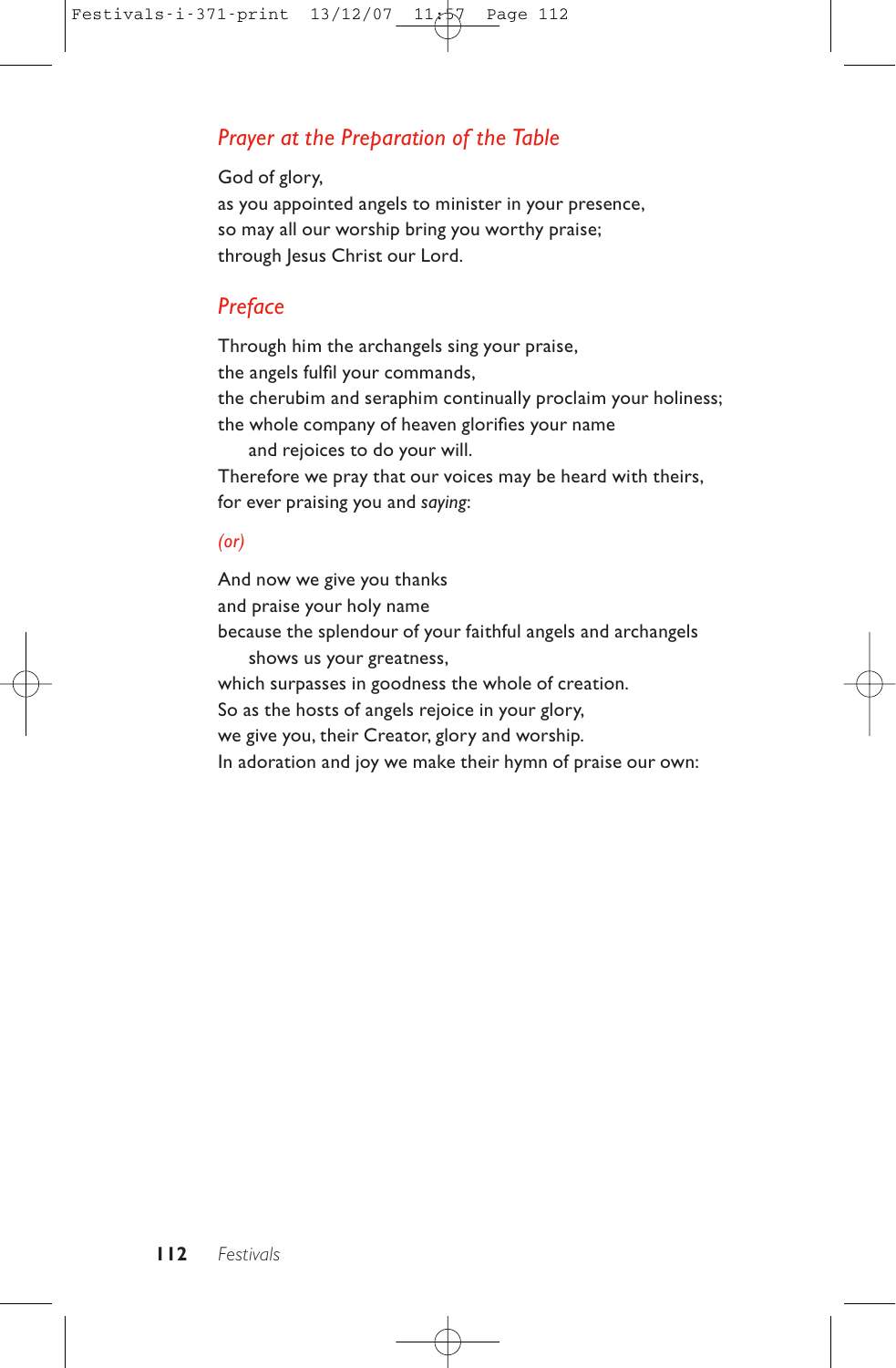# *Extended Preface*

It is indeed right and good, our duty and our salvation, always and everywhere to give you thanks, Lord, holy Father, almighty and eternal God, through your Son, our Saviour Jesus Christ. You reveal your wise purpose for the salvation of the human race by assigning to the angels and archangels the ministry of your steadfast love and protection. While they contemplate your glory, standing before you and singing your praise, they keep a faithful vigil for us, guarding us along the way that leads to life, and guiding us towards the kingdom of your light. In joyful gladness we unite our voices with theirs and sing the ageless hymn of your praise:

#### *Post Communion*

Lord of heaven, in this eucharist you have brought us near to an innumerable company of angels and to the spirits of the saints made perfect: as in this food of our earthly pilgrimage we have shared their fellowship, so may we come to share their joy in heaven; through Jesus Christ our Lord.

# *Blessing*

God keep you in the fellowship of his saints; Christ protect you by the ministry of the angels; the Spirit make you holy in God's service; and the blessing of God almighty, the Father, the Son, and the Holy Spirit, be among you and remain with you always.

*(or)*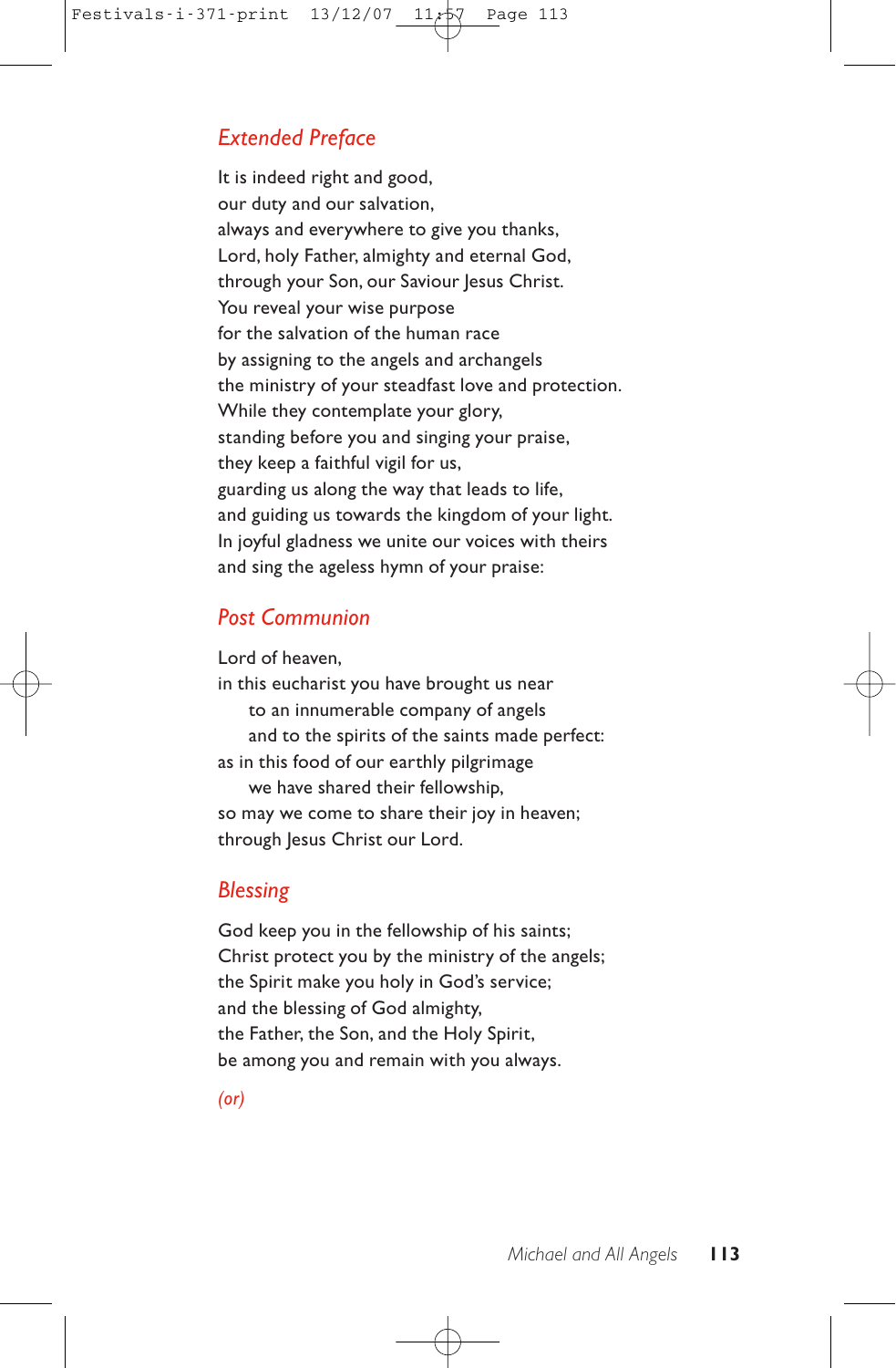God bring you to the home that Christ prepares for all who love him. **Amen.**

God give you the will to live each day in life eternal.

#### **Amen.**

God make you citizens of heaven, with the whole company of the redeemed. **Amen.**

And the blessing of God almighty, the Father, the Son, and the Holy Spirit, be among you and remain with you always. **Amen.**

### *Ending*

Blessing and honour and thanksgiving and praise more than we can utter, more than we can conceive, be to you, most holy and glorious Trinity, Father, Son, and Holy Spirit, from all angels, and all people, all creatures for ever and ever.

# *Acclamation*

The Lord commands his angels **to keep you in all your ways.** Give thanks to the Lord, all his angels, mighty in power, **who fulfil his command and heed the voice of his word.** Give thanks to the Lord, all his hosts, **his servants that do his will.** Give thanks to the Lord, all his works, in every place where he rules, **my soul, give thanks to the Lord.** For he commands his angels, **to keep you in all your ways.**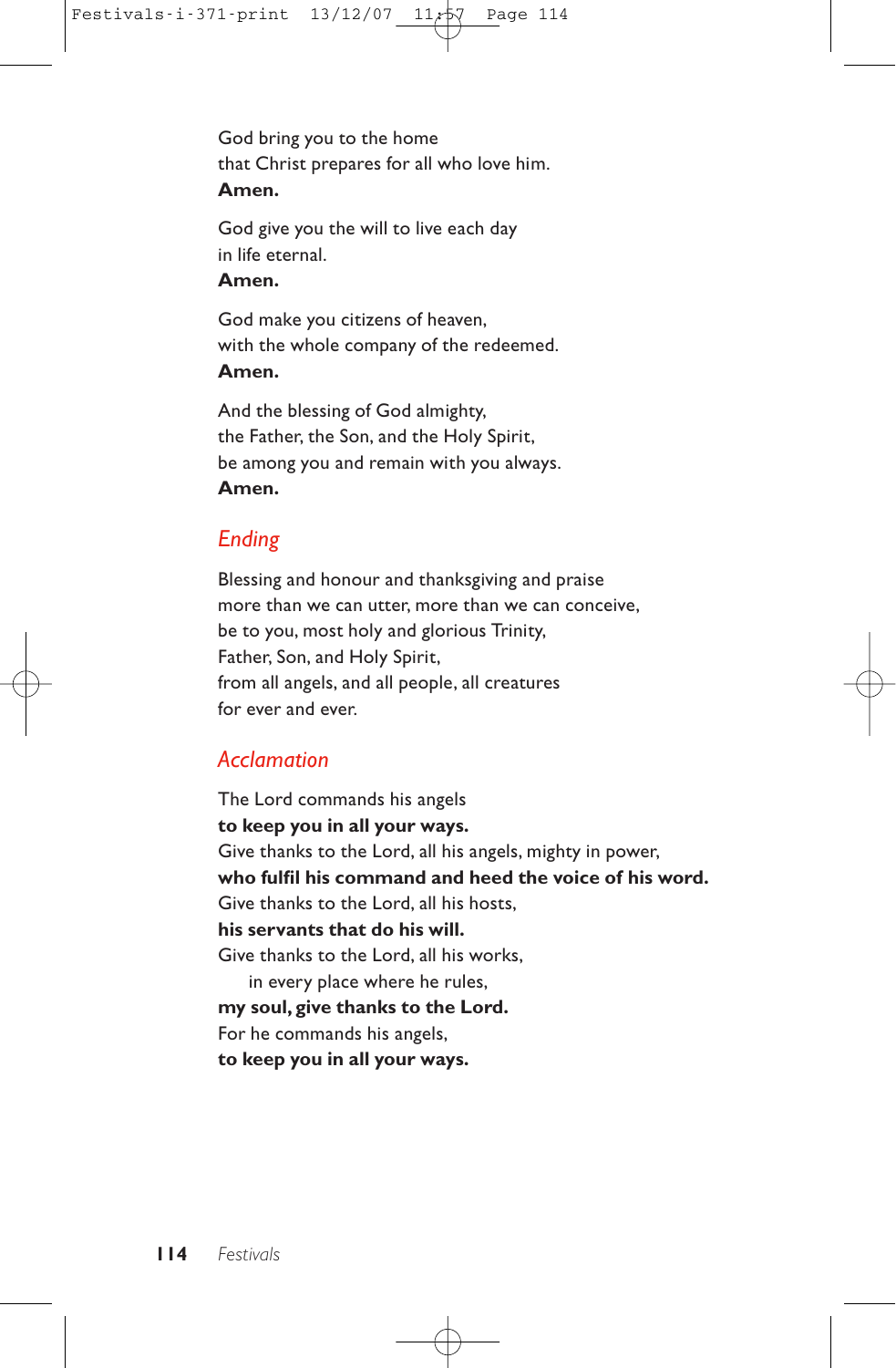# *Short Passages of Scripture*

Mortals ate the bread of angels; the Lord sent them food in plenty. *Psalm 78.25*

Praise the Lord from the heavens; praise him in the heights. Praise him, all you his angels; praise him all his host. *Psalm 148.1,2*

And the angel said to me, 'Write this: Blessed are those who are invited to the marriage supper of the Lamb.' *Revelation 19.9*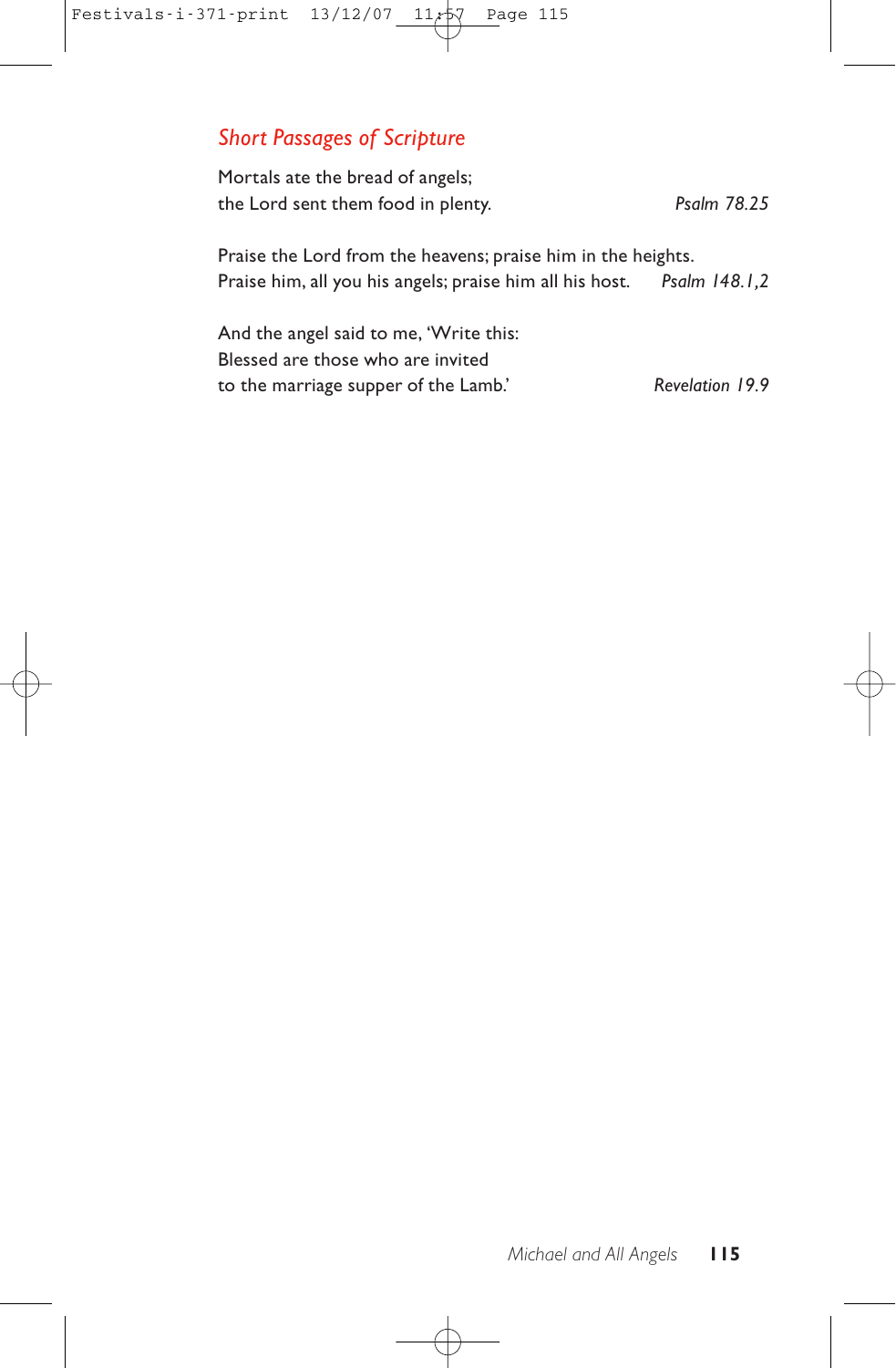# *18 October* **Luke** *Red*

# Evangelist

# *Collect*

Almighty God, you called Luke the physician, whose praise is in the gospel, to be an evangelist and physician of the soul: by the grace of the Spirit and through the wholesome medicine of the gospel, give your Church the same love and power to heal; through Jesus Christ your Son our Lord, who is alive and reigns with you, in the unity of the Holy Spirit, one God, now and for ever.

# *Lectionary*

#### **Principal Service Second Service Third Service**

Luke 10.1-9 Psalm 103

Isaiah 35.3-6 Ecclesiasticus 38.1-14 Isaiah 55 *or* Acts 16.6-12a *or* Isaiah 61.1-6 Luke 1.1-4 Psalm 147.1-7 Colossians 4.7-end **Morning Psalms** 2 Timothy 4.5-17 **Evening Psalm** Psalms 145, 146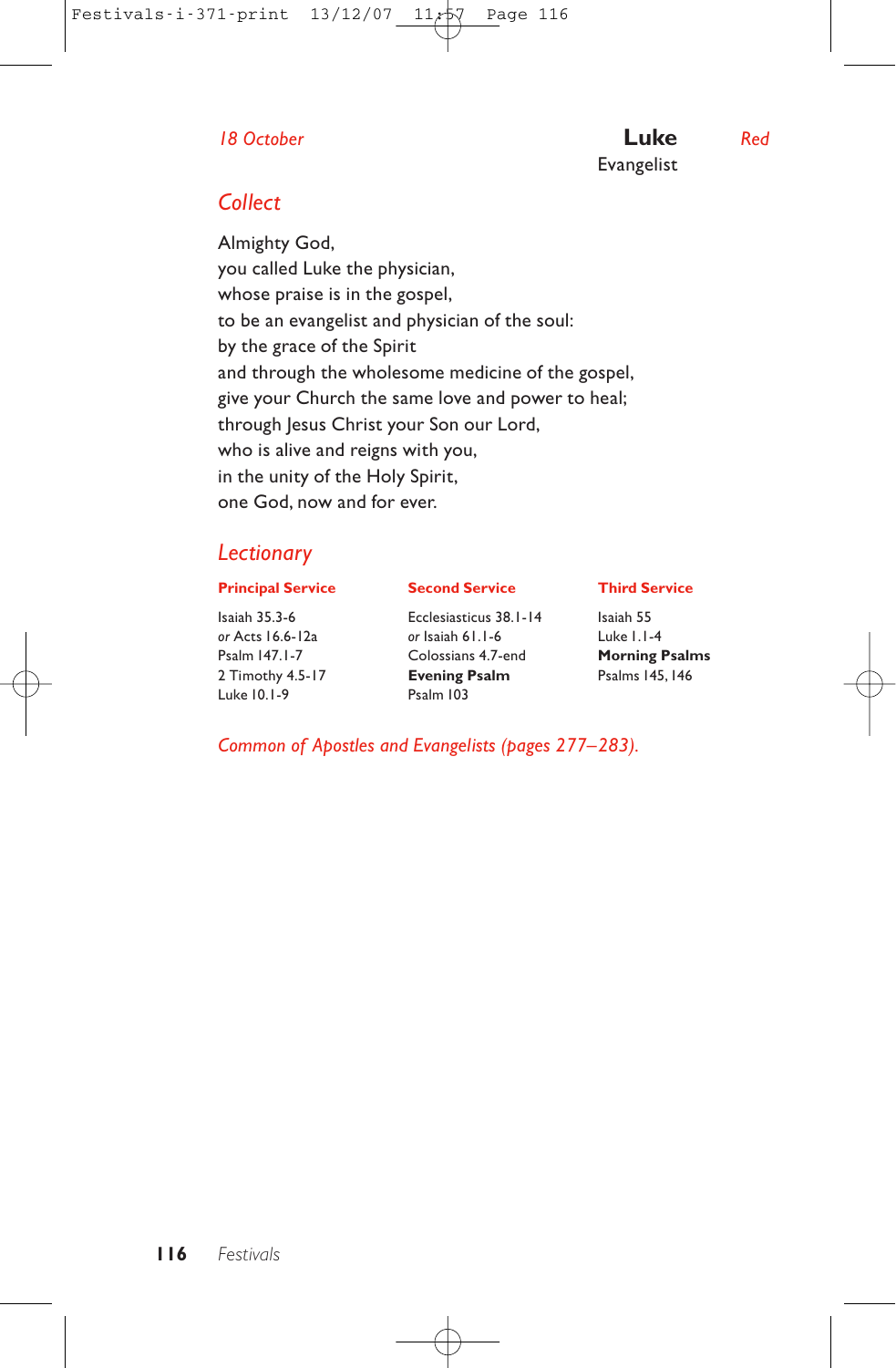#### *28 October* **Simon and Jude** *Red*

Apostles

# *Collect*

Almighty God, who built your Church upon the foundation of the apostles and prophets, with Jesus Christ himself as the chief cornerstone: so join us together in unity of spirit by their doctrine, that we may be made a holy temple acceptable to you; through Jesus Christ your Son our Lord, who is alive and reigns with you, in the unity of the Holy Spirit, one God, now and for ever.

### *Lectionary*

#### **Principal Service Second Service Third Service**

Isaiah 28.14-16 1 Maccabees 2.42-66 Wisdom 5.1-16

Psalm 119.89-96 *or* Jeremiah 3.11-18 *or* Isaiah 45.18-end Ephesians 2.19-end Jude 1-4,17-end Luke 6.12-16 John 15.17-end **Evening Psalm Morning Psalms** Psalm 119.1-16 Psalms 116,117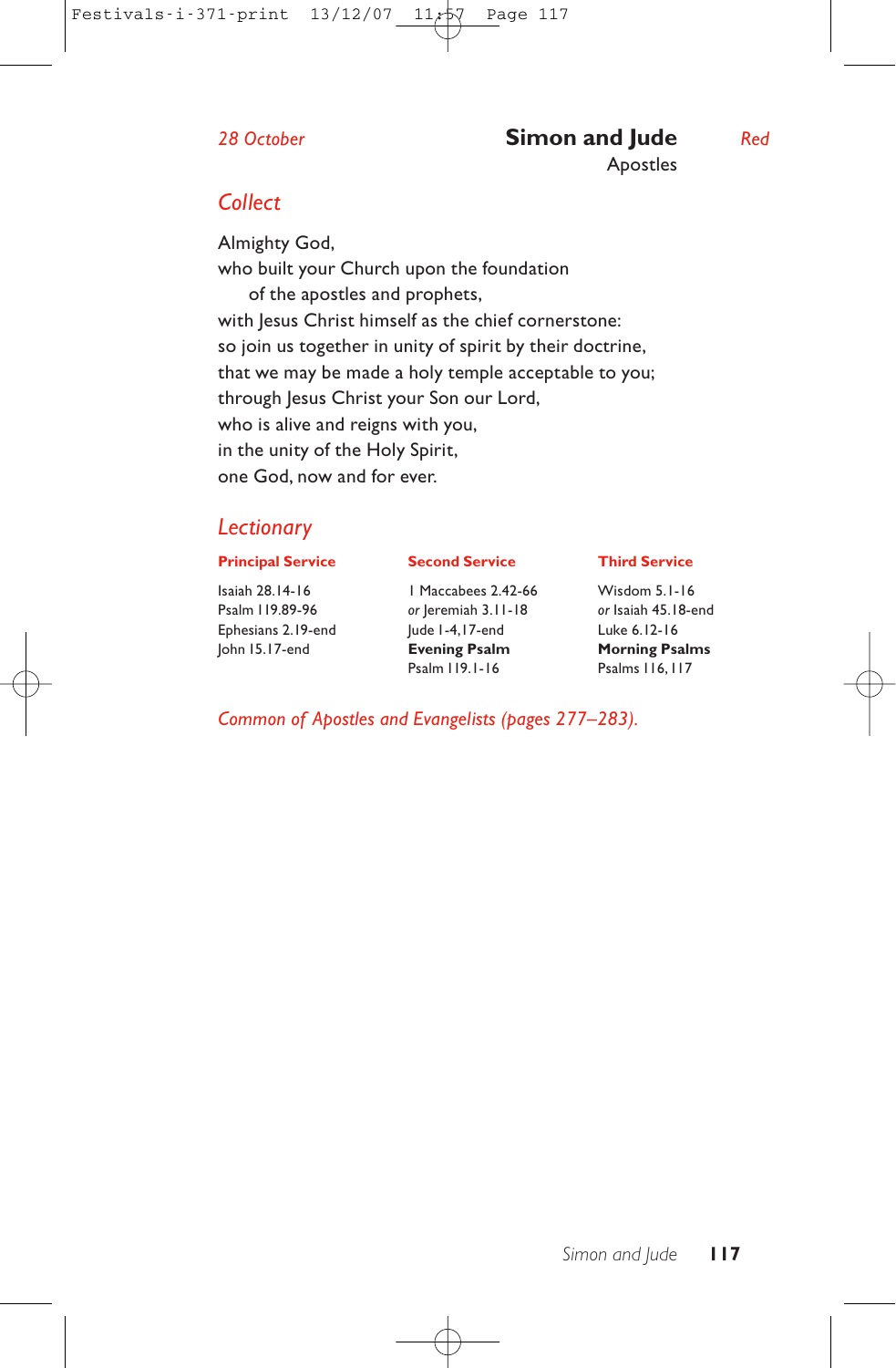# *30 November* **Andrew** *Red*

# Apostle

### *Collect*

Almighty God,

who gave such grace to your apostle Saint Andrew that he readily obeyed the call of your Son Jesus Christ

and brought his brother with him: call us by your holy word, and give us grace to follow you without delay and to tell the good news of your kingdom; through Jesus Christ your Son our Lord, who is alive and reigns with you,

in the unity of the Holy Spirit, one God, now and for ever.

# *Lectionary*

#### **Principal Service Second Service Third Service**

Isaiah 52.7-10 Zechariah 8.20-end Ezekiel 47.1-12

Romans 10.12-18 **Evening Psalms** John 12.20-32

Psalm 19.1-6 **John 1.35-42** *or* Ecclesiasticus 14.20-end Matthew 4.18-22 Psalms 87, 96 **Morning Psalms** Psalms 47,147.1-12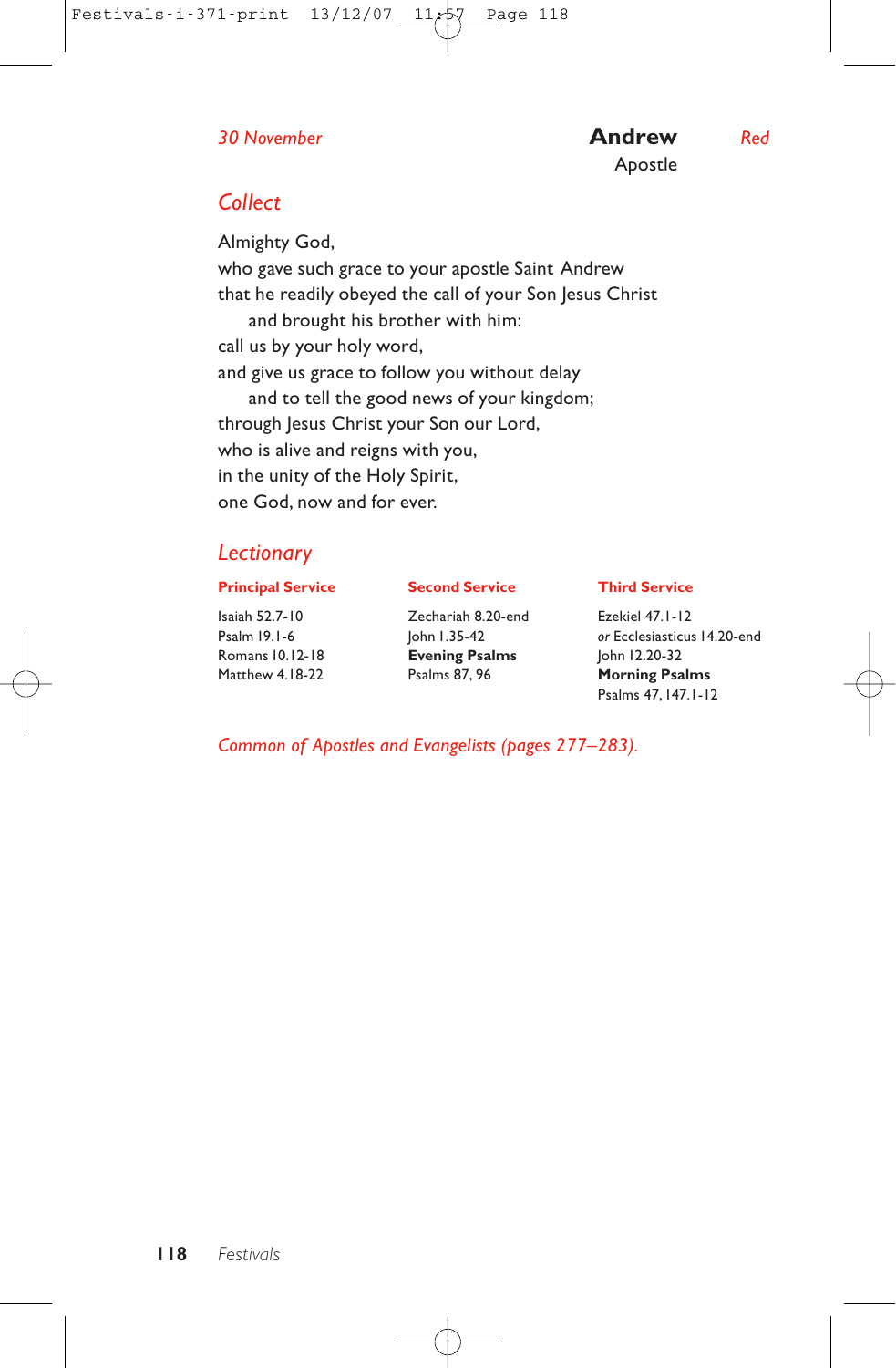# *26 December* **Stephen** *Red*

Deacon, First Martyr

### *Invitation to Confession*

As Stephen rebuked God's people

for not listening to the word of God,

let us confess our stubbornness and sin which resist the Holy Spirit.

# *Kyrie Confession*

You call us to listen to your voice. Lord, have mercy. **Lord, have mercy.**

You command us to flee from idolatry. Christ, have mercy. **Christ, have mercy.**

You ask us to forgive our persecutors. Lord, have mercy. **Lord, have mercy.**

# *Collect*

Gracious Father, who gave the first martyr Stephen grace to pray for those who took up stones against him: grant that in all our sufferings for the truth we may learn to love even our enemies and to seek forgiveness for those who desire our hurt, looking up to heaven to him who was crucified for us, Jesus Christ, our mediator and advocate, who is alive and reigns with you, in the unity of the Holy Spirit, one God, now and for ever.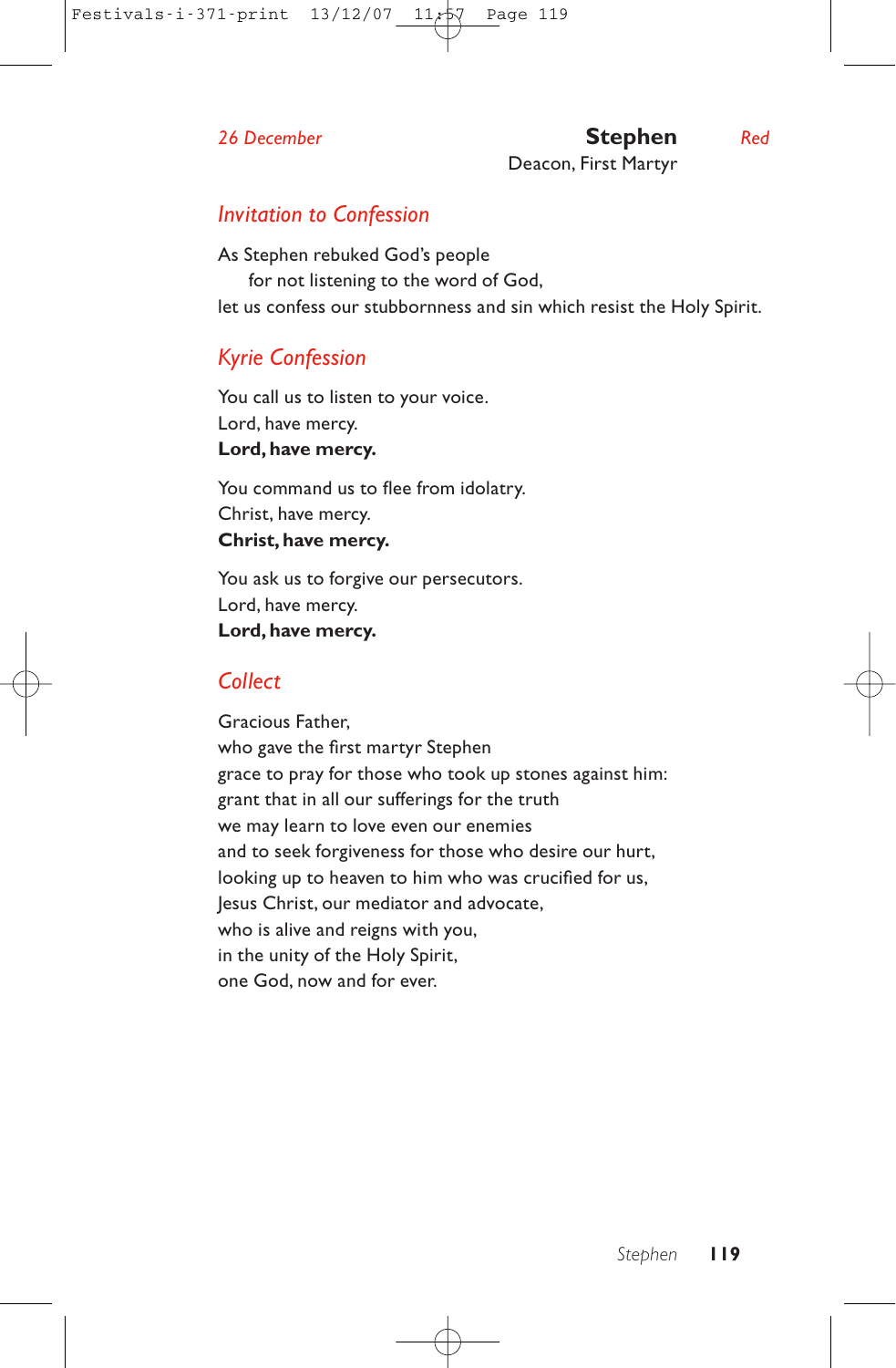### *Lectionary*

#### **Principal Service Second Service Third Service**

2 Chronicles 24.20-22 Genesis 4.1-10 Jeremiah 26.12-15 Psalm 119.161-168 Matthew 23.34-end Acts 6 Acts 7.51-end **Evening Psalms Morning Psalms** Matthew 10.17-22 Psalms 57, 86 Psalms 13, 31.1-8,150

#### *(or)*

Acts 7.51-60 Psalm 119.161-168 Galatians 2.16b-20 Matthew 10.17-22

### *Gospel Acclamation*

Alleluia, alleluia. I see the heavens opened and the Son of Man standing at the right hand of God. *Acts 7.56* **Alleluia.**

#### *Intercession*

Full of the Holy Spirit, let us approach the throne of grace, and bring our prayers to Jesus the Lord.

Incarnate Lord, you came down to earth from heaven to embrace the pain and sorrows of our sinful world, for the cause of truth. We pray for all Christians who are persecuted …

We pray for all who hold authority over people as political or religious leaders, that they may exercise their power with justice and for the common good …

We pray for those who use violence to silence their opponents ...

We pray for grace to witness to your truth with constancy and faith and to bear the cost of following your righteous ways.

We pray for those for whom the joy of this holy season is overshadowed by pain, grief or failure …

We remember all who have gone before us looking for the vision of your heavenly glory …

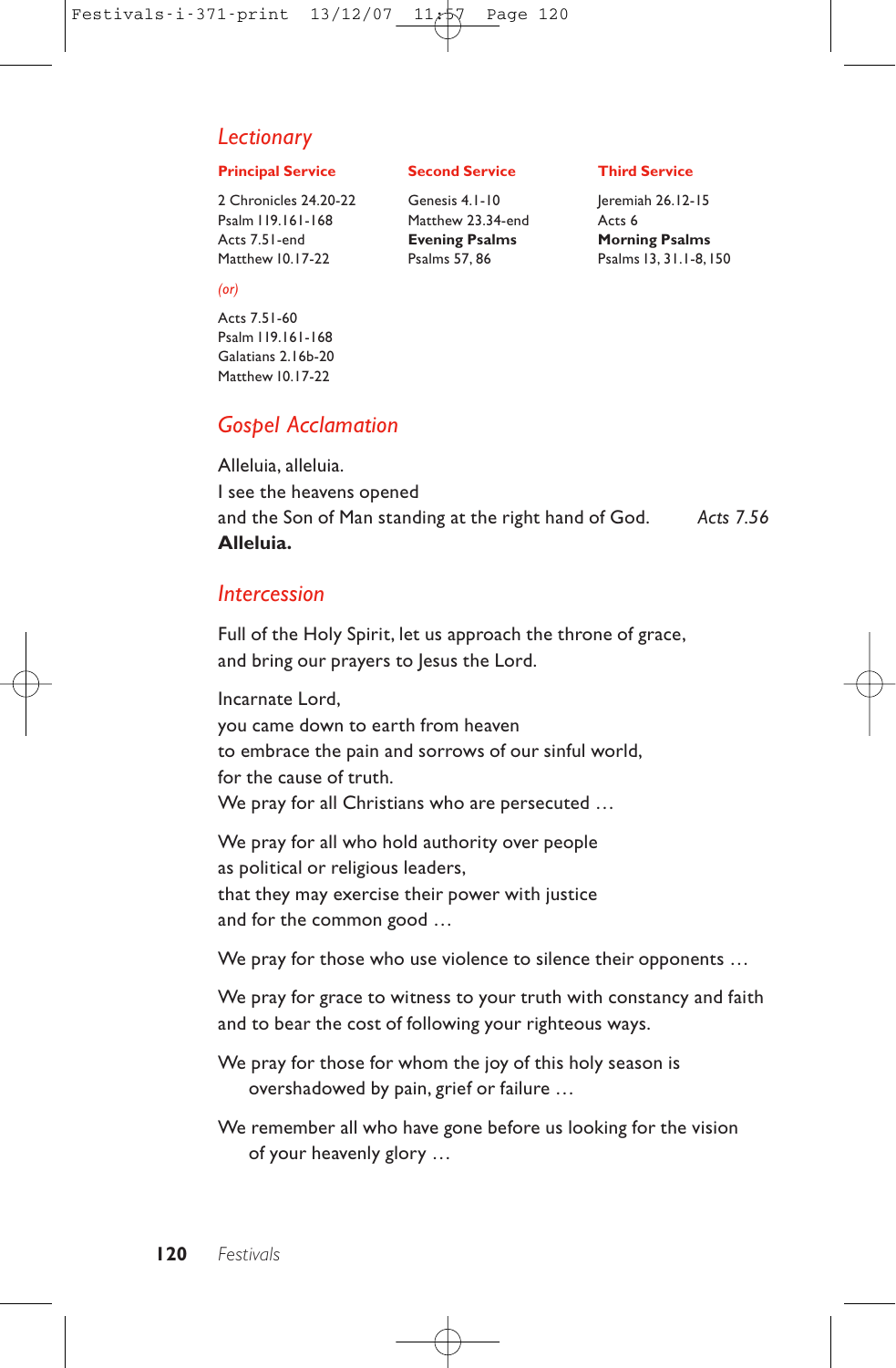We rejoice in our communion with Stephen and all the saints and martyrs, whose hope was in you, the Word made flesh and with whom we for evermore are one.

Lord, receive our prayers and perfect them by your heavenly intercession, to the glory of the Father. **Amen.**

# *Introduction to the Peace*

Jesus said, 'In the world you face persecution. But take courage; I have conquered the world.' *John 16.33*

# *Prayer at the Preparation of the Table*

Look upon us in mercy not in judgement; draw us from hatred to love; make the frailty of our praise a dwelling place for your glory.

# *Preface*

And now we give you thanks for the example of your chosen servant Stephen; as a deacon he preached the good news of your Kingdom; he saw your glory, and as the first martyr he committed his spirit to the Saviour.

*Stephen* **121**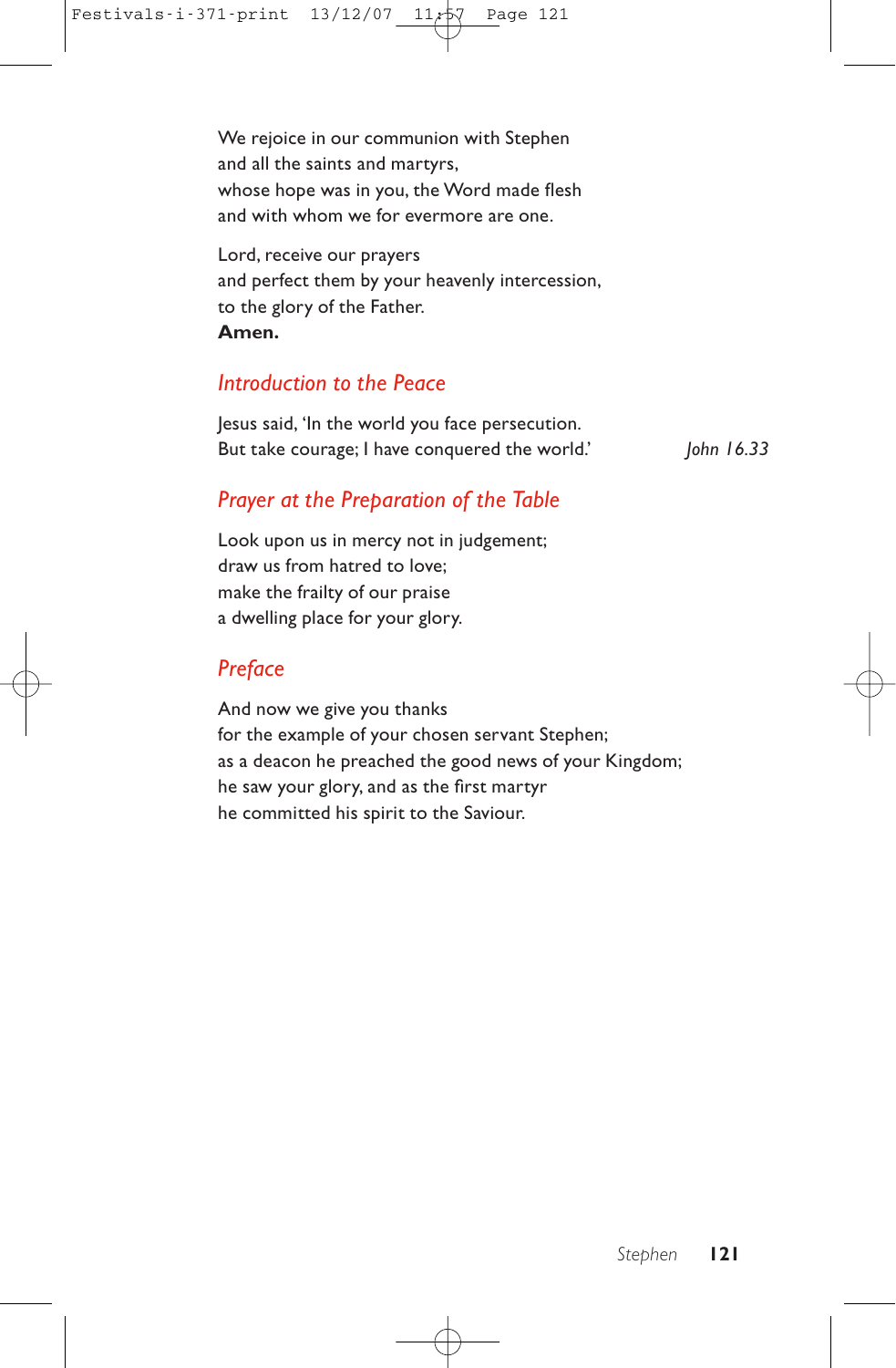# *Extended Preface*

All glory and honour be yours always and everywhere, mighty creator, ever-living God, through Jesus Christ our Lord. For love of us fallen sinners he most wonderfully and humbly chose to be made human, and to take our nature upon him, so that we might be born again by your Spirit and restored in your image. The love that brought him down to earth lifted your martyr Stephen from earth to heaven. By that love he spoke your word with wisdom and the Spirit; by that love he saw your glory and Jesus at your right hand; by that love he overcame the anger of his accusers and forgave their cruelty; by that love he committed his spirit into your hands and won the crown of righteousness. Therefore with all the angels of heaven we lift our voices to proclaim the glory of your name and sing our joyful hymn of praise:

# *Post Communion*

Merciful Lord, we thank you for the signs of your mercy revealed in birth and death: save us by the coming of your Son, and give us joy in honouring Stephen, first martyr of the new Israel; through Jesus Christ our Lord.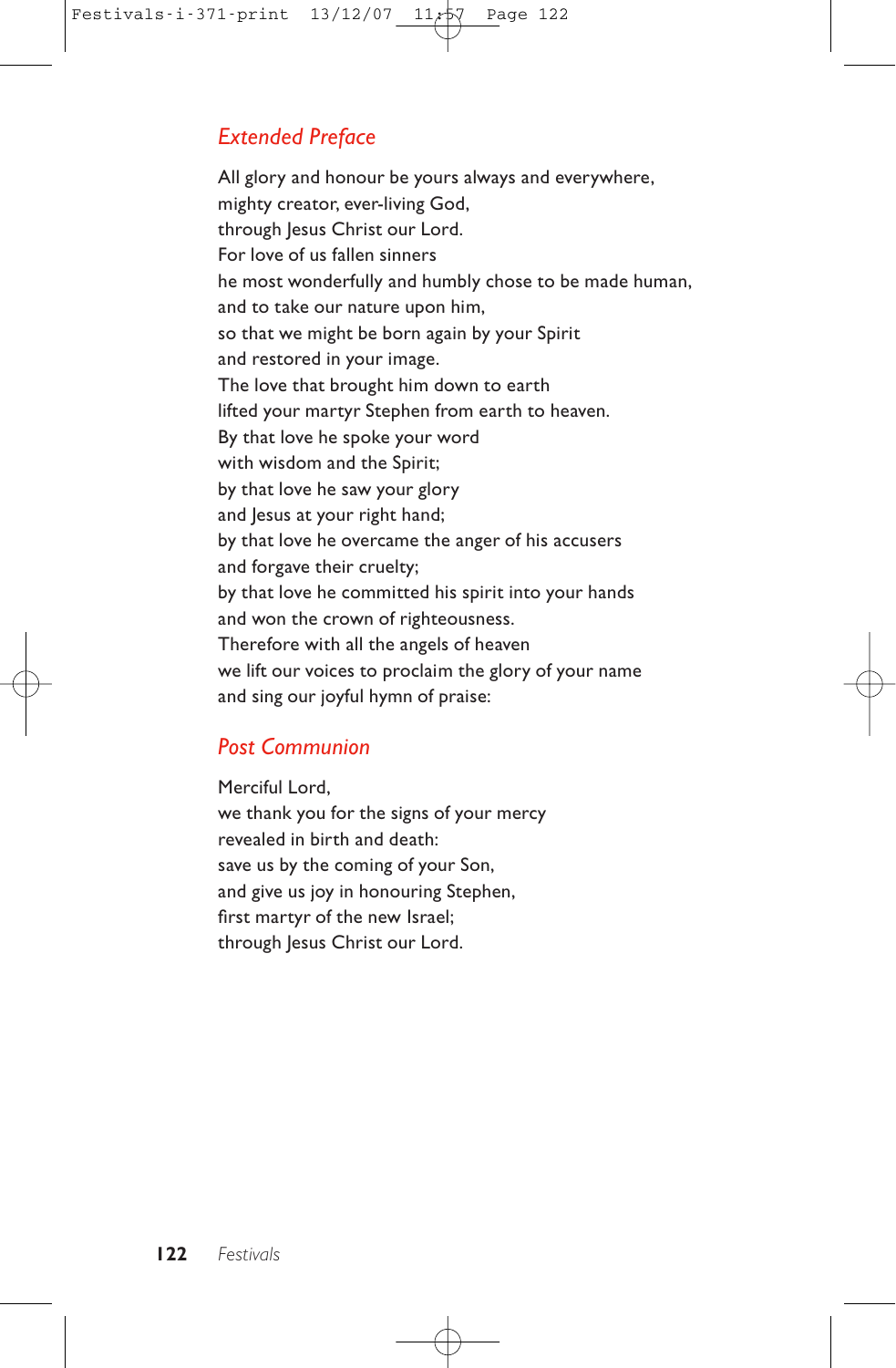# *Blessing*

God give you grace to be faithful witnesses, to see heaven opened and the glory of God in the face of Jesus Christ; and the blessing of God almighty, the Father, the Son, and the Holy Spirit, be among you and remain with you always.

# *Acclamation*

Stephen, full of grace and power, **did great wonders and signs among the people.** Precious in the sight of the Lord **is the death of his saints.**

# *Short Passages of Scripture*

| Stephen, full of grace and power,                     |              |
|-------------------------------------------------------|--------------|
| did great signs and wonders among the people.         | Acts 6.8     |
| I see the heavens opened                              |              |
| and the Son of Man standing at the right hand of God. |              |
| Lord Jesus, receive my spirit.                        | Acts 7.56,59 |

*Stephen* **123**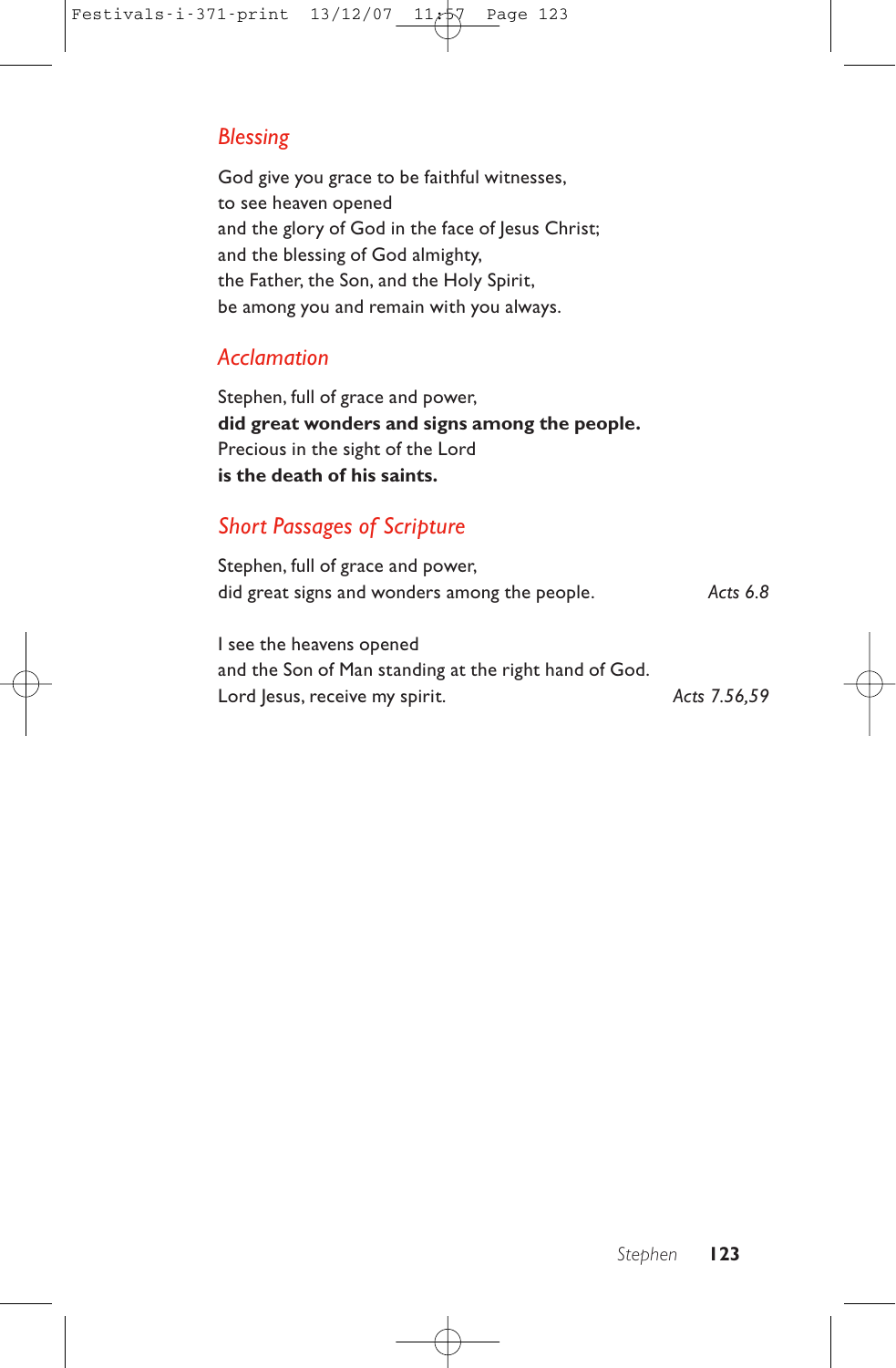# *27 December* **John** *White*

Apostle and Evangelist

#### *Invitation to Confession*

Hear what Saint John says: If we say we have no sin, we deceive ourselves, and the truth is not in us. If we confess our sins, God is faithful and just, and will forgive us our sins, and cleanse us from all unrighteousness.

*1 John 1.8,9*

# *Kyrie Confession*

Lord Jesus, you are the Lamb of God who takes away the sin of the world. Lord, have mercy. **Lord, have mercy.**

Lord Jesus, you came not to condemn the world, but that the world might be saved. Christ, have mercy. **Christ, have mercy.**

Lord Jesus, you are the Saviour of the world. Lord, have mercy. **Lord, have mercy.**

### *Collect*

Merciful Lord, cast your bright beams of light upon the Church: that, being enlightened by the teaching of your blessed apostle and evangelist Saint John, we may so walk in the light of your truth that we may at last attain to the light of everlasting life; through Jesus Christ your incarnate Son our Lord, who is alive and reigns with you, in the unity of the Holy Spirit, one God, now and for ever.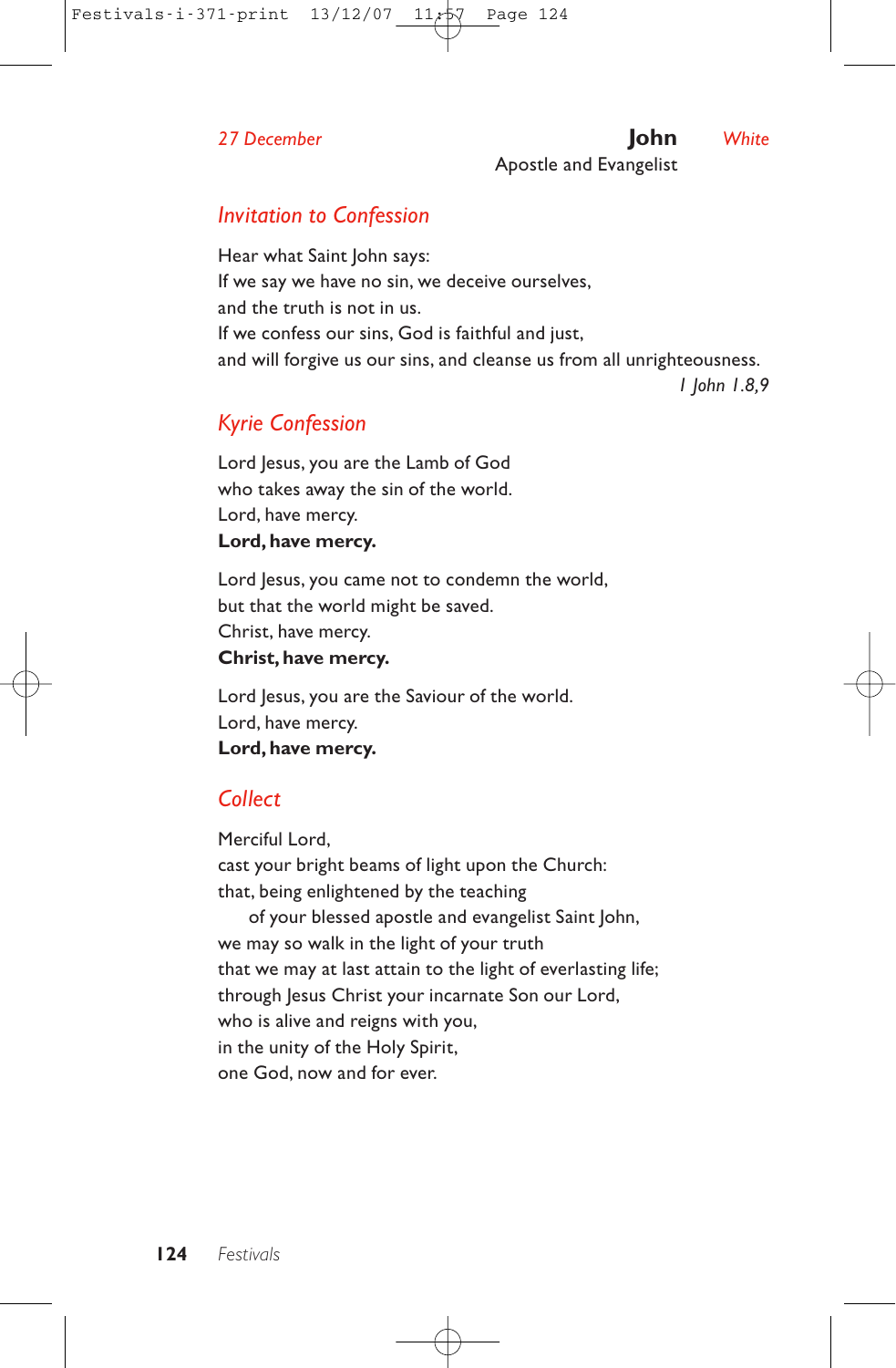### *Lectionary*

#### **Principal Service Second Service Third Service**

Psalm 117 1 John 5.1-12 1 John 2.1-11

Exodus 33.7-11a Isaiah 6.1-8 Exodus 33.12-end 1 John 1 **Evening Psalm Morning Psalms** John 21.19b-end Psalm 97 Psalms 21,147.13-end

#### *Gospel Acclamation*

Alleluia, alleluia. The Word became flesh and dwelt among us, and we have seen his glory. *John 1.14* **Alleluia.**

#### *Intercession*

Rejoicing in the love and life of God made visible among us, let us pray to Jesus, the only-begotten Son.

Bread of life, your beloved disciple John has brought us your living word, inspire all evangelists and teachers to build up your Church …

Light of the world, illuminate the dark places of this world, where sin, violence and death cast their shadow over human lives …

Door of the sheepfold, protect all who are in trouble or danger, and give grace to our loved ones, families and friends …

Way, truth and life, minister to all who are lost, misguided or without faith; bind up the broken, and give rest to the weary …

Resurrection and the life, raise us up at the last day with all who have gone before us in faith, with those whom we love but see no longer, with John and all your saints, that in your Father's house we may come to the place you have prepared for us.

Incarnate Lord, accept these our prayers for the sake of your most holy name. **Amen.**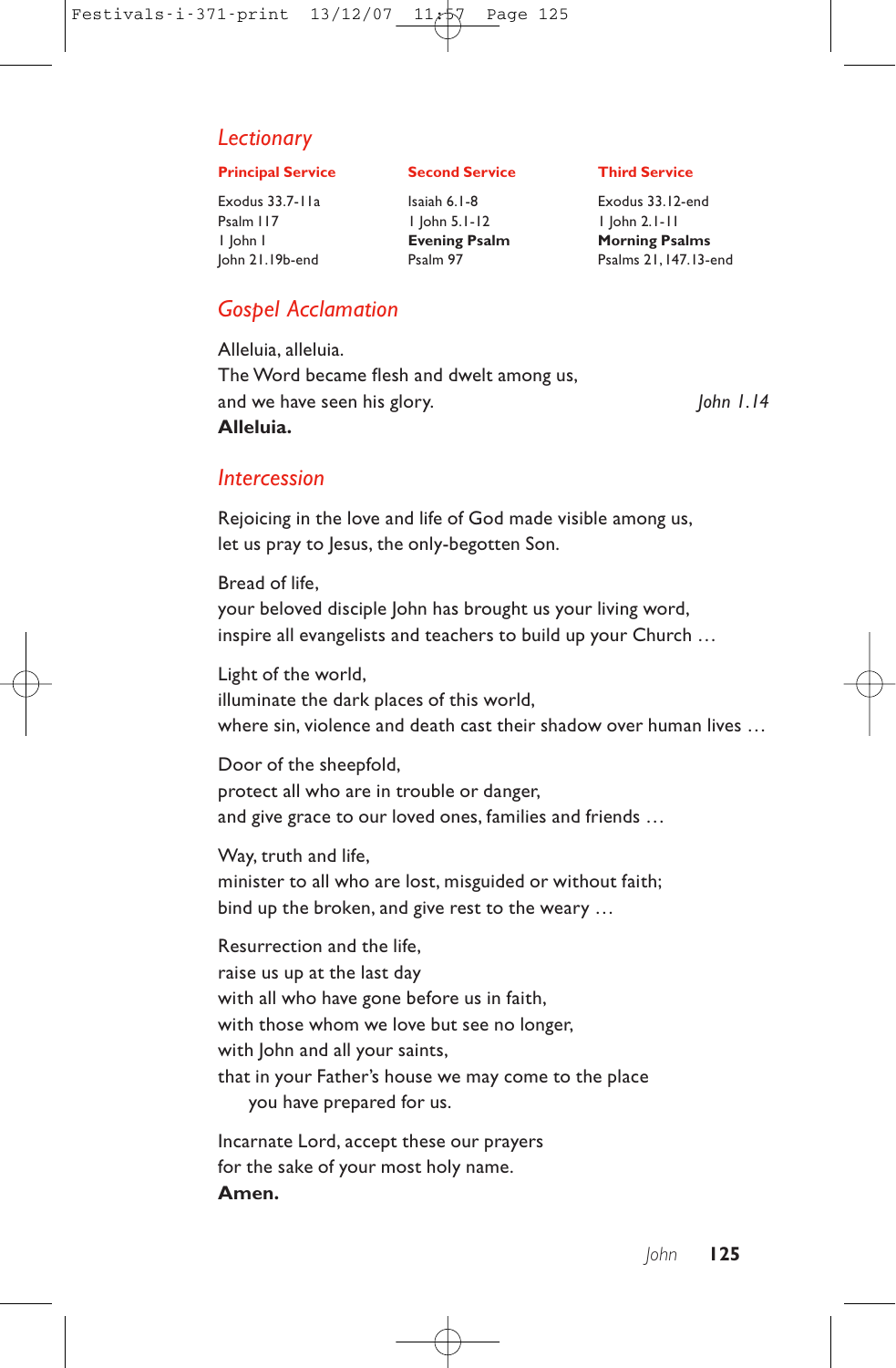# *Introduction to the Peace*

Jesus says, 'Peace I leave with you; my peace I give to you. I do not give to you as the world gives.' *John 14.27*

# *Prayer at the Preparation of the Table*

Word made flesh, life of the world, in your incarnation you embraced our poverty: by your Spirit may we share in your riches.

# *Preface*

And now we give you thanks for the grace and truth shown forth in John, your evangelist and apostle; by the light of Christ's appearing we behold your glory and are born again to life eternal.

# *Extended Preface*

All glory and honour be yours always and everywhere, mighty creator, ever-living God, through Jesus Christ our Lord; for he is the Word before all creation, the Life made manifest, the Light who shines in the darkness. He is the living Bread who has come down from heaven, the Good Shepherd, who lays down his life for the sheep, the Lamb of God who takes away the sin of the world. He stands among us in his risen power, and shows us his hands and his side. With joy we worship him as our Lord and our God. Therefore with all the angels of heaven we lift our voices to proclaim the glory of your name and sing our joyful hymn of praise: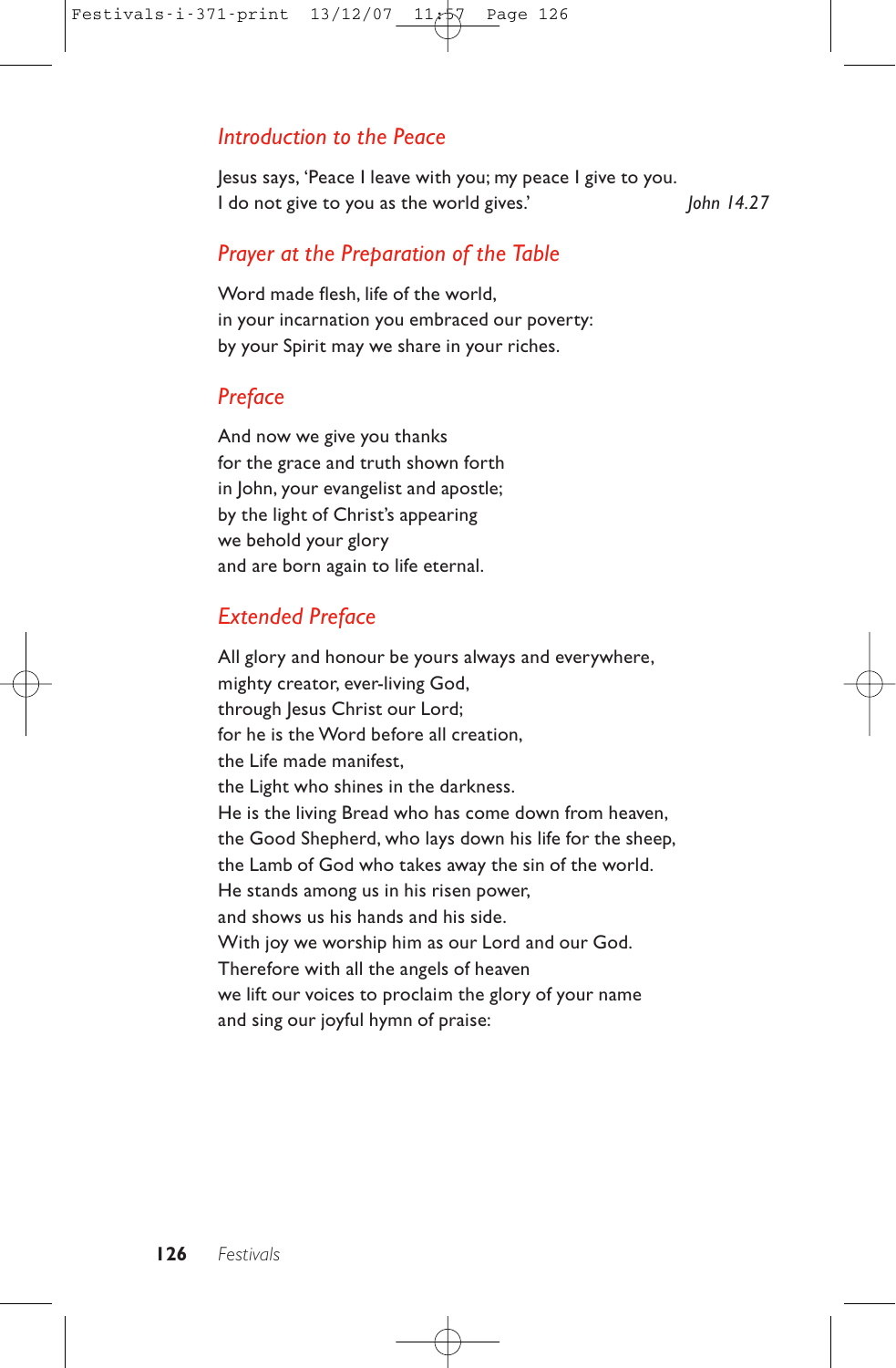# *Post Communion*

Grant, O Lord, we pray, that the Word made flesh proclaimed by your apostle John may, by the celebration of these holy mysteries, ever abide and live within us; through Jesus Christ our Lord.

# *Blessing*

Grace from the eternal Father be with you; grace from the Word made flesh be with you; grace from the Spirit of truth be with you; and the blessing of God almighty, the Father, the Son, and the Holy Spirit, be among you and remain with you always.

# *Acclamation*

This is the message we have heard, **the message we proclaim:** that God is light. **In him there is no darkness at all.** If we walk in the light **as he is in the light,** we have fellowship with one another, **and the blood of Jesus his Son cleanses us from all sin.**

### *Short Passages of Scripture*

These things are written so that you may come to believe that lesus is the Messiah, the Son of God, and that through believing you may have life in his name. *John 20.31* 

This is the disciple who is bearing witness to these things, and we know that his testimony is true. *John 21.24*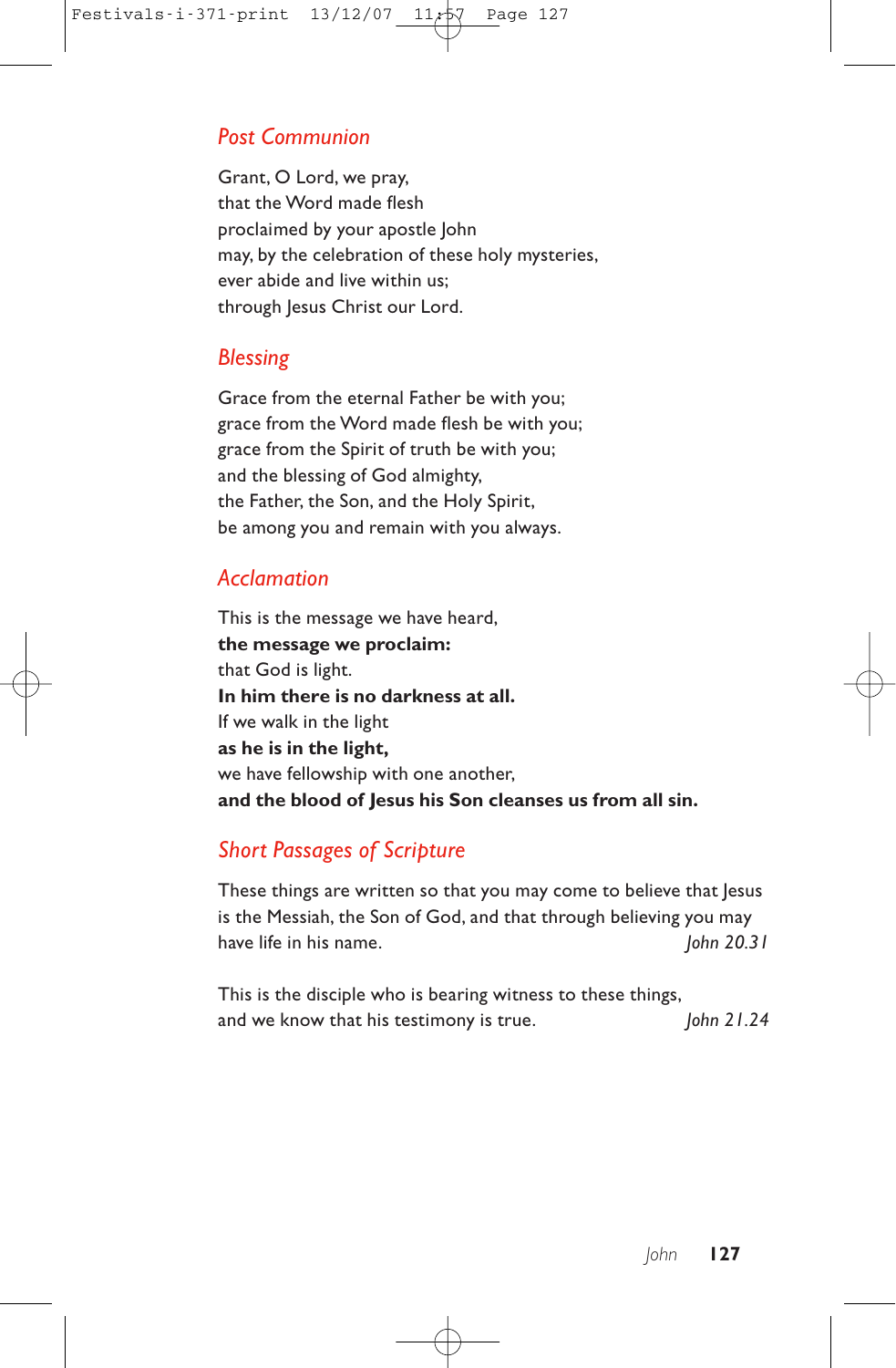### *28 December* **The Holy Innocents** *Red*

#### *Invitation to Confession*

On this day when we recall the murder of innocent lives, let us stand before our just and holy God, and remembering the violence and injustice of our world, confess our sins in penitence and faith.

# *Kyrie Confession*

You are the God of the weak and the vulnerable. Lord, have mercy. **Lord, have mercy.**

You judge the tyrant and the cruel. Christ, have mercy. **Christ, have mercy.**

You wipe away the tears of the broken-hearted. Lord, have mercy. **Lord, have mercy.**

### *Collect*

Heavenly Father, whose children suffered at the hands of Herod, though they had done no wrong: by the suffering of your Son and by the innocence of our lives frustrate all evil designs and establish your reign of justice and peace; through Jesus Christ your Son our Lord, who is alive and reigns with you, in the unity of the Holy Spirit, one God, now and for ever.

#### *Lectionary*

Jeremiah 31.15-17 Isaiah 49.14-25 Baruch 4.21-27 Psalm 124 Mark 10.13-16 *or* Genesis 37.13-20 1 Corinthians 1.26-29 **Evening Psalms** Matthew 18.1-10 Matthew 2.13-18 Psalms 123,128 **Morning Psalms**

#### **Principal Service Second Service Third Service**

Psalms 36,146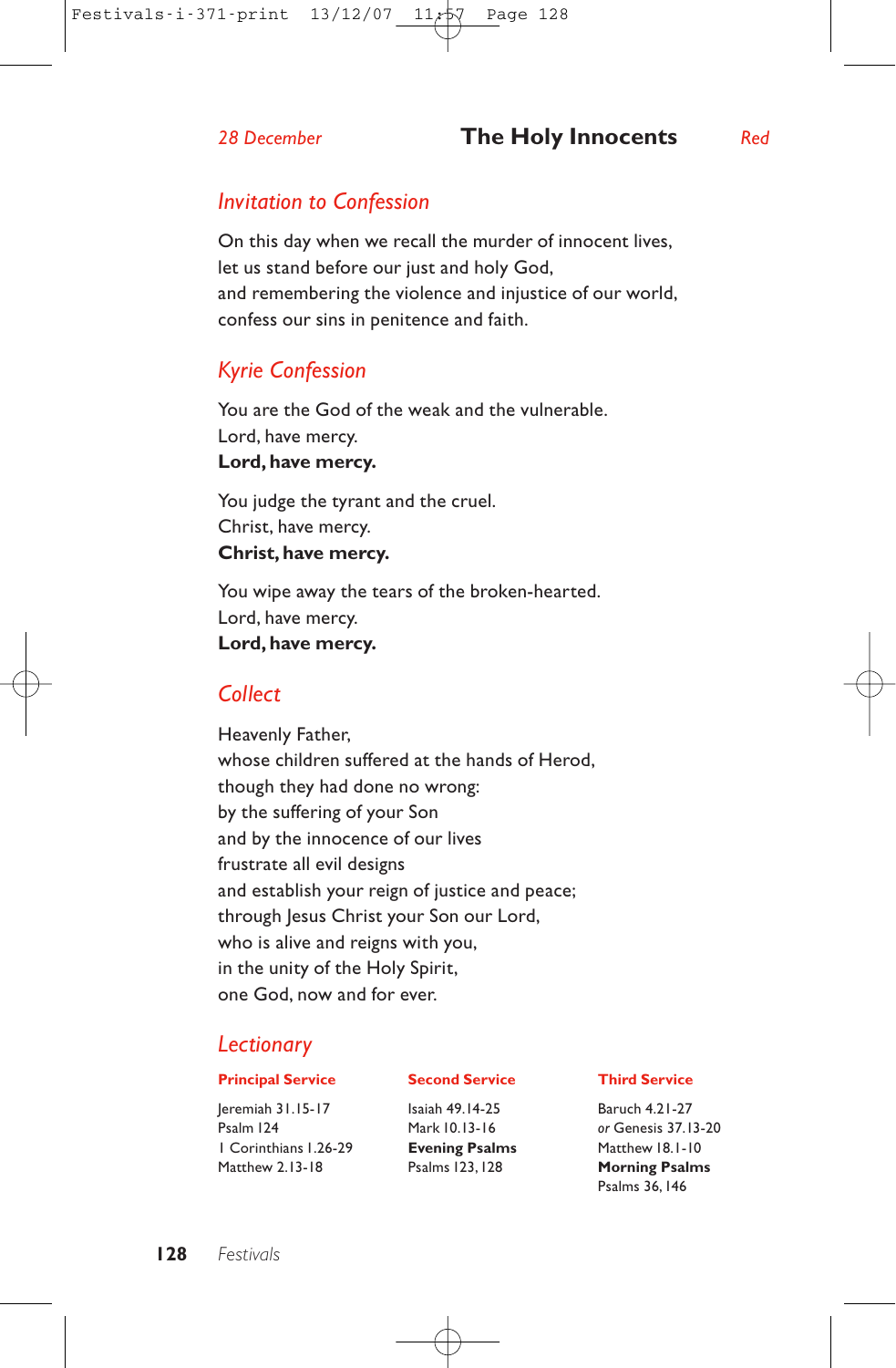# *Gospel Acclamation*

Alleluia, alleluia. Never despise these little ones; their guardian angels in heaven look continuously on the face of my heavenly Father. *Matthew 18.10* **Alleluia.**

### *Intercession*

In peace let us pray to the God of love.

Righteous God, your Son our Saviour Jesus Christ dwelt among us and shared our grief and our pain.

We pray for the children of our world, that they may grow up knowing love and security.

#### *Silence is kept.*

We pray for all children who suffer physical or mental abuse.

#### *Silence is kept.*

We pray for all communities in our world who live with the memories of massacre and gross cruelty.

#### *Silence is kept.*

We pray for all who are corrupted by power and who regard human life as cheap.

#### *Silence is kept.*

We pray for parents who have suffered the death of a child.

#### *Silence is kept.*

We pray for parents and guardians, that they may be given grace to care for the children entrusted to them.

#### *Silence is kept.*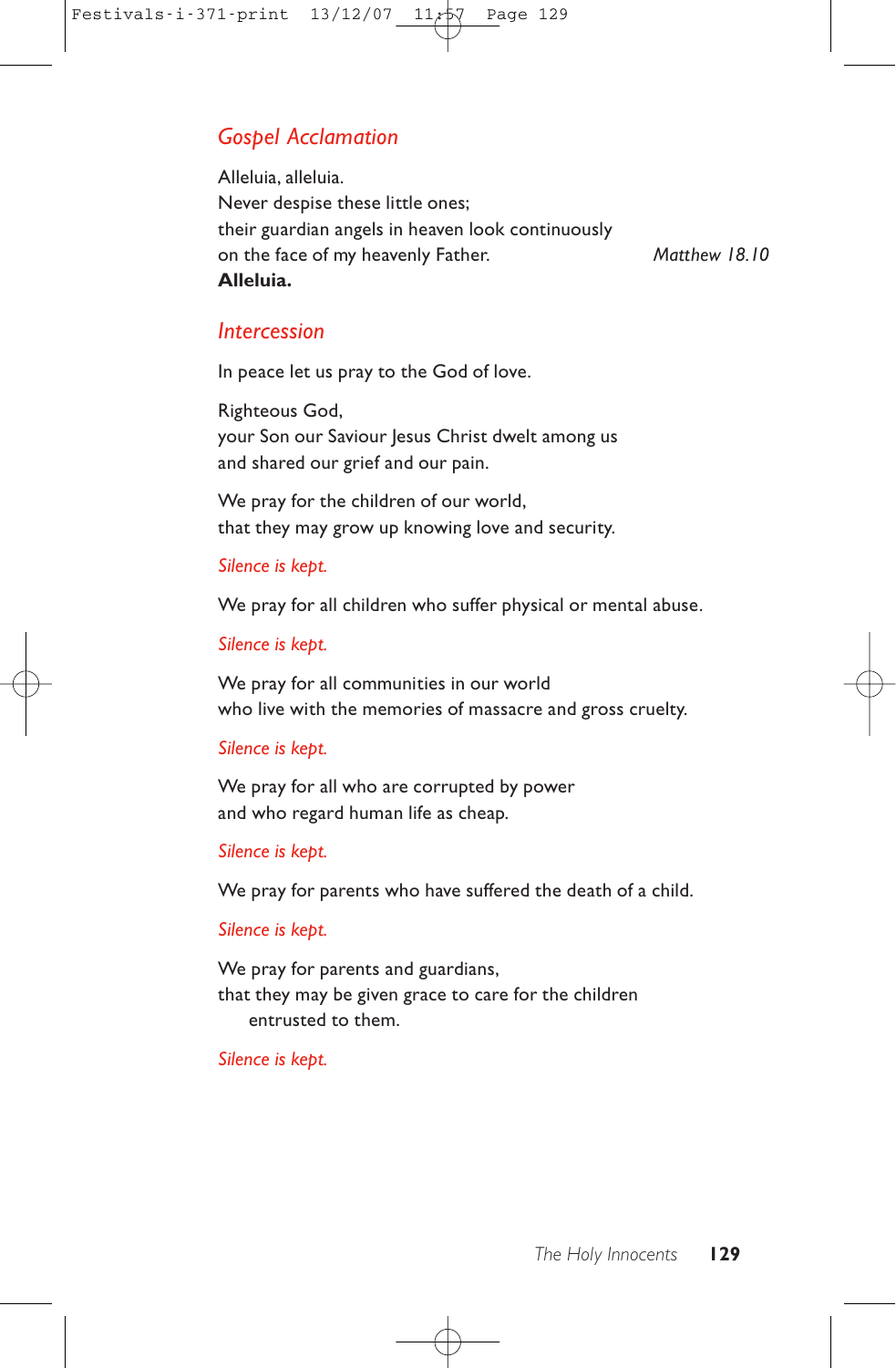As we celebrate the coming of the Christ-child, we rejoice in the fellowship of the Holy Innocents and commit the children of this community, our nation and our world to you, our righteous God.

Merciful Father, **accept these prayers for the sake of your Son, our Saviour Jesus Christ. Amen.**

### *Introduction to the Peace*

'I will comfort you,' says the Lord, 'as a mother comforts her child, and you shall be comforted.' *Isaiah 66.13*

### *Prayer at the Preparation of the Table*

Pour upon the poverty of our love, and the weakness of our praise, the transforming fire of your presence.

### *Preface*

And now we give you thanks for the witness of the infants who died cruelly, not knowing the newborn Christ, that your grace might be made perfect in human weakness, and the way of salvation prepared in our sinful world.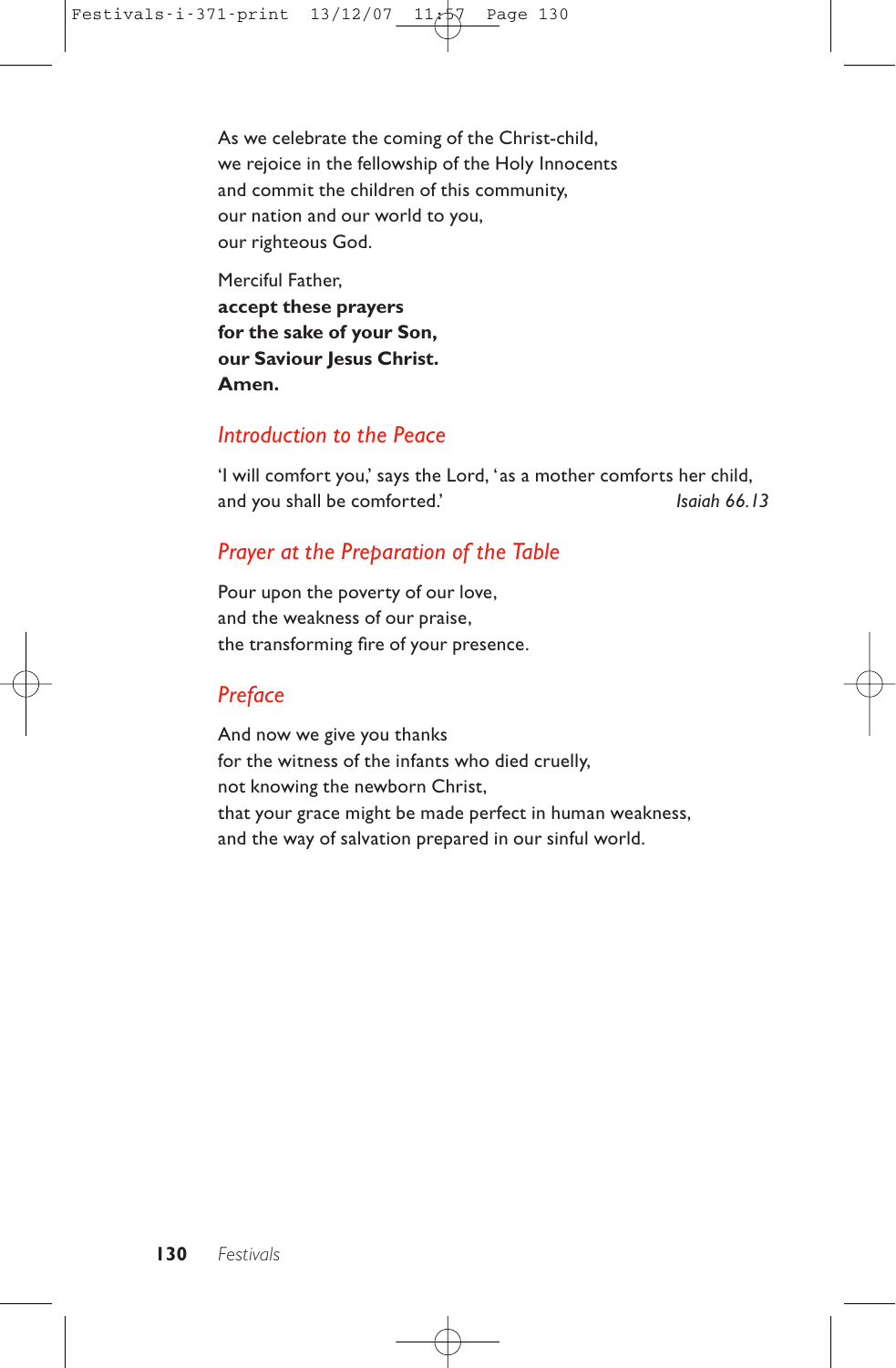# *Extended Preface*

All glory and honour be yours always and everywhere, mighty creator, ever-living God, through Jesus Christ our Lord. In love for our fallen human race, you sent your Son into the world to lighten our darkness. In his life he rejoiced in the innocence and beauty of children; in his death he carried in his body the violence and cruelty of our world; in his resurrection he brought life and salvation to his people and began the new creation. As our ascended and merciful high priest, he hears our cries and knows our grief; and will come as universal Lord to whom all must give account. Therefore with all the angels of heaven we lift our voices to proclaim the glory of your name and sing our joyful hymn of praise:

# *Post Communion*

Lord Jesus Christ,

in your humility you have stooped to share our human life with the most defenceless of your children: may we who have received these gifts of your passion rejoice in celebrating the witness of the Holy Innocents

to the purity of your sacrifice

made once for all upon the cross;

for you are alive and reign, now and for ever.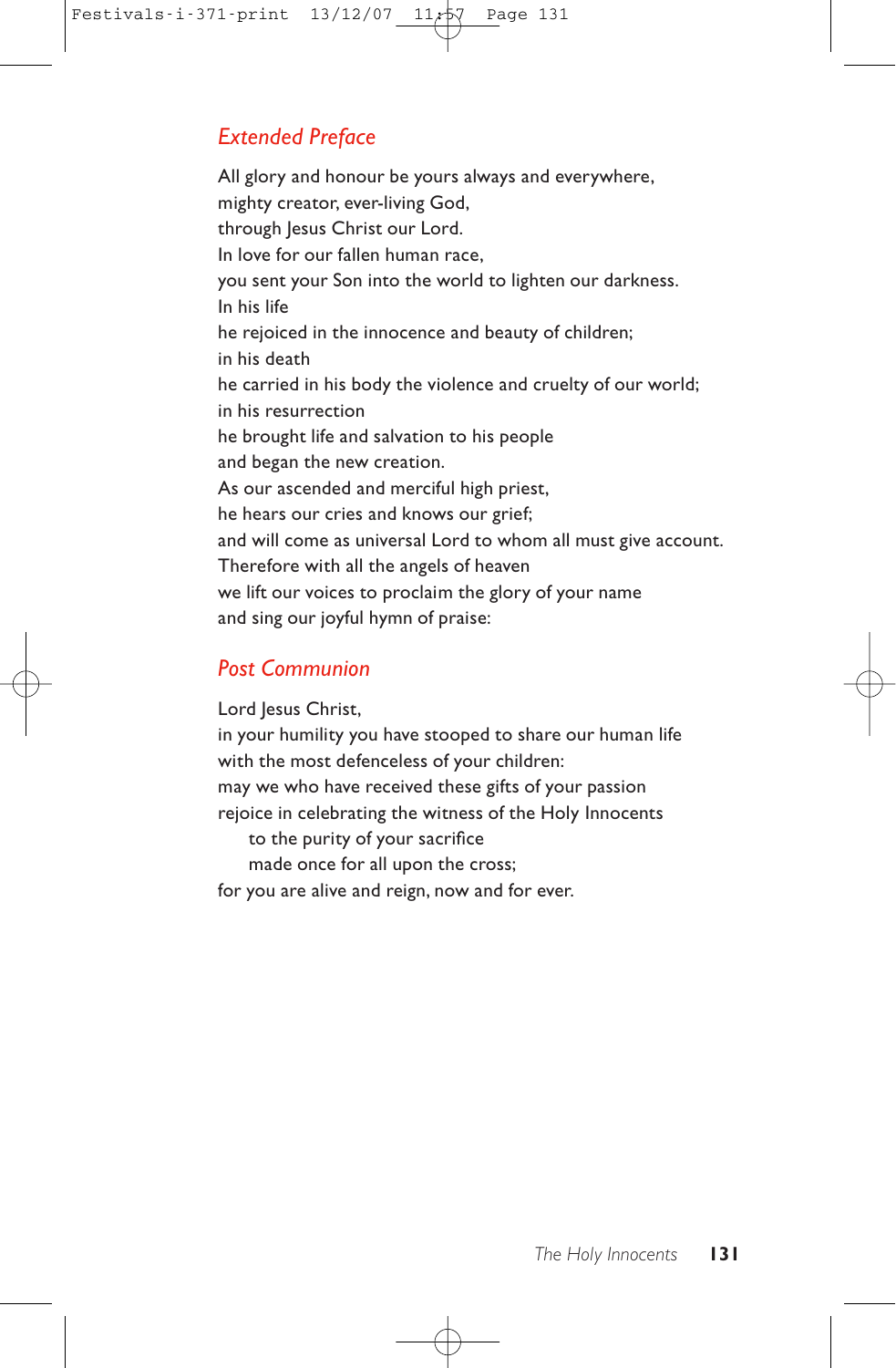# *Blessing*

God, who gives life to the dead and comfort to the desolate, sustain you, keep you and console you, and the blessing of God almighty, the Father, the Son, and the Holy Spirit, be among you and remain with you always.

# *Acclamation*

Let the little children come to me **for the kingdom of heaven belongs to such as these.** Whoever does not receive the kingdom of heaven like a child **will never enter it.**

# *Short Passages of Scripture*

I will turn their mourning into joy; I will comfort them and give them gladness for sorrow.

*Jeremiah 31.13*

They have been ransomed as the first fruits of humankind, and they follow the Lamb wherever he goes. *Revelation 14.4*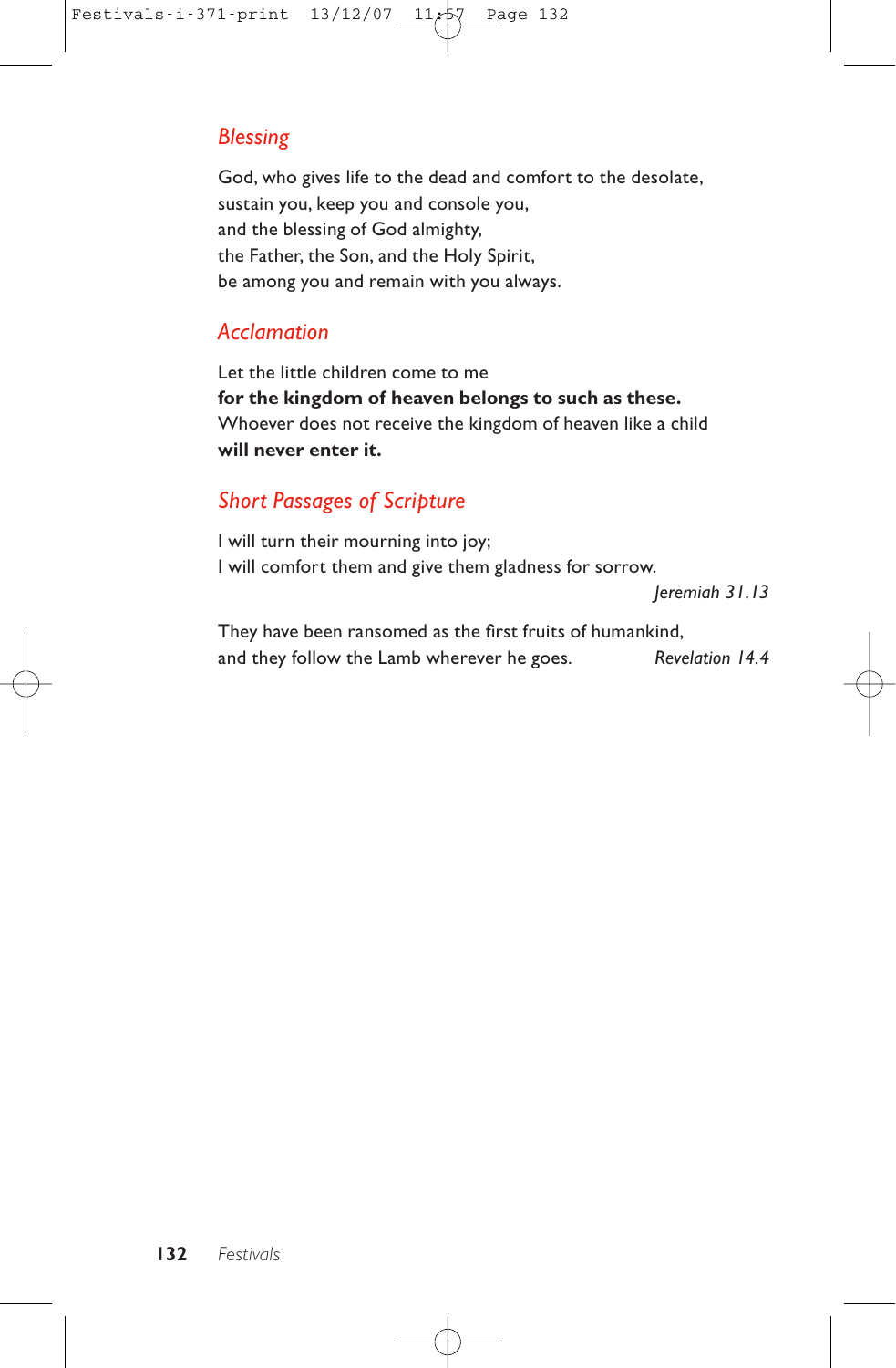**Dedication Festival** *Gold or*

*White*

# *Invitation to Confession*

We are a temple of God's indwelling Holy Spirit, yet we have grieved him. The temple of our bodies does not belong to us, but was bought at the price of Christ's precious blood. So we come, in sorrow yet with confidence, to ask forgiveness of our Father in heaven.

# *Kyrie Confession*

Zeal for your house has eaten me up and the taunts of those who taunt you have fallen upon me. Lord, have mercy. **Lord, have mercy.**

I would rather stand at the threshold of the house of my God than dwell in the tents of ungodliness. Christ, have mercy. **Christ, have mercy.**

The Lord will defend your coming out and your coming in from this time forward for evermore. Lord, have mercy. **Lord, have mercy.**

# *Collect*

Almighty God, to whose glory we celebrate the dedication of this house of prayer: we praise you for the many blessings you have given to those who worship you here: and we pray that all who seek you in this place may find you, and, being filled with the Holy Spirit, may become a living temple acceptable to you; through Jesus Christ your Son our Lord, who is alive and reigns with you, in the unity of the Holy Spirit, one God, now and for ever.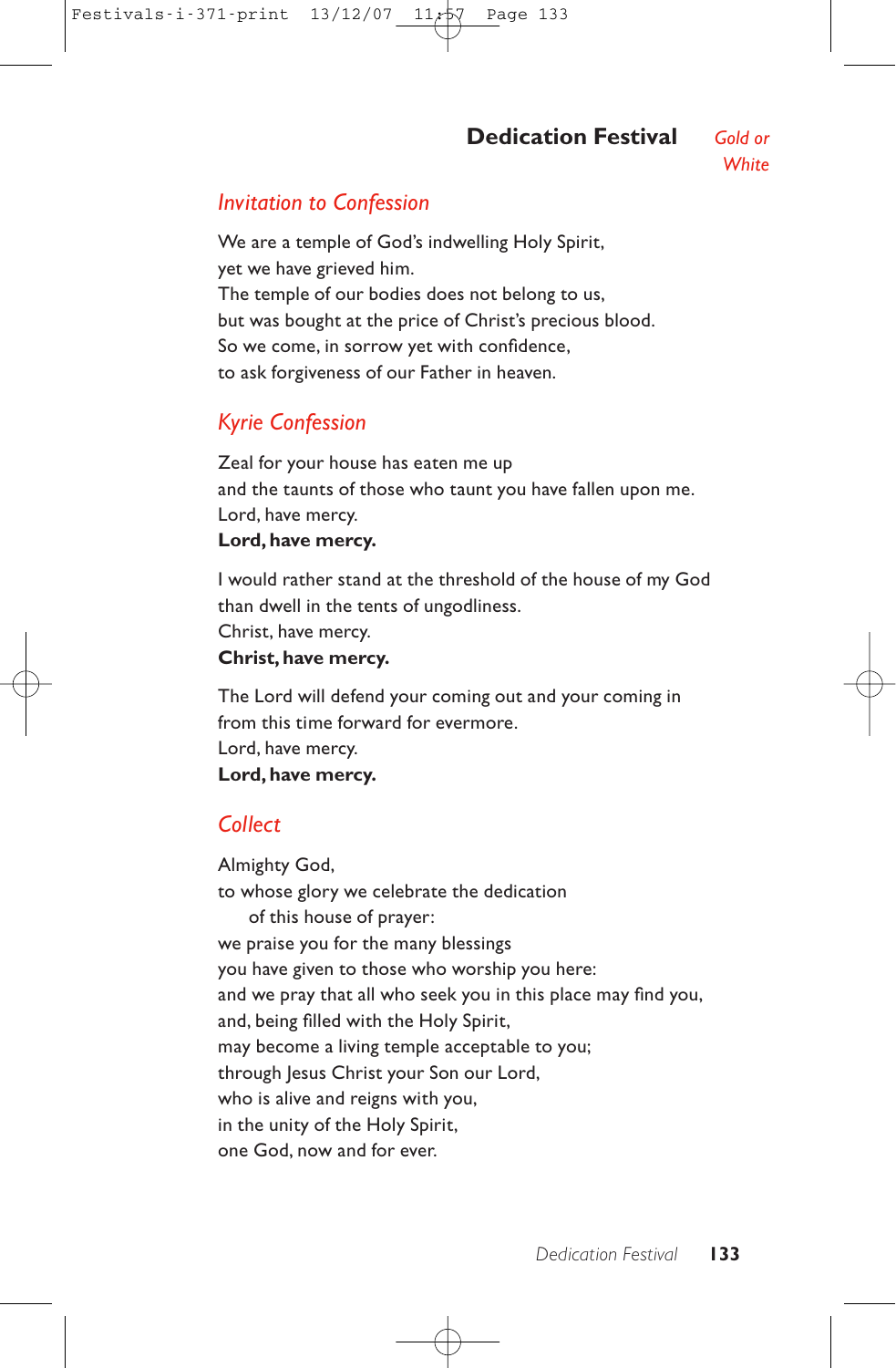# *Lectionary*

|                                                                                     | Year A                                                                                                                    | Year B                                                                                    | Year C                                                                      |
|-------------------------------------------------------------------------------------|---------------------------------------------------------------------------------------------------------------------------|-------------------------------------------------------------------------------------------|-----------------------------------------------------------------------------|
| <b>Principal</b><br><b>Service</b>                                                  | Kings 8.22-30<br>or Revelation 21.9-14<br>Psalm 122<br>Hebrews 12.18-24<br>Matthew 21.12-16                               | Genesis 28.11-18<br>or Revelation 21.9-14<br>Psalm 122<br>  Peter 2.1-10<br>John 10.22-29 | 1 Chronicles 29.6-19<br>Psalm 122<br>Ephesians 2.19-end<br>John 2.13-22     |
| <b>Second</b><br><b>Service</b>                                                     | Jeremiah 7.1-11<br>I Corinthians 3.9-17<br>Gospel at Holy Communion:<br>Luke 19.1-10<br><b>Evening Psalm</b><br>Psalm 132 | Jeremiah 7.1-11<br>Luke 19.1-10<br><b>Evening Psalm</b><br>Psalm 132                      | Jeremiah 7.1-11<br>Luke 19.1-10<br><b>Evening Psalm</b><br>Psalm 132        |
| <b>Third</b><br><b>Service</b><br>(Readings)<br>for Years<br>A,B,C are<br>the same) | Haggai 2.6-9<br>Hebrews 10.19-25<br><b>Morning Psalms</b><br>Psalms 48, 150                                               | Haggai 2.6-9<br>Hebrews 10.19-25<br><b>Morning Psalms</b><br>Psalms 48, 150               | Haggai 2.6-9<br>Hebrews 10.19-25<br><b>Morning Psalms</b><br>Psalms 48, 150 |

# *Gospel Acclamation*

Alleluia, alleluia. Lord, we love the house of your habitation and the place where your glory abides. *cf Psalm 26.8* **Alleluia.**

#### *Intercession*

The risen Christ is here in the midst of us. We bring our prayers to him as Lord of the Church.

For the Church universal, of which these buildings are a visible symbol, **Lord, receive our thanks and prayer.**

For this congregation, as we remember your promise that when two or three are gathered in your name you are there in the midst of them, **Lord, receive our thanks and prayer.**

For this place, that we may be still and know that you are God, **Lord, receive our thanks and prayer.**

For the fulfilling of our desires and petitions as you see best for us, **Lord, receive our thanks and prayer.**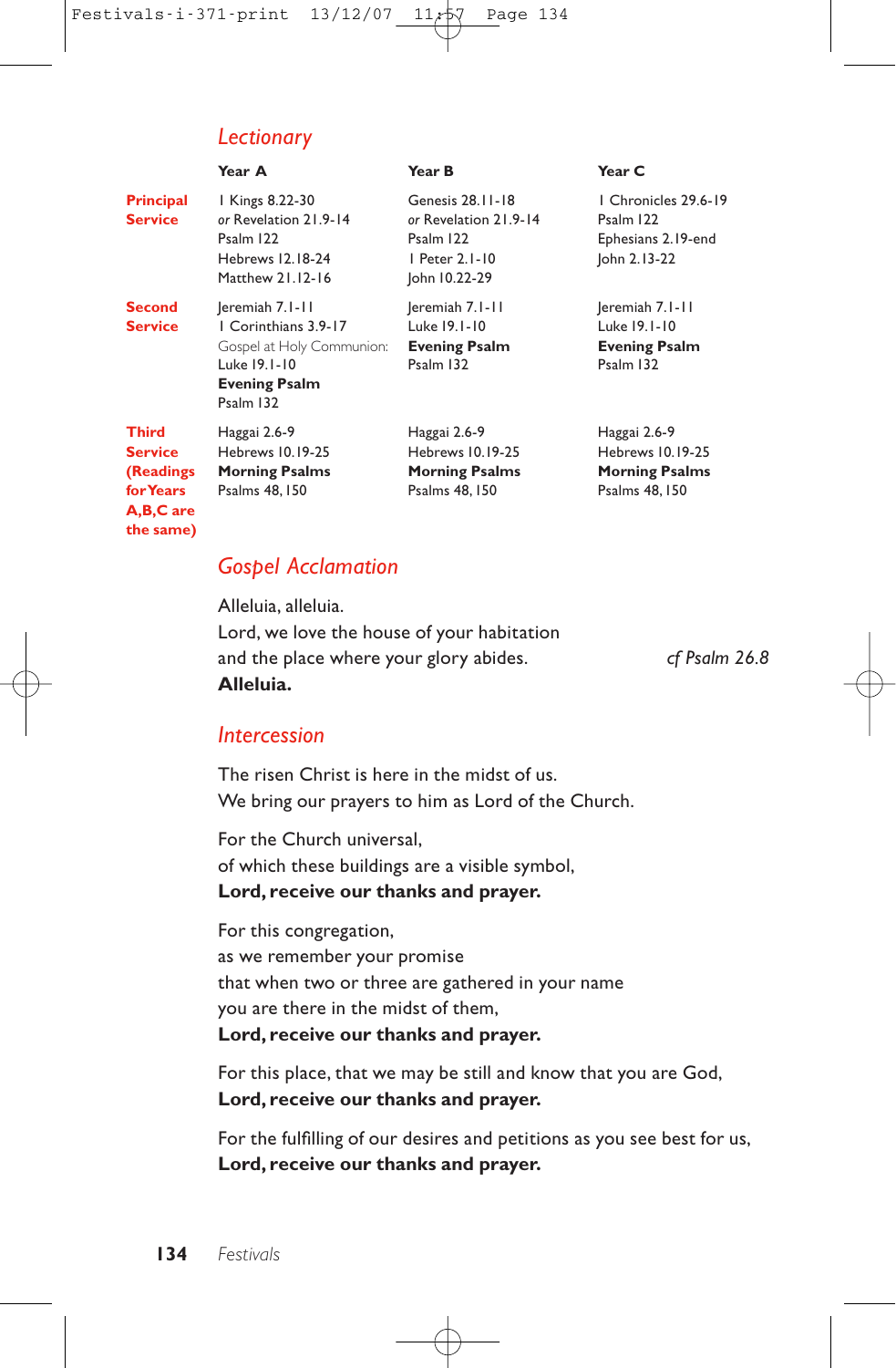For your blessings in the past and for a vision for the future, **Lord, receive our thanks and prayer.**

For the gift of the Holy Spirit and new life in baptism, **Lord, receive our thanks and prayer.**

For the pardon of our sins when we fall short of your glory, **Lord, receive our thanks and prayer.**

For a foretaste of your eternal kingdom in the sacrament of the eucharist, **Lord, receive our thanks and prayer.**

For the blessing of our vows and the crowning of our years with your goodness, **Lord, receive our thanks and prayer.**

For the faith of those who have gone before us and for grace to persevere like them, **Lord, receive our thanks and prayer.**

For the benefactors of this place who have died in the peace of Christ and are at rest,

**Lord, receive our thanks and prayer.**

For a sense of our fellowship with [*N our patron and*] all your saints, **Lord, receive our thanks and prayer.**

O God, from living stones you prepare an everlasting dwelling-place for your majesty. Grant that in the power of the Holy Spirit those who serve you here may always be kept within your presence. This we pray through Jesus Christ our Lord. **Amen.**

# *Introduction to the Peace*

Peace to this house from God our heavenly Father. Peace to this house from his Son who is our peace. Peace to this house from the Holy Spirit, the life-giver.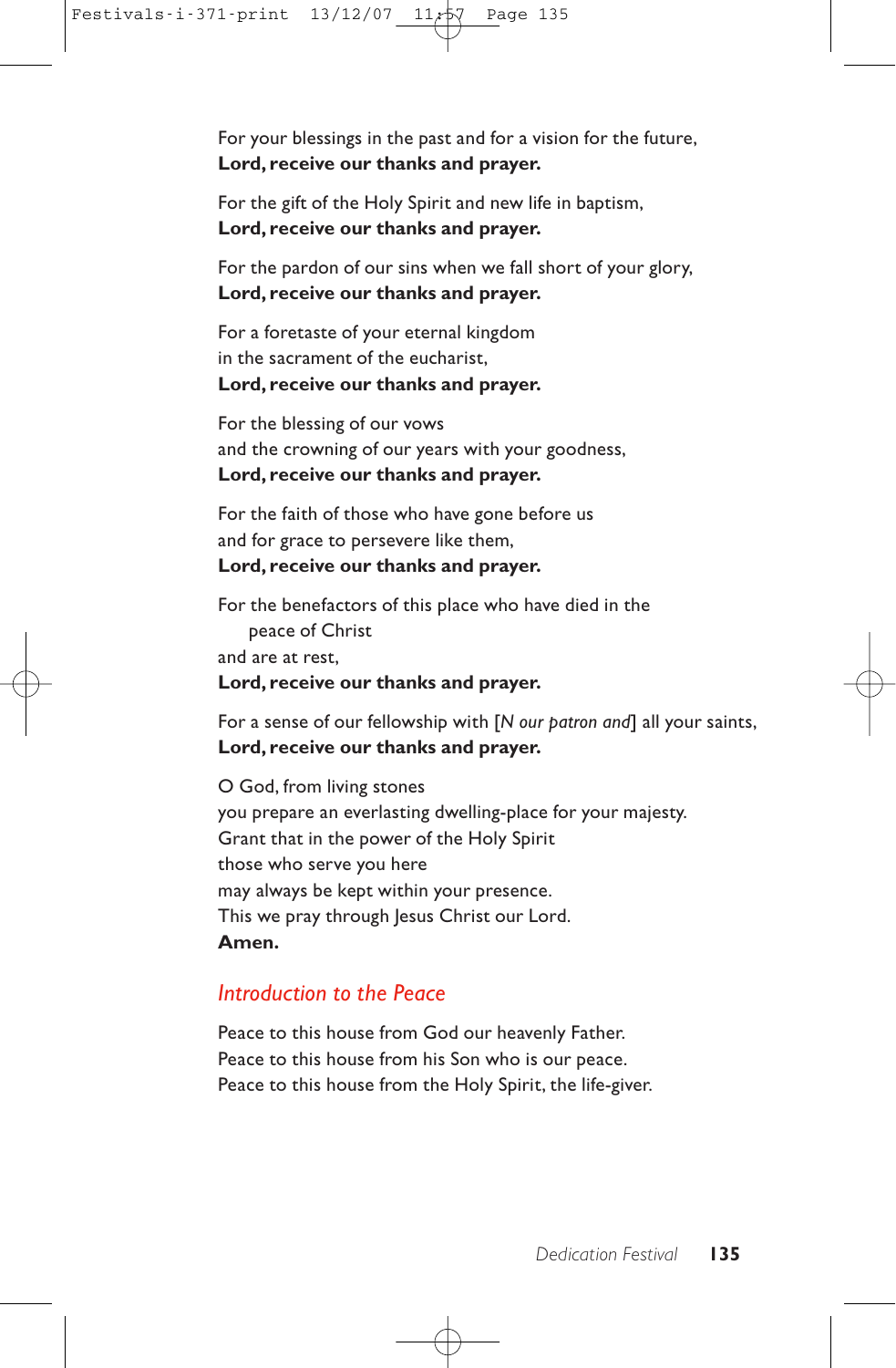# *Prayer at the Preparation of the Table*

Lord, teach us how to repay you for your goodness towards us. We will lift up the cup of salvation and call upon your name.

# *Preface*

And now we give you thanks for your blessing on this house of prayer, where through your grace we offer you the sacrifice of praise and are built by your Spirit into a temple made without hands, even the body of your Son Jesus Christ.

# *(or)*

And now we give you thanks that, though the heaven of heavens cannot contain you, and your glory is in all the world, yet you chose to hallow places for your worship, and in them you pour forth gifts of grace upon your faithful people.

# *Extended Preface*

It is indeed right, our duty and our joy, always and everywhere to give you thanks, almighty and eternal Father, enthroned upon the praises of your people. We thank you for this house of prayer, in which you bless your family as we come to you in pilgrimage. Here you reveal your presence in sacramental signs and make us one with you through the unseen bond of grace. Here you build your temple of living stones and bring the Church to its full stature as the body of Christ throughout the world, to reach its perfection at last in the heavenly city of Jerusalem, which is the vision of your peace. Therefore, in union with the heavenly Jerusalem, with angels in joyful assembly, with all whose names are written in heaven and with the spirits of the righteous made perfect, we lift up our voices to join in the triumphal song of praise: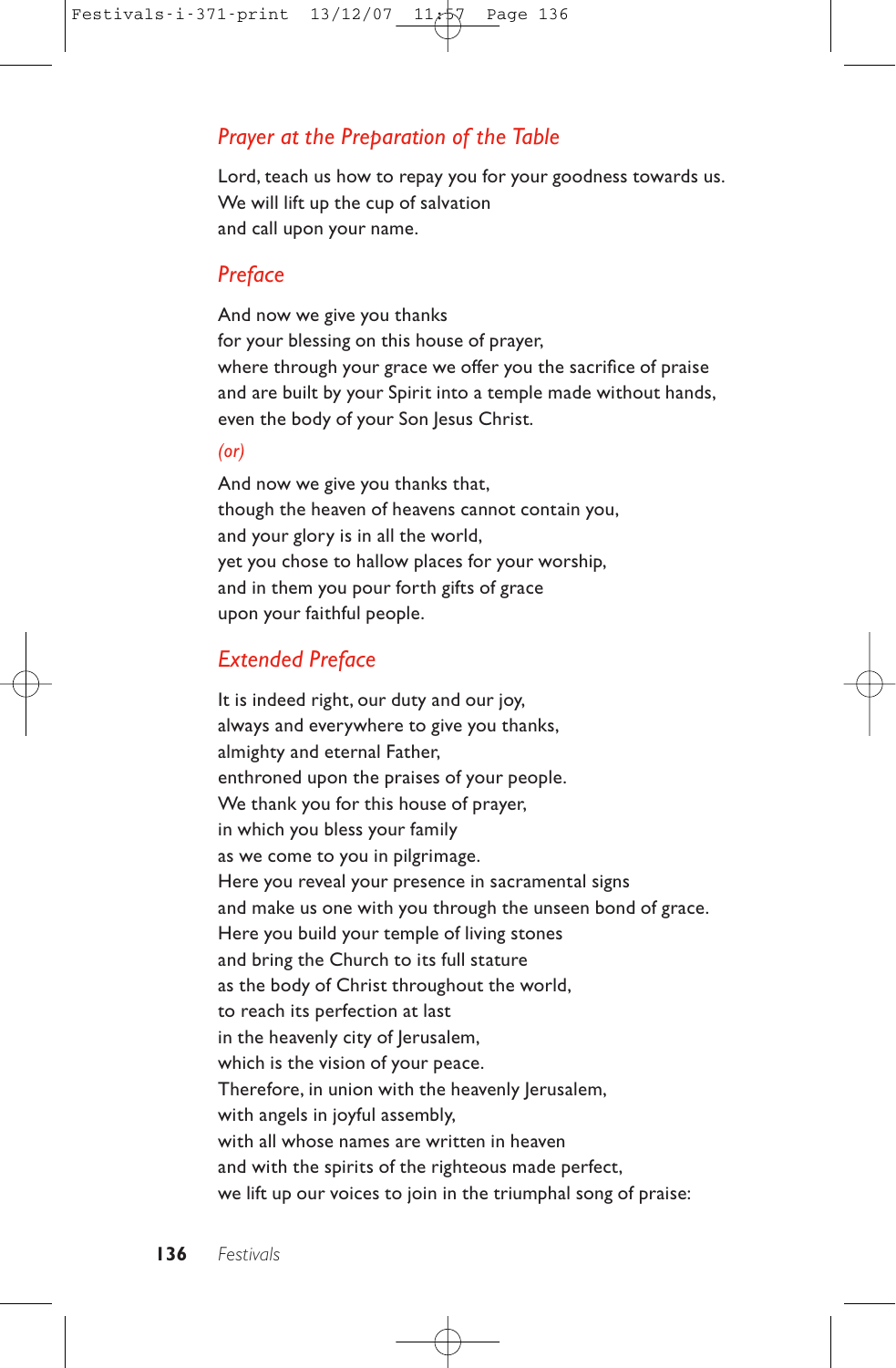# *Post Communion*

Father in heaven,

whose Church on earth is a sign of your heavenly peace, an image of the new and eternal Jerusalem: grant to us in the days of our pilgrimage that, fed with the living bread of heaven, and united in the body of your Son, we may be the temple of your presence, the place of your glory on earth, and a sign of your peace in the world; through Jesus Christ our Lord.

# *Blessing*

Christ, whose glory is in the heavens, fill this house and illuminate your hearts; and the blessing of God almighty, the Father, the Son, and the Holy Spirit, be among you and remain with you always.

#### *(or)*

God has given you the citizenship of heaven, with his blessed and beloved, and the whole company of the redeemed. **Amen.**

God give you the will to live each day in life eternal. **Amen.**

God bring you to the home that Christ prepares for all who love him. **Amen.**

And the blessing of God almighty, the Father, the Son, and the Holy Spirit, be among you and remain with you always. **Amen.**

### *Dismissal*

Like living stones, precious in his sight, go in peace to proclaim the mighty acts of God. **Thanks be to God.**

*For an alternative dismissal for a Dedication Festival, see* Common Worship: Times and Seasons*, pages 525–526.*

*Dedication Festival* **137**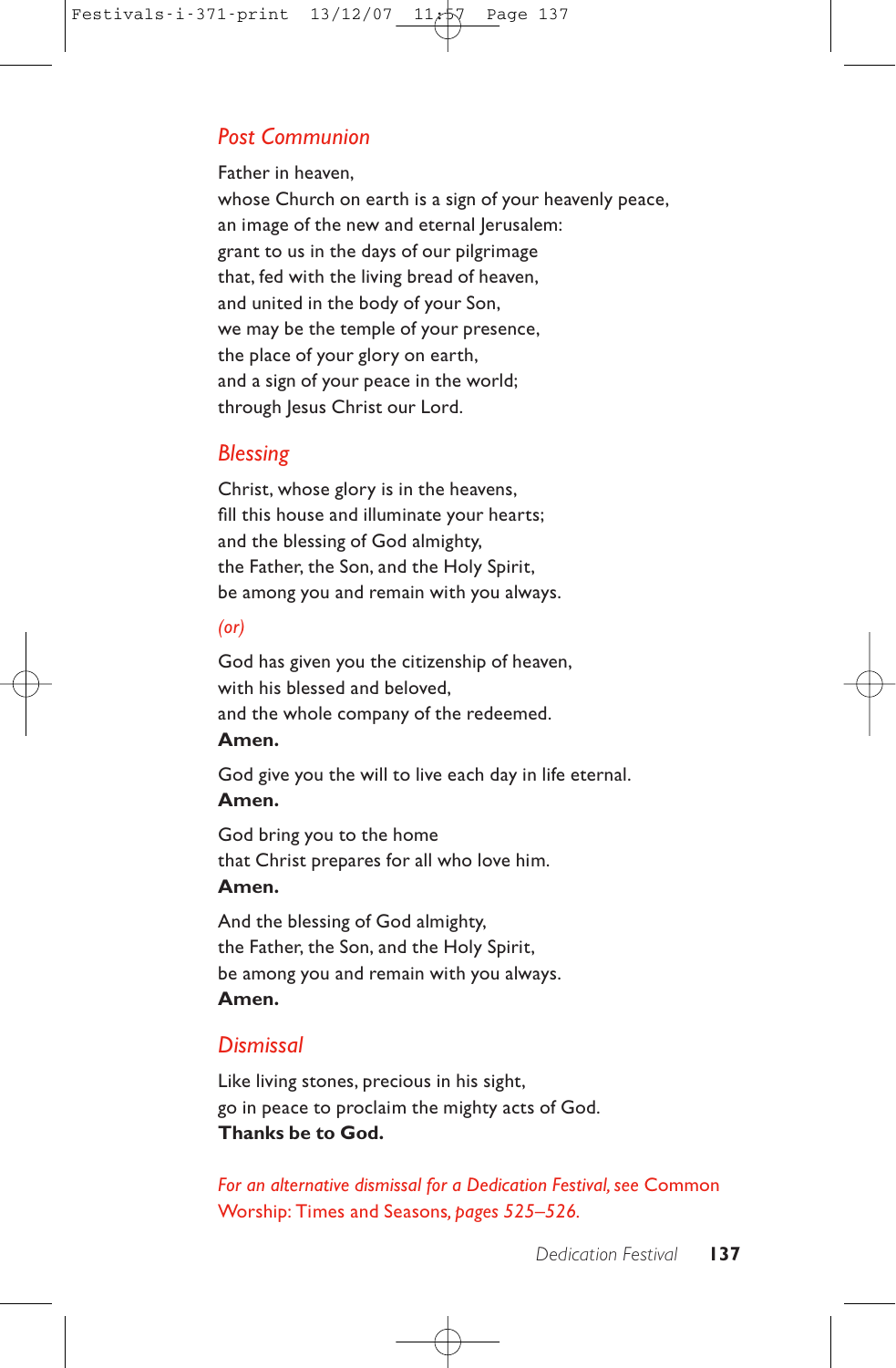# *Acclamation*

How awesome is this place. **This is none other than the house of God, and this is the gateway of heaven.**

I saw a ladder which rested on the ground with its top reaching to heaven, and the angels of God were going up and down it. **This is none other than the house of God, and this is the gateway of heaven.**

You will see greater things than this. You will see heaven wide open, and God's angels ascending and descending upon the Son of Man. **This is none other than the house of God, and this is the gateway of heaven.**

You are the temple of the living God, and the Spirit of God dwells in you. The temple of God is holy, and you are that temple. **This is none other than the house of God, and this is the gateway of heaven.**

#### *Short Passages of Scripture*

| How awesome is this place!                                     |               |
|----------------------------------------------------------------|---------------|
| This is none other than the house of God,                      |               |
| and this is the gate of heaven.                                | Genesis 28.17 |
| We have waited on your loving-kindness, O God,                 |               |
| in the midst of your temple.                                   | Psalm 48.9    |
| Unless the Lord builds the house,                              |               |
| those who build it labour in vain.                             | Psalm 127.1   |
| God is spirit,                                                 |               |
| and those who worship him must worship in spirit and in truth. |               |
|                                                                | John 4.24     |
| Like living stones,                                            |               |
| let yourselves be built into a spiritual house,                |               |
| to be a holy priesthood,                                       |               |
| to offer spiritual sacrifices acceptable to God                |               |
| through Jesus Christ.                                          | 1 Peter 2.5   |

**138** *Festivals*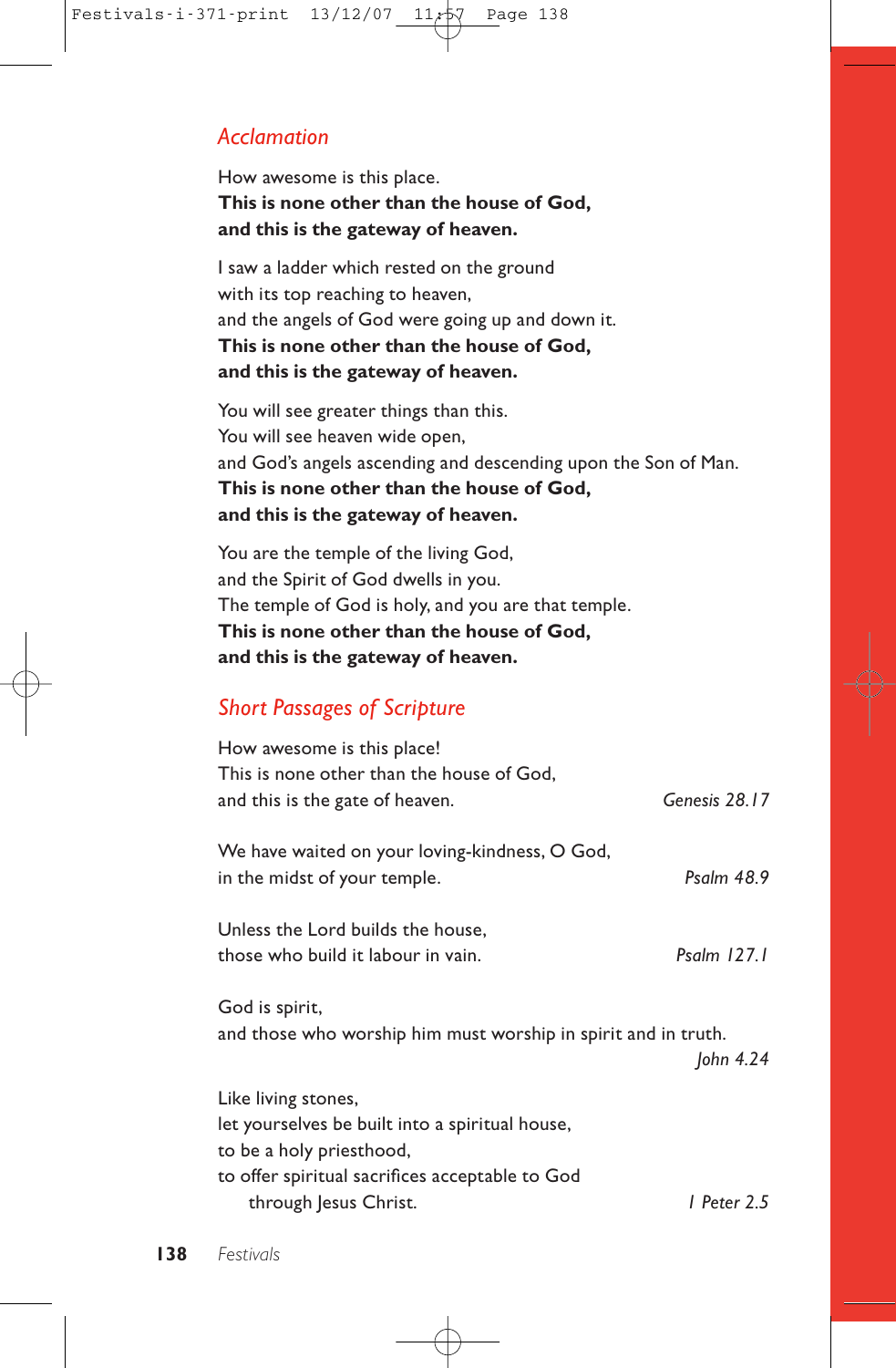$\overline{\varphi}$